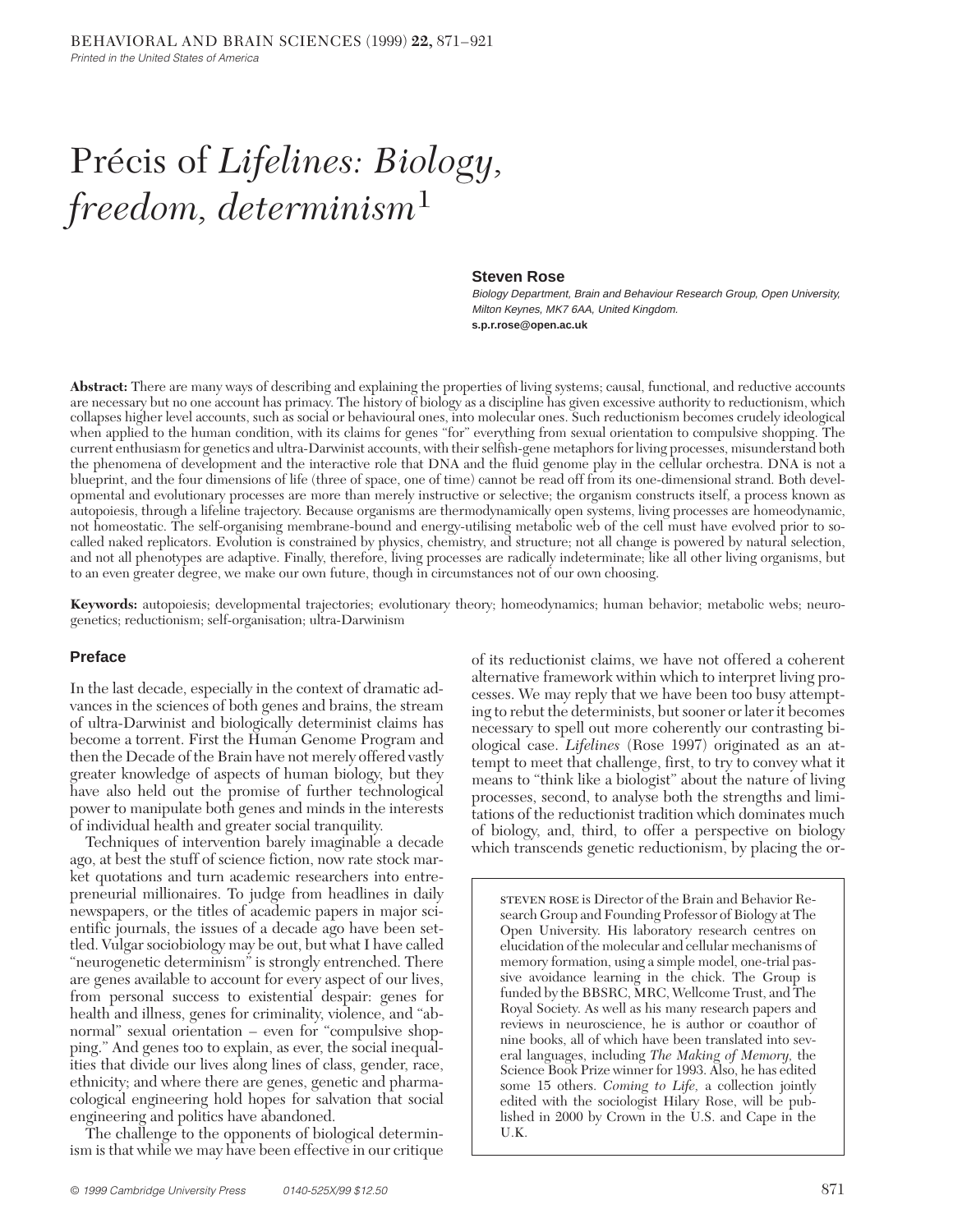## Rose: *Lifelines*

ganism, rather than the gene, at the centre of life – this is the perspective that I call *homeodynamic.* To stress my positive case, it has also in places been necessary to set it against the counter-case made at its rhetorical strongest. To do so, I have had to choose appropriate foils. The two authors who have most clearly served me in this way are the sociobiologist Richard Dawkins, whose several books speak with a single ultra-Darwinist voice, and the philosopher Daniel Dennett, whose *Darwin's Dangerous Idea* (Dennett 1995) carries ultra-Darwinism to the furthest reaches of excess.

Because *Lifelines* is written for a general audience, several sections, notably those on genetics and development, include a substantial amount of explanatory material which will be familiar to most readers of this journal, and I have therefore omitted them from this précis, or abbreviated them to summary statements of the examples employed.

## **Chapter 1: Biology, freedom, determinism**

The power of western science derived from its capacity to explain and later to control aspects of the non-living world studied by physics and chemistry. Only subsequently were the methods and theories shaped by the success of these older sciences turned towards the study of living processes themselves. The past successes of science have been based not so much on observation and contemplation but on active intervention into the phenomena they wish to explain. Biologists are now beginning to lay claims to universal knowledge, of what life is, how it emerged, and how it works. Throughout all life forms and all living processes, certain general principles hold; certain mechanisms, certain forms of chemistry, exist in common. But intervention into living processes confronts us with moral dilemmas, because biology impinges directly on how we live. Its technologies transform our personal, social, and natural environments and make claims as to who we are, about the forces that shape the deepest aspects of our personalities, and even about our purposes here on earth.

The science we do, the theories we prefer, the technologies we use and create as part of that science, can never be divorced from the social context in which they are created, from the purposes of those who fund the science, the world views within which we seek and find appropriate answers, to the great what, why, and how questions that frame our understanding of life's purposes. So with modern biology, whose diverse answers to these questions are imbued with social and political significance. The dominant fashion for giving genetic explanations to account for many if not all aspects of the human social condition – from the social inequalities of race, gender, and class to individual propensities such as sexual orientation, the use of drugs or alcohol, or the failures of the homeless or psychologically distressed to survive effectively in modern society – is the ideology of biological determinism. I offer an alternative vision of living systems which recognises the power and role of genes without subscribing to genetic determinism, which recaptures an understanding of living organisms and their trajectories through time and space as lying at the centre of biology. It is these trajectories that I call "lifelines."

**1.1. Themes: Biological questions.** There is commonly supposed to be a hierarchy of sciences, ranging from physics through chemistry, biology, and the human sciences. In this convention, physics is seen as the most fundamental of the sciences to which the others must aspire, or be reduced. But biological science raise themes which cannot be reduced to physics. To show why, consider a frog jumping into a pool. The cause of the jump may be described as the contraction of the leg muscles, preceded by nerve impulses, and so on. Or one could explain the jump in terms of intention – to escape a predator – or in terms of ontogeny, or of phylogeny – or in terms of the actin and myosin fibres of which the muscle is composed. All are necessary and valid parts of description; only the last is reductionist. Which explanation one finds satisfying depends on the purposes for which it is intended.

**1.2. Themes:Time.** The concept of time and the direction of "time's arrow" are central to biology. Living processes are complex, often irreproducible because historically contingent, and hence also practically irreversible. Dobzhansky (1973) asserted that "nothing in biology makes sense except in the light of evolution." I claim that nothing in biology makes sense except in the light of history – the history of life in general, of individual development, and of our own science and its concerns. The past is the key to the present.

**1.3. Themes: Space.** The second deep theme with which biologists are concerned is that of structure. To the three dimensions of space must be added the dimension of time. Organisms have forms which change but also persist throughout their life's trajectory, despite the fact that every molecule in their body has been replaced thousands of times over. How is form achieved and maintained? Cells, organisms, are more than simple lists of chemicals. Neither their three-dimensional structures nor their lifelines can simply be read off from the one-dimensional strand of DNA. Today the task of a biology of structure has become one of understanding how to reassemble these components, to explain both form and its transformation and persistence through time.

**1.4. Themes: Dynamics.** Homeostasis is a dominating motif of biological thought. But the metaphor of homeostasis constrains our view of living systems. Lifelines are not purely homeostatic, they have a beginning at conception, and an end at death. Organisms, and indeed ecosystems, develop, mature, and age. The set points of homeostatic theory are not themselves constant during this trajectory but change over time. To put the organism and its lifeline back at the core of biology means replacing the static, reductive, DNA-centred view of living systems that currently pervades biological thinking by an emphasis on dynamics, process, the relationships between object and fields, and the paradox of development by which any organism must simultaneously be and become.

**1.5. Themes: Autopoiesis.** These processes of development transcend the crude dichotomies of nature and nurture, gene and environment, determinism and freedom. Instead we must speak of the dialectic of specificity and plasticity during development through which the living organism constructs itself. The central property of all life is autopoiesis, the capacity and necessity to build, maintain, and preserve itself.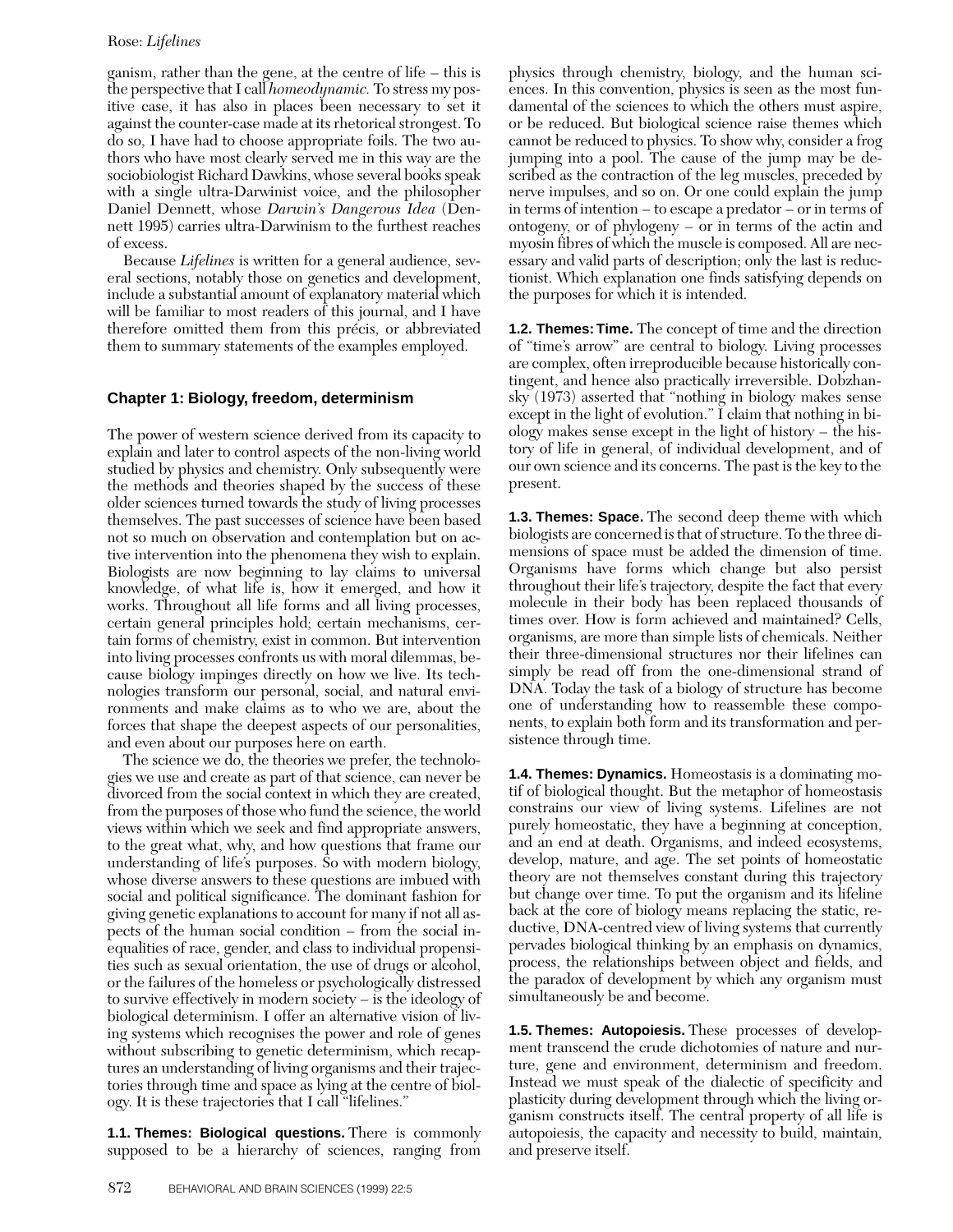#### **Chapter 2: Observing and intervening**

Science begins with observation, but no one observes neutrally. We construct our world. Observation demands sampling and categorising events and processes, distinguishing object from field. Most sciences are also interventive, requiring that experimental conditions be constrained and manipulated – and hence reduced (e.g., my own work on memory in chicks, Rose 1992).

This example also points to another feature of science, the use of resemblance (chick memory as equivalent to human memory). Metaphors occur when we liken some process or phenomenon observed in one domain to that in a quite different one. Metaphors are not meant to imply identity of process or function, but should serve to cast light on the phenomenon one is studying. Analogy implies a surface resemblance between two phenomena, perhaps in terms of the function of a particular structure. By contrast, homology implies a deeper identity, derived from an assumed common evolutionary origin. Thus, homology carries with it an assumption of shared history and origins, and, by inference, it implies common mechanisms (e.g., forelimb hooves of a horse and the human hand; chick and human memory).

Does memory consitute a Platonic natural kind? Are there indeed "natural kinds" in biology? Neither individuals, nor species, nor complex biological molecules such as proteins can be so regarded. Each is defined operationally and has a unity given by process, not by composition.

#### **Chapter 3: Knowing what we know**

The purpose of observing and experimenting is to derive knowledge of the world and its workings, to enable us to predict and control it. This action imperative characterises modern science. Bacon understood this when he described experiments as being of two kinds, those that brought light and those that brought fruit. For Bacon, knowledge came through induction. Popper replaced induction with hypothesis-making. Kuhn argued instead for paradigms, frameworks within which the problem-solving of normal science was set. But where do paradigms come from? For Kuhn the question was an individualistic, almost psychological one. However, following both the older Marxist tradition and the newer insights of the sociologists of science, Kuhn's question allows the social into science. We frame our questions of the world in ways which are constrained both by the material reality of that world and by the paradigm blinkers: our social expectations and the history of how our science chooses to ask its questions. Here the power of metaphor in biology – often derived from technological or social artefacts – becomes important (e.g., ATP as a currency system, DNA as a code, brains as computers; social organisms as conforming to monetarist cost-benefit economics). Favoured paradigms and hypotheses are rarely simply disconfirmed (e.g., an experiment of mine done jointly with Sheldrake to test so-called morphic resonance). Nor does the fact that a technology "works" mean that the framework in which it is based is true (e.g., claims that children who misbehave at school suffer from attention deficit disorder and can be treated with the drug ritalin; ritalin may indeed make a child more tractable, but that does not confirm the original diagnosis).

A further constraint on science is the available technol-

ogy. The questions that we ask of the living processes we study are not merely not answerable without the technology, they are unthinkable. Before the development of light microscopes in the seventeenth century, the existence of bacteria and other single-celled organisms was wholly unsuspected. So was the "unit" of life, the cell, until the microscopists of the mid-nineteenth century. Until the advent of the electron microscope in the early 1950s, the internal constituents of cells were unobservable and hence unknown. It was impossible either to build theories about the partition of cellular functions which such subcellular particles might embody.

Technology solves certain problems and suggests others. But it also constrains the way we view the world. Example: electron microscopy (EM). To prepare living tissues for EM it is necessary to fix, embed, stain, and section. The apprentice electron microscopist is taught how and what to see, what to regard as "real" and what as "artefact" – the unwanted consequences of one or more of the procedures which the living tissue has been put through. Thus, the new observer is initiated into the conventional wisdom developed by forty years of work in the artificial world of electron microscopy. This fixed pattern of the electron micrograph forms the basis for drawing of cells in biology textbooks and provides the convention within which even experienced biologists mainly think of them. So powerful is the technology that it becomes hard to move beyond it, to think in three, let alone four dimensions (e.g., x-ray diffraction patterns; gel separation of proteins).

These are the sciences made possible by technology, the technologies made possible by science. The world view we create is derived from the intimate interaction of technology and science with the eye of craft experience, shaped by the theoretical expectations within which we as biological researchers must live. It is a world which presents challenges which go deeper than Popperian hypothesis-making, Kuhnian paradigms, and truth versus performance with which those studying the epistemology of science attempt to make their own sense of what we do. Wresting reliable knowledge from the world we biologists study is, as Koestler described it, an Act of Creation.

So what justification can there be for claiming that it is possible to obtain reliable knowledge of the living world? The evolutionary lineage which led to humans has been characterised by the development of more flexible organisms with bigger and more powerful brains, able to adapt to respond to rapidly changing circumstances. To survive and succeed, our evolutionary forebears had to rely on their brains to make reliable hypotheses about the world around and to act appropriately upon them. If the mental world which we construct in this way did not correspond reasonably accurately to the way the world outside "really" is, we could not survive. Such hypothesis-making may be seen as the starting point for science. But science is socially organised hypothesis-making. Hypotheses must be shared, tested, and agreed on amongst a community. Nothing that occurs in the non-human animal world matches the cumulative nature of hypothesis-making which constitutes human science. We are able to build on the tested and seemingly validated hypotheses not merely of those who are currently alive but those of all previous generations.

Humans, however, are more than just scientific hypothesis makers. We live in communities shaped by many other cultural and economic forces that provide strong guidance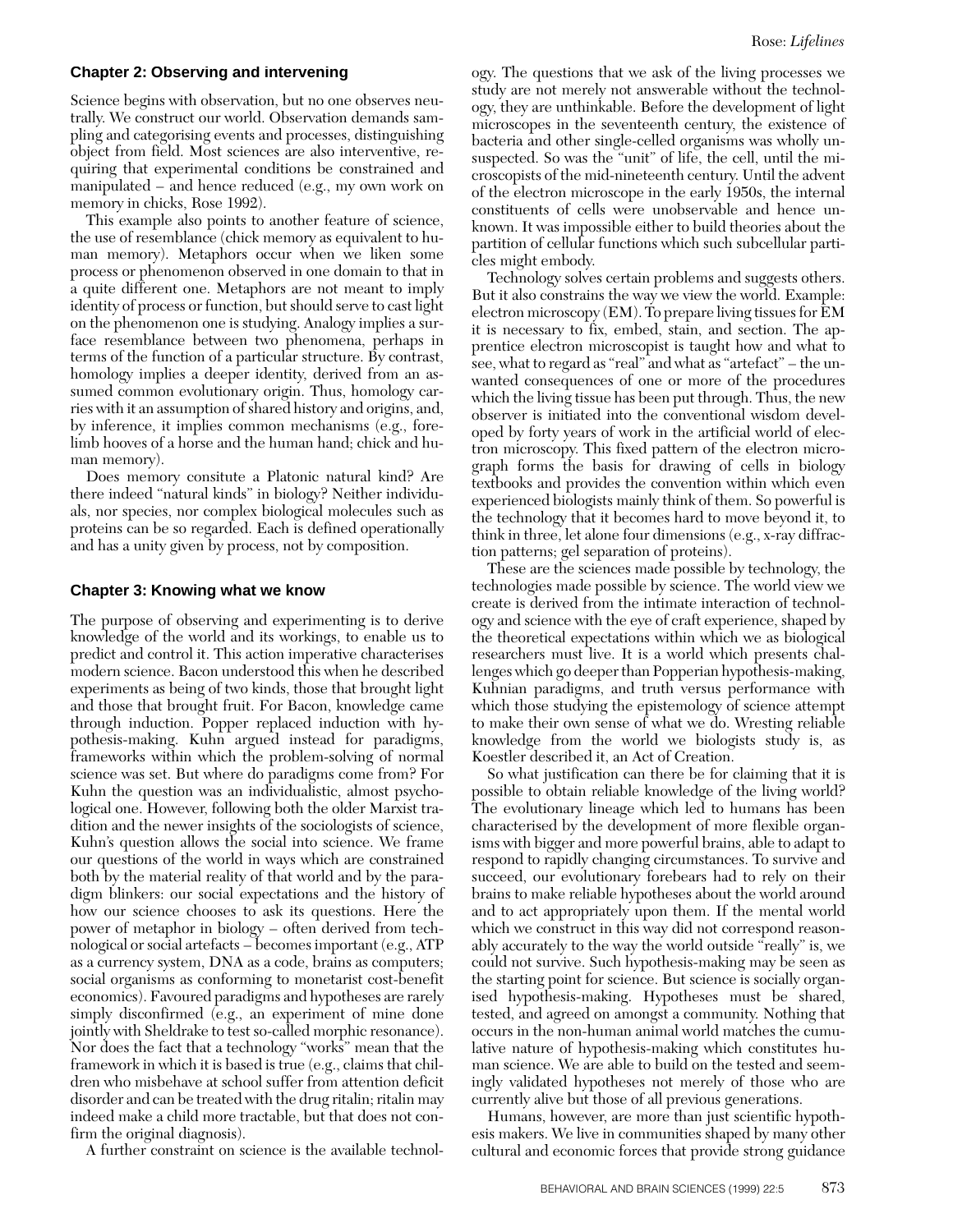## Rose: *Lifelines*

as to how we should view the world around us and our fellow humans. In Britain in the 1990s, where the gap between rich and poor is greater than it has been for a generation, the world is seen from very different perspectives by the directors of the privatised utilities and by the people they have sacked. In a society in which there is a strong division of labour and power between men and women in every field of work from science to child care, their viewpoints on the world will also differ. A white racist football fan will be unlikely to make the same hypotheses about the world as will the black player he abuses.

For many fields of scientific hypothesis-making, these rather crudely drawn distinctions may be irrelevant, but biology claims to be in a position to tell us, as humans, who we are, where we came from, where we are going, and how we must live and relate to our fellow living creatures. The metaphors and analogies we find attractive are laden with cultural values and expectations that come from outside our science. Those who deny this are ignorant of the hard work done by philosophers and sociologists in developing an understanding of the nature of science and the knowledge it creates.

Despite this doubt at the very core of the scientific endeavour, we are not in a position to assert that "anything goes." Although the observations we make about the world are theory- and ideology-laden before we start, and the joints into which we carve nature are provided less by *a priori* definitions than by operational need, they nonetheless must make some more or less good fit with the world or we could not proceed. Our hypotheses would fail. However great their budget, genetic engineers will not be able to turn humans into angels, nor cryogenicists restore the memories of the past owner of a severed and frozen head.

## **Chapter 4:The triumph of reductionism?**

To many scientists reductionism is first not second nature. As an example, an exchange took place at a Royal Society Meeting in 1986 between Popper, who argued that biochemistry is irreducible to chemistry, and Perutz, who drew on the role of haemoglobin to claim that it could be so reduced. But knowledge of the molecular structure of haemoglobin explains how it serves as an oxygen carrier, and cannot answer the biological question of what function such a capacity serves in a living organism.

**4.1. Reductionism as methodology.** We find it easier to understand phenomena if we can hold them relatively isolated from the rest of the world and alter potential variables singly, simplifying and enabling one to generate seemingly linear chains of cause and effect (e.g., studying enzyme kinetics by altering either temperature or pH; altering both simultaneously makes mathematisation almost impossible.) Hence the attraction of reductionism and why it has served science so well. But living systems are not simple. Variables interact. Parameters are not fixed. Properties are nonlinear. And the living world is highly non-uniform. We fail if we are not careful to remember that what happens in the test-tube may be the same as, the opposite of, or bear no relationship at all to what happens in the living cell, still less the living organism in its environment. It all depends.

**4.2. Theory reduction.** One of the aims of science is to simplify, to embrace a maximal description of the world within the minimum possible number of laws and variables. The history of science contains a number of examples of what were originally believed to be different phenomena, and were only later discovered to be identical (e.g., the morning and evening stars, regarded as distinct in previous cosmologies, now understood to be a single entity, the planet Venus; the sciences of heat and light were once regarded as distinct; today both heat and light are seen as forms of electromagnetic radiation).

Some unifications have been immensely powerful, particularly at the interface between biochemistry and chemistry. For example, Lavoisier's recognition that the body's "burning" of the sugar glucose to carbon dioxide and water, with the concomitant production of utilisable energy, was in chemical terms the equivalent of oxidation. This understanding that living processes did not depend on some mysterious life force but involved chemical reactions which followed the same rules as those of chemistry and could be studied in isolation was one of the great reductionist triumphs of the nineteenth and early twentieth centuries. More than mere metaphor, homology, or analogy, it was an exact description. Yet there are dangers inherent in such theory reduction, which led to a philosophy of mechanical materialism amongst physiologists.

Modern textbooks offer the reduction of "gene" to "DNA" as a case parallel to that of the identity of the morning and evening stars. But "gene" and "DNA" are not (just) two names for the same object. And it is at this point that theory reduction tips over into its problematic, philosophical form which claims that ultimately chemical theory is reducible to a special case of physics, biochemistry to chemistry, physiology to biochemistry, psychology to physiology, and ultimately sociology to psychology and hence to physics (e.g., E.O. Wilson's [1975] claim that neurobiology will cannibalise sociology).

To see the implications of this type of reductionism, consider biochemistry and physiology. Although the two sciences may speak different languages, use different instruments, and read different journals, the phenomena they are studying are the same, but at different levels – also an ambiguous term. But what would the elimination of physiology for biochemistry imply? Are we trying to describe a causal relationship – that biochemistry (say, of a muscle twitch) is causally responsible for the physiological event? If so, this is a very different use of the word "cause" from the way in which we normally use it to describe the relationship in time between cause and effect – one event necessarily and specifically following from another. But the sliding of the actin and myosin filaments (the biochemist's description) does not precede the muscle contraction; it *is* the muscle contraction, or at least part of it. That is, the relationship between the events described in the two languages is one of identity, not cause – but a non-reductive identity. There are features of the muscle twitch, such as function, which physiology describes but biochemistry cannot. To put it formally, ontological unity permits epistemological diversity. The key feature which distinguishes a lower "level" from those above it is that at each level new interactions and relationships appear between the component parts, relationships which cannot be inferred simply by taking the system to pieces.

Furthermore, philosophical reductionism implies that whatever higher order properties emerge, they are somehow secondary to the lower order ones. Parts come before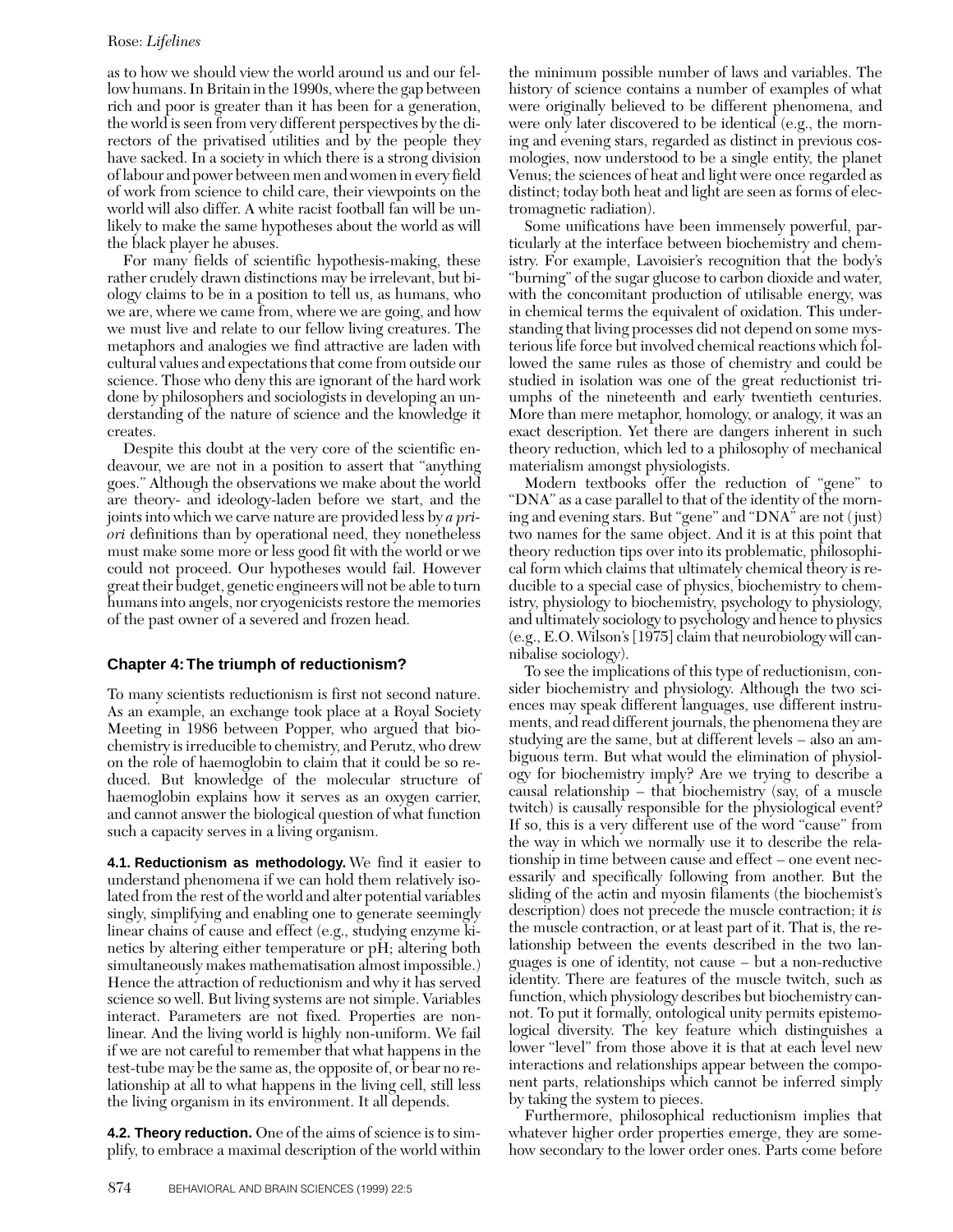wholes. Yet the nature of evolutionary and developmental processes in biology means that there is no such necessary primacy. Wholes, emerging, may in themselves constrain or demand the appearance of parts. To understand the world's ontological unity we need the epistemological diversity that the different levels of explanation offer.

## **Chapter 5: Genes and organisms**

The trajectory of any organism through time and space – its personal lifeline – is unique. Although each individual resembles all others of the same species, and resembles more closely still its parents and siblings, no two are identical. What confers such similarities, such identities and differences, on the space-time trajectories of life? These questions are the objects of study of genetics and developmental biology, which began by asking rather similar questions about the nature of life but at a key point in their history became damagingly separated one from the other. This has resulted in conceptual confusions which have persisted well into the present day. But to appreciate the consequences of these confusions we have to go back into the history of genetic and developmental thinking. Biology's own history is centrally engaged within these current disputes.

The genesis of genetics lay with Mendel, who not only showed that certain characters were transmitted independently but introduced quantitative measures, observing that they appeared in successive generations in simple and reproducible ratios. Inheritance was discrete; each surface property was represented by an unobservable particle or store of information, on the basis of which the colour and shape of the succeeding generations was determined (hence, e.g., 3/1 ratios). Mendel was lucky. By contrast, the characters that interested Galton – human features such as height, strength of handgrip, head circumference, or intelligence – varied continuously across a broad range and offspring tended to occupy middle territory between their parents. Such continuously varying characteristics seemed to blend. Indeed Mendel's ratios turn out to be very special cases, even though, following their rediscovery in 1900, they formed the cornerstone of genetics. The individual hidden determinants of surface characters became genes, and the total of an individual's genes formed its genotype (nowadays genome). The surface characters themselves comprised the individual's phenotype. It is important to recognise that none of these terms were very precisely defined, and practically from the beginning meant different things to different researchers, varying from the specific features of any individual of a species to some Platonically idealised "species type" to which all actually existing members of the species approximated. Genes were essences: the ultimate, indivisible units on which the outward forms depended; the unmoved movers, unchanged changers, within each organism.

"Phenotype" is similarly ambiguous, and is used to refer to any or all observable or measurable features of an organism, from the presence of a particular enzyme to hair colour or body feature or even a piece of characteristic behaviour such as gait whilst walking. Dawkins (1982) even goes so far as to describe aspects of the external environment of an organism as part of its phenotype – for instance, he sees the dam that a beaver constructs as part of that beaver's phenotype. Yet the dam is not the product of the

activity of a single individual, but of the collective labours of many beavers. It also harbours a multitude of other species. If the dam is a phenotype, it is the phenotype of a community, not of an individual, and its relationship to any individual's genes, genotype, or genome is thus tenuous.

The distinction between discontinuous variation and continuous variation remained problematic through the 1920s. Pearson developed many of the statistical methods still in use today to analyse complex data. Indeed the histories of genetics and of statistics have been thoroughly interlocked ever since. The resolution of the conflict depended on the recognition that continuous variation, in features such as height, could be regarded as a consequence of the interaction of many genes of small effect. Divergences from simple Mendelian ratios steadily accumulated (e.g., sex-linked characters). Other divergences from the ratios are less straightforward and the models became more complex to account for them. However complicated and varied the observed phenotypes, the modellers were still determined to explain them on the basis of the interaction of the indivisible causal particles which they conceived genes to be. If the ratios did not work it was because some other factors were obscuring the proper functioning of the genes (partial dominance; incomplete penetrance). Once these possibilities are admitted, there is virtually no distribution of phenotypes found in the population to which a genetic model cannot be fitted. In the traditional Popperian sense, such genetic models are strictly unfalsifiable. Given enough assumptions, any model can be "fixed" (e.g., schizophrenia).

Whilst the Mendelian rediscoverers were busy defining the phenotypic features they observed as the products of hypothesized genes, other biologists were looking at organisms from quite a different perspective. How does the union of egg and sperm ultimately produce an organism which may consist of  $10^{14}$  such cells, differentiated into tissues and organs, precisely located in space? Embryologists described cell division, from fertilisation to the formation of the blastula and gastrulation, and identified a role for the chromosomes. This rhythm of cell division unrolling in a seamless sequence operates according to rules which the early embryologists found hard to fathom. For some, the only explanation was that the developing embryo was imbued by an irreducible life force. To most, this conclusion was unacceptable; they were observing a complex piece of living clockwork. Whichever philosophy one adopted, the dividing ball of cells was splendidly accessible to experimental manipulation. What would happen, for instance, if one removed a portion of the dividing cell ball, or cut it neatly in half? The results confused researchers for decades, for the conclusion seemed to be "it all depends." Depends on the organism, depends on how many divisions the ball of cells has made prior to the cut; depends from where in the ball one removes the sample (e.g., contrast between Roux, Driesch, and Loeb). Depending on the organism, at early stages in the cell division process, each cell still retains all the determinants – genes – to make an entire offspring; at later stages some regions of the developing ball of cells retain this capacity and others do not; later still the capacity is entirely lost, and the developmental fate of each region of the cell ball is fixed and cannot be modulated.

Transplant studies revealed more. Sometimes a cell's fate is determined by the environment into which it has been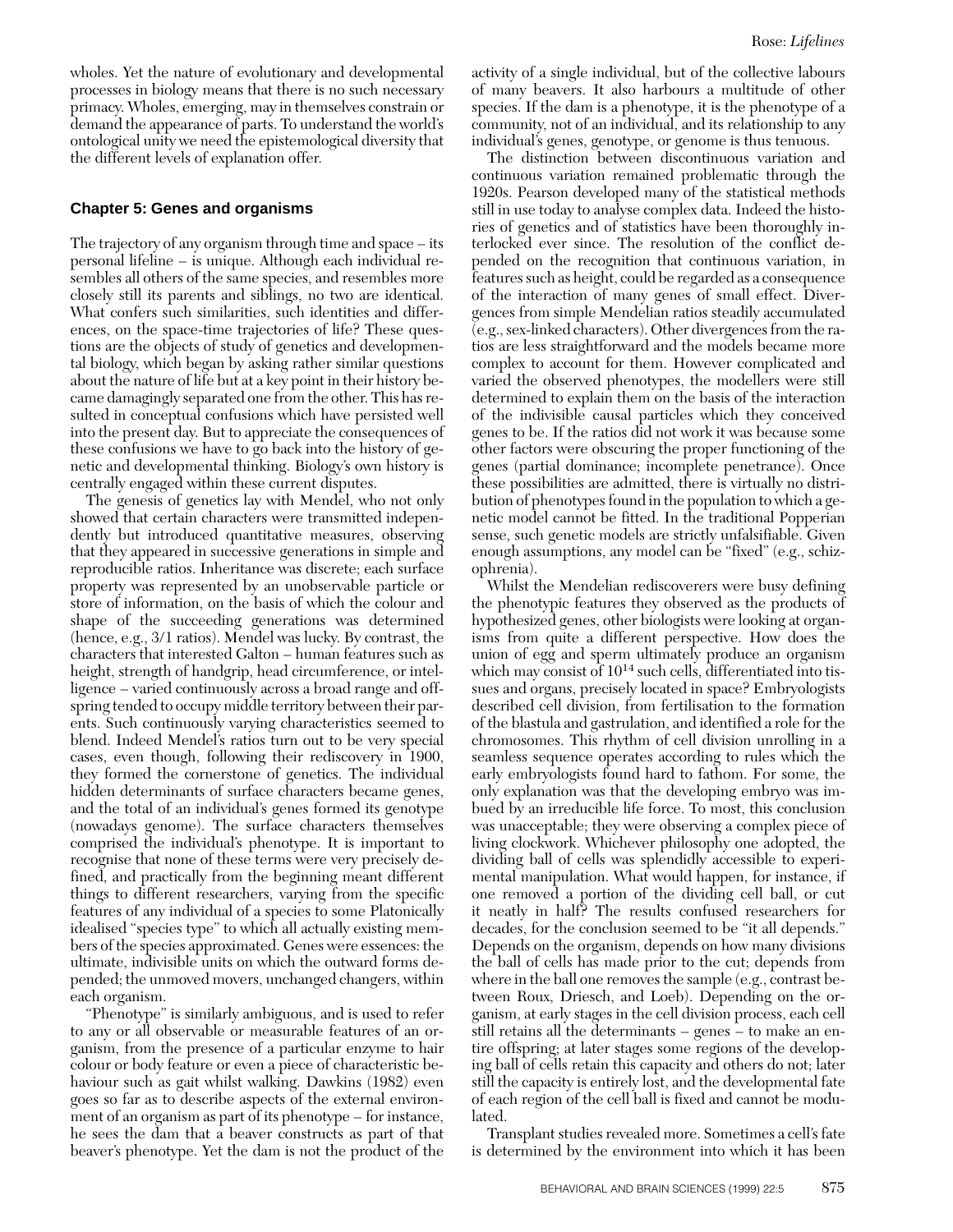## Rose: *Lifelines*

transplanted, in others it carries its own fate with it (e.g., transplant a group of cells from the region of a developing insect destined to become a leg, and insert it into the head region. Depending on the age of the embryo, the number of divisions it has undergone since fertilisation, the transplanted tissue may be incorporated into the developing head or it may develop into an additional leg projecting anomolously from the head). During mitotic division each cell receives an identical set of determinants or genes and is totipotent. Later, although all the genes are still present in all the cells, which genes are expressed depends on the developmental history of the particular cell. Thus gene expression depends on both time and space.

The major concern of developmental biology remained that unrolling programme which led from a single fertilised egg to the fully formed organism. How is it that what seem at first sight to be very similar cell masses, going through seemingly similar transformations, end up in the one case producing a mouse and in the other a human? Why do the daughters of a cell from one part of the dividing embryonic cell mass end up as liver and from another as brain or bones? How is it that all individual humans end up so astonishingly similar? Developmental biology is the science of the rules which produce regularities, similarities between organisms. Genes are part of a harmonious dialectic of interaction with the environment by which fertilised cells become mature adults through a trajectory described as ontogeny. And the constraints on this trajectory are only in part genetic.

By contrast, genetics was and is concerned with differences. Why is one *Drosophila* red eyed, the other white eyed? Why do people differ in height? Why do some have blood cells which carry a haemoglobin molecule which seems unable to bind and carry oxygen as efficiently as is normal? The question is to be answered in terms, ultimately, of the modern descendants of Mendelian determinants, the genes. Thus for genetics, genes came to be understood as discrete units which lead in linear fashion to red versus white eyes or any other character of interest. Ontogeny is of interest only insofar as genetic differences may produce abnormalities in development. Otherwise, the geneticists' organisms are empty of time and internal content; there are only genes and phenotypes. They have no trajectory, no lifeline.

Using *Drosophila,* Morgan and his group showed that unusual mutations were transmitted in a Mendelian manner and increased by X rays. Genes had a physical location in the cell, on chromosomes, and were thus distributed to daughter cells during mitosis, making possible the beginning of gene mapping. The term gene now had two different meanings. On the one hand it was still an abstract entity, the determinant of a particular phenotypic character. On the other it had a clear location, a map reference, and could be shown to be physically transmitted between cells and their offspring during both division and sex. The step which took genetics beyond Morgan's location of genes to chromosomes also brought it into conjunction with biochemistry for the first time. Mutations in *Neurospora* were even easier to induce and study than in fruit flies, but now the consequences were metabolic. Mutants lack specific enzymes which play a crucial role in the pathways which lead to missing metabolites. Each specific mutation leads to the absence of a specific enzyme. Hence Beadle and Tatum's formulation: one gene equals, or produces, one enzyme.

Genes were no longer to be understood only as hidden entities, metabolical accounting devices. They no longer determined characters, but instead, in a yet-to-be understood manner, were responsible for the production of enzymes. So what is a gene "for" a character? Consider eye colour, which depends on the presence in the cells of particular pigments. In their absence, the eye is blue, increasing quantities of the pigments provide colours which range from green to brown. Ignoring the developmental processes that lead to the formation of the eye, and within the eye the iris, and the biochemical steps whereby the necessary precursors to the synthetic pathway are produced, the direct pathway that leads to the synthesis of the eye pigments involves many different enzymes. Hence to biochemists there is no longer any gene "for" eye colour. Instead there is a difference in the biochemical pathway that leads to brown and to blue eyes. A gene "for" blue eyes means "one or more genes in whose absence the metabolic pathway which leads to pigmented eyes terminates at the blue eye stage." This rephrasing yet again exposes the distinction between a developmental and a genetic approach. For the developmental biologist, what is of interest is the route which leads to pigmented eyes. But the geneticist is still interested in the difference between brown and blue eyes and retains the misleading shorthand of genes "for" such colour differences. Dawkins, in *The Extended Phenotype* (1982), explicitly makes the same point, before going on to discount it as irrelevant, provided the system behaves as if such "genes for" existed. That is, his genes are purely theoretical constructs, combinations of properties which may or may not be embedded in specific enzymes or lengths of DNA, but which can be used to play mathematical modelling games. Sloppy terminology abets sloppy thinking. And it has implications for gene technology too. As more is learned about the human genome, so early simplicities, such as the existence of a single gene responsible "for" a particular disease, retreat. Many ostensibly "single gene disorders" are now known to result from different gene mutations in different people. All may show a similar clinical picture but the gene mutation and hence enzyme malfunction which results in the disorder may be very different in each case. This also means that drugs effective in ameliorating the condition in one person may be simply ineffective in another.

The history of how genes became DNA, culminating in the famous *Nature* papers of Crick, Watson, Franklin, and Wilkins et al. in 1953 is too well known to need retelling. But what made a length of DNA a gene? Genes were now coded for polypeptides, and the 1960s saw the breaking of this code and the formulation of Crick's Central Dogma:

#### $DNA \rightarrow RNA \rightarrow protein$

or, as Crick put it, "once 'information' has passed into the protein it cannot get out again."

A formulation which is as central to ultra-Darwinian theory as it is to molecular biology, DNA had become the master-molecule, and the nucleus in which it was located had assumed its patriarchal role in relationship to the rest of the cell. It is hard to know which had more impact on the future directions of biology, the determination of the role of DNA in protein synthesis, or the organising power of the metaphor within which it was framed (e.g., Dawkins's [1986] description of willow seeds as floppy discs).

Periods of great unifying simplicity in science are fre-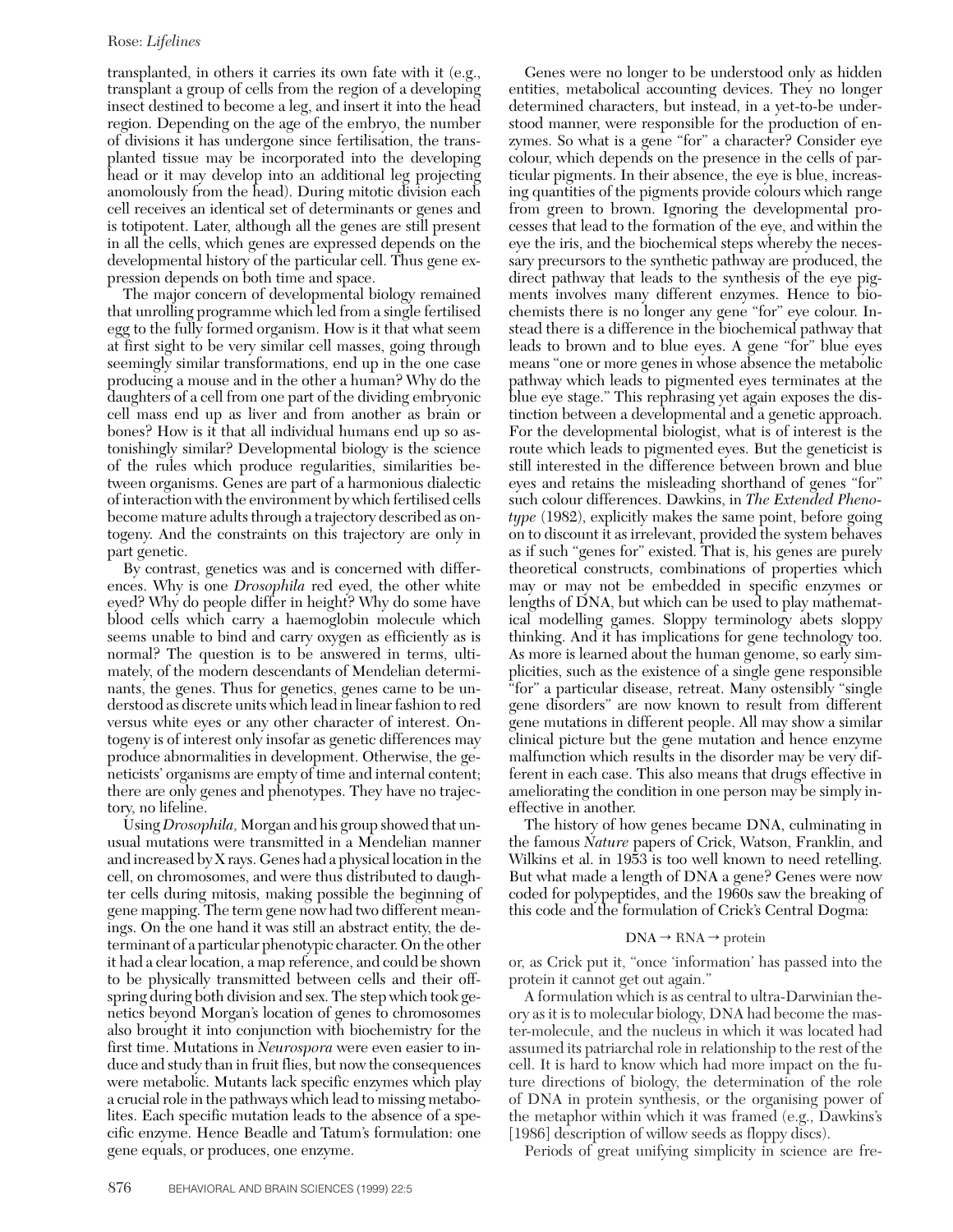quently followed by times in which simplicity dissolves once more into complexity. Not all DNA is coding; much is concerned with regulation (operons, etc.). And much more seems "junk" or "selfish" – Crick's term. (Note that Crick's DNA's selfishness is demonstrated by the fact that it does not do anything for the cell or the organism in which it is embedded; it simply allows itself to be copied. Dawkins's selfish genes on the other hand are so because they specifically aid the successful reproduction of the organism which contains them and hence their own replication.) Nor are the coding sequences for any particular polypeptide aligned along the DNA; they are separated by introns, and can be spliced, edited, read in different ways. The result is that far from being able to speak of one gene/one protein, both genes and proteins are disarticulated. Genes can be assembled from alternative pieces of DNA or rearranged so that their codes are read differently. And proteins take on multiple forms as a result of cellular processes distal to DNA itself. "Genes" are no longer coterminous with DNA-beadson-a-chromosome. Nor are even these segments stably located on the chromosome; as McClintock showed, genes could jump. Hence the modern concept of the fluid genome.

Far from being isolated in the cell nucleus, magisterially issuing orders by which the rest of the cell is commanded, genes, of which the phenotypic expression lies in lengths of DNA distributed along chromosomes, are in constant dynamic exchange with their cellular environment. The gene as a unit determinant of a character remains a convenient Mendelian abstraction, suitable for armchair theorists and computer modellers with digital mindsets. The gene as an active participant in the cellular orchestra in any individual's lifeline is a very different proposition.

DNA is a stable molecule; what brings it to life is the cellular environment in which it is embedded. Genetic theorists have been misled by the metaphors that Crick provided in describing DNA (and RNA) as "self-replicating" molecules or replicators, as if they could do it all by themselves. But they aren't and they can't. Replication isn't an inevitable chemical mechanism. Copying requires the precursor molecules – which themselves must be synthesized – enzymes to unwind the two DNA strands, and others to insert the new nucleotides in place and zip them up again. And the whole process requires energy. Further, the histones surrounding the relevant region or regions of the double helix must be unwrapped, the DNA strands separated, enzymes must transcribe the "sense" strand into its matched length of RNA, individual RNA lengths spliced, edited, and further manipulated in the cell nucleus, and if and only if so permitted, leave the nucleus to be inserted into the copying machinery in the cell cytoplasm. Without the complex biochemical environment the cell provides, "genes" in the DNA sense of the term simply cannot function.

This is why an individual's lifeline requires more than merely the mixing of parental DNAs at the moment of fertilisation. Sperm provide only DNA. But an egg contains more than just the maternal complement of DNA to match that provided by the paternal sperm. It has in addition all the cellular apparatus required to bring both sets of the DNA together to play their part in the cellular orchestra, as well as the mitochondria with their own independent DNA. From this moment of conception on, the maternal cellular machinery is responsible for directing the activation of par-

ticular genes (DNA-sequences) and hence the synthesis of specific proteins. These proteins in turn include some whose function is to act as switches, regulators to turn on, and in due course turn off, other DNA-sequences. A continuous cycle of synthetic activity begins in which DNA-sequences are uncovered, transcribed into RNA, processed, spliced, edited, translated into proteins which then provide feedback control to the DNA, perhaps switching off their own synthesis, perhaps switching on the synthesis of other proteins by uncovering other DNA-sequences or influencing the splicing and editing steps. This exquisitely timed and subtly orchestrated cellular symphony culminates in due course in the synthesis of those proteins which begin the process of replicating and segregating the chromosomes once more, enabling the cell to divide and the cycle to recommence.

In the digital information metaphor all these cellular mechanisms are dumb, because they do not carry "information." But it is the cellular machinery which times and edits the synthetic processes. Insofar as the information metaphor is valid at all, it can be expressed only in the dynamic interaction between the DNA and the cellular system in which it is embedded. Cells make their own lifelines.

Thus in both the Mendelian and the biochemical senses genes are only partially determinate entities within genomes. How, when, and to what extent any gene is expressed – that is, how its sequence is translated into a functioning protein – depends on signals from the cell in which it is embedded, and, as this cell is itself at any one time in receipt of and responding to signals not just from a single gene but from many others which are simultaneously switched on or off, the expression of any single gene is influenced by what is happening in the whole of the rest of the genome.

When we talk about the development of an organism as being a product of the interaction of genes and environment therefore, the phrase masks as much as it reveals. Neither "gene" nor "environment" is an unproblematic term. A "gene" as abstract determinant is quite different from the complex processing mechanisms which put together particular DNA sequences which define the primary sequences of proteins. Nor are proteins merely defined as their primary sequences; they have complex secondary and tertiary structures which depend not just on their amino acid sequence but on their environment, on the presence of water, ions, and sometimes other small molecules, on acidity and alkalinity. The path from primary structure to fully fledged protein does not involve as many regulatory steps as that from DNA to protein, but it contains orders of complexity which move us yet further away from the one gene – one protein heuristic. And as proteins themselves become assembled into higher order structures within the cell, yet further constraints come into play.

The school textbooks which start with Mendel and his ratios have it wrong. Without Mendel, genetics would never have got off to such a start and he deserves honour for his experiments. But the founders of a field, by choosing experimental systems which seem to give clear-cut answers, often also produce an appearence of simplicity which is ultimately misleading. The famous and paradigmatic Mendelian ratios are the results of rather special cases, the phenotypic expressions of enzyme pathways rather little influenced by environmental circumstance, perhaps just because they reflect relatively trivial features of that phenotype. By contrast, the expression of most genes is modi-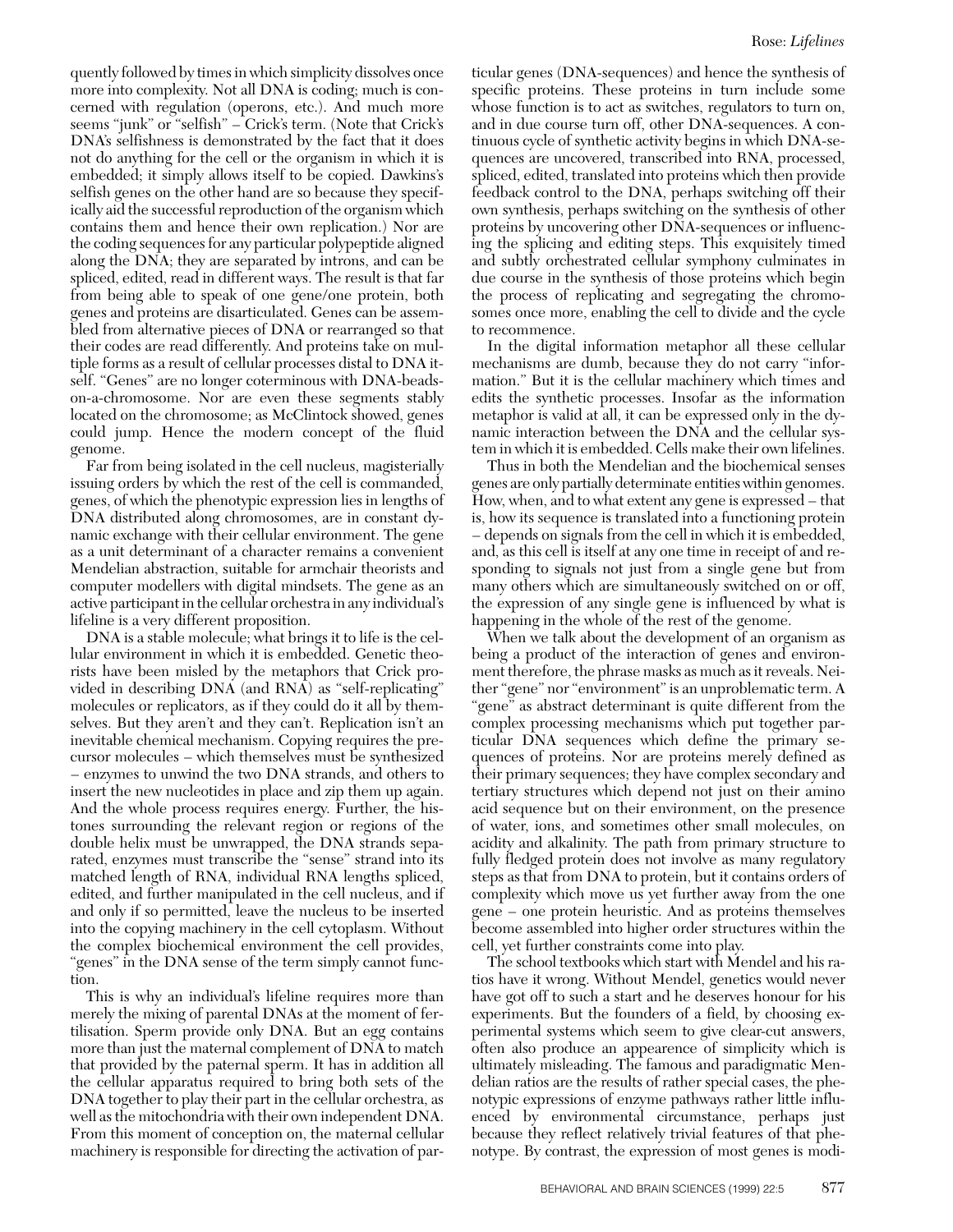## Rose: *Lifelines*

fied at several levels. It is affected by which other genes are present in the genome of the particular organism, by the cellular environment, the extracellular environment, and, in the case of multicellular organisms, by the extra-organismic environment. Example: the ambiguous consequences of knockout mutations. In many cases in which genes coding for proteins which are supposed to have vital functions within the cellular economy have been deleted, the absence both of the gene and of the protein whose synthesis it codes for seem to make little observable difference to the life of the animal. It has "no phenotype." This does not mean that the protein concerned does not play a vital role in the cellular economy; rather it is a demonstration of the power of developmental plasticity, of functional redundancy in the organism. Redundancy assists stability; it means that there may be many alternative routes that the cell and the organism can adopt during development which can lead to an essentially identical end-point. In the presence of a particular gene and protein, one route is adopted, and in their absence another is taken. Once again, there is no necessary linear path between gene and organism. Such plasticity is not infinite; there are sharp limits to the tolerance of any gene – or any phenotype – to environmental change. Outside these limits, the response is to curl up and die. But within them, the expression of any gene may be defined in terms of Dobzhansky's concept of norm of reaction – rather out of fashion amongst today's theorists who prefer a modern version of preformationism, in which genes are prime movers.

## **Chapter 6: Lifelines**

At the heart of modern biology lies the issue of the nature of individual living units – organisms. Their lifelines may range over many orders of magnitude in both time and space. Some arise essentially fully developed, like a newly budded yeast, others grow to a reasonably stable adulthood before ageing and decaying, others grow incrementally throughout their lives. Yet others go through a series of radical transformations in which entire body plans become reconstructed, as when egg becomes caterpillar becomes chrysalis becomes butterfly. Life persists not in three but in four dimensions – a persistence, which is above all dependent upon the maintenance of order: order within the cell, order within the organism, and order in the relationship of the organism to the world outside it. Genes and genomes neither contain the future of the organism, nor are they to be regarded, as in modern metaphors, as architects' blueprints or information theorists' codebearers. They are no more and no less than an essential part of the toolkit with and by which organisms construct their own futures.

Neither cells nor organisms can be considered in isolation from their own external environments. The boundary between cell and environment is its semi-permeable membrane across which all trafficking must occur. For singlecelled organisms, the environment of the cell is obviously also that of the organism, the ever fluctuating external world, inherently patchy. Some regions may be antithetical to survival – too hot, too dry, too acid – some may be rich in food sources, others poor. Faced with such patchiness, many single-celled organisms can take steps to seek out more favourable conditions (e.g., cilia and flagella); but their power to choose a favourable environment is limited by the range of environments available, and survival will

also depend on the ability of the organism to adapt to less than optimum conditions. (Hence the operon, which is the mechanism whereby the organism in interaction with its environment determines which of its available genes are to be active at any one time.)

Such interactions between cells and environments become more complex for a multicellular organisms. Buffered by a regulated internal environment, cells no longer need the operon mechanism but instead lose their autonomy within the greater unity of the organism. They have surrendered their capacity for replication and their totipotency. They become specialised, as liver or brain, leaf or root. In the course of this specialisation, as ontogeny proceeds, particular DNA-sequences are switched on or off in defined temporal sequences. It is no longer only a case of proceeding through the cell cycle to division, but of establishing cells with an appropriate structure, shape, and pattern of enzymes to function as part of a particular organ. To ensure harmony at a multicellular rather than a cellular level, each cell has to be able to respond to the presence of its neighbours and to signals from distant parts of the organism (hence hormones, transmitters, modulators, etc.) arriving at its membrane surface. The cellular lifeline has become subordinated to that of the organism.

Like the term "gene," the term "environment" is thus complex and many-layered. For individual gene-sized sequences of DNA, the environment is constituted by the rest of the genome and the cellular machinery in which it is embedded; for the cell, the buffered milieu in which it floats; for the organism, the external physical, living, and social worlds. Which features of the external world constitute "the environment" differ from species to species; every organism thus has an environment tailored to its needs. Even for the individual gene, the genomic background against which it is expressed differs during the cell cycle as other genes are switched on and off. Outside the organism, change is virtually the only constancy. Stasis is death.

Boundaries between organism and environment are not fixed. Organisms are constantly absorbing parts of their environment into themselves as food, and as constantly modifying their surroundings by working on them, by excreting waste products, or by modifying the world to suit their needs, from birds' nests to beaver dams and termite mounds. Organisms and environment interpenetrate. Abstracting an organism from its environment, ignoring this dialectic of interpenetration, is a reductionist step which methodology may demand but which will always mislead. Nor are organisms passive responders to their environments. They actively choose, and work to change them.

The first phases of the life cycle are those of development. From the moment of fertilisation, cells grow, divide, and hence multiply. Daughter cells begin to align themselves with respect one to the other, to migrate to specific regions within the developing embryo. Within each cell, particular genes are switched on, others off, in intricate sequences, as originally totipotent cells become specialised and the mature form of the organism unrolls from its undifferentiated state. From very early in their development, organisms have to be capable simultaneously of quasi-independent existence and of growing further towards maturity. Moreover, the properties that enable them at any one moment to maintain their existence are not always merely miniature forms of those they will need in adulthood. This is obvious for some life forms. Frogs' eggs become tadpoles become frogs. Each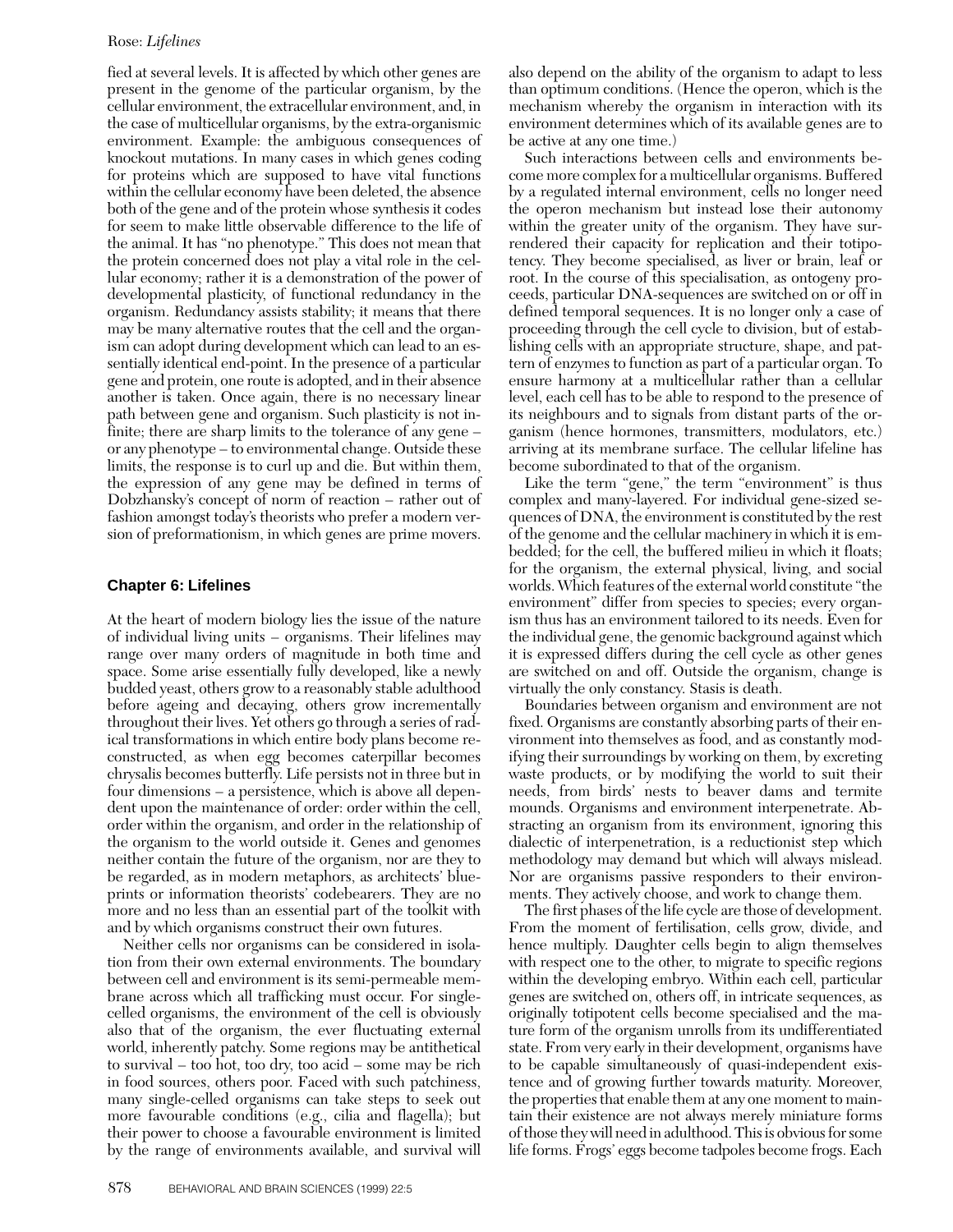stage requires a radical transformation of body plan, yet one during which the functions necessary to life must be preserved. But it is also true in quite subtle ways for organisms which seem to show linear developmental trajectories. When a newborn baby suckles at its mother's breast, the suckling reflex is not simply an undeveloped form of the chewing technique that will be needed when the child switches to solid food; quite different neural and mechanical processes are involved. Life demands of all its forms that they are able simultaneously to be and to become.

The unrolling processes of development are best understood in terms of specificity and plasticity. Many ontogenetic processes are relatively unmodifiable by experience (e.g., relatively fixed development of the visual system). But plasticity is also necessary (e.g., alterations to visual cortex neuronal connectivity dependent on rearing environment). Specificity and plasticity are embedded properties of the organism; both are completely made possible by the genes, and completely made possible by the environment. They cannot be partitioned.

Two contrasting metaphors have been used to describe the process by which multicellular organisms develop: selection and instruction. Consider the human brain, with its highly ordered pattern of characteristically shaped and located neurons. From conception to birth requires the generation of about a million cells an hour, whilst during postnatal development some 30,000 synapses a second will be created under each square centimetre of cortex, until the full complement is present. Development requires the ordered birth and migration of these cells. To arrive at the correct target site both distant and local signals must be involved (e.g., role of trophic factors). However, the migrating cells or growing axons also need to keep in step with one another; each has to know who its neighbours are. The diffusion of a local gradient molecule, together with the presence of some type of chemosensors on the axon surface, could enable each to determine whether it has neigbours to its right and left and to maintain step with them.

Part of this process – the achievement of long-range order – is compatible with a cooperative, instructionist model, but the overproduction of neurons and synapses implies also ultimate selection amongst cells or connections competing for targets. Selection in this sense can account for local but not distant processes. Instructive and selective mechanisms are only part of the picture of development. The maintenance of stable order requires the collective, cooperative properties of the entire ensemble of cells. Each depends on the others in the creation and preservation of the dynamic pattern of connections which impose new patterns on the world beyond the organism. Development is essentially a constructivist process; the developing organism, in its being and its becoming, in its specificity and its plasticity, constructs its own future.

Even the constructivist model of development discussed above however implies a degree of determinism, albeit a richer concept than that of the unidimensional gene. But we need to go beyond this in emphasising the role of chance, of contingency, at all levels of analysis of living systems. Consider the microlevel of the individual cell and its subcellular components. Biochemists deal not with individual cells or molecules but with aggregates of millions, and on this scale properties become relatively predictable. But what is predictable for the mass does not apply to the individual (e.g., there are only about 30 hydrogen ions in any

single mitochondrion). Chance and contingency affect all cellular processes (e.g., numbers of bristles on *Drosophila* legs; different foetal circumstances for identical twins depending on placental relationships).

Organisms are supposed to maintain homeostasis. But in fact the set points around which conditions fluctuate are not constant but vary momentarily, diurnally, monthly, and over a lifetime. Furthermore, they are maintained dynamically, not statically. Hence homeodynamics. Seeing organisms as merely homeostatic is to deny them lifelines. Each of our presents is shaped by and can only be understood by our pasts, our personal, unique, developmental history as an organism. Even the moment-to-moment stability of the organism is maintained not statically but dynamically; molecules and cells turn over on timescales varying from minutes to months. Why this ceaseless flux?

The answer is simple: living systems need to be dynamic to survive, able to adjust themselves to the fluctuations which, even in the best-buffered internal milieu, their cooperative existence as part of the greater unity of the organism demands. It is to this irreducible dynamism as the generator of stable order that we must turn in order to understand how, having constructed itself through the processes of development, the organism is able to preserve its integrity and act upon the external world. These are the phenomena of autopoiesis, a concept introduced by Maturana and Varela (1980).

Internal cellular stability depends on two features. First, cells and organisms are thermodynamically open systems far from equilibrium, which for their existence depend on a continuous energy flow, generated through the catabolic/ anabolic cycle which results in the synthesis of ATP, ultimately through the activities of autotrophic organisms (primarily photosynthesis). Equations relevant to closed equilibrium systems are largely inapplicable to living processes.

Second, the existence of an interacting metabolic web: individual reactions are catalysed by enzymes; by sequences of reactions, like glycolysis, by chains of enzymes whose overall rates are seemingly controlled by individual enzyme kinetic properties, so that in a chain the slowest reaction becomes the controller. However, just as in a living cell one cannot abstract an individual enzyme reaction from the metabolic dance of the molecules, so one cannot abstract any single reaction pathway. Most of its components are involved in many different reaction pathways, knitted together by multiple interconnections. Once such a web reaches a sufficient degree of complexity, it becomes strong, stable, and capable of resisting change; the stability no longer resides in the individual components, the enzymes, their substrates and products, but in the web itself. The more interconnections, the greater the stability and the less its dependence on any individual component.

Further, the cellular web has a degree of flexibility which permits it to reorganise itself in response to injury or damage. Self-organisation and self-repair are its essential autopoietic properties. These properties of stability and selforganisation are the key to the fundamental irreducibility of living cells. The stability is dynamic, and depends in part on metabolic oscillatory processes (e.g., calcium waves). Metabolic organisation is not merely the sum of cellular parts, and cannot be predicted from individual enzyme reactions and substrate concentrations.

Cells are not simply bags containing semi-random mixes but contain many internal structures (nucleus, mitochon-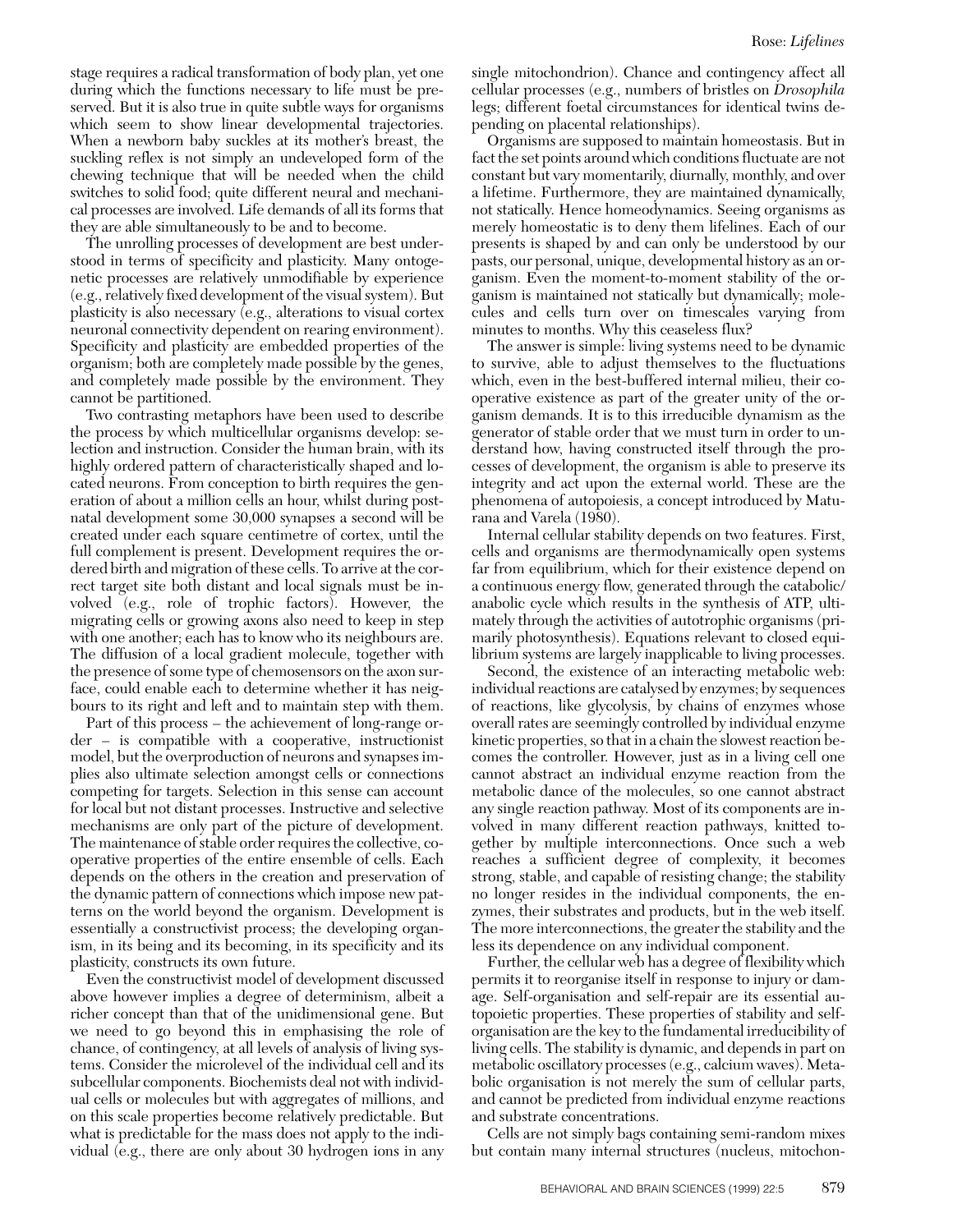## Rose: *Lifelines*

dria, etc). Each represents a separate compartment within which relatively segregated sets of reactions can occur. Communication between these compartments, in terms of exchange of substances and signals between them, takes place through selective membranes, which act as gatekeepers across which specialised signalling molecules and small inorganic ions control access. Homeodynamic order within the cell is thus maintained not merely through the self-stabilising properties of metabolic webs, but through internal structural constraints provided by semi-permeable lipid membranes in which are embedded proteins which recognise and regulate the entry and exit of key metabolites. Ionic changes also modulate the microenvironment within which protein structure is modulated, complex structures such as microtubules and ribosomes can selfassemble, and enzyme-linked reactions occur.

Lifelines, then, are not embedded in genes. Their existence is posited on homeodynamics. Their four dimensions are autopoietically constructed through the interplay of physical forces, the intrinsic chemistry of lipids and proteins, the self-organising and stabilising properties of complex metabolic webs, and the specificity of genes which permit the plasticity of ontogeny. The organism is both the weaver and the pattern it weaves, the choreographer and the dance that is danced.

## **Chapter 7: Universal Darwinism?**

"Darwinism" has become an almost universal – and often abused – term. Darwinian protagonists offer a "toughminded" ultra-Darwinism as a universal mechanism to explain all phenomena of life. Philosophers follow them; Dennett writes a book entitled *Darwin's Dangerous Idea* (1995) in which Darwinian mechanisms are described as a "universal acid" which eats away at everything it touches. Edelman (1987) interprets the brain processes concerned with experience, memory, and consciousness as representing "neural Darwinism." Hull claims that scientific theories themselves win or lose the struggle for acceptance according to Darwinian mechanisms. One reads of Darwinian psychology, Darwinian medicine, Darwinian economics. Dawkins caps the lot with his claim that human culture itself operates on Darwinian principles in which the units of transmission are not genes but "memes." It may be time to try to rescue Darwin from some of his oversolicitous modern friends if we are to do justice, but no more than justice, to the part he and his ideas have played in the history of biology and in our understanding of living processes.

Before Darwin, the interpretation of life on earth was trapped within a mode of thinking imposed by biblical traditions. Species were immutable, linked in a great chain of being, beginning with the lowliest and ending with that acme of god's creation, humankind (Man) himself. The industrial revolution shattered this stability; change (and evolution means simply change over time) became acceptable. The discovery of fossils implied extinct species, whose history could be dated. Before Charles Darwin, both Erasmus Darwin and Lamarck had sought to describe and account for such changes. It was Charles Darwin who offered the mechanism by way of a simple syllogism:

1. Like breeds like, with variations.

2. Some of these varieties are more favourable (to the breeder or to nature) than others.

3. All creatures produce more offspring than can survive to breed in their turn.

4. The more favoured varieties are more likely to survive long enough to breed.

5. Hence there will be more of the favoured variety in the next generation, and

6. Thus species will tend to evolve over time.

This process is natural selection. As a syllogism it has an inexorable logicality. If 1, 2, and 3 are true, 4, 5, and 6 follow inevitably. This is why philosophers such as Dennett are able to describe it as a universal mechanism. Yet for Darwin there were major theoretical difficulties at the heart of the theory; the mechanism of transmission both of similarities and variations; the classic argument from design; and the problem of speciation.

Darwin's achievement was to demolish the idea of the immutability of species and, even more important, of a great chain of being. Humans are no longer at the pinnacle of life. Instead, living forms can be drawn as related to one another as the branches and twigs of a bush. All of us currently alive, amoebae as well as humans, are in this respect equal, the successful survivors of evolutionary history. There is no scale of life on the basis of which one can judge some currently living forms as "lower" and others as "higher," more or less "evolutionarily successful." A further crucial feature of Darwinism is its insistance on the role of chance. Natural selection abolishes purpose from evolution, and, some felt in consequence, from human life itself.

**7.1. Variation.** The problem of transmission was resolved with the theory of the gene, although when Mendel was rediscovered at the turn of the century mutational change seemed to replace natural selection, and it was not until the "neo-Darwinian synthesis" of Fisher, Haldane, and Sewall Wright around 1930 that it was seen that the two theories supported rather than contradicted each other.

**7.2. Heritability.** Fisher's synthesis was directed at trying to understand the contributions of genes and environment to variation in populations. In a uniform environment all the variance would be contributed by the genes, and with identical genes all the variance would be contributed by the environment. But genotypes and environments both vary and the purpose of heritability estimates is to try to tease them apart. To do so however, it is necessary to make some simplifying assumptions. Variance describes the way in which any particular measure of a trait in a population is distributed about the mean value for that population, made up of a component contributed by the genes and a component contributed by the environment, which together can be added to give a total of nearly 100%. The remainder, which to make the mathematics work has to be a rather small proportion, is considered to be the product of an interaction between genes and environment. If genotypes are distributed randomly across environments, it is possible to estimate heritability, which defines the proportion of the variance which is genetically determined. However, the mathematics only works if all the relevant simplifying assumptions are made. If there is a great deal of interaction between genes and environment, that is if genes behave according to Dobzhansky's (1973) vision of norms of reaction, if genes interact with each other, and if the relationships are not linear and additive but interactive, the entire mathematical apparatus of heritability estimates falls apart. Thus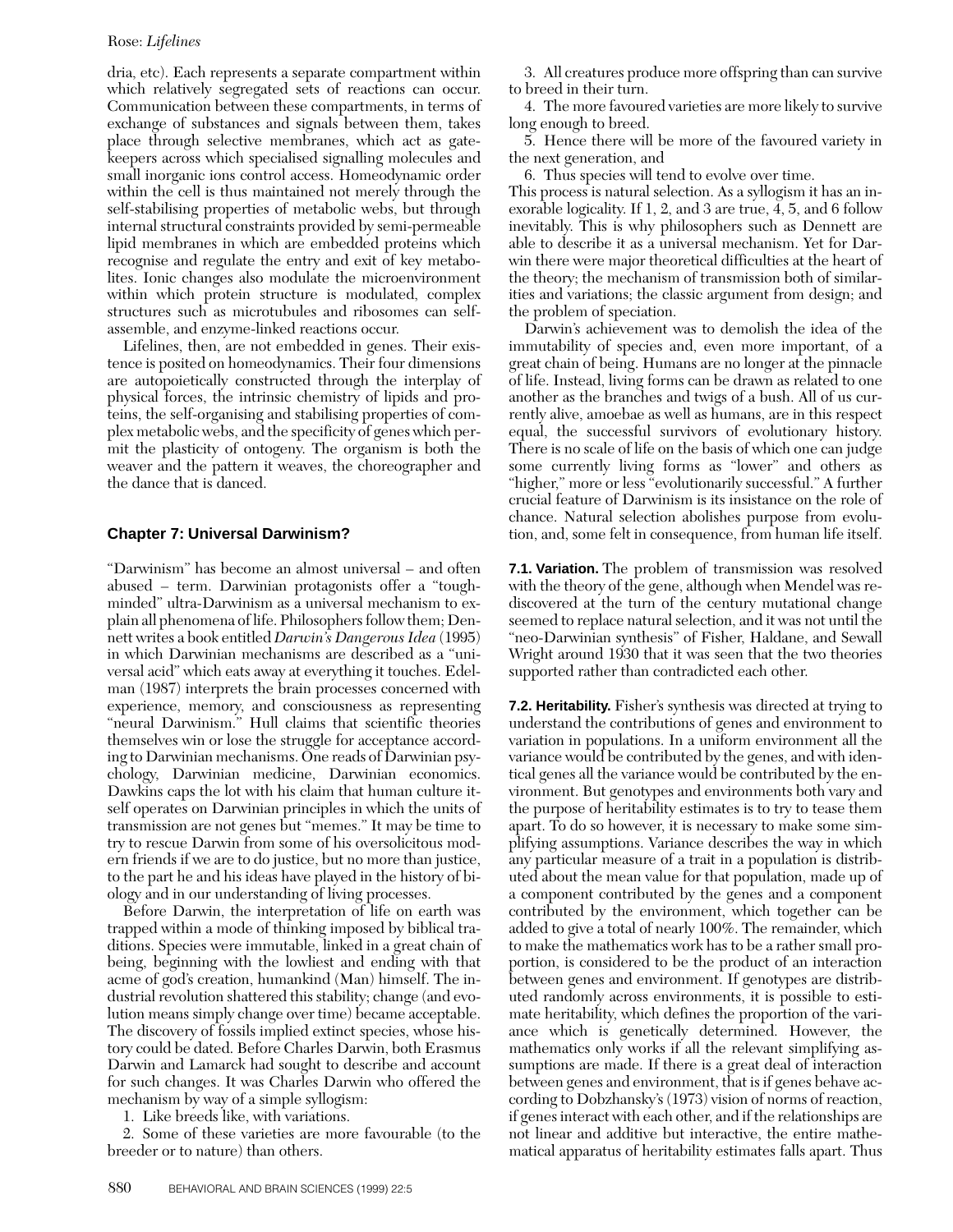the meaningful application of heritability estimates is only possible in very special cases, from which the majority of traits of interest outside the special world of artificial selection are likely to escape. Furthermore the figure derived for the heritability is itself dependent on the environment – that is, if you change the environment, the heritability estimate changes.

These caveats perhaps help to explain why heritability estimates have been so persistently misunderstood. They become wholly misleading when applied to aspects of human behaviour. Milk yield is a phenotype which is reasonably straightforward to measure. But intelligence? Political tendency? Likelihood of getting divorced? Religiosity? Job satisfaction? As one cannot treat human populations quite like breeding experiments with wheat or cattle, and distribute genotypes across environments, one has to make do with what between them nature and society provide. The standard techniques have involved comparing traits in siblings, MZ and DZ twins, and the use of adoption studies. The problems are manifold. To mention just two, separated twins tend to be placed in rather similar environments; whilst adoptive parents are unlikely to treat their adoptive child "exactly" as they do a natural one, and are far more likely to be anxiously on the lookout for tendencies which reveal the child to be "taking after" some undesirable character of its natural parent. Such real life problems are simply swept aside in the process of fitting the numbers obtained into the complex statistical manipulations required to generate the seemingly objective heritability estimate.

As a result, seemingly bizarre traits turn out to have "high heritability," for which the most parsimonious explanation is that they demonstrate the inappropriateness of attempting to apply a mathematical formalism devised for plant and animal breeding to such dubious phenotypic characters as the diversity of human social behaviour and attitudes. Yet some behaviour geneticists argue that even such high heritabilities underestimate the true influence of the genes. Bouchard (1997) proposes that our genes "predispose" us to seek environments congenial to the genetic imperatives. Thus genes create environments, and "environment" – whatever that term may mean – ceases to be a truly independent variable in the heritability equations. It is the genes, therefore, which are a major cause of everything from childhood accidents to divorce in midlife, for these genes lead their owners to place themselves in situations in which the probability of accident or divorce increases. Like the claims for the "extended phenotype," this argument perversely swallows the four-dimensional universe of lifelines entirely into the double helix of DNA.

**7.3. Adaptation.** The argument from design is confronted head-on in Dawkins's *The Blind Watchmaker* and its successors (1986; 1995): "What use is half an eye," he asks, and answers "One percent better than 49% of an eye, and the difference is significant." The trouble with this argument is that there is no way of determining whether, amongst our evolutionary ancestors, 50% of an eye was really significantly better in Darwinian terms – that it contributed significantly more to reproductive success – than 49%. It would depend what other costs the organism accrued in achieving this 1% advantage, and how much having eyes contributed to its success in finding food and avoiding predators so as to increase its chances of finding a mate and hence reproducing. There is of course no evidence on these

issues, and so the claim must remain an undemonstrable assertion, although one which most biologists will find reasonably convincing. In the classical Popperian sense, such stories about evolution are unfalsifiable. All that we can do is to offer plausible accounts of how a process may have occurred or a structure evolved.

**7.4. Sexual selection.** If all adaptation serves the function of enhancing survival, why do so many animals – especially males – have traits which seem on the face of it to be inimical to long and efficient life (e.g., the peacock's tail)? Darwin's interpretation of sexual selection was that females were motivated to choose, and hence select beauty. More modern versions argue instead that seemingly dysfunctional adornments are markers of good health and hence good genes. Whichever version of the theory is adopted, sociobiologists have sought to press it into service to provide an evolutionary "Darwinian" explanation for the preferences expected in human sexual choice, once again treating metaphor as if it were homology. For example, competition amongst human males for mates is discussed as the macroversion of what is said to be the micro-level competition amongst individual sperm to be "the one" to successfully penetrate and fertilise the egg. Males and their sperm compete, females and their ova quiescently await their fate. The problem is that, as with most human extensions of evolutionary mechanisms, but in an even more extreme form, such accounts simply cannot encompass the rich diversity of human experience, and instead have recourse to traditional and often sexist caricatures which ignore the historical and anthropological evidence of variation in social practices across time and space and instead treat current western norms – or rather, assertive restatements of what the authors perceive as those norms, for they show as little respect for sociology as they do for history or anthropology – as if they were human universals.

**7.5. Altruism.** With the claims for the genetic mechanism and evolutionary significance of altruistic behaviour, we are at the heart of sociobiological thinking. If organisms seek to maximise their reproductive success, then how do we account for birds which on detecting a predator, draw attention to it, and simultaneously to themselves by uttering warning cries? Ought they not instead try to make themselves as inconspicuous as possible, so as to diminish the chance of being picked off? Earlier group-selectionist ideas, once discarded, are creeping back into the literature once more, but the dominant mode of explanation is kin selection, a mathematical formulation which, if one grants its basic assumptions – that is, that living forms exist primarily to perpetuate their genes – is as inevitable a syllogism as the original Darwinian formulation of natural selection. Although I see no reason to doubt the principle, proving it is harder. Certainly, behaviour which might be defined as altruistic does occur amongst group-living animals, although equally there is no shortage of evidence as to competitiveness amongst them. The empirical question is whether apparently altruistic behaviour can be shown to benefit preferentially the kin of the altruist rather than the group as a whole. Perhaps in response to the relative weakness of the data, Trivers (1971) offered an alternative version: reciprocal altruism – an act performed to benefit non-kin, but which is performed in expectation of a subsequent return of the compliment. And once again, human sociobiologists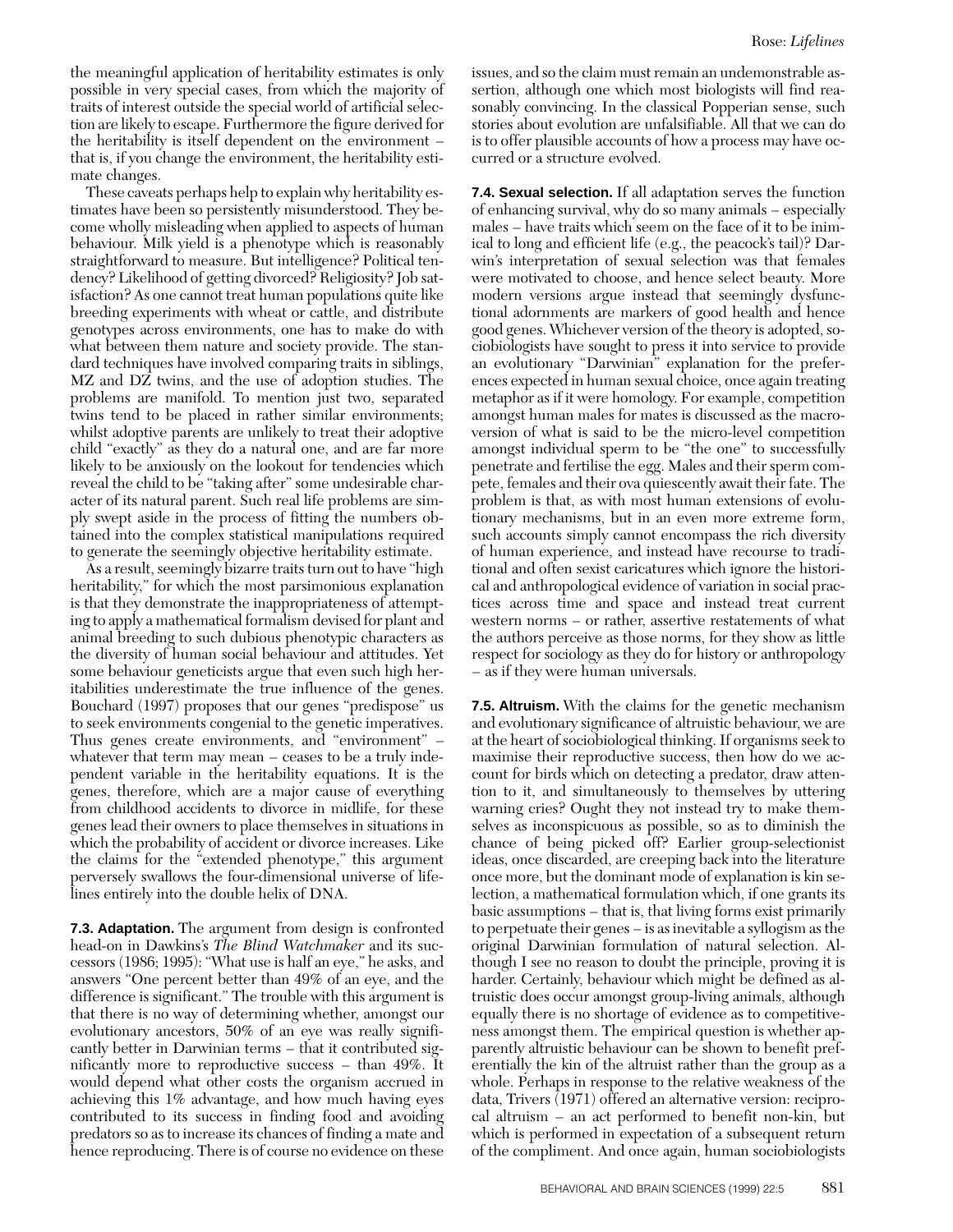## Rose: *Lifelines*

have sought, on the slightest of evidence, to deprive human unselfish behaviour of any function other than one of these forms of selectionist altruism, once again reducing metaphor to homology.

**7.6. Speciation.** It may seem extraordinary, but the Darwinian syllogism provides no mechanism for the formation of new species, which was after all ostensibly what *The origin* was all about. All that is claimed is that in any given circumstances, external conditions (the environment, nature) will favour the perpetuation of varieties which can do their species-thing a bit better than the rest. For example, Kettlewell's peppered moths, which also demonstrate another fundamental point. A "more favoured variety" is one which is favoured under current circumstances. Evolution by natural selection can respond only to the current situation. It cannot predict the future. At one point of the species trajectory in time it is the peppered form which has the greater survival value, at a later time the melanic, and then again the peppered. The environmental change occurs and natural selection trails along behind, following and responding but never leading and never predicting. Such evolutionary processes could obviously modify a species over time to such a degree that its members would no longer be able to mate fertilely with their ancestors, could these be brought back to life. In this sense, species can gradually be transformed through processes of natural selection steadily tracking environmental change. But this still does not explain how natural selection alone can result in one preexisting species splitting into two. For this, additional mechanisms are required; presumably primarily geographical separation and founder effects, of which the most famous example is Darwin's own, the Galapagos finches. But could this be all? For the orthodox ultra-Darwinian, there is nothing else available.

## **Chapter 8: Beyond ultra-Darwinism**

Ultra-Darwinism has a metaphysical foundation: the purpose of life is reproduction of the genes embedded in the "lumbering robots" which constitute living organisms. There follow two premises: (1) the unit of life is an individual gene whose sole activity is to create the conditions for its own reproduction by directing the development and physiological function of the organism; (2) most aspects of the phenotype are adaptive, selected for by the honing force of natural selection. This metaphysic derives from a combination of Hobbes and Smith. Life is a war of all against all, but the invisible hand of the market generates even cooperative behaviour from competitive individualism. A further element is a restatement in scientific form of the theology of preformationism. Our task is to preserve and transmit copies of our DNA.

It follows that the prime function of every living organism is to maximise its inclusive fitness – that is, to ensure the maximal spread of its own and its close relatives' genes in succeeding generations. This determinism worries Dawkins and others, who therefore claim that we have the capacity to rebel against the tyranny of our genes. But if the power to rebel does not itself come from our genes, then the argument implies a sort of Cartesian dualism, and the mechanical materialism of selfish genery trips over into a type of idealism.

The case against ultra-Darwinism rests on the following

claims: (1) The individual gene is not the only level at which selection occurs. (2) Natural selection is not the only force driving evolutionary change. (3) Organisms are not indefinitely flexible to change; selection is "table d'hôte" and not "à la carte." (4) Organisms are active players in their own destiny.

1. Any individual gene can only be expressed against the background of the whole of the rest of the genome. Genes produce gene products which in turn influence other genes, switching them on and off, modulating their activity and function. If selection ultimately determines whether a particular gene survives or not, it can only do so in context. A gene is only selected if it results in a selectable phenotypic change – yet what is required to produce such a change is not one but many actual biochemical gene-size lengths of DNA. Furthermore, Weismann's barrier is not as impermeable as implied, so developmental processes also affect transgenerational gene transmission. Waddington argued that developmental processes in multicellular organisms could help to both direct and, as he put it, canalise potentially favourable mutations. Bonner (1974) identified two routes around Weismann's barrier. Thus both plants and such animals as Hydra retain the capacity to differentiate into somatic cells or to become sequestered as gametes or to remain totipotent. Those cells which remain totipotent retain the prospect of becoming gametes after an indefinite number of cell divisions – and this means that any genetic variation occurring during those divisions will be heritable. That totipotency is available even to mammals is now proven by the cloned sheep Dolly and her successors. Further, during development, originally totipotent cells divide, become determined, and migrate to appropriate positions within the developing embryo, resulting in competive/selective mechanisms operating at the cellular level; cellular variation will affect the outcome of such competition.

So selection acts on genes, on genomes, and on cells, notably during development. But for multicellular organisms it is ultimately the organism as an integral unit which will or will not reproduce and hence dispatch copies of its genes into subsequent generations. So natural selection in the sense that Darwin originally conceived it can only occur through the actions and properties of the entire organism, its phenotype. For ultra-Darwinists that is not a problem; the phenotype is merely a proxy for the genes it contains, the gene's way of making copies of itself. But this implies a direct relationship, one-for-one, between gene and phenotype, and this "empty phenotype" view ignores development.

The fact that selection occurs at many levels dampens the effects of change at any one level. For instance, mutation rates in DNA are relatively constant, yet these are not necessarily reflected in phenotypic change (hence Eldredge and Gould's punctuated equilibrium). Furthemore there is a vast amount of hidden phenotypic diversity (e.g., isoenzymes) which is likely to be neutral so far as selection pressures are concerned.

Finally in this context, organisms do not exist in isolation but in populations, and populations in ecological communities involving many hundreds or thousands of different species locked into relationships which may be competitive or cooperative. Thus within species, evolutionary stable strategies (Maynard Smith) mean that any individual's character may or may not be selectively favourable, depending on the balance between that individual and others in the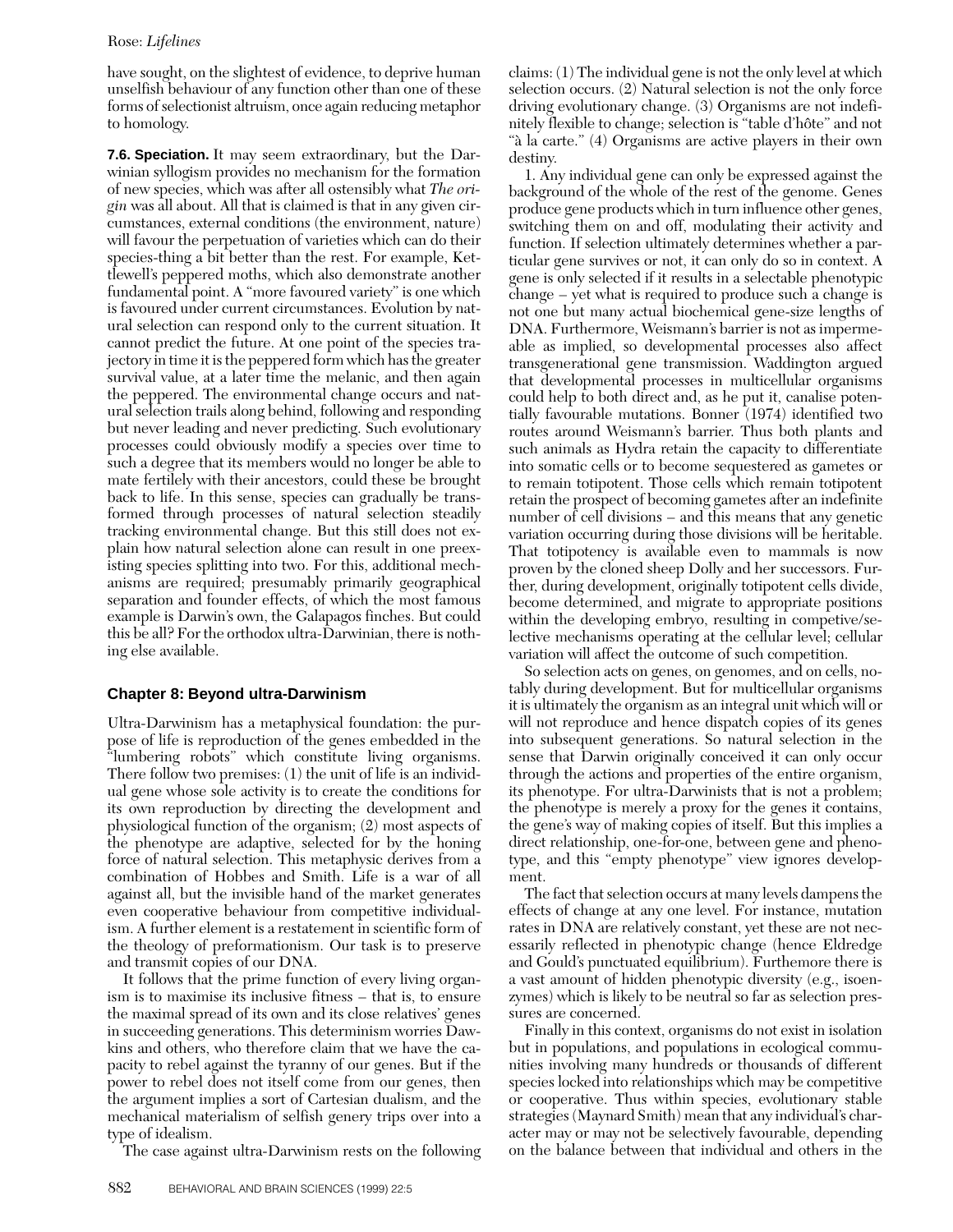population, whilst the fact that any species' niche is defined in the context of all other species within an ecosystem (predator or prey, mutualistic or commensal, or even, in Margulis's term, symbiogenic, like mitochondria) and that all species are evolving, means that the evolution of any one is shaped and constrained by that of many others. Evolution means coevolution, built on both competitive and cooperative mechanisms.

2. Selection mechanisms include competition for scarce resources, sexual and kin selection, founder effects, expansion of populations into new niches, selective predation, and coevolution of populations and species. Selection at any given level of the hierarchy between individual genes and ecosystems does not automatically imply selection and evolutionary change at any other; there is sufficient flexibility and redundancy within living systems to make such tight coupling unnecessary. But not all phenotypic variation is adaptive, and not all change is selective. Contingency also applies (e.g., Gould's [1989] account of the Burgess shale fossils; dinosaur extinction following climate change). And what constitutes an adaptation is itself problematic, and evolutionary accounts become Panglossian Just-So stories (e.g., flamingo plumage as pink to confuse predators rather than as a consequence of their shrimp diet). Gould and Lewontin (1975) used the famous spandrels of San Marco as an example of how adaptationist assumptions could be misleading; their account has been criticised by Dennett (1995); however, architectural reassessment of the role of spandrels (pendentives) favours the original interpretation.

3. Within the adaptationist programme, the trajectory that any lifeline can take is ultimately limited only by the question of whether it is adaptive. Of course, evolution is cumulative and has to build on whatever materials it has at hand. So to arrive at any adaptive structure, behaviour, or molecular property there has to be a legitimate route from where the present state of the system is to some presumably more adapted place elsewhere. And these constraints determine what is or is not evolutionarily possible (e.g., limits on the size of single cells, and of multicellular organisms – surface area/volume and mass relationships, skeletal properties, etc., set by chemistry and physics). But there are deeper prospects opened by discussion of "laws of form" (e.g., Darcy Thompson's topological transformations; radiolaria crystalline forms, pentadactyl limbs; pinecone patterns in Fibonacci series; the role of morphogenetic fields).

4. The metaphor of natural selection is one in which nature sets a series of challenges which organisms either pass, in which case they are privileged enough to pass copies of their genes on to a successor generation, or they fail. By contrast, the autopoietic vision implies that organisms actively choose and transform their environments, to adjust and appropriate them to their own ends (e.g., unicells moving to food rich environments, growing axons finding and modifying targets, etc.). Organisms change environments and environments have their own trajectories constantly transformed, not merely by the workings out of the inanimate forces of weather, temperature, and cosmic history, but above all by the interactions of myriad lifeforms.

## **Chapter 9: Origin myths**

Where once the definition of being alive was to be a breathing, metabolising, environment-sensing and responding or-

ganism, molecular biologists tend to see the basic function of life as the power to replicate, and the basic unit of life is therefore a molecule with this power, a naked nucleic acid polymer. There are religious undertones to his view that in the beginning was the word. But could life have begun with a naked molecule of DNA or RNA? So-called self-replicating experimental procedures are already quite complex. They must occur in a test-tube which serves as a surrogate cell, including all the necessary mix of enzymes, ions, and controlled temperatures. It follows that accurate replication could only have emerged long after the development of cell-like structures capable of such crucial living processes as metabolism, growth, and division. What characterises all living organisms, including ancient fossils, is the presence of a cell membrane, and such cells must precede replicators.

Origin of life theorists and experiments have shown how abiotic synthesis of amino acids and other organic precursors is possible. The biochemical parsimony which characterises modern living forms suggests that these substances must have appeared prior to their organisation into replicating organisms. Life consists primarily of arrangements of the elements carbon, hydrogen, oxygen, and nitrogen, together with smaller quantities of phosphorus and sulphur, ions of calcium, magnesium, sodium, potassium, and some heavy metals. Compounds of these most abundant elements are thermodynamically unstable but capable of relatively long life in watery solution; their synthetic chemistry requires energy but they trap energy easily in the form of sugars; they readily combine to form long chain molecules, lipids, polysaccharides, proteins, and nucleic acids, especially in a reducing atmosphere (Miller-Urey experiment). The earth's early atmosphere provided this environment; it is life itself which has subsequently modified it by trapping carbon and releasing oxygen. Oparin and Haldane proposed that droplets of concentrated organic chemicals could concentrate out of a prebiotic soup (coacervate drops). Other concentration mechanisms could include clay surfaces. Lipids spontaneously form micelles and droplets surrounded by bimolecular membranes, within which the soup would be concentrated. These represent protocells. Such cells would have another property seemingly fundamental to life in that there would be an electrochemical gradient across their membranes.

The next evolutionary step would be to stabilise the myriad potential chemical reactions that could occur within the proto-cells. Kauffman's models suggest that, given enough metabolic interactions, in due course catalytic and autocatalytic relationships would arise, especially granted the possibility of catalytic surfaces such as that provided by clay. Computer models of such processes show that a random set of chemicals in a constrained area soon settle into a robust and autopoietic metabolic web in which stable balances of constituents result. Traffic across the liposome membrane will bring new materials into the cell and excrete waste products, and cells which increase in size will simply split into two.

Thus cell formation and division, and sophisticated metabolic stability, have all been achieved by originally abiotic processes, in which the properties which are characteristic of life are embedded not in a single molecular substituent but in the entire system which constitutes the cell, and without replicators. The metabolic web must have extended beyond any individual proto-cell to embrace the en-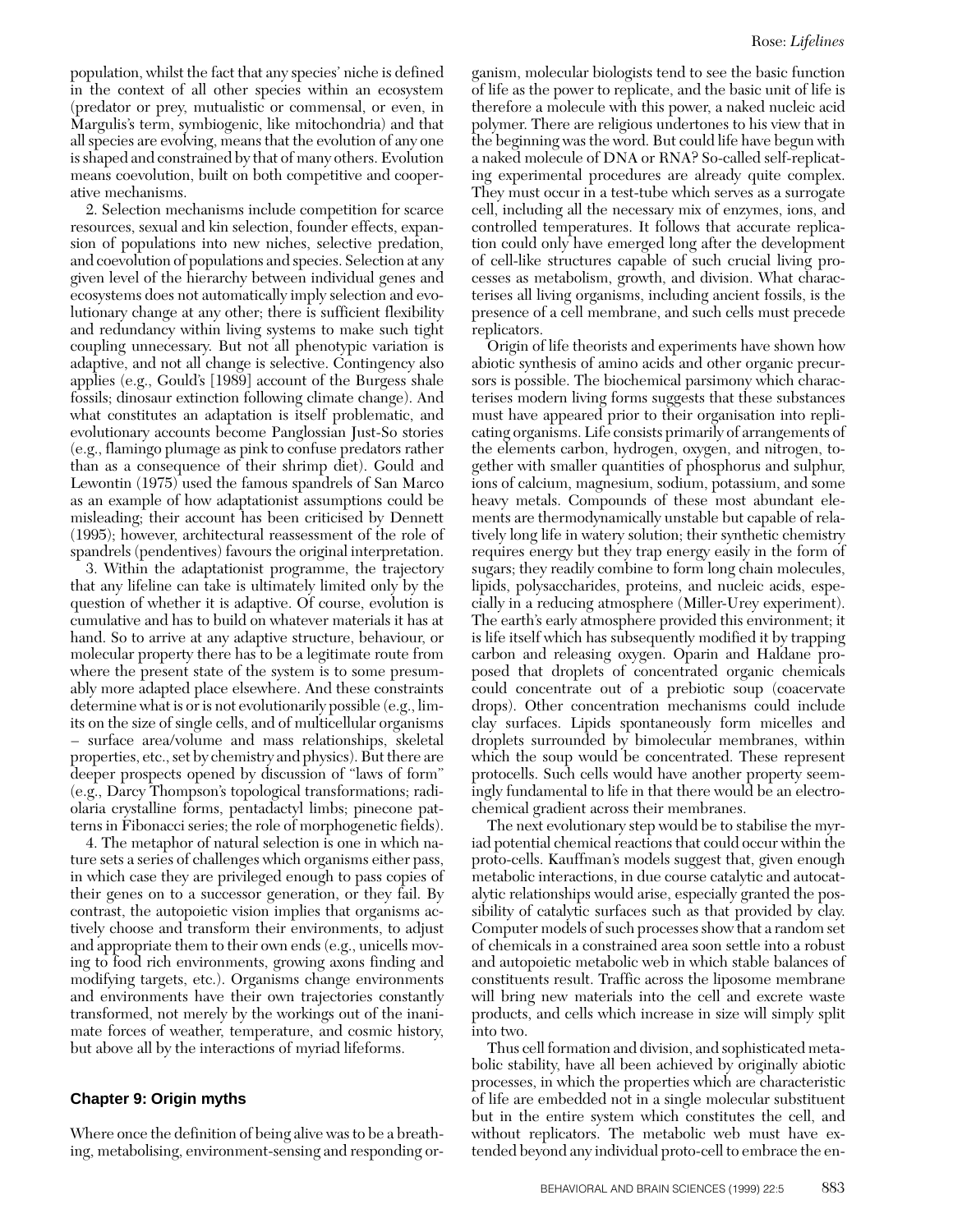## Rose: *Lifelines*

tire population. If chemicals were to be exchanged between cells, by ingestion or by cell division, the reactions within each cell must have tended to converge.

Even before the problem of accurate replication had been resolved, there would have been another more pressing problem, that of energy. An evolutionary bottleneck would have been produced until the energy-generation problem could be solved. Early chemoautotrophes would in due course have been replaced by photosynthesizing organisms, which in turn were responsible for changing the earth's atmosphere (and could later be embraced within more complex organisms, as chloroplasts, by symbiogenesis). Only after the development of effective energy-generating and utilising mechanisms, though presumably before the development of the modern cellular systems, would it be possible for nucleic acid based replication – probably initially RNA – to emerge.

Once these molecules had been incorporated within the metabolic web of the cell, they would offer a whole new range of properties. For they would now achieve a level of fidelity in copying and reproduction which would have been unobtainable by mere random division without them. Just how this mechanism settled down into its present day form, based as it is on the trinity of DNA, RNA, and protein, is a matter of intense speculation. Contingency, rather than laws of molecular form or adaptation, may rule at this point in the story. But once a particular set of nucleic acidamino acid correspondences had emerged, convergence within the web would be likely to help ensure its universality. In any event, the essential point is that once cells containing these mechanisms had arisen, they would multiply rapidly and swamp out all others, as only they could produce exact copies of themselves. Evolution, having generated nucleotide polymers within the primitive cells, had now also produced a mechanism which could be relied upon to amplify them, and before long to conquer the earth – yet another reason why whatever the processes by which life forms were first generated, so far as life on this planet is concerned, they cannot repeat themselves.

## **Chapter 10:The poverty of reductionism**

This chapter shifts gears, to focus on reductionism as ideology in human affairs. The primacy given to reductionist explanations of human behaviour leads to claims, made by scientists but trumpeted by the media, that the origins of everything from sexual orientation to violence, criminality, and "compulsive shopping" lie in the genes. Neurogenetics claims to be able to answer the question of where, in a world full of individual pain and social disorder, we should look not merely to explain but even more potently to change our condition. Although this is not a new debate, the apparent power of modern genetics gives it new force, and the ideologues of neurogenetic determinism claim that their science will in due course render sociology, economics, and even philosophy, redundant.

*Neurogenetic determinism* is based on a faulty reductive sequence whose steps include: reification; arbitrary agglomeration; improper quantification; belief in statistical "normality"; spurious localisation; misplaced causality; dichotomous partitioning between genetic and environmental causes; and confounding metaphor with homology. The issue at stake is the appropriate level of organisation of matter at which to seek causally effective determinants of the behaviour of individuals and societies. The structure of the argument is similar whether the discussion focusses on intelligence, sexuality, or violence.

*Reification* converts a dynamic process into a static phenomenon. For example, violence as an interaction between people becomes "aggressive behaviour," regarded as the property of an individual.

*Arbitrary agglomeration* lumps together many different reified interactions as if they were all exemplars of the one character. Thus aggression becomes the term used to describe processes as disparate as a man abusing his lover or child, fights between football fans, strikers resisting police, racist attacks on ethnic minorities, and civil and national wars as if in fact they were all examples of the same underlying mechanism of "anti-social behaviour" (e.g., the claim that a genetic abnormality in monoamine oxidase predisposes to variants of these activities). Yet the identical act performed in different contexts (e.g., war or peace) may be socially desirable or undesirable (e.g., British troops in Northern Ireland).

*Improper quantification* argues that reified and agglomerated characters can be given numerical values (e.g., the IQ scale, which reifies "intelligence," agglomerates many different processes within the term, and then claims to be able to provide a single number which defines where an individual lies in the intelligence hierarchy). Belief in statistical normality then assumes that in any given population the distribution of such behavioural scores takes a Gaussian, normal distribution. Yet such curves are a product of the test design. There is no biological necessity for such a unidimensional distribution, nor for one in which the population shows such a convenient spread. Yet the power of this reified statistic is that it conflates two different concepts of "normality"; it has normative implications, but also to lie more than two standard deviations from the mean is to be "abnormal" (e.g., the bell curve).

Having reified processes into objects and arbitrarily quantified them, the reified object ceases to be a property even of the individual, but instead becomes that of a part of the person (e.g., schizophrenic brains, genes – or even urine – rather than of brains, genes, or urine derived from a person diagnosed as suffering from schizophrenia). This shorthand of "gay brains" or "selfish genes" does more than merely sell books for their scientific authors; it both reflects and endorses the modes of thought and explanation that constitute neurogenetic determinism, for it disarticulates the complex properties of individuals into isolated and localised lumps of biology.

*Misplaced causation* is involved in aggressive encounters when people show dramatic changes in, for instance, the levels of circulating steroid hormones and adrenalin in their bloodstream and the release of neurotransmitters in their brains, all of which can be affected by drug treatments. A person whose life history includes many such encounters is likely to show lasting differences in a variety of brain and body markers. But to describe such changes as if they were the causes of particular behaviours is to mistake correlation or even consequence for cause. Drugs such as ritalin may make children more tractable at school; the cause of their so-called attention deficit hyperactivity disorder is unlikely to be too little amphetamine in their brains. The search for "first causes" seems to lead inevitably to genes.

*Confounding metaphor with homology* occurs as follows.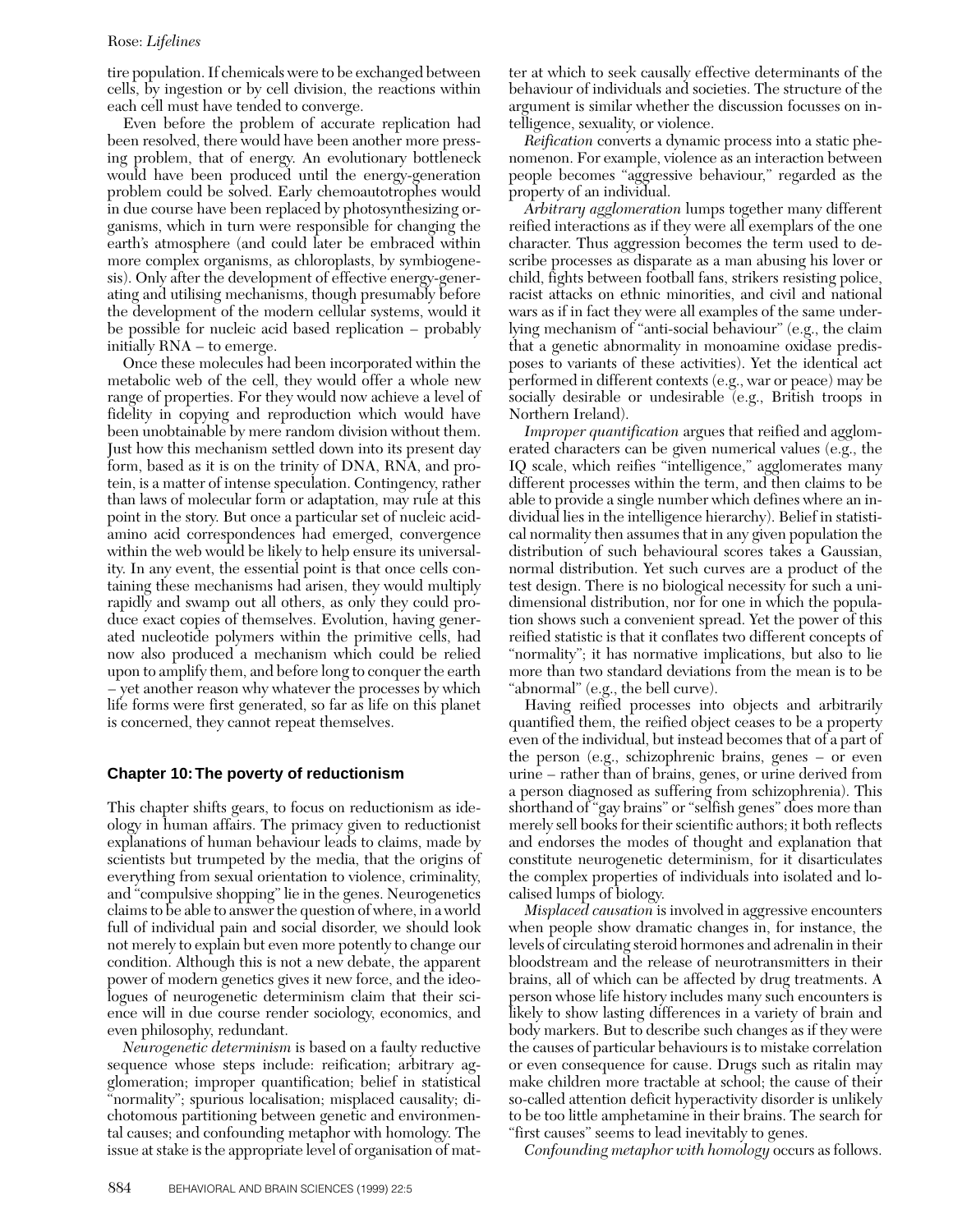If first causes are genetic, then they must have evolved and similar behaviours should be found in non-human animals. Example: "aggression," measured in rats by noting how long they take to kill mice, and taking this as a surrogate for "violent behaviour" in humans.

*Reductionist ideology* not only hinders biologists from thinking adequately about the phenomena we wish to understand, it has two important social consequences: it serves to relocate social problems to the individual, thus "blaming the victim" rather than exploring the societal roots and determinants of a phenomenon; and second, it diverts attention and funding from the social to the molecular (e.g., alcoholism research in the United States or Russia). For any aspect of the living world, multiple forms of explanation are possible. But for any such phenomenon there are also determining levels of explanation – those which most clearly account for the specificity of the phenomenon and also point to potential sites of intervention into it. Effective science requires a better recognition of determining explanation and hence the determining level at which to intervene. Failing this it becomes a waste of human ingenuity and resources, a powerful ideological strategy of victim-blaming and a distraction from the real tasks that both science and society require.

## **Chapter 11: Making biology whole again**

This chapter summarises the main arguments of the book in the form of ten slogans, as follows:

- 1. Our history shapes our knowledge
- 2. One world, many ways of knowing
- 3. Levels of organisation
- 4. It all depends
- 5. Being and becoming
- 6. Stability through dynamics
- 7. Organism and environment interpenetrate
- 8. Structure constrains evolution
- 9. The past is the key to the present
- 10. Life constructs its own future.

To conclude: for humans as for all other living organisms, the future is radically unpredictable. This means that we have the ability to construct our own futures, albeit in circumstances not of our own choosing. And that it is therefore our biology that makes us free.

#### NOTE

**1.** *Lifelines: Biology, freedom, determinism (1997)* was published by Allen Lane, The Penguin Press in the United Kingdom in September 1997, and three months later by Oxford University Press in New York as *Lifelines: Biology beyond determinism.*

## Open Peer Commentary

*Commentary submitted by the qualified professional readership of this journal will be considered for publication in a later issue as Continuing Commentary on this article. Integrative overviews and syntheses are especially encouraged.*

Lifelines *appeared in two different editions, with some minor differences in wording. Quotations are from the Oxford University Press edition unless it is specifically indicated that they are from the Penguin edition or the précis.*

## **The myth of genetic determinism – again**

#### John Alcock

Department of Biology, Arizona State University, Tempe AZ 85287-1501. **j.alcock@asu.edu lsvl.la.asu.edu/biology**

**Abstract:** *Lifelines* mounts a vigorous attack on sociobiology on the utterly mistaken grounds that sociobiologists believe that genes single-handedly determine social behavior. The many previously published rebuttals to this pernicious criticism are conveniently ignored by the author.

In an undeservedly gentle review of *Not in our genes,* an earlier ideological polemic against sociobiology by Steven Rose (Lewontin et al. 1984), Patrick Bateson wrote,

The issues of evolution, individual development and current function are not the same. The majority of scientists who now call themselves sociobiologists know it and say so. Therefore, to criticize the evolutionary and functional arguments of these people on the grounds that they are genetic determinists is to make precisely the mistake that [E. O.] Wilson made, treating different problems as if they were the same. Doubtless, it spoils the fun when the hate-object ceases to be hateful, but Rose, Kamin and Lewontin had a duty to deep themselves better informed about current developments in the subject they chose to attack so freely. (Bateson 1985)

What was true then is even truer now. But for Steven Rose to have troubled himself to learn what sociobiology is really about would have definitely spoiled his fun, eliminating the "need" to write his current book, *Lifelines,* which stridently covers much the same ground as *Not in our genes.* Once again, the pre-eminent charge is that sociobiologists believe in rigid genetic determinism in which possession of a given gene guarantees the development of a particular phenotype. Rose is keen to portray sociobiologists as drooling determinists because he wishes to demolish the discipline by showing that there is no simple one-to-one relationship between gene and behavior. Rose makes this point at great length, but his "achievement" is irrelevant, not only because sociobiologists are as aware as he of the complexity of development, but also because sociobiologists leave it to others to study how genes and environment interact during behavioral development. As Bateson noted, sociobiologists deal with the evolution and current function of complex social traits. Like all evolutionary biologists who study phenotypes, they simply assume that some genetic *differences* among individuals have the potential to cause differences in phenotypic development an assumption universally accepted in biology.

A naive reader of *Lifelines* would never guess that sociobiologists have responded fully and often to the genetic determinist epithet (e.g., Daly & Wilson 1987; Maynard Smith 1997). Rose, however, regularly repeats shopworn charges without letting his readers know that the accused have had something to say about these accusations. For example, he repeats Gould and Lewontin's old canards that sociobiologists believe that (1) natural selection is the only process affecting evolution, (2) every trait is an adaptation, and (3) every half-baked speculation about the possible adaptive value of a given trait is true. He does not mention a single rebuttal (for starters, see Borgia 1994; Endler 1986). And he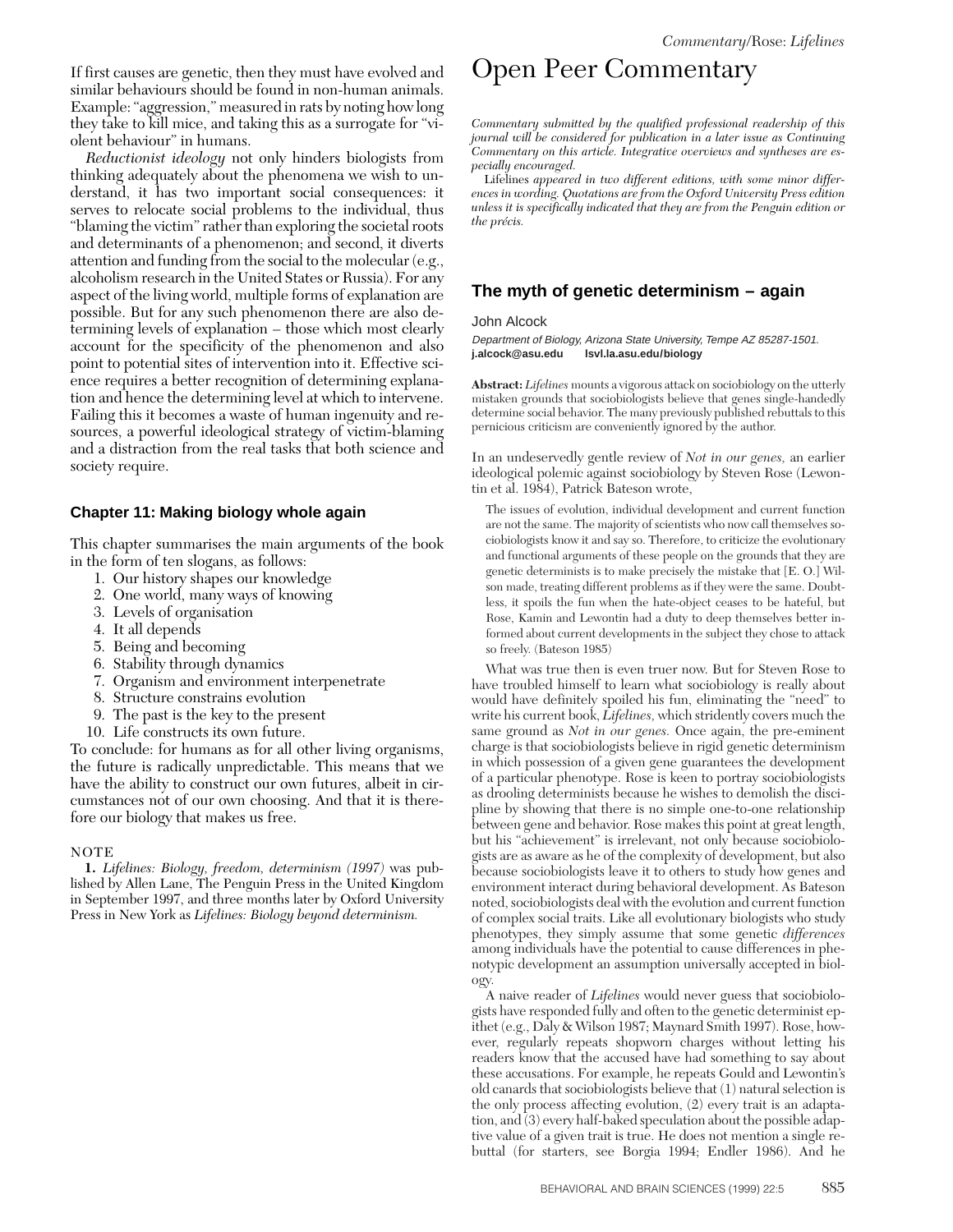indulges in Gould and Lewontin's penchant for aggressive ridicule, producing an unnamed adaptationist who supposedly has said that the pink legs of flamingos provide adaptive camouflage for the birds when flying at sunset.

What Richard Alexander had to say about Gould and Lewontin's use of the "just-so story" applies with equal strength here.

Those . . . who parade the worst examples of argument and investigation with the apparent purpose of making all efforts at human selfanalysis seem silly and trivial, I see as dangerously close to being ideologues at least as worrisome as those they malign. I cannot avoid the impression that their purpose is not to enlighten but to play upon the uneasiness of those for whom the approach of evolutionary biology is alien and disquieting. (Alexander 1987)

That Rose has little interest in enlightened debate is apparent on most pages of the book. For example, his dismissive treatment of heritability studies of humans is based largely on ridicule and dated criticism, such as the notion that separated twins are probably placed in similar environments. His readers never learn that behavioral geneticists replied to this methodological criticism long ago (e.g., Bouchard 1983).

Having trashed behavioral genetics and sociobiology, what does Rose put in their place? In 1984, it was *dialectical biology.*In 1998, we are offered *homeodynamism* and *autopoiesis,* two impressive examples of obfuscatory jargon apparently intended to demonstrate that development is a very complex process indeed. When Rose says, "it is in the nature of living systems to be radically indeterminate," he means that we still do not know exactly how development occurs. He embraces our current (and presumably temporary) ignorance about some elements of proximate causality as evidence that we truly have the unbridled capacity to control our destiny.

Although a "philosophy" of this sort may appeal to those with New Age sensibilities, other readers will note that Rose avoids even one detailed scientific test of an autopoietic hypothesis matched against a sociobiological alternative. Were he to have attempted such a test, Rose might have seen that proximate, developmental hypotheses cannot substitute for those concerned with the ultimate, evolutionary causes of behavior. This would have been a useful lesson to convey to his readers, but instead Rose rails against a mythical genetic determinism because he finds it easier to debate a strawman than a sociobiologist.

## **The science of life as seen through Rose-coloured glasses**

#### Mike Anderson

Department of Psychology, The University of Western Australia, Nedlands, Perth, Western Australia 6907. **mike@psy.uwa.edu.au**

**Abstract:** This commentary takes issue with two of Rose's central themes from the perspective of the psychology of intelligence. In the case of *reductionism,* I argue that Rose fails to live up to his own rhetoric by claiming a veto from his own discipline (biology) over facts of the matter in another (psychology). In the case of "*Lifelines,*" Rose's argument is contradicted by evidence from both individual differences and developmental change in intelligence.

Steven Rose is grappling with issues in biology that have long been a concern in psychology. My review will focus on two of them – reductionism, and the necessity for a developmental perspective (lifelines) for an adequate biological or behavioural science – to show how palpably the book fails to live up to its own rhetoric.

**Reductionism.** I can agree with Rose that the excitement of developments in molecular biology does on occasion threaten to overwhelm us with arrant and simplistic nonsense – his example of statements about "genes for homelessness" is sufficient to make this point. Yet, while arguing that scientific understanding of complex phenomena can involve a number of different levels of delevels on page 9, at the bottom of the very same page Rose asserts that "some properties of living systems are not quantifiable, and attempts to put numbers on them produce only mystification (as, for instance, with attempts to score intelligence or aggression)." Whether intelligence is quantifiable or not depends on whether we have a theory that allows for the quantification of its constructs. The arbiter of the possibility of quantification is a psychological *theory,* because intelligence is a *psychological* construct and is not something that a *biologist* can decide by fiat. Again on page 69 (during an embarrassing attempt to save his research program from the logic of his own position), we are told that despite the complexity of life the scientific method is at least capable of falsifying some hypotheses, among them that "the Earth is flat, the Moon is made of green cheese, or that IQ tests measure some fixed, biologically determined feature of an individual." But exactly which science has adjudicated this last point? Certainly not psychological science, because this is a proposition that is the centre of a lively current debate. I can only assume that Rose believes that some biological fact establishes this psychological fact. I would like to know what that fact is. How genes relate to DNA, how DNA controls the synthesis of proteins, how sensitive gene expression is to the environment of the cell, or whatever – all of this is of no demonstrable significance to whether there is such a thing as "general intelligence." To think otherwise is to be a reductionist.

scription and while presenting a conventional taxonomy of these

**Lifelines.** Rose uses two related arguments to deride the scientific utility of behaviour genetics. The first is the necessity of a developmental perspective (I have no problem with this) and the second is the indivisibility of the effects of nature and nurture at the level of an individual lifeline. The second is supposed to be a consequence of the first, but I believe it is a red herring. Rose argues that each individual organism can be understood only in terms of its own developmental history. But what science would ever attempt such a thing? Taken to its extreme, science seen through Rose-coloured glasses is the science of Freddo the Frog, and Freda the Frog, and son of Freddo, and so on to near infinity. In psychology it has long been recognized that there is indeed a tension between nomothetic and idiographic approaches (the first is the search for general laws of psychology and the second is the attempt to understand the functioning of specific individuals). A complete psychological science must surely accommodate both (see Smith & Tsimpli 1995 for just such an attempt in the case of an analysis of the abilities of a linguistic savant set against the background of general theories of intelligence). Seen in this light, behaviour genetics (in the nomothetic tradition) is but one method of determining the general phenomena that a psychological theory must accommodate – in this case whether a theory of intelligence needs to take into account the fact that differences and developmental changes in intelligence are influenced by genetic differences. Estimating heritabilities is just the behaviour geneticist's specialized method for estimating what in the truly experimental sciences is called "effect size." The basic scientific logic is the same: Do genetic differences (the "experimental" variable) contribute to measured differences in intellectual performance? This is not a silly or misguided question, and all who make serious attempts to answer it know that it is nonsensical to think we can subsequently calculate what proportion of individuals' intelligence is due to their genes and how much is due to their environment. So this critique is a red herring and perhaps represents posturing on Rose's part, because the answer to this sensible question militates against his own reductionist and *a priori* position. For despite the myriad potential interactions between DNA, RNA, "genes," processes of embryogenesis, cellular and extracellular environments (and whatever else), it turns out that identical twins reared apart are so alike in intellectual performance that measuring two identical twins is just about indistinguishable from measuring the same twin twice. So much, then, for lifelines. Not being a reductionist, I see no conflict between what Rose claims is true for studying the biology of organisms, that is, the hegemony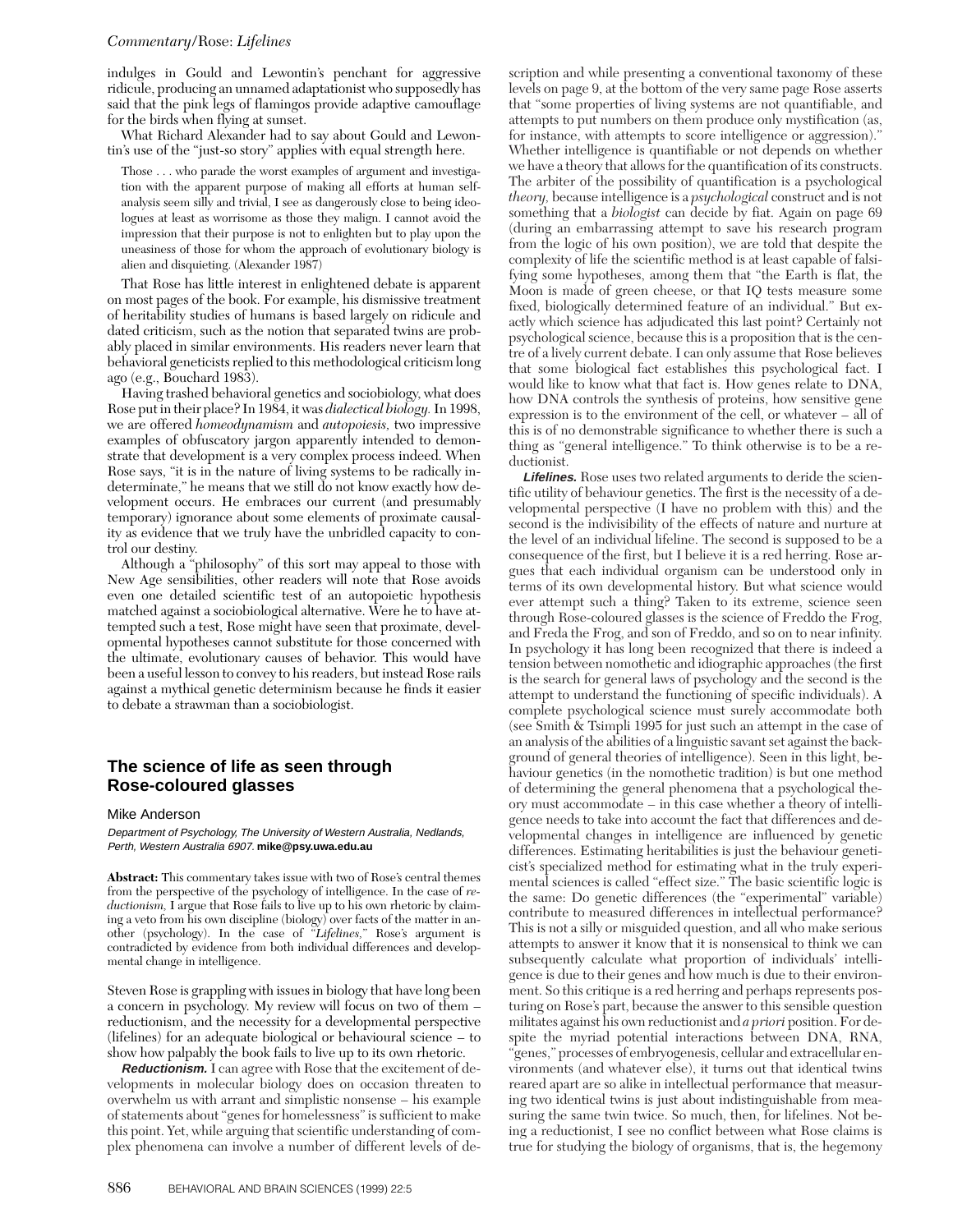of individual lifelines, and what appears to be true for studying and understanding individual differences and changes in intellectual performance.

Finally, if we take off our Rose-coloured glasses for a moment we might discover some information that is surely of interest for theorists of intelligence. Is it not of some interest, for example, to discover that early in development there is some similarity between adopted children and their nonbiologically related siblings (never greater than that shown with their biologically related offspring with whom they have not shared a home), but that this similarity falls to the levels of similarity between any two randomly selected individuals by early adulthood (see Scarr 1992)? Why should this be so? None of this is to say that genetic studies can explain what intelligence is. On the contrary, it will be a psychological theory, not a genetic one, that will do the real explanatory work. But if such a theory can accommodate such data, then it will be all the richer for it.

## **A clash of competing metaphors**

#### Michael Bradie

Department of Philosophy, Bowling Green State University, Bowling Green, OH 43403. **mbradie@bgnet.bgsu.edu**

**Abstract:** Metaphors have three important functions in scientific discourse: heuristic, rhetorical, and epistemic. I argue that, contrary to prevailing opinion, metaphors are indispensable components of scientific methodology as well as scientific communication. Insofar as the choice of metaphors reflects ideological commitments, all science is ideological. The philosophically vexed question is how to characterize the sense in which science is not *merely* ideological.

The seventeenth century was the locus of a dispute centered on the question of the proper modes of representation for scientific knowledge, a dispute that was to shape what we now call modern science. Following the legacy of the Royal Society in England, metaphors were condemned to play ancillary roles to mathematical representations.

This view is mistaken (Bradie 1999). Metaphors have three important functions in scientific discourse: heuristic, rhetorical, and epistemic. In their heuristic capacity, they serve as guides for further research and formation. In their rhetorical capacity, they are useful devices for the communication of research and results. Finally, they have an epistemic function. Scientific descriptions and explanations are fundamentally metaphorical. Mathematical models in biology are representations of the physical interactions of biological organisms. As such, they are "metaphorical redescriptions" of phenomena in mathematical terms (Bradie 1997; Hesse 1966). With these brief remarks to set the stage, let us turn to an analysis of Rose's critique of the metaphors of reductionism.

Rose's book is a critique of an "ideology" that he labels "ultra-Darwinism" and a brief for replacing it with a better vision, a vision he calls a "homeodynamic" view of the evolution and development of organisms. This is a clash of competing metaphors. While I agree with Rose that scientific disputes are not merely ideological conflicts, in light of the framing remarks on the nature of metaphors in science, it may be harder to spell out the nonideological character of science than some may suppose. It should also be noted that I am using the concept "metaphor" in a stronger sense than Rose's. For him, metaphors are often *mere* metaphors, what I have labeled heuristic or rhetorical metaphors. But all scientific modeling involves unavoidable distortions – whether one calls them metaphorical redescriptions or not.

In Chapter 2, Rose remarks on the "paradox of science": in trying to provide a "true" account, we must filter our understandings through conceptual frameworks framed by the "experience and expectations of its practitioners" (p. 24). The deep question is: How should we best view biological phenomena, in terms of enti-

ties or processes? These are, in fact, two deep metaphors which shape the kinds of solutions we are prepared to accept for particular problems (p. 42).

Rose cautions about the "seductive trio" of metaphor, analogy, and homology. When we use mere metaphors as analogies or homologies (such as when we say that the brain *is* a computer), or when we use analogies as homologies (as in treating animal conflict as homologous to human aggression), then we "delude ourselves" (p. 68). The metaphors and analogies we find "attractive" are not based in the "science," but are ideologically based (p. 69). The bottom line: science is ideologically based, but it is not *just* one ideology among others. There are, Rose claims, "reality checks." But how are we to characterize these checks? Rose here finds himself in the familiar position of someone who wants to acknowledge the ideological source of our representational schemas without slipping down the slope into epistemological anarchy.

There are many examples of the use of metaphors of varying probity in Rose's book but limitations of space preclude a discussion of them here. The fact is that scientific discourse is rife with metaphorical formulations, allusions, insinuations, and applications. Rose's account brings out both the positive and the negative features of many metaphors. Rhetorical devices have the power to inspire and suggest as well as confuse and obscure. Can we do without them? Can we somehow abandon our metaphorical models of speech and representation and get down to the "plain, unvarnished truth" of things? I suspect not. In promotion, explanation, and dissemination, metaphors play a central role, and prospects for metaphor-free speech and representation is virtually nil. To take the easy case first, consider the rhetorical dimension, which covers the transmission of information among specialists and from specialists to the general public. Scientists must be able to communicate their programs, techniques, and successes to a wide audience. As our collective understanding of the world increases, our individual understanding decreases. The history of science has been the history of increasing specialization. The result is that as our cultural understanding of particular features of the world gets deeper, scientists have difficulty communicating their technically coached results effectively to wider audiences, let alone understanding disciplines other than their own.

Even so, if my argument is correct, scientific theories and their applications are fundamentally metaphorical (hence, ideological) in character. The "sins" of the reductionist ideology (such as problems of agglomeration, spurious localization, etc.) are the unavoidable by-product of scientific conceptualization. As soon as we agree that cases can or are to be grouped together, we are engaged in "ideology." The reductionist might be an extreme case but when we reject reductionism (in favor of Bishop Butler's dictum that "everything is what it is and not another thing") then we swing toward the other extreme where all cases are unique. To go all the way in this direction is to forego *all* possibility of scientific understanding or of producing any systematic understanding of nature. We need to stop somewhere between the two extremes. Is there a *natural* stopping point? Is there (1) some place "dictated" by nature, as it were, or do we inevitably (2) choose places to stop on the basis of interests and convenience? If the latter, then science can never be free from ideology and rather than pretend that it is, perhaps we should promote analytical practices that bring to the surface our ineluctable biases.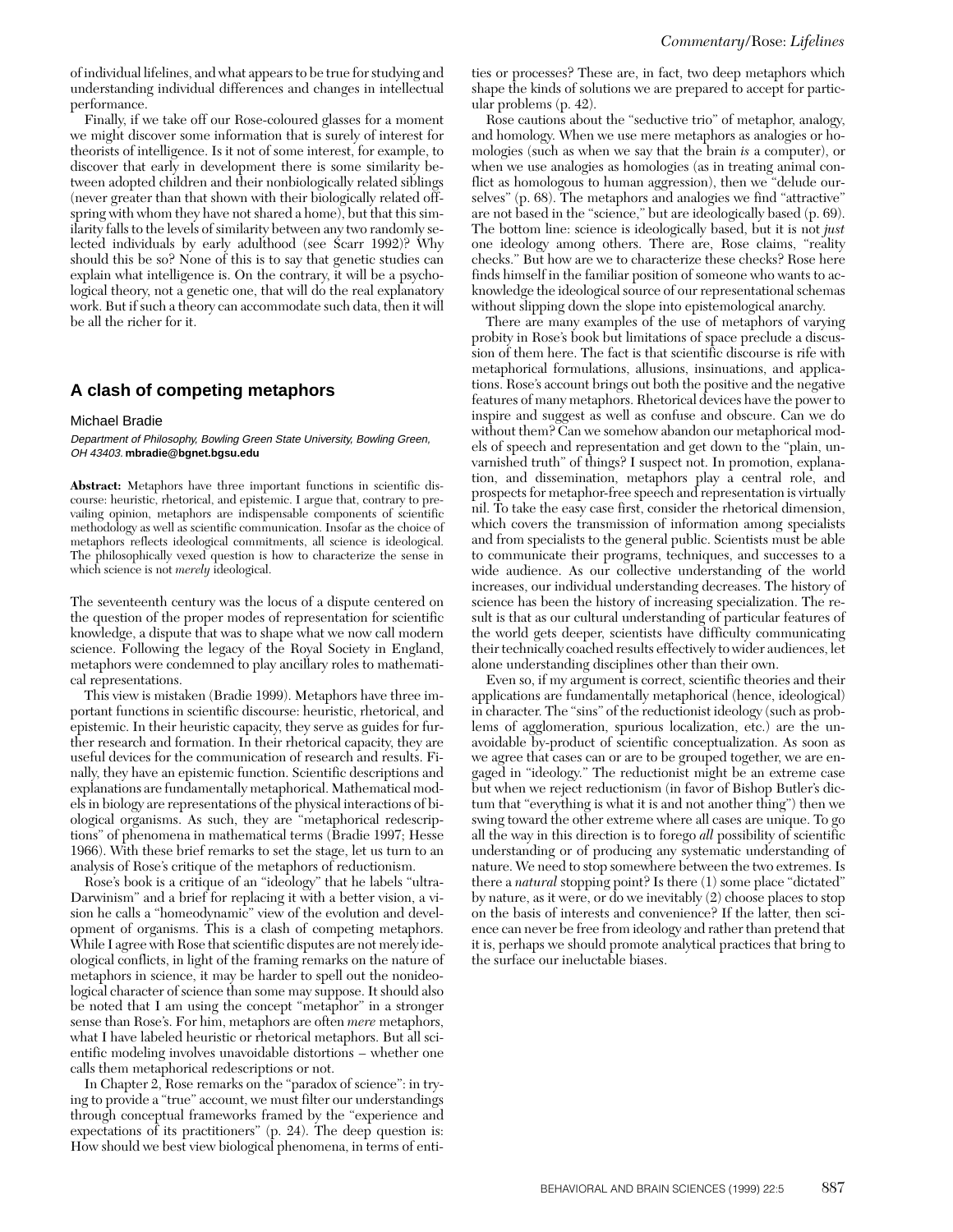## **What the human annals tell us**

#### Gwen J. Broude

Department of Psychology, Vassar College, Poughkeepsie, NY 12604-0152 **broude@vassar.edu**

**Abstract:** Evidence reveals numerous cross-cultural universals regarding human mental processes and behavior. Similarly, cross-cultural data are consistent with predictions from theories of kin selection, reciprocal altruism, and sexual selection inspired by Darwin's theory of evolution by natural selection. Thus, the "annals of human behaviour" do provide "example[s] fitting the sociobiological bill," (*Lifelines,* p. 202) thereby, supporting sociobiological accounts of human behavior.

In *Lifelines,* Steven Rose wants to persuade the reader that reductionism – as a method, but more especially as a theory – is a bankrupt and dangerous paradigm. On Rose's view, reductionism, with liberal (not guilty) help from wrong-headed ultra-Darwinists, points falsely to the genes, aided by natural selection, as the sole determinants of the functioning of biological organisms. As foils for his argument, Rose singles out such prominent sociobiologists or friends of sociobiologists as Daniel Dennett, Richard Dawkins, and E. O. Wilson, who have tried to account for biological minds and behavior in light of selectionist theory. Rose targets, in particular, sociobiological accounts of kin selection, reciprocal altruism, and sexual selection as examples of the troubled waters into which unwary biologists, seduced by the reductionist agenda, might find themselves wading. Rose asks whether any examples from the annals of human behavior might fit the sociobiological bill. As a recovering cultural relativist trained in the Franz Boas school of anthropology, I want to take up Rose's challenge.

Selectionists predict that we should find psychological and behavioral uniformity in response to shared opportunities and challenges that the world has to offer to our species. So, taking up Rose's challenge, are there any such uniformities in human functioning as described by anthropologists? Here is a list of cultural universals from the guru of social anthropology, George P. Murdock (1945): age-grading, athletic sports, bodily adornment, calendars, cleanliness training, community organization, cooking, cooperative labor, cosmology, courtship, dancing, decorative art, divination, division of labor, dream interpretation, education, eschatology, ethics, ethnobotany, etiquette, faith healing, family feasting, fire making, folklore, food taboos, funeral rites, games, gestures, gift giving, government, greetings, hair styles, hospitality, housing, hygiene, incest taboos, inheritance rules, joking, kin groups, kinship nomenclature, language, law, luck superstitions, magic, marriage, mealtimes, medicine, obstetrics, penal sanctions, personal names, population policy, postnatal care, pregnancy usages, property rights, propitiation of supernatural beings, puberty customs, religious ritual, residence rules, sexual restrictions, soul concepts, status differentiation, surgery, tool-making, trade, visiting, weaving, and weather control. Other observers of human cultures have proposed other lists which extend the number of universals. So anthropologists find uniformity in how human beings organize their lives. Cultural relativists tend to focus on local variations. Some people are monogamous and some are polygynous and some are polyandrous, they assert, so we can't find anything shared across cultures. This misses the astonishing fact that, in every known human culture, people stand up in front of their neighbors and commit themselves to a culturally sanctioned mate. Ditto for other efforts to focus on variations on the theme across cultures while missing the theme itself.

What about Rose's target sociobiological theories? Is there anything in the annals of human behavior that might cause us to view kin selection, reciprocal altruism, and sexual selection theory as something less than bankrupt? Any anthropologist will tell you that the kin group is the basic functional unit of organization across societies. Generations of anthropology students have been bored to tears by the endless focus on kin lineages and kin terminology and kin groups with which anthropology professors regale them. People across cultures depend upon relatives as opposed to non-kin for their domestic, religious, economic and political wellbeing. They share resources and cooperate on tasks preferentially with kin and leave their wealth to kin (Broude 1994). Across human societies, it sure does look as if nepotism flourishes and blood is, indeed, thicker than water.

Ethnographic descriptions also indicate that human beings conduct their interpersonal relationships in ways that are consistent with reciprocal altruism theory. Patterned exchange among nonkin is endemic across cultures. Friendships, voluntary associations, and cooperative work groups of all sorts, in which mutual aid and support are expected, are found everywhere. Anecdotes are endemic in the ethnographic literature in which the failure to reciprocate a gift given or a favor done is met with indignation and thinly veiled hints or threats (Broude 1994). The husband-wife relationship, itself a cultural universal, is a compact between unrelated individuals in which each contributes to the welfare of the other and of the offspring of both. Even in cultures that are invoked as examples of the altruistic ethic, we find expectations of reciprocity lurking below. Among the Kalahari !Kung, for example, people give away their possessions freely, and the !Kung are frequently hauled out as an example of a communitarian society. But while gift-giving is universal among the !Kung, so is giftreceiving. Moreover, exchanges tend to take place among a small number of partners, who may even be inherited and each of whom keeps a running tab of who has given what to whom and when (Shostak 1981).

Theories operating under the umbrella of sexual selection also live comfortably with the ethnographic data. We see sexual selection played out, for instance, in the almost universal double standard regarding extramarital sex in which women's sexual infidelities are viewed as more serious than those of men, as sexual selection theory would predict. Thus, in one cross-cultural survey, women were permitted to engage in extramarital sex in only 11.2% of 116 traditional cultures around the world, while extramarital sex norms were more permissive for men than for women in 77.7% of these cultures. Even when extramarital sex is condemned for both spouses, punishments for infringements of these norms are typically considerably more severe, and often dramatically so, for wives. And where extramarital sex norms for wives are permissive, the husband is likely to receive a benefit. For example, among the Lesu of New Ireland, a wife who engages in sexual relations outside her marriage receives a gift from her lover, which she then hands over to her husband (Broude 1994).

Rose argues that biological organisms, including human beings, construct their own futures. Gene-mediated selectionist theory on his view perverts this fact of life. What salvages it? Interactionism. We all say that we are interactionists, observes Rose. But some of us, on Rose's view, are more interactionist than others. Rose is a good interactionist. Sociobiologists, he claims, are not.

Interactionists recognize that the behavior and development of biological organisms are the joint product of biology and environment. But, then, selectionist theory is deeply interactionist. Who takes the cooperation of biology and environment in producing lifelines more seriously than a selectionist? I am interested in hearing how Rose reconciles evidence of human universals from the human annals with an interactionist theory that does not make room for selectionist thinking.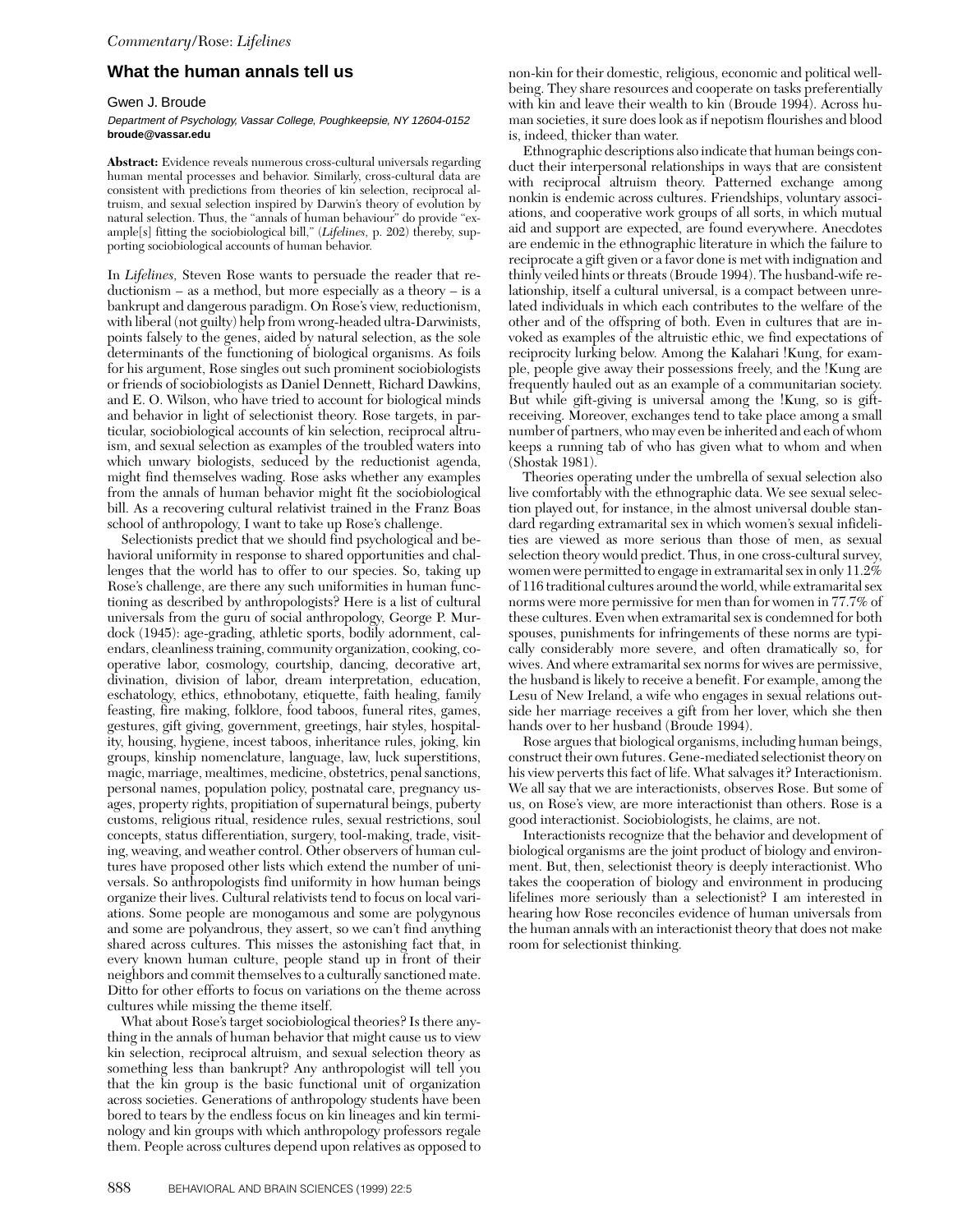## **No short cuts to science**

#### Bruce G. Charlton

Department of Psychology, university of Newcastle upon Tyne, Newcastle NE1 7RU, United Kingdom. **bruce.charlton@ncl.ac.uk**

**Abstract:** Steven Rose regards oversimplification of biology as the supreme sin, inevitably leading to evil consequences, and requiring an unique distortion of scientific practice to avoid it. To avoid this, he proposes a short-cut to scientific knowledge by defining certain areas of biology that are intrinsically flawed. But this achieves only a subordination of science to politics. There are no general-purpose shortcuts for evaluating the validity of theories, and no substitutes for testing specific theories using relevant evidence.

Steven Rose is against "reductionism" in science. For his major example, he invents a theoretical framework termed "ultra-Darwinism" and characterized by intellectual bankruptcy and moral depravity. The insistent refrain of *Lifelines* is: "things are more complex than that."

But this is not enough, because in science things *are* always more complex than that – science is a search for simplified, unifying theories. The proper question is whether or not the simplification is useful, whether or not the simple model *works* as a theory, whether its consequences are consistent with the test of further observations.

Hence it is clear that what Rose objects to is *inappropriate* simplification, rather than simplification per se. But inappropriate simplification is merely a type of bad science – simplification is inappropriate when it does not work. So, Rose is against bad science. Nothing controversial about that. The problem then becomes: how can we tell bad science from good? How can we tell oversimplification from the right amount of simplification?

To paraphrase Einstein: theories should be as simple as possible, but no simpler. In other words, we should simplify as much as possible (because simple models are more rigorously testable and more useful), but we will know that a scientific theory is oversimplified when its consequences are inconsistent with structured observation. An oversimplified theory will not be predictive, because it has missed out important variables. Simplification is bad *only* when it does not work. In opposing oversimplification, however, Rose conflates the pragmatic and the ethical. For Rose, oversimplification in biology is evidence of moral depravity. He does not accept that any wickedness due to oversimplification is accidental; he is trying to argue for a special logical link such that oversimplification inevitably leads to evil consequences. Implicitly, he sees oversimplification as the supreme sin, requiring an unique distortion of scientific practice to avoid it.

Rose is transfixed by a specific ethical danger: that biological theories about human being may be oversimplified and that such oversimplified biological theories are more likely to be misinterpreted, misapplied, and used to justify moral harm than are any other sorts of theory. With this in mind, throughout *Lifelines* Rose is trying to find a formula by which we might know *in advance of testing* whether a biological theory is oversimplified. The idea is that theories and scientists grouped under the ultra-Darwinist umbrella will be condemned *a priori.* It seems to me that Rose wants to do this in order that the general public (who lack specific scientific knowledge) can prevent themselves from being hoodwinked by repressive political propaganda, probably right-wing, that is masquerading as science.

In trying to rule out this particular source of harm, Rose has implicitly set himself the task of constructing a general-purpose shortcut to measuring the truth of scientific theories – to know whether a theory is valid or vapid without having to go through all the hard work of reading, understanding, observing, and experimenting. In other words, Rose is seeking a shortcut to scientific knowledge.

If I am right about the fundamentally ethical drive behind the writing of *Lifelines,* this would explain why Rose hardly seems to have read about, let alone made the intellectual effort to understand, the major work in evolutionary biology over the past 20 years. Yet this has been a period of remarkable progress during which the theory and practice of evolutionary biology had been transformed. A few of these major advances are name-checked; but never explicated, engaged with, or refuted. Throughout *Lifelines,* Rose fails to confront the best and most recent scientific work and attacks obviously inferior studies, garbled media reports of research, or old papers from the 1960s and 1970s that have often (as is the way for most science) since been revised or superseded. This is merely shooting fish in a barrel.

Mistakes may be forgiven in a book of this scope. But some are evidence of a failure to do the elementary homework necessary for a person who is purporting to critique and redirect evolutionary biology. For example, on page 227 Rose writes "to cling to 'the gene' as the sole unit and level of selection under these circumstances, as Maynard Smith and the ultra-Darwinists do, seems perverse." Well, it happens to be the case that Maynard Smith is co-author of a book (Maynard Smith & Szathmary 1995) called *The major transitions in evolution* (which was also published as an essay in *Nature;* Szathmary & Maynard Smith 1995) – a major work on exactly the topic of the many units and levels of selection that Maynard Smith is supposed to have perversely ignored. Maynard Smith's book forms part of a significant branch of mainstream evolutionary biology that includes important work by David L. Hull, Richard Dawkins, and some others who are elsewhere categorized in *Lifelines* as being among the single-gene-obsessedultra-Darwinists. Perhaps Rose does not know this work or understand its implications – or perhaps he knows but has excluded it. Whatever the explanation, this line of evolutionary research torpedoes Rose's major argument. Scientists like Maynard Smith have *already* achieved a level of understanding of multi-level selection and interaction far beyond that called for in *Lifelines.*

Evolutionary biology is a science like any other, if it is allowed to be. It should not be treated as a special case. Blending ethical and social criticism with science, as Rose does, is a recipe for dishonesty and double standards. He has subordinated human biology to politics, and is mainly concerned to fit human biological knowledge into a pre-existing agenda of what is acceptable.

By contrast, I would argue that biology is oversimplified only when it is untrue; and not because simple theories are uniquely susceptible to misapplication. An oversimplification of human nature might be used to justify repression; but then again, tortured casuistic logic or a denial of human nature can be used to justify repression with equal facility. Hence, "reductionism" and "ultra-Darwinism" are merely boo-words, and are irrelevant to the proper practice of science. The validity of a specific theory can only be determined by the laborious work of evaluating its consequences on the basis of specific relevant evidence. There are no short cuts to science, and no substitutes for substantive knowledge.

## **Metabolic complexity has no bearing on genetic determinism**

#### Athel Cornish-Bowden

Institut Fédératif Biologie Structurale et Microbiologie, Laboratoire de Chimie Bactérienne, Centre National de la Recherche Scientifique, 13402 Marseilles Cedex 20, France. **athel@ibsm.cnrs-mrs.fr ir2lcb.cnrs-mrs.fr/~athel/homepage.htm**

**Abstract:** Metabolic systems are complicated and contain very large numbers of interacting reactions and many internal regulatory mechanisms. This does not prevent the genetic composition of an organism from influencing its behavior, however, nor does it preclude the possibility that some aspects of its behavior may be amenable to simple explanations.

In 1774, Leonhard Euler claimed at the court of Catherine the Great that he could prove the existence of God, silencing his opponent, Denis Diderot, with the following challenge: "Sir,  $\ddot{a} + b^{n}$ )/  $\bar{n} = x$ , hence God exists; reply" (quoted by Singh 1998). Like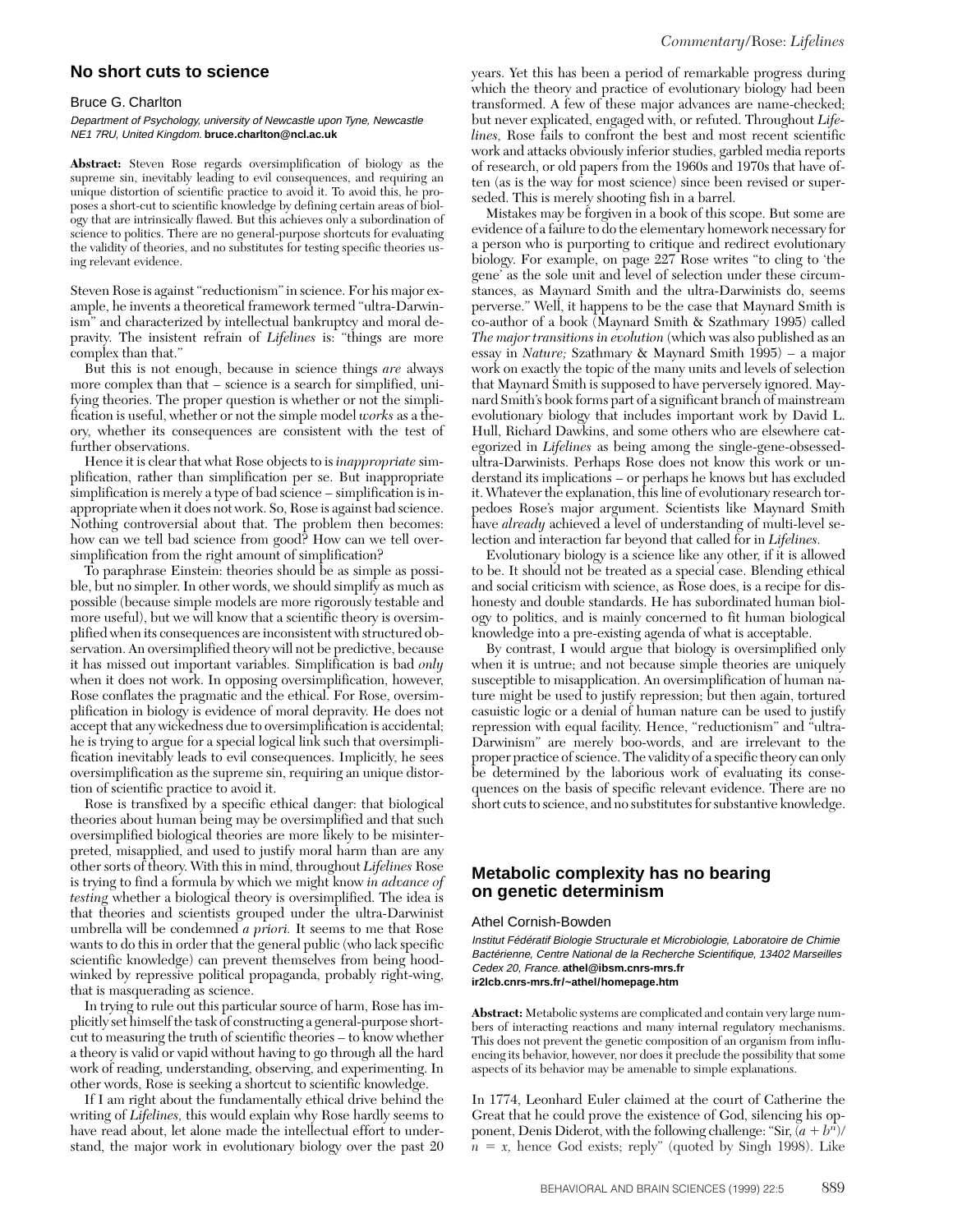Diderot, Rose finds algebra hard to follow (p. 160) and might find it just as difficult to recognize the irrelevance of Euler's argument to the proposition it was supposed to prove. Rose's own style of discussion is similar, however, apparently in the hope that his readers will be sufficiently ignorant of biochemistry to think that his emphasis on its complexity has some bearing on the question of whether genes influence behavior.

Books that set out to explain why organisms behave as they do describe *observations* of behavior on almost every page. The books of Richard Dawkins, whom Rose selects as his special target, illustrate this well: readers can reject all of the author's interpretations while remaining fascinated by the purely factual information that these books contain. How can one hope to convince anyone of the truth of a theory without supporting it with abundant facts? Yet hard biological information is extremely sparse in Rose's book. There is a great deal about what he thinks of other biologists' opinions, but almost no observations from behavioral biology. Nonetheless, in his preface (p. x) he aligns himself with the practising biologists "who spend a significant part of every working day thinking about and designing experiments," dismissing Dawkins and Dennett as "people who either no longer do science or never did it." What a pity, therefore, that Rose chose to include so little of the experimental basis of his ideas in his book. There are a few vague remarks about how chicks behave, and that's about it.

Rose claims throughout the book to be a biochemist, and in the remainder of this review I shall concentrate on the section (pp. 158–66) that deals with the complexity of metabolic networks and underlies the suggestion at the end of the book (p. 307) that genes are just individual workers in the great molecular democracy of the cell. As this section occurs in a chapter with the same title as the book, it is fair to regard it as the core of the book.

However, even as a standard biochemical account of the basic ideas of metabolic regulation, divorced from its role in the whole thesis, it is peculiar. In a muddled account of enzyme catalysis that does not contain any algebra, Rose confesses that he finds the algebraic relationship between a reaction rate and a rate constant hard to grasp. He then presents metabolic regulation in terms of the tired old myth of the *rate-limiting reaction,*saying that in practice it often turns out that the rate-limiting step is one of the first in the sequence – obviously advantageous so far as the cellular economy is concerned: Does it "turn out," or is it assumed without considering any other possibility? The enzyme phosphofructokinase is asserted in innumerable textbooks to be the rate-limiting enzyme for glycolysis. If it were, then overexpressing it would increase the glycolytic flux, but even though the relevant experiments were done in yeast more than a decade ago (Heinisch 1986), and have since been repeated in other organisms, the results – *no* detectable increase in glycolytic flux when phosphofructokinase is overexpressed 3.5-fold – have yet to be taken seriously by the hordes of biotechnologists in search of the mythical rate-limiting enzymes.

Rose appears to be conscious that his account is faulty, because at the end of it he quotes Kacser and Burns (1979) to the effect that control is shared among all the enzymes of a system. But does he mean the *mea culpa* that follows? If Kacser and Burns are right, then what was the point in wasting pages on a muddle? If they are wrong then why are they being quoted? Presumably the attraction of their paper lay more in its title and some quotable sentences than in any serious study of its content.

If these pages have any point at all it is to establish that metabolism is complicated, involving very large numbers of interacting reactions. True enough, but what does that have to do with the idea that genes can affect behavior? A system can be highly complicated, with many internal regulatory devices, yet its behavior may still be amenable to explanation in terms of a particular set of external influences: Does anyone doubt that the path taken by an airliner is affected by the actions of its pilot, or must one just say that it is a complicated device and the pilot is just one of many components in its democratic organization?

## **Behavioral neurogenetics beyond determinism**

#### Wim E. Crusio

Institut de Transgénose, CNRS UPR 9074, Génétique, Neurogénétique et Comportement, 45071 Orléans Cedex 2, France. **crusio@cnrs-orleans.fr**

**Abstract:** Rose's *Lifelines* justifiably attacks the rigid genetic determinism that pervades the popular press and even some scientific writing. Genes do not equate with destiny. However, Rose's argument should not be taken too far: genes do influence behavior, in animals as well as in man.

Let us start with my conclusion: *Lifelines* by Steven Rose should be required reading for every biologist, especially those working in behavioral and neural genetics. Rose presents a meticulously argued case against the deterministic, reductionist mode of thinking that pervades much of modern biology. However, much as I find myself in agreement with many of Rose's starting points and conclusions, I disagree with many of his arguments that lead from the one to the other. In addition, Rose weakens his arguments by frequently inserting politically inspired barbs (against Thatcherism, or the privatization of utilities in the United Kingdom, for example).1 This is unfortunate, because in my experience this allows people to brush aside his otherwise valid scientific arguments, with the brief observation that Rose is ideologically biased.

The first chapters of the book offer excellent reading and, although a few strained arguments will occasionally be encountered, it is mainly the last few chapters, where Rose discusses behavioral and neural genetics, that I find myself most in disagreement with him. For instance, on page 190 Rose argues that heritability estimates can be valuable for an animal or plant breeder interested in crop yield or milk yield in cows, but not when applied to human behavior. In principle, I agree with this observation (Crusio 1990), but I disagree with Rose's way of arriving at this conclusion. His argument is that milk yield is a phenotype that is more straightforward to measure than intelligence, religiosity, or other such characters. This reminds one of the contention that IQ, because it is a complex character, is a soup, and that whereas genetic analysis of its components, such as the size of tomatoes and the weight of potatoes is reasonable, analyzing soup is not (Roubertoux  $\&$  Capron 1990). But is such a deceptively simple measure as milk yield not also a "soup"? Milk yield is, in fact, a complex character, the sum of many different "subcharacters" such as fat content, chemical composition, water content, and so on. If Rose finds that heritability estimates of milk yield can be done, then it follows that such estimates are also possible for IQ in human beings, at least in principle. The point he misses is that the sole utility of a heritability estimate lies in the fact that it predicts the response to selection of the character in question (Crusio 1999), something nobody in his right mind would envision for IQ or religiosity in human beings, I hope.

The picture that Rose paints of behavior genetics is quite a caricature. It seems almost as if he wants to argue that genes and behavior have nothing to do with one another and that if genes do influence behavior, then they only do so in animals and surely not in man. In his efforts to show this, Rose sometimes misrepresents the things said by others, for instance, when he discusses the work of Cases et al. (1995) on aggressive behavior in a mouse mutant lacking monoamine oxidase A (MAOA) activity: Rose first describes a test used by some to measure aggression in rats: mouse killing behavior. Of course, whether killing a mouse that belongs to a totally different species is a good measure of the aggressive tendencies of a rat is debatable. But Cases et al. were studying aggression of male mice vis-à-vis conspecifics, a completely different situation. Rose then continues to say that "this behaviour in the rat is transmogrified into an analogue of the aggression shown by drive-by gangs shooting up a district in Los Angeles, as in the concluding sentences to the paper by Cases" (p. 294). Again, we have a groundless (and needless!) accusation. At no point in the Cases paper are gang shootings or even distantly similar events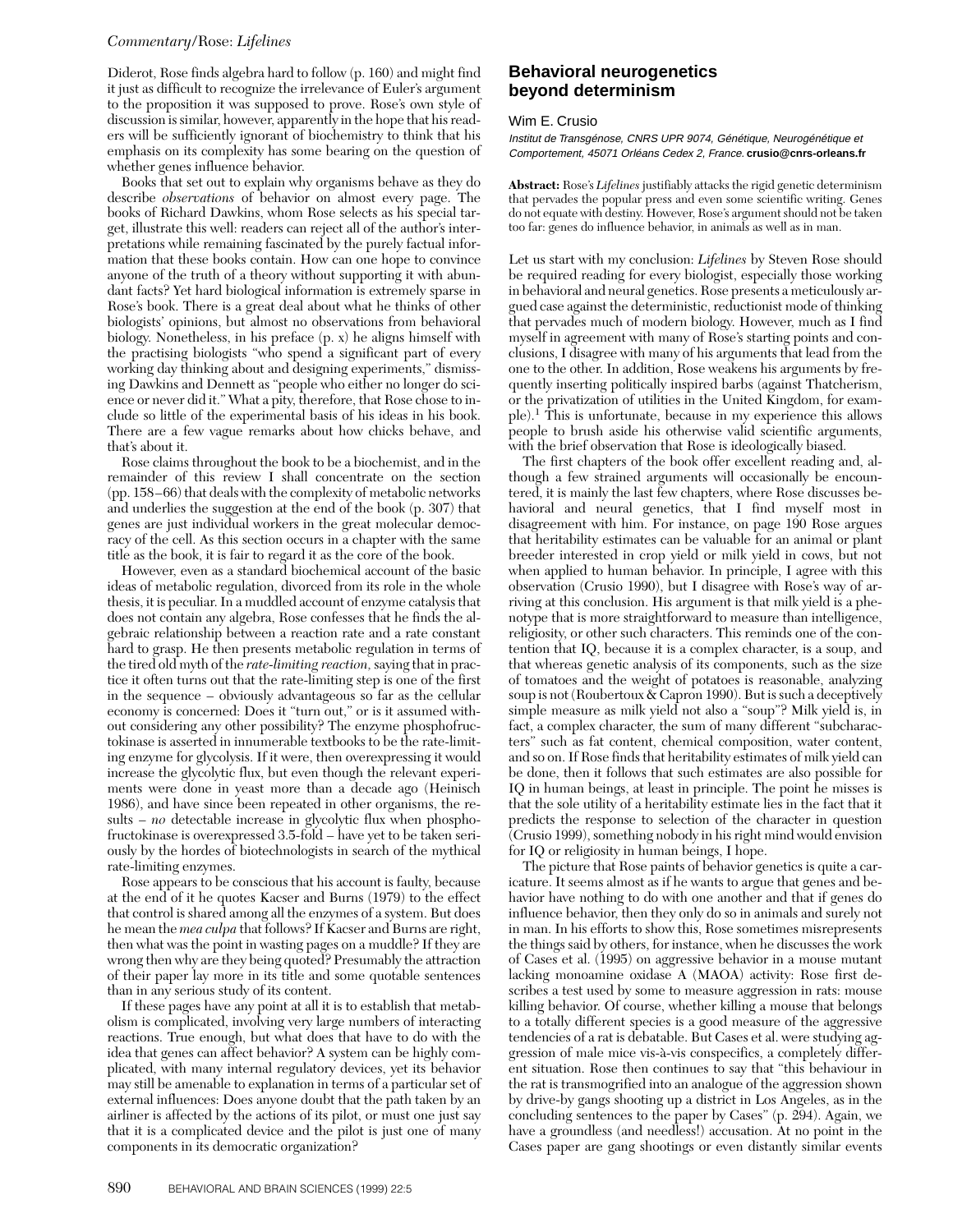mentioned. All Cases et al. (1995, p. 1766) are saying is that the results obtained with their mice support the notion that the behavioral problems described in males from a Dutch kindred (Brunner et al. 1993) are due to their MAOA deficiency and not to "unusual genetic background or complex psychosocial stressors." This conclusion seems to me completely warranted by the data. Still, as I have argued before (Crusio 1996), although the knock-out mice may be a good model for the problems encountered in the Dutch kindred, it is debatable whether these troubles are adequately described by the word "aggression." In addition, it is becoming increasingly clear that the MAOA deficiency is a very rare mutation, so far described only for this single Dutch family (Stamps & Gurling 1998). So once again I find myself in agreement with Rose, namely, that the MAOA mutation does not explain most (or even any) of the everyday violence that we observe in the streets – without agreeing with the arguments he uses to arrive at this conclusion.

In fact, both my agreement and my disagreement with Rose can be illustrated by studying a small experiment more closely: a comparison of aggressive behavior in two inbred mouse strains, NZB and CBA/H. The behavioral test is a situation in which some standard opponent (a male mouse from a non-attacking strain) is introduced into the cage of the animal to be tested. The behavioral measure is simply whether or not an attack occurs. Of course, this test situation is very simplified compared to natural situations, but not more so than the learning tests that Rose deems acceptable for his chicks. In this testing situation, about 80% of males from the NZB strain attack, as opposed to about 30% of CBA/H mice. In a series of careful experiments, Roubertoux, Carlier, and colleagues (Carlier et al. 1991; Roubertoux et al. 1994) have shown that apart from some important effects of the (maternal) environment, this strain difference is owing to genetic differences between these strains. The results warrant two conclusions. First, genes *can* influence behavior, even a complex one like attacking a strange conspecific. However, this experiment also tells us another important fact: although all animals within a strain are highly similar genetically, about 20% of the supposedly aggressive NZB mice do not attack, whereas about 30% of the non-attacking strain CBA/H do. In short, even under the controlled conditions of a simplified laboratory test, where all environmental conditions are standardized as much as possible, genes do not determine behavior in a rigid fashion. Apparently, mice have a "choice." And if this goes for mice, then I agree with Rose that it will not be different for human beings.

Rose is right in attacking the deterministic notion found so often in the popular press (and even in scientific writings) to the effect that genes equal destiny. This is an important and valuable message. However, we should take care not to let the pendulum swing too far by denying any influence of genes on behavior. It is the task of behavioral neurogeneticists to find the correct balance between these opposing views.

#### NOTE

**1.** Some of these barbs degenerate into inadmissible *ad hominem* attacks. A glaring example of this can be found in note 17 on pp. 206–207. Rose asserts that many of T. J. Bouchard's articles appeared in "*Acta genetica gemellologica*" (*sic:* the correct title of the journal is *Acta geneticae medicae et gemellologiae*), a "somewhat obscure journal . . . or in volumes of conference proceedings, rather than in refereed journals." Of course, it is evidence and arguments that matter, not the place where they have been published. Not only does such a nasty attack distract from Rose's main arguments; the accusation is also wrong. A Medline search renders 42 articles for "Bouchard TJ," of which 40 are on twins. These 40 articles were published in 30 different journals. Three articles (plus a news item) appeared in *Science,* one in *Nature.* Only two articles are actually published in the *Acta.* I expect and demand that Dr. Rose offer his apologies to Dr. Bouchard.

## **Stability of behavioral traits within the framework of neural plasticity**

#### Richard A. Depue

Laboratory of Neurobiology of Temperament and Personality, Cornell University, Ithaca, NY 14853. **rad5@cornell.edu**

**Abstract:** *Lifelines* supports the theme that behavioral development is a fluid, life-long phenomenon. In contrast, many emotional and cognitive traits are subject to strong genetic influence, and are highly stable over many years. The manner in which neuroplasticity and trait stability cooccur needs to be modeled. An outline of such a model is provided to promote discussion of this complex issue.

Rose elegantly supports the theme emerging in many life and behavioral sciences that development is a life-long phenomenon characterized by the ability of the organism to reorganize and change in the face of changing environments. In contrast to this theme is the fact that many emotional personality traits are subject to strong genetic influence (Bouchard 1994; Tellegen et al. 1988), and are highly stable (in terms of an individual's rank order) over as many as 20 years (Costa & McCrae 1994). Furthermore, twin studies have shown that the stable component of positive emotional levels itself has a heritability that approaches 80%, and that stress-induced variation in positive emotional levels are temporally quite limited, returning to pre-stress trait levels as if a hedonic set-point influence were operative (Lykken & Tellegen 1996). The same finding occurs with respect to some forms of cognition: IQ levels (which can be thought of as a cognitive trait marker) of identical twins reared apart show equally high heritability as those for identical twins reared together (Bouchard 1997), and IQ is relatively stable after adolescence.

Clearly, the development of cognitive abilities and intelligence, as well as emotional behavior, must be dependent on powerful experience-dependent neuroplasticity processes. And just as clearly, more intense environmental conditions can effect major changes in behavior. Extremely stressful conditions, or stressors occurring during early stages of development, may cause long-term modifications of neurotransmitter and/or neuropeptide functioning that can be accompanied by "personality" changes (Le Moal & Simon 1991; Yehuda & McFarlane 1997). Similarly, animal work indicates that transitions in hedonic set point may occur under certain conditions (Ahmed & Koob 1998). But, within the normal range of environmental circumstances, temporal stability of behavioral traits is often observed. The manner in which neuroplasticity and trait stability co-occur needs to be modeled, but *Lifelines* provides no clear guidelines for this problem. I offer the following possibilities on which Rose's thoughts would be valuable.

Specifically at issue is the manner in which individual differences in emotional personality and some cognitive traits become stabilized. To be clear, let me define personality traits, like extraversion, anxiety, and fear, as emotional systems that have evolved to increase our adaptation to critical stimuli in the environment, such as rewards, uncertainty, and aversive stimuli, respectively. I and others (Gray 1992) assume that individual differences in the neurobiological sensitivity (or reactivity) to these critical stimuli underlie phenotypic variation in the traits. Moreover, the neural foundation of these emotional systems involves networks of brain regions that interact to emotionally evaluate and respond to environmental stimuli (LeDoux 1992). It seems likely that individual variation in the neurobiological sensitivity to critical stimuli is due, not to structural variation in brain regions that comprise the network associated with an emotion system, but rather to variation in the functional properties of neurotransmitters/neuromodulators that modulate the functional processes of the network.

A large body of animal research suggests that behavioral stability may occur within a plastic neural environment via a sequence of factors (Depue & Collins 1999).

1. Genetic factors can strongly influence a biological variable that plays a central role in a trait's phenotype, such as a neuro-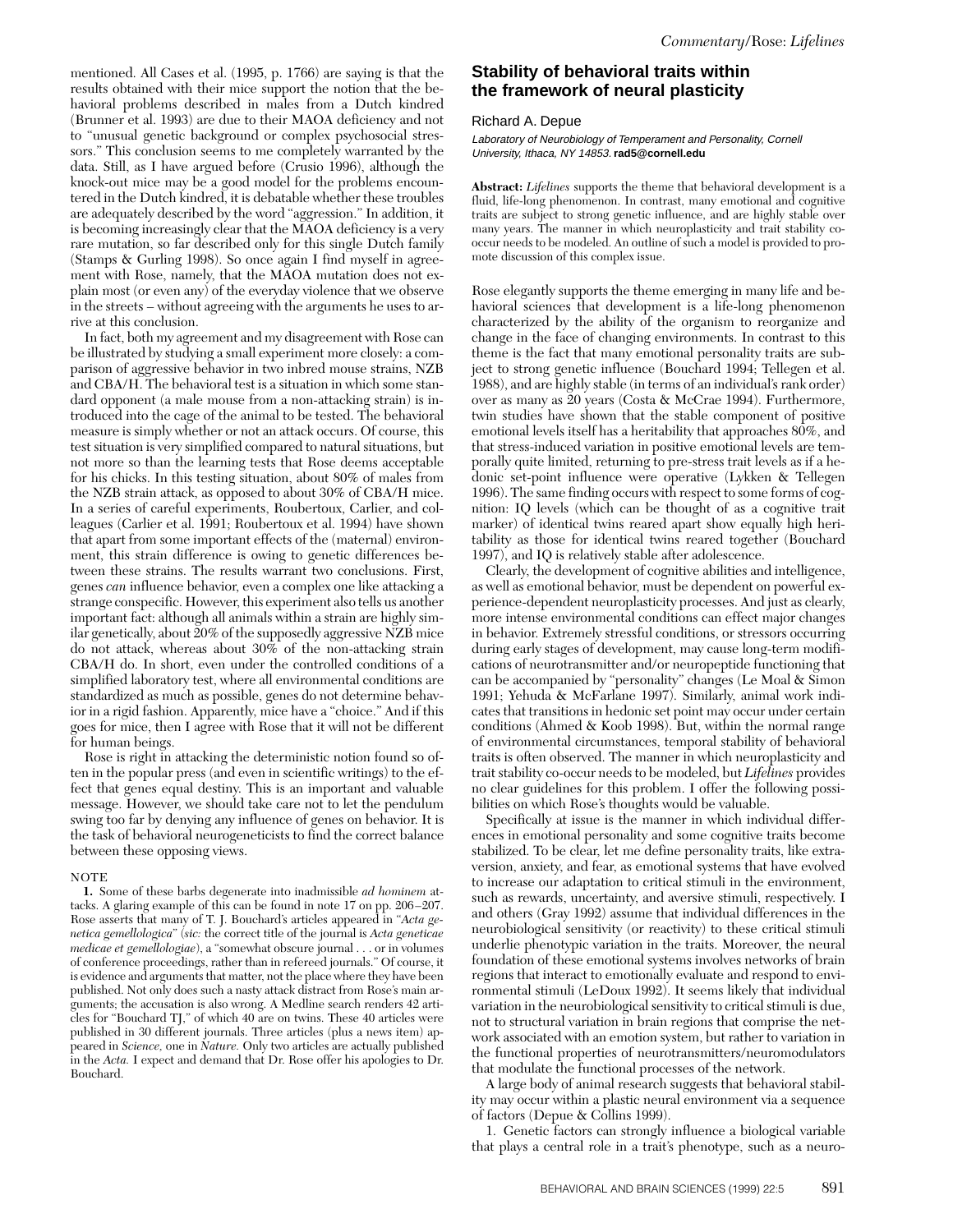transmitter that strongly modulates a network's functioning. For instance, genetic effects on the number of midbrain neurons of transmitters of wide distribution (e.g., dopamine, serotonin) have been demonstrated to markedly and stably influence trait levels of emotionally-relevant behaviors in animals. This factor can be viewed as the lowest-order foundation of the concept of trait.

2. Significantly, this biological foundation may strongly modulate the impact of the environment on experience-dependent processes. To extend our example, the genetically-influenced number of transmitter-synthesizing neurons may influence the mean range of magnitude of critical stimuli that can (i) activate neurotransmitter projections sufficiently strongly to (ii) generate their effects on neural and behavioral processes. With an increasing number of neurons, the range of magnitude of effective stimuli that can activate emotional behavior is increased into the weaker extreme of the range. Animal research strongly supports the operation of this factor.

3. The product of this positive genotype  $\times$  stimulus-efficacy interaction, which may be reflected in the synaptic density within the trait's neural network, may begin to develop during early postnatal life, and may represent a relatively stable psychobiological foundation that mediates the influence of trait-salient contexts over emotional processes. This psychobiological foundation serves as the background upon which future experience-dependent processes may act, and may be seen as the basis of temperament.

4. Stability of this psychobiological foundation or temperament level is assumed to be maintained over time by at least two factors: (a) the psychobiological foundation of the temperamental trait has now established the mean range of effective critical stimuli more strongly, thereby further influencing the extent to which the environment has "access" to experience-dependent neuroplastic processes. At later stages of development, one can presume that the operation of an active genetotype  $\times$  critical environment interaction will play an important role in maintaining initial differences. But most importantly, (b) individual differences in neurotransmitter functioning (e.g., due to variation in neuron number) may strongly influence the experience-dependent neuroplastic processes themselves, thereby influencing the extent to which critical stimuli gain control of and facilitate emotional processes.

By way of example, this model may be applied to the personality trait of extraversion (Depue & Collins 1999), which has strong genetic influence and is stable over many years and life stressors (Lykken & Tellegen 1996; McGue et al. 1993; Tellegen et al. 1988). Genetic variation in the number of dopamine neurons in the midbrain is reflected in very stable variation in extraversion-relevant behavior in animals. Moreover, dopamine is critical to the development of control of rewarding contexts over behavior through its modulation of heterosynaptic plasticity: dopamine facilitates the connection of efferents from brain regions carrying the salient context of reward to brain regions involved in integrating extraverted behavior. And, most importantly, individual differences in dopamine functioning in animals correlate with the degree to which the environment gains control over extraverted behavior.

Thus, the important point concerning stability is this: because animal research indicates that neurotransmitter functioning can play an integral part in (a) determining the range of effective critical stimuli that have access to an emotional system, and (b) the extent to which those stimuli gain influence over behavior, individual differences in neurotransmitter functioning may modulate both of these processes and, hence, the extent to which traitsalient contexts facilitate emotional processes. In this way, early experiential processes may lay the foundation for trends in emotional behavior by moderating the strength of later experiencedependent processes involving the functional capacities of a significant neurotransmitter projection system (Collins & Depue 1992). Therefore, across the lifespan, individual differences in neurotransmitter functioning may modulate synaptic arborization within network circuitry associated with an emotional system, which in turn would modulate responsivity to critical stimuli and be manifested in stable variation in emotional expression.

## **Multidetermination**

#### Judith Economos

Radio Computing Services, White Plains, NY 10701. **judith@rcsworks.com**

**Abstract:** Professor Rose is inflamed against the views of Richard Dawkins concerning genetic determinism. He has constructed an image of a much stupider and eviller Dawkins view than is likely to be true and argues against it. This is unrewarding, but otherwise his discussion of biology is very interesting.

Steven Rose is writing against reductionism, gene determinism, and Richard Dawkins, whose *Selfish gene* (1976) was, for me, a revelation in its day. He is offended by Dawkins's way of looking at biology, which he sees as a crude and oversimplified view of organisms. There would be nothing wrong with this if he simply engaged in open combat with Dawkins's cheerful geneticism. But he seems vehement. A danger of vehemence is a tendency to misdescribe the opposition. In the Preface Rose tars the opposition with Nazism, eugenics, racism, anti-Semitism, elitism, and sexism. When a scholar and a gentleman is seen doing something as unscholarly and ungentlemanly as poisoning the well, it is embarrassing. No, let me explain: It was more than embarrassing. It made me so angry I nearly refused to read the book at all. That would have been a pity, because it is otherwise an informative and well-written book

Rose blames this crude biology on reductionism and determinism. Fortunately he does not take on the whole problem, but only asserts that organisms are not genetically determined. He proposes to demolish "radical" reductionism. Reductionism is the view that every phenomenon can, in principle, be explained using only terms and laws of physics: no irreducibly novel stuff or laws need be introduced.

Rose concentrates on trying to break the chain at the reduction of behavior to genetics. Everyone knows behavior is sensibly described and explained only in intentional, teleological, functional, and instrumental terms. Even so, if you deny the theoretical possibility of (someday, somehow) reducing those terms (by stages) to purely physical terms your alternatives are:

1. asserting that the behavior of living things is supernatural (owing to immaterial forces);

2. denying that there are *any* laws that govern organism behavior; and

3. asserting that new primitive terms must be added to the ones about quarks and mesons and whatnot, and new primitive laws added to the ones about strong and weak forces, gravity, and electromagnetism. This is emergentism.

Rose is an emergentist. Emergentism is appealing but incoherent. If life is material, then it obeys the laws of matter; if the laws of matter have to be augmented with laws of life, then what does it mean to say the universe is *material*? Could you add terms about the Life Force, or souls, to the physical primitives and still call the universe material?

Rose's first step in destroying reductionism (as he sees it) is to undermine naïve faith in the pure objectivity of "science." This is a healthy corrective to any starry-eyed ideal of science surviving into this decade. Robust skepticism is the basis of science, not its bane. Nor does the point have much to do with reductionism.

He demonstrates, for those of us who missed the last several decades, that observation is neither direct nor passive but directed by the theory that provides its motivation and context, by the instrumentation that makes it possible, by the ideology of the person doing the research, and by the underlying metaphors of the time. Again, while none of this is part of ideal science, it is certainly part of the human beings who do science. Although we can separate out a lot of personal bias, it is hard, as they say, to prove a negative; even cross-cultural peer review cannot screen out the unknown bias of an age. (Again, it does not have much to do with reductionism.)

Rose spends the best part of *Lifelines* on an account of molec-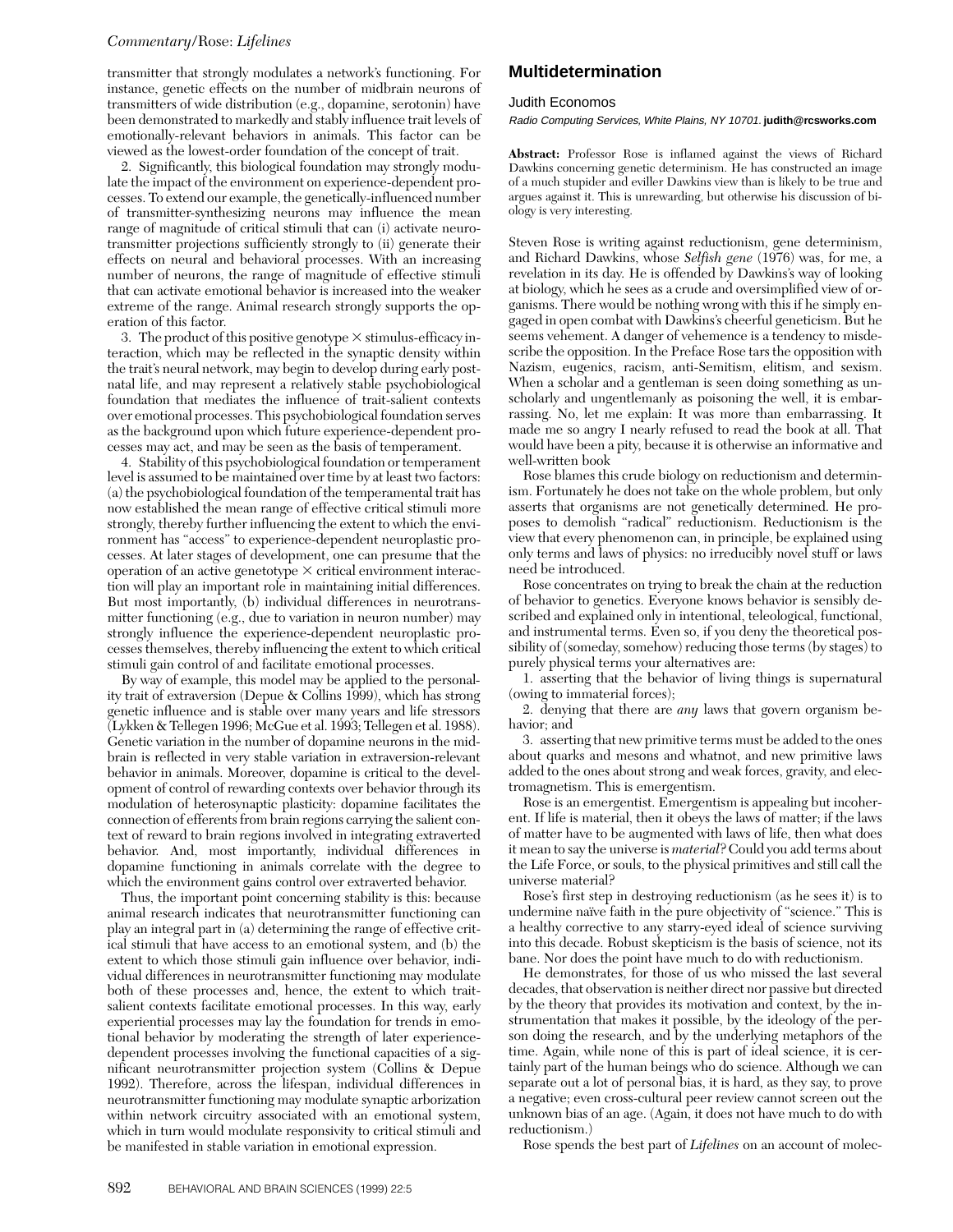ular biology, genetics, embryogenesis, and development. This is a wonderful review and I recommend it for the teaching of children. There is a lot of fluidity, self-organization, dynamism, process. This is fine and true, except that he seems to believe that reductionism cannot handle them; that it can deal only with a motionless Erector-set reality. *I* don't think reductionism is so feeble.

I was struck by the refrain that cells and organisms are "free" to make (choose, construct) "their own futures." It sounds *so* bracing and hopeful and brave, until it occurs to one to wonder why, if this is true, so many of them construct such short and painful futures for themselves, and almost all the rest construct inglorious and finite ones. "Choice," when applied to cells, is peculiar. The "self-determination" of a cell, or an embryo (by which he means that not all its story is read off from its genes) is not related to the free will essential for moral responsibility, and pretty remotely kin to persuadability in everyday life and politics. I wondered whether Rose thought it had something to do with either of them, and, if not, why it seemed so important to him. The "freedom" of cells from total determination by their genes is just "slavery" to their environments as well. This is so even if their environments are acted upon by their natures, which are chemical and physical. That a cell during embryogenesis does not behave like a player piano, with its genes as bumps on the player roll, but is sensitive to and interactive with its continually changing environment, does not imply that its behavior is undetermined by the laws of physics and chemistry. The only alternative determinants are impersonal laws of randomness, or whims of supernatural agencies.

Sometimes Rose is so gleeful at denying *genetic* determinism a point that he awards it to *chemical* determinism (pp. 170 ff). In even a noncellular context, he explains, ribosomes and microtubules, provided with the right chemicals, will assemble themselves from components "spontaneously, like oil films on water, without the need for specific genetic instructions – an intrinsic molecular property which turns out to be at least as important for the origin of life as do the famous replicating molecules of DNA and RNA."

Rose makes a useful distinction between the "genes" of Dawkins, which are "inferred entities," and the actual "genes," blurrily visible under powerful microscopes, that are biochemical loci on chromosomes. These "real" genes are messy; they are spread along the chromosome; they are in pieces that are assembled, like words into sentences, to do different things at different times; most of them seem to have no function, some seem impervious to natural selection, and there is (he says) evidence that it is technically possible that Lamarckian effects might obtain. Dawkins's "genes," in contrast, are whatever in the organism explains the heredity of phenotypic characters. Rose believes that this view of genes contributes to a careless and "brutish" view of organisms, and that the carelessness and brutishness spreads right up to a view of human beings and human society, where it is dreadfully harmful. Which is why he got so untoward in the preface, I suppose.

I am not wise enough to decide whether any view based on an attempt to understand and explain the world ought to be rejected because it might have harmful political consequences. I shall instead assert that genetic determinism is not as stupid and untrue to the world and its ambiguities as Rose urges. The law of gravity seems simple and deterministic, yet not everything on earth is glommed together in one immobile mass. The law applies to every molecule of water – yet water is not always at the lowest point. It is found suspended in the atmosphere, travelling up the tissues of trees, hydrating cells by the gazillion, and piled up as snow on high places. Despite these apparent exceptions, the law of gravity is universal and holds. Similarly, if genes – the theoretical kind, which must ultimately be reduced to the physical kind – govern behavior, they will do so subject to interference from other determinants, and there will be detours and apparent exceptions, which we have not *begun* to work out. I am prepared to believe that we shall work them out and that the unity of explanation without emergent laws and entities will hold.

## **Neurogenetic determinism is a theological doctrine**

#### Walter J. Freeman

Department of Molecular and Cell Biology, University of California at Berkeley, Berkeley, CA 94720-3200. **wfreeman@socrates.berkeley.edu**

**Abstract:** In "*Lifelines*" Steven Rose constructs a case against neurogenetic determinism based on experimental data from biology and in favor of a significant degree of self determination. Two philosophical errors in the case favoring neurogenetic determinism are illustrated by Rose: category mistakes and an excessively narrow view of causality restricted to the linear form.

Fred Allen, a comedian in the golden age of American radio in the 1930s, used a metonymic device he called "Allen's Alley" to make social commentaries. In one of his mock interviews, this of identical twins, a Wall Street financier and a Bowery bum, he asked them to explain their differing circumstances. The broker boasted, "My mother was a drunk and my father was a gambler, so I hadda make something of myself." The bum whined, "My mother was a drunk and my father was a gambler, so what chance did I have?" Here is the crux of Steven Rose's argument. Genetic determinists are willing to grant a share of control to the environment, but they are unwilling or unable to assign even a minute fraction to selfdetermination, because that would be equivalent, in their view, to explaining the operations of the body by resort to mental or spiritual causes, or even regression to miraculous suspension of the laws of physics and molecular biology. This is a matter of principle, because assigning a fraction of 1% or even 0.1% of the determinants remaining after identifying the nature–nurture sources of control would violate the law of universal causality. Yet self-control in everyone is like a spark in a bit of tinder, which, if it catches, can ignite a life of adventure, but if it goes out, can lead to a life of stale drudgery. Rose has fanned his spark into a campfire; now the neurogenetic wolves are circling, looking to make a meal of warm flesh.

The thesis that Rose advances is not an arcane exercise in theoretical biology. It addresses core questions: How are individuals in societies to confront the political and ideological forces by which some degree of social conformity must be achieved, and how can individuals understand and deal with the rationales and explanations of social controls that are provided by academics in neurobiology, sociobiology, and medicine? Chapter by chapter, Rose wades through the experimental data and statistical analyses that medical, social, and biological scientists use to demonstrate their conclusions that, in all societies, the choices that we citizens make are caused by the chemicals in our foods, the pollutants in our cities, and the sequences of base pairs in our genes. These materials mediate the release of hormones, the firing of action potentials in our brains, and the laying down of memory traces, starting even within the uterus, that determine whom we will love or kill, and which stimuli and signals coming to us from our environments, outside our control, we will respond to.

In the course of 309 pages of erudite exposition and argument Rose notes in passing that experimental biologists seldom read philosophy and often regard their peers who do as declining through the stages of "philosopause" and anecdotage into senility. What a mistake! Many of the critiques that Rose directs against reductionism in biology have already been well thought through by philosophers.

One of the threads that links his materials is Gilbert Ryle's (1949) concept of "category mistakes." His now classical example is confusing a university with its collection of buildings or its faculty. This "reification," as Rose calls it, is the most damaging aspect of reductionism, because it identifies a character trait with a molecule, each in an entirely distinctive realm of discourse. This simplistic kind of thinking has led a generation of otherwise intelligent college students to ingest a broad variety of substances in the fruitless pursuit of chemical enhancement of their IQs, and by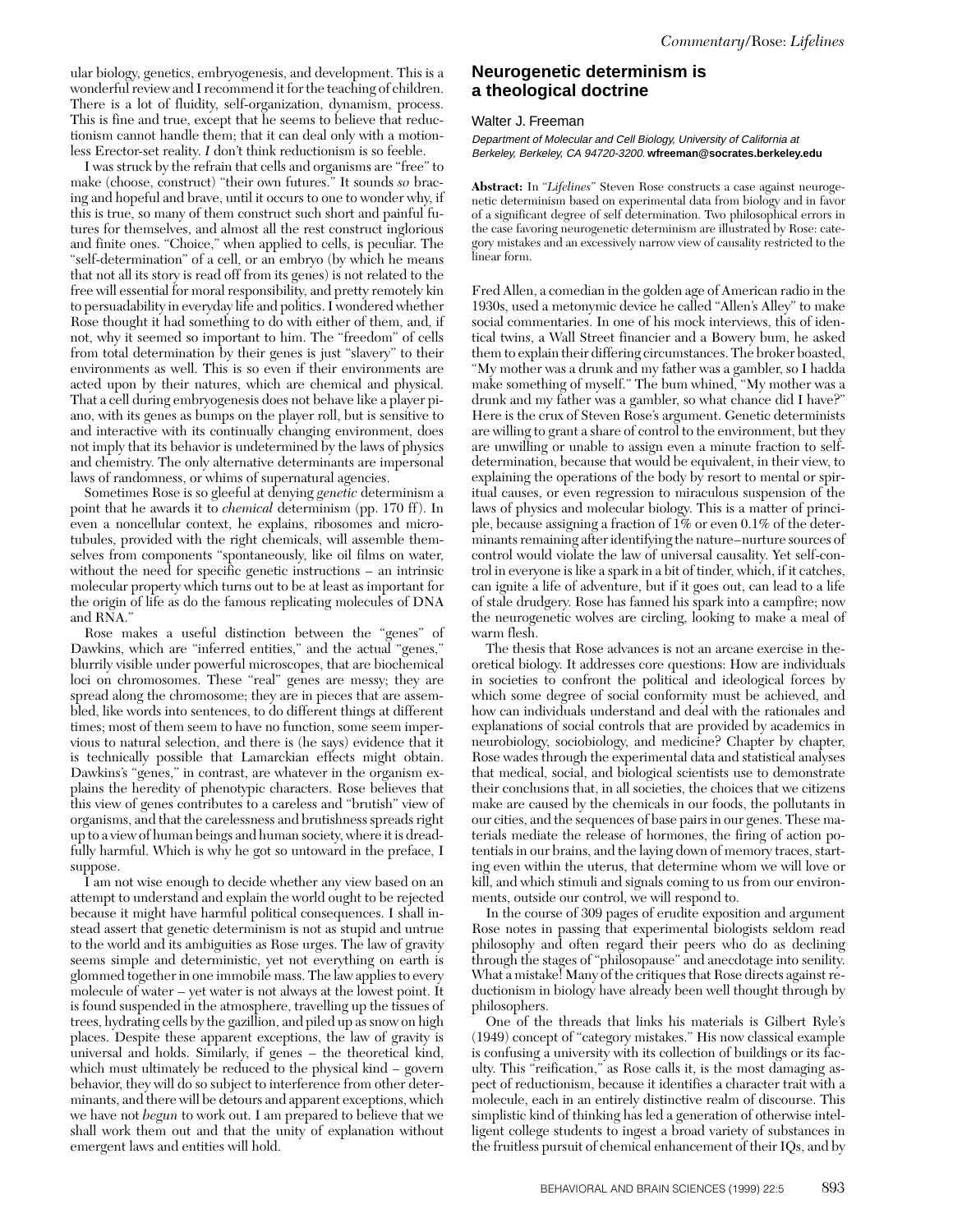so doing to obviate the necessity for hard study, and it has been used to justify the wholesale sell-out of the profession of psychiatry to the HMOs in the pursuit of quick and inexpensive chemical fixes of complex emotional problems, to mention only two of the more obvious meretricious social practices based in category errors.

In his pivotal Chapter 10 on "The Poverty of Reductionism" Rose writes (p. 279): "Neurogenetic determinism, I argue, is based on faulty reductive sequence whose steps include reification, arbitrary agglomeration, improper quantification, belief in statistical 'normality', spurious localization, misplaced causality, dichotomous partitioning between genetic and environmental causes, and the confounding of metaphor with homology." I summarize this thread by means of the philosophical distinction between linear causality and circular causality (Freeman, in press). There are two major meanings of the verb "to cause." The more common is to make an effect happen, which requires an agent to perform as a cause in a strict and invariant temporal order. This view supports what philosophers call "linear causal chains," so that in theory, by linear extrapolation, every event can be derived by steps from a First Cause, which for theists is God and for atheists is the Big Bang, or perhaps the latter as the tool of the former. In all cases this belief system provides the foundation of neurogenetic determinism.

The alternative and less common meaning is to explain without invoking agency and with permission of simultaneity and even reversal of time order. Philosopher Donald Davidson (1980) asks:

Why on earth should a cause turn an action into a mere happening and a person into a helpless victim? Is it because we tend to assume, at least in the arena of action, that a cause demands a causer, agency and agent? So we press the question: if my action is caused, what caused it? If I did, then there is the absurdity of an infinite regress: if I did not, I am a victim. But of course the alternatives are not exhaustive. Some causes have no agents. Among these agentless causes are the states and changes of state in persons which, because they are reasons as well as causes, constitute certain events as free and intentional actions.

Circular causality explains the interactions between semi-autonomous elements at multiple hierarchical levels. Rose provides a full array of examples from multiple fields of biological research, particularly his own in the molecular changes that relate to learning in simpler systems. But they are not that simple, ever.

## **Is the lifeliner objectively free?**

#### Steve Fuller

Department of Sociology, University of Warwick, Coventry CV4 7AL, United Kingdom. **steve.fuller@durham.ac.uk**

**Abstract:** Although Rose claims to rely on Marx's paradoxical view of history to explain the freedom enjoyed by what he calls "lifelines," he blurs what one might call the "objective" and "subjective" senses of freedom. This, in turn, reflects his overreaction to biological reductionism. Consequently, in discussing biology-related policy issues, Rose fails to distinguish genuinely efficacious interventions and merely convenient ones.

Steven Rose periodically invokes the Marxist motto "Men [sic] make history but in circumstances not of their own choosing" to capture the concept of "lifeline," his nonreductionist, autopoietic version of Richard Dawkins's "extended phenotype." According to Rose, an organism's genetic and ecological resources constrain the course of its development without fully determining it. The organism's actual trajectory is the result of multivariate interactions at several levels of organization, which together constitute the organism's "homeodynamics," that is, its ongoing struggle to construct a viable future from a fluctuating present. Rose's firm grounding in the biochemistry of the nervous systems precludes vitalism as a metaphysical commitment, yet he sympathizes with the vitalist picture of organisms as actively seeking alternative

means in an everchanging environment to achieve ends that are, in some sense, independent of that environment. In light of this picture, Rose argues that at least some organisms – certainly humans – enjoy a significant measure of freedom. But does Rose's concept of lifeline actually live up to the Marxist motto? More generally, does it constitute an adequate conception of freedom?

The paradoxical character of the theory of history epitomized in the Marxist motto is normally explained in terms of a proposition found in Hegel but traceable to Spinoza, Leibniz, and ultimately the Stoics: *freedom is the recognition of necessity.* Rose (p. 18) takes this to mean that once we realize the exact extent to which we are constrained, we can act within our means to construct a world worth inhabiting. However, this is a misleading, or at least incomplete, rendering of what Marx, Hegel, and their predecessors were trying to say. In addition, they believed that you cannot determine the degree of freedom someone enjoys without looking at what *follows* from that person's actions. Freedom does not exist in a world where agents pursue many different courses of action that then issue in a much narrower range of outcomes. When the present appears open to alternative futures, agents tend to regard the world solely in terms of the resources it provides to realize their ends. Rose's rhetoric sometimes veers this way. Yet, depending on the pattern of actual outcomes, the situation may be exactly reversed – our diverse action may simply be means to some other larger end. In that case, as long as we act within the relevant options – almost any action will do – the larger end is served.

No doubt this sounds like I am inching towards Dawkins's "gene's-eye view of the world," in which biological diversity has no proper end other than the safe conveyance of genetic information. Yet, Marxists have also pointed to the proliferation of consumer choices in advanced capitalism as having this character. Consumers spend increasing time and energy deliberating over possibilities; the long term and large scale consequences of these are usually negligible for their own lives, but they latently serve to rejuvenate the circulation of capital. Because consumers are regularly presented with multiple options that force them to refine their wants more precisely than they otherwise might, they are unlikely, in the normal run of things, to discover just how overdetermined their world really is. Thus, their subjective sense of freedom lacks an objective basis. Joined in their belief in the cunning of reason in history, Dawkins and Marx see this point very vividly in a way that Rose does not.

Consider what Rose rejects under the rubric of "reductionism." There is more at stake than simply a denial of the gene's-eye view of the world. Also at issue is the very idea of a coherent systemic perspective from which the biological world can be regarded. For Hegelians and their kin, there is a gold standard of objective freedom, whereby an agent inhabiting a world can be said literally to know what it is doing. If the standard is to be met in a given population, then the diversity of its members' actions must be matched by an equal or greater diversity of outcomes. In addition, these outcomes must generally correspond to what the members wanted, ideally in the terms they expected. If both conditions are satisfied, then there are good grounds for concluding that the population is objectively free. From a systemic perspective, such a population exerts significant control over its collective future.

Although the gold standard of objective freedom is impossibly high, it does enable us to distinguish between types of intervention one might make to improve the human condition. Specifically, the most *convenient* level of intervention is not necessarily the most *efficacious,* if it turns out that once a cause is removed, its deleterious effects are largely reproduced by another factor either present or latent in the environment. The freedom exemplified by the intervention, then, would be merely subjective. Rose falls potentially foul of this critique in his discussion of lung cancer treatment (p. 305). Tobacco companies are currently major funders of research into the molecular biology of the lungs and the localization of "predisposing" genes for cancer. Rose regards this research as a strategic misdirection that capitalizes on the persuasiveness of reductionist rhetoric. A more direct route to cutting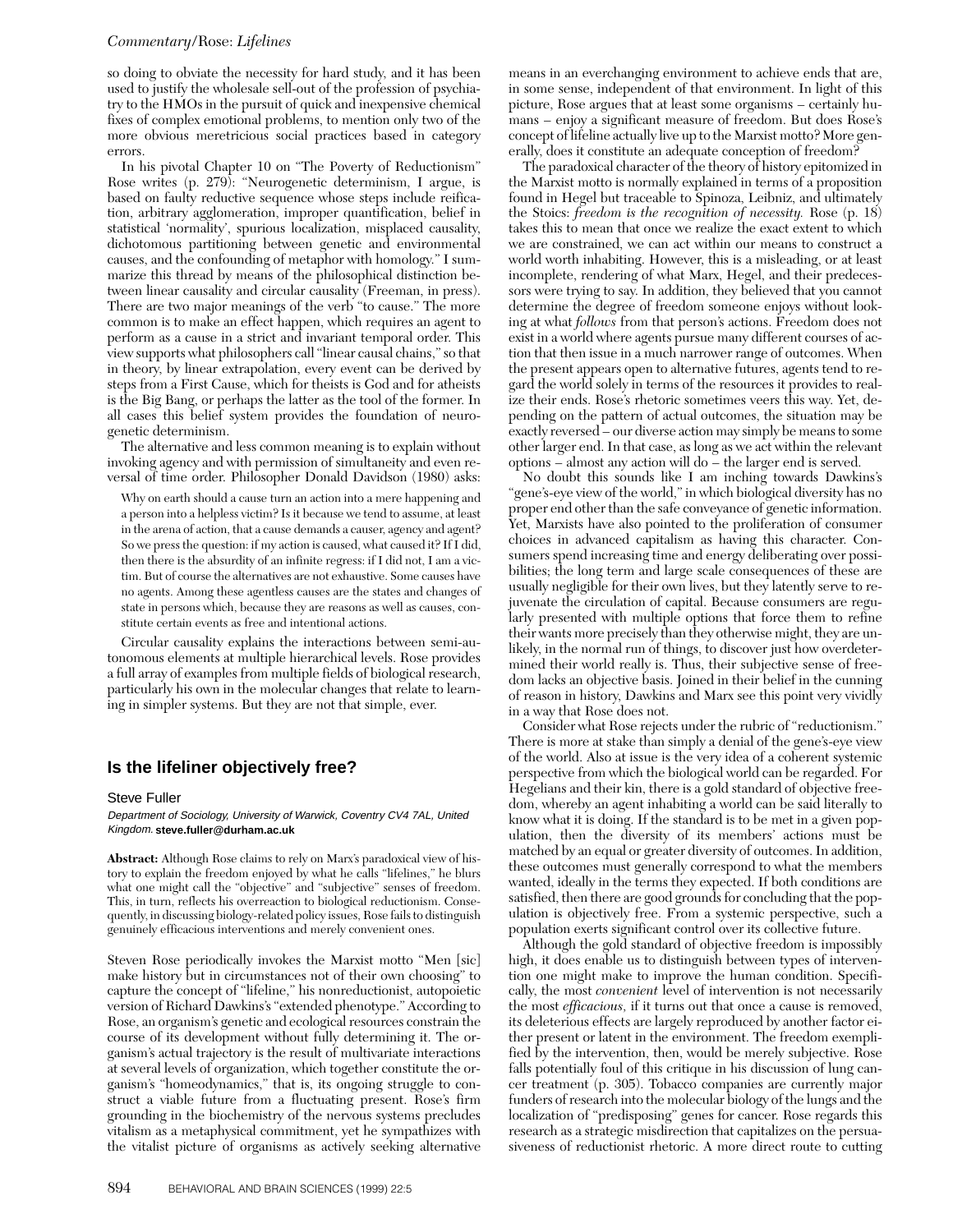lung cancer, according to Rose, is simply to restrict the sale of tobacco-based products, the use of which is known to be highly correlated with incidence of lung cancer.

Before judging the adequacy of Rose's proposed intervention, we would need to know its ultimate aim. What is the curtailment of tobacco sales meant to eliminate: lung cancer per se, premature death, excessive healthcare costs, a certain kind of lifestyle, or the unpleasantness of a smoke-filled environment? In some of these cases, the intervention may have the efficacious results Rose seeks. But in others, tobacco may simply be replaced by another set of products that engender largely the same effects or even worse. Which is which depends just as much on a clarification of ends as on the presence of scientific knowledge and political will. Because Rose fails to provide this clarification – what philosophers call "axiology" – his conception of freedom, though defended with scientific evidence, does not have the objective character promised by his reliance on the Marxist motto.

## **Rose succeeds where Wilson fails**

#### Jerry Hirsch

Departments of Psychology, Ecology, Ethology and Evolution, University of Illinois, Champaign, IL 61820. **jhirsch@s.psych.uiuc.edu www.psych.uiuc.edu/people/faculty.html**

**Abstract:** Rose's accomplishment in combining ontological unity with epistemological diversity contrasts it with Wilson's failure in overemphasizing the former and not appreciating the latter. This commentary cites the two most authoritative discussions of the inapplicability of heritability to human data, corrects several historical errors or inaccuracies in genetics, and criticizes the characterizations of Jacques Loeb and Robert Plomin.

I congratulate Professor Rose on a fine accomplishment. Though not perfect, *Lifelines* is a tour de force of good sense and packed with useful information, elegantly presented and well written. Not only does he give us an eloquent account of what modern behavioral biology had become and how it got there, but he has also taken the trouble to delineate what it is not: he has expended the time and effort to use Dawkins (and Dennett) as his foils.

Immediately prior to receiving this book, I had completed reviewing E. O. Wilson's 1998 *Consilience: The unity of knowledge* (Hirsch 1999). The contrast between the two books in their approaches to reductionism could not be more stark. In Rose's language, Wilson argues for an absolute ontological unity: "The central idea of the consilience world view is that all tangible phenomena, from the birth of stars to the working of social institutions, are based on material processes that are ultimately reducible, however long and tortuous the sequences, to the laws of physics" (Wilson 1998, p. 297). Wilson fails completely to appreciate what Rose correctly emphasizes: "Each level of organization of the universe has its own meanings, which disappear at lower levels" (p. 296); and "To understand the world's ontological unity we need the epistemological diversity that the different levels of explanation offer" (Précis, Ch. 4, last sentence).

In addition, Wilson repeatedly advocates heritability analyses: "Heritability . . . measure has considerable merit . . . is the backbone of human behavioral genetics . . . is a sound measure of the influence of genes on variation in existing environments. . . . Human behavior genetics is an infant field of study. . . . In only one level of analysis, the estimation of heritability, can it be said to be an advanced scientific discipline" (Wilson 1998, pp. 154, 155, 170).

Despite coming down on the side of the angels in his discussion of the misapplication of heritability analysis to human data, when a problem has already been handled effectively in the literature by recognized authorities, there is no excuse for Rose (or Wilson!) to ignore their work and to attempt not very effectively to re-invent

the wheel. As I have previously emphasized in agreement with Cavalli-Sforza, "in science we all have an obligation to be familiar with the current state-of-the-art and to incorporate previous developments into whatever we do" (Hirsch 1997, p. 213). Today no one interested (pro or con) in human heritability can ignore the following analyses by the two distinguished statistical geneticists, Oscar Kempthorne and Albert Jacquard, and both published in the highly respected journal *Biometrics:*

The idea that heritability is meaningful in the human mental and behavioral arena is attacked. The conclusion is that the heredity–IQ controversy has been a "tale full of sound and fury, signifying nothing." To suppose that one can establish effects of an intervention process when it does not occur in the data is plainly ludicrous. Mere observational studies can easily lead to stupidities, and it is suggested that this has happened in the heredity–IQ arena. The idea that there are racial–genetic differences in mental abilities and behavioral traits of humans is, at best, no more than idle speculation. (Kempthorne 1978, p. 1)

The need for great rigour exists particularly in the case of research projects which have serious implications for us all; this is the case when psychologists study the "heritability of intellectual aptitudes." They should take the precaution of systematically defining in a precise way the sense in which they use the word "heritability"; they should also state whether the assumptions under which this word can be used hold true in their studies. It is highly probable that most of the time this exercise in rigour would lead them to the conclusion that none of the three parameters proposed by geneticists can be of any use in solving their problems. (Jacquard 1983, p. 476)

I must correct some historical errors and/or inaccuracies, which though unfortunate, do not vitiate the important message of Rose's book.

1. It is not correct that "colour-blindness or haemophilia . . . occur only in males" (p. 103). Because the gene correlates of these two traits are located on the human X-chromosome and are recessive, they occur far more frequently in males than females. But there certainly are affected women.

2. It is inaccurate to suggest that "Mendel's laws . . . were confirmed and extended during the 1920s and 1930s when Thomas Hunt Morgan and his team . . . found a suitable animal model . . . *Drosophila melanogaster*" (p. 110). It was in 1909 that Morgan started studying the fly and by 1915 he and his team had already published their first important book on the fly work, "*The mechanism of Mendelian heredity.*" By 1933 Morgan had been awarded the Nobel prize for that work. Rose's account of his fly eye-color experiment states "Morgan found some which seemed unusual . . . they had red rather than white eyes (p. 110). It should read the reverse: white rather than red eyes.

3. It is inaccurate to say that "the other reason why *Drosophila* were interesting to him was that their cells contained unusually large and readily visible chromosomes" (p. 111). The giant polytene chromosomes in the nuclei of the salivary glands of Drosophila and other dipteran larvae were unknown until described by Painter in 1933.

4. It is not historically correct that "*norm of reaction* . . . [is] a term originally introduced by . . . Theodosius Dobzhansky in the 1950s" (p. 133). It was first defined and introduced in 1909 by Richard Woltereck, professor of zoology at Leipzig (Dunn 1965, p. 96; Platt & Sanislow 1988, p. 254). It is certainly true that later Dobzhansky emphasized the importance of the concept.

5. After having characterized Richard Dawkins as "theoretician-polemicist," it is grossly unfair to call Jacques Loeb (p. 109) "the Dawkins" of his day. Merely because, from today's perspective, Loeb might appear to have exaggerated the organism-asmachine analogy and might have influenced Rockefeller funding policy, this is no justification for dismissing Loeb's entire career. He was a very productive, influential and highly respected scientist (an intimate and long-time [1891–1924] friend of T. H. Morgan, who certainly did not brook fools lightly). As reported: "Between 1901 and 1924 [year of his death], Loeb was proposed for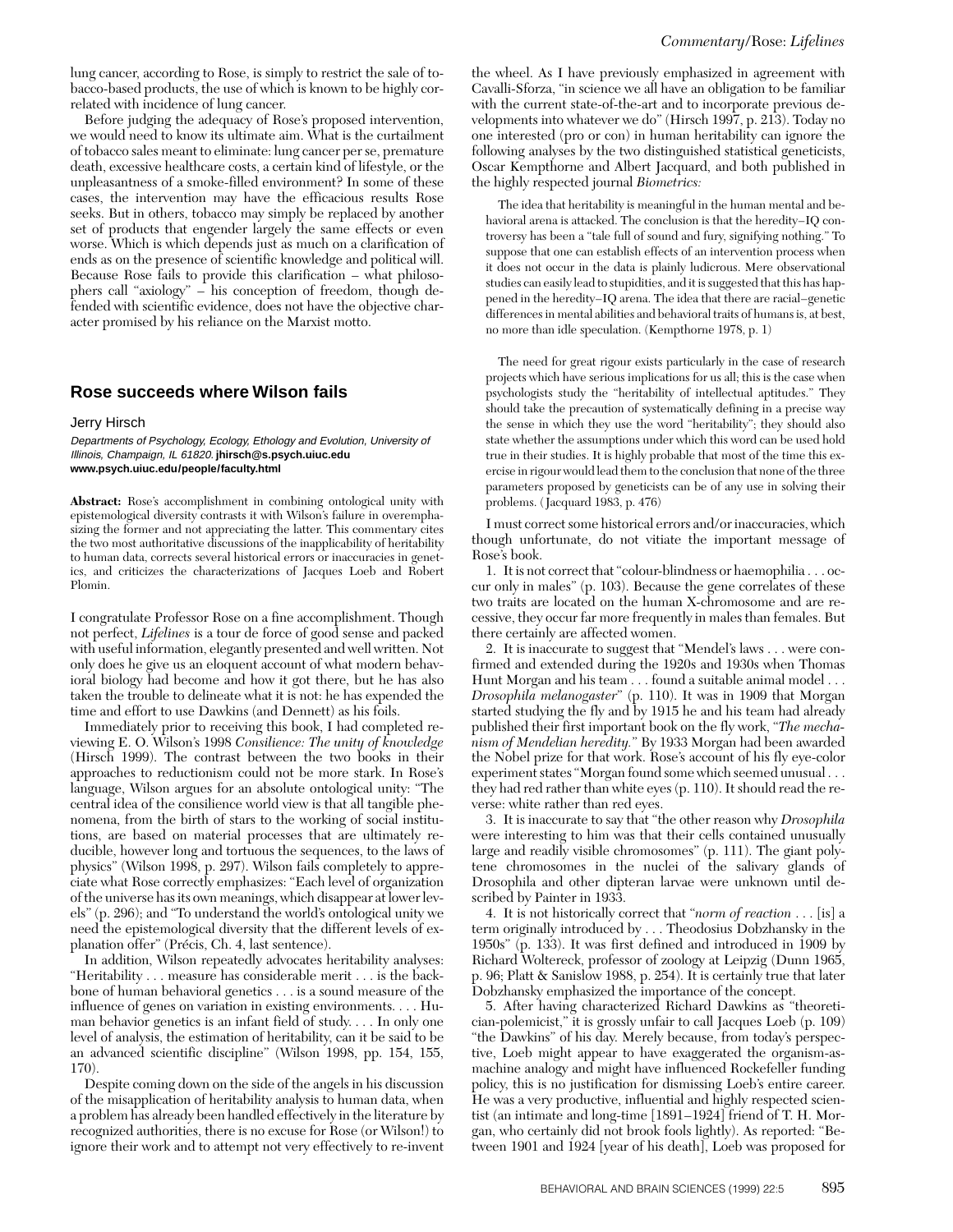a Nobel Prize by about a hundred sponsors in ten different countries" (Nobel Foundation, 1962, p. 256). For evaluations by colleagues (e.g., Osterhaut) and his students (e.g., Northrup, a Nobel laureate) who knew him well and/or collaborated with him see (Hirsch 1973, especially pp. xvi–xix).

6. To Bouchard's refusal to allow his data to be scrutinized by Rose and other scientists (p. 207) can be added the case of Robert Plomin discussed on p. 275 whose analyses Professor Peter Schoenemann (Purdue University) has been unable to examine, even after a member of the U.S. Congress (Collins, 22 June, 1995) repeated the request for him.

To conclude, this is the best treatment, with which I am familiar, of the limitations on reductionism, especially with the added integration of the very important concept of epistemological diversity.

## **Steven Rose's alternative to ultra-Darwinism**

#### David L. Hull

Department of Philosophy, Northwestern University, Evanston, IL 60208. **d-hull@nwu.edu**

**Abstract:** Stephen Rose's formulation of evolutionary theory is too scattered and impressionistic to serve as a genuine alternative to ultra-Darwinism. In addition, he has muddied a distinction that is crucial to our understanding of evolutionary phenomenona – the distinction between homologies and homoplasies.

Creationist and Marxist critics of present-day evolutionary theory have much in common. They both parody their opponents, but this argumentative strategy is common throughout science, not to mention every other intellectual discipline. Most of their works consist mainly in criticism. Constructive alternatives are notable for their absence. "If you find present-day versions of evolutionary theory so deficient, where is your alternative?" Phillip Johnson, the current spokesman for creationism, replies that he is not obligated to provide such an alternative. Steven Rose, a Marxist, thinks that criticism alone is not enough. "The challenge to the opponents of biological determinism is that, while we may have been effective in our critique of its reductionist claims, we have failed to offer a coherent alternative framework within which to interpret living processes" (p. ix). Rose wrote his *Lifelines* to meet this challenge.

How successful is Rose at providing an alternative to what he terms "ultra-Darwinism"? I am afraid not very. I agree with much of what Rose has to say and find many of his asides right on target. For example, he argues that the conventional distinction between science and technology is artificial. Building a bridge that stays up is a test of the theoretical principles used to build it, and developing a new instrument for conducting an experiment is as much a technological achievement as building a bridge (p. 57). According to Rose, science is more than individual scientists thinking up hypotheses and testing them. It is "*socially organized* hypothesismaking" (p. 66). In response to those who would reduce highly complex systems to the actions of their simplest parts, he notes that physicists are still unable to derive the properties of a substance as simple as water from the quantum states of its constituent atoms (p. 88). And, finally, he argues that Edelman's neural Darwinism is a "seductively misleading metaphor" (p. 144).

As much as I agree with all the preceding observations, I just as strongly reject other parts of his exposition. Some of my reservations concern minor points. For example, Rose repeats the tired old story of how male scientists have portrayed sperm as active agents in finding their way to fertilize passive ova. He states that it is "increasingly apparent that the ovum is not merely the passive recipient of the victorious sperm, but plays an active part in the process" (p. 152), a view that has been commonplace for over half a century. But some stories are too good not to keep retelling even

if they are not true. As we all know, lemmings march to the sea to commit mass suicide, the good-tasting viceroy butterfly protects itself from its predators by mimicking the bad-tasting monarch, and male praying mantises succeed in copulating with female mantises by offering the upper parts of their body as food while the lower parts do their business. That none of these stories is true seems to bother no one. To add to this list, doubt has been recently cast on the most famous example of all – industrial melanism in the peppered moth.

But not all of my reservations with respect to Rose's book are so minor. Through the years I have come to realize that the distinction made by biologists between homologies and homoplasies is fundamental to our understanding of natural processes. We can perceive regularities and patterns in nature. Some of them are due to common descent; for example, the spiracle in sharks is homologous to the Eustachian tube in humans. But other patterns do not depend on genealogical relations. Some are due to the performance of common functions in similar processes; for example, a torpedo-like shape is common among aquatic organisms that spend a good deal of time swimming. The similarity in shape among so many aquatic organisms is homoplastic. If one wants to reconstruct phylogenies, homologies are the message and homoplasies are noise. If one wants to understand the evolutionary process, homoplasies supply the message and homologies are noise.

Rose succeeds in obliterating this important distinction. For Rose, "homologies" imply a "deeper identity, derived from an assumed common evolutionary origin" (p. 34), but then he goes on to offer two alternatives to homologies – metaphors and analogies. In metaphors, phenomena that occur in different domains are compared; for example, the energy flow controlled by ATP and the flow of currency in a bank. Analogies concern superficial resemblances between two phenomena; for example, the blood circulates in animals as sap circulates through plants. I am afraid I fail to see any significant differences between metaphors and analogies as Rose defines them. But more important, he leaves out those entities that are deemed similar because they perform the same function in similar processes or, as they are called in the philosophical literature, natural kinds. Nature can be subdivided into kinds in numerous different ways. The task is to find kinds that function in natural regularities (commonly termed laws of nature).

Rose admits that within the world of human artifacts "it may not be unreasonable to try to seek the essence of, say, a table or chair" (p. 35). Such an essentialist view of the world "may even be possible when one is studying inanimate phenomena such as comets, electrons or chemical elements" (p. 35). But the living world, so he claims, cannot be subdivided into kinds that function in laws of nature. He first argues that lineages such as species and subspecies are not natural kinds because they are temporary, spatiotemporally restricted, and have at best fuzzy boundaries in conceptual space. I could not agree more.

I have been arguing this position almost as long as Ernst Mayr and Michael Ghiselin. Rose then turns his attention to individual organisms. They are not natural kinds and for the same reasons. Finally, Rose moves to the molecular level arguing that proteins and enzymes are not natural kinds either because they must be functionally, rather than structurally defined. He does not say why functionally defined kinds cannot function as natural kinds. But, more important, he ignores all the genuine kinds to be found in ecology (such as carnivores, herbivores, and parasites) and evolutionary biology (such as founder populations, peripheral isolates, and possibly the species category itself).

But to return to the opening paragraph of this review: Does Rose provide anything like a coherent alternative to ultra-Darwinism? As far as I can judge, he has not.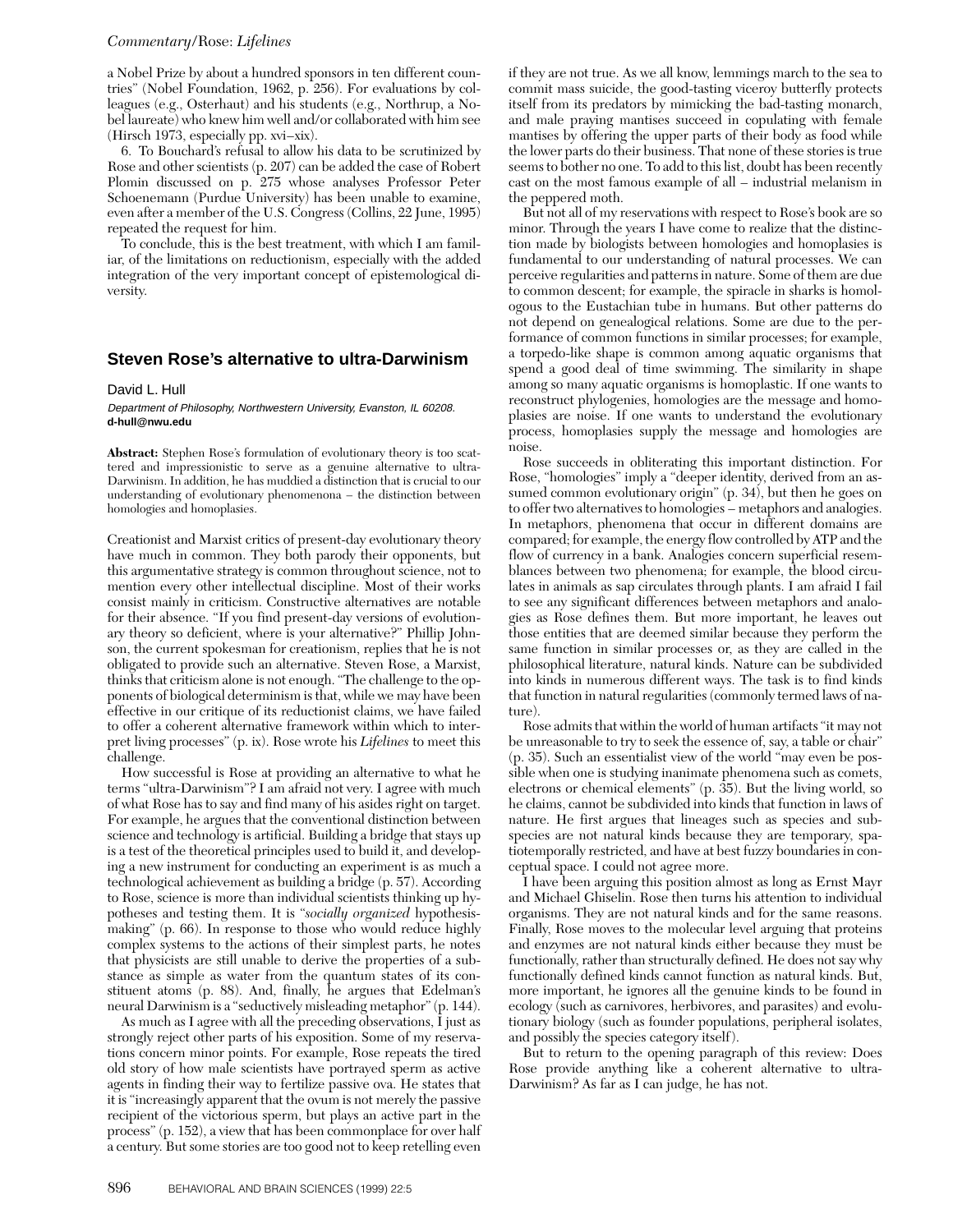## **Selection and "freedom" in biology and psychology**

#### Julian C. Leslie

School of Psychology, University of Ulster at Jordanstown, Newtownabbey, Northern Ireland, BT37 0QB. **jc.leslie@ulst.ac.uk**

**Abstract:** Rose provides a coherent account of how a number of simplifying assumptions apparently come together to support neurogenetic determinism, or "ultra-Darwinism." This view, he demonstrates, is deeply flawed. He proposes instead that we must take account of the interaction of processes that determine our developmental trajectory at every stage. Unfortunately, he associates this defensible position with the claim that this gives freedom of action to humans. The implications of this for the interpretation of his general thesis are discussed.

The greatest obstacle to progress in the behavioural and brain sciences is the use of inappropriate theoretical models. In the Anglo-Saxon tradition, we often fail to see the need to articulate the unstated assumptions which underpin our proposed explanations in specific areas. In this book, as previously, Rose does a great service by attending meticulously to questions of underlying assumptions. Some of these are summarised, late in the book, in his succinct summary of neurogenetic determinism.

In Rose's view, neurogenetic determinism involves the steps of "reification, arbitrary agglomeration, improper quantification, belief in statistical 'normality', spurious localization, misplaced causality, dichotomous partitioning between genetic and environmental causes, and the confounding of metaphor with homology." (p. 279). Behaviour analysts, from Skinner (e.g., 1950) onwards, have shared many of these concerns. One of Rose's strengths is his clear recognition that from a general belief in unified science – the belief that phenomena at one level can in principle be translated into phenomena at "lower" levels – nothing in particular follows about preferred levels of description and explanation. Rather, each level has its own explanatory system and particular purposes which it can achieve. In this context, behavioral accounts of psychological phenomena may, for example, be seen as independent of, rather than poor substitutes for, psychological or genetic accounts of human behaviour. Also, as Rose illustrates, there are aspects of psychological phenomena which exist solely at that level and cannot be related to direct genetic influence.

There is much to applaud here, as elsewhere in *Lifelines.* There are many themes in this impressive and exciting book which chime with the selectionist and functional-analytic themes of contemporary behaviour analysis. This may lay the groundwork for the analogy between natural selection as an evolutionary mechanism for species and the selection of behaviour in the individual by its consequences (see Skinner 1969, Ch. 7) to be extended.

Much public discussion of the behavioural and brain sciences, in broadcast media as well as in print, is dominated by those who would persuade us that we need only one level of explanation, and one explanatory principle. Throughout this book, Rose points up the inadequacy of these tactics in general and as used by neurogenetic determinists in particular. This is a task well worth doing, and it is done well. However, as with his earlier treatment of some related issues (Rose et al. 1984), I am left uneasy as to how nonspecialists (or even specialists) will interpret its implications for the psychological explanation of human behaviour. The problems arise out of Rose's concern to point out the limitations of excessive reliance on natural selection at the level of the single gene to explain all biological phenomena.

Let us examine Rose's summary of his own case against neurogenetic determinism or "ultra-Darwinism" (p. 215). There are four claims:

1. Selection occurs at levels other than that of the single gene. 2. Natural selection is only one of several factors producing evolutionary change.

3. Organisms are not indefinitely responsive to change.

4. In Rose's words: "Organisms are not mere passive responders to selective forces, but active players in their own destiny."

While accepting Rose's assertion that his "principal target is the dogmatic gene's-eye view of the world," I want to consider Rose's account of the fourth claim which will tend to catch the attention of all general readers as well as that of psychologists. With this fourth claim he allows for the possibility that conventional mentalism may take the place of rigorous philosophical and scientific analysis. Very early in the book, he sets the stage for this disappointing coda. There is an assertion that: "The central property of all life is the capacity and necessity to build, maintain and preserve itself, a process known as *autopoiesis.* This why . . . we, as living organisms and specifically as humans, are free agents." (p. 18). Along with this (p. 9), he has specifically included mentalistic psychology as one level of explanation in a critique of the notion of the hierarchy of the sciences. Taking the book as a whole, then, it is possible for the reader to conclude that Rose concurs with those nonscientific commentators who wish to believe that a deterministic and scientific account of human psychology is not possible.

I do not think this is Rose's position. The problem is a subtle one of presentation. In a further account of autopoiesis (p. 245), he is at pains to distinguish his account from one in which purpose directs evolutionary change: "Autopoiesis, organisms as active players, is as apparent when a single-celled organisms swims away from a depleted food source towards a richer one, as . . . in the decision of an impoverished Mexican to cross the border into California" (p. 245). This comparative analysis is really no different from that used by Skinner (1972), who noted that the behaviour of many species including humans is modified by contingencies of reinforcement. Furthermore, although humans prefer to live within social systems that positively reinforce prosocial behaviour rather than those that punish antisocial behaviour, they are never "free" in the conventional sense of that word. Rather, their behaviour is selected by the prevailing contingencies of reinforcement. Skinner concluded that, in Western traditions, the aspiration "to be free" meant "to be free from aversive control." Rose says that we are "free," but he actually means that we are influenced by a complex set of forces, and no one of these can be said to determine our eventual behavioural state or psychological characteristics. As with other biological phenomena, human behaviour can only be understood in terms of the interaction of many processes over the lifespan.

## **Genetic and biological determinants of psychological traits**

#### Colin Martindale

Department of Psychology, University of Maine, Orono, ME 04469. **rpy383@maine.maine.edu**

**Abstract:** Rose seems to be arguing against an extreme ultra-Darwinism that probably has no adherents. He incorrectly argues that a number of psychological traits are very difficult to measure. This is not the case. Rose argues that intelligence has no biological correlates. In fact, it is correlated with brain size, EEG evoked potentials, and cerebral glucose uptake during problem solving. Data that Rose should be aware of are omitted when they do not fit the case he is trying to make.

Rose raises various objections to sociobiology and what he calls ultra-Darwinism. By the latter, he means a reductionist, determinist biology which, among other things, attributes a number of traits such as intelligence to genetic causes and, at least in some versions, claims that the only point of organisms is to replicate genes. His refutation fails for a number of reasons. Other commentators will doubtless point them out. I restrict myself to comments on his remarks on behavioral genetics.

Rose does not deny that there are biological determinants of traits such as intelligence. Environmentalists have surrendered on this issue (Sternberg & Grigorenko 1997). They have been reduced to quibbling about the proportion of variation in intelli-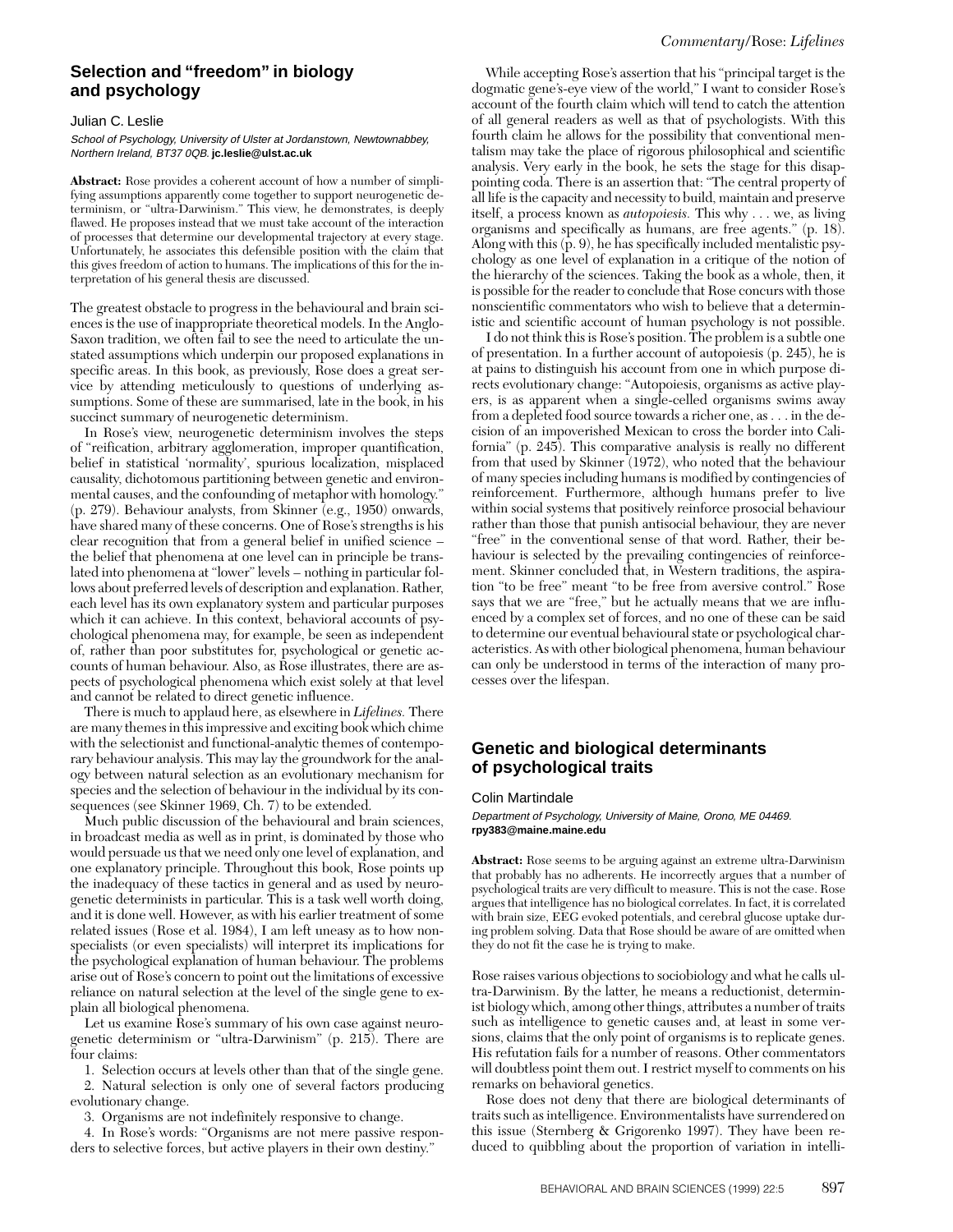gence that can be attributed to genetics. Their preferred estimate is around 40% as opposed to hereditarians' preferred estimate of at least 70%. Rose tries various tricks to discredit the concept of intelligence. On page 69, he lumps together the idea that IQ tests measure "some fixed, biologically determined feature of an individual" with the ideas that the moon is made of cheese and that the earth is flat. In fact, because intelligence involves speed of mental processing, reaction time on a variety of tasks is correlated with IQ (Jensen 1982). More telling, there are reliable differences between more and less intelligent people in glucose uptake in the brain during problem solving (Haier et al. 1988). EEG evoked potentials are related to intelligence (Caryl 1994). Finally, there is no longer any question that intelligence is related to brain size (Jensen & Sinha 1993). Like it or not, intelligence is related to biology. It is difficult to imagine how one could learn one's brain size or glucose uptake rate; it is quite easy to see how such things could result from genetic factors.

On p.  $190$  we are told that intelligence is not easy to measure, and it is implied that it is as difficult to measure as political tendency, religiosity, job satisfaction, and so on. The latter traits are easier to measure than intelligence, but all can be quite reliably and validly measured. The possibility that Sir Cyril Burt's data on the heritability of intelligence may have been fraudulent is mentioned on p. 191. Rose neglects to mention that Burt's heritability estimate for IQ is about the same as that found in dozens of other studies in which no fraud has ever been alleged.

Another disquieting omission concerns the fact that Thomas Bouchard, who is involved in the largest study of twins reared apart, would not allow Rose to see his primary data. This was probably due to U.S. laws regarding confidentiality. Were I to do an innocuous study of preference for polygons, I could not show Rose my primary data. I would first have to remove all information concerning the identity of the participants. There are many studies of twins reared apart in countries with laws different from those in the United States. Looking at the primary data will not change the facts they contain.

The standard formula for computing heritability only works if genetic effects are additive. [See Wahlsten: "Insensitivity of the Analysis of Variance to Heredity – Environment Interaction" *BBS* 13(1) 1990.] However, Rose does not tell us that concordance rates (if one twin has a trait does the other also have it?) provide about the same information as heritability per se. If concordance is higher in monozygotic than in dizygotic twins, this is evidence for a genetic contribution to the trait. This is especially true if the twins were reared apart. Rose may not like it that there is a large genetic component in traits as diverse as attitude toward the death penalty and probability of divorce. To try to explain the findings away by saying that they arose from the use of statistics originally developed for plant and animal breeding will not do. Many statistics used in psychology are derived from or identical to statistics developed in agriculture. The numbers don't know what they are about; it would have been pointless to re-invent statistical wheels.

Attributing findings in behavior genetics to the statistics used does not explain why some things are consistently found to be genetic and others not. For example, anyone who does a study of manic-depressive illness will find a concordance rate of about 80% for monozygotic twins and 20% for dizygotic twins (Goodwin & Jamison 1990). Probably anyone studying attitudes toward pajama parties would find a concordance rate of about zero for both types of twins. We can think of paths from proteins to psychological traits. It is difficult to see why statistics would consistently associate some traits but not others.

## **Some misunderstandings and misinterpretations about sociobiology and behavior genetics in Lifelines by Steven Rose**

#### Stephen C. Maxson

Department of Psychology, Graduate Degree Program in Biobehavioral Sciences, The University of Connecticut, Storrs, CT 06269-4154. **maxtiger@aol.com**

**Abstract:** *Lifelines* by Steven Rose is supposed to present a new perspective on biology replacing an emphasis on genes with one on organisms. However, much of the book is a highly biased critique of sociobiology and behavior genetics. Some of the flaws in Rose's description and depiction of these fields are presented and refuted. Also, it would appear that these aspects of the book and many others are, in fact, related more to Rose's perennial concern for the ideology, social origins or social consequences of behavioral biology. These concerns are, I believe based, in part, upon Rose's misunderstandings and misinterpretations of genetics, behavior genetics, and sociobiology.

*Lifelines* by Steven Rose is supposed to present a new perspective on biology which emphasizes organisms rather than genes. However, much of the book is a biased critique of sociobiology and behavior genetics.

Wilson defined sociobiology as "the systematic study of the biological basis of all social behavior" (1975, p. 4), and he included in it both proximate and ultimate explanations for the causes of social behaviors. These are similar to the five types of explanations described on pages 10–14 of Rose's book. One of these focuses on whether or not a social behavior is adaptive, and whether or not the adaptation is due to natural selection acting in the past on heritable variants.

Those concerned with the origin of behavioral adaptations are rarely interested in the exact details of their genetics (Barkow et al. 1992; Krebs & Davies 1993). However, Rose suggests that ultra-Darwinian sociobiologists do not recognize a possible role of epistatic interactions among genes in effects of selection on the evolution of social behaviors. This is false, at least for the following sociobiologists. Wilson (1975, p. 70) writes, "Real selection, however, is directed not at genes but at individuals, containing on the order of tens of thousands of genes or more, and . . . relatively small amounts of interactions between loci can generate sufficiently tight linkage disequilibria to make the entire chromosome respond to selection as a unit." These are not the words of Rose's ultra-Darwinist. Similarly, Dawkins (1982, p. 111) writes, "The statistical structure of the gene-pool sets up climate or environment which affects the success of any one gene relative to its alleles. . . . The point is the obvious one that selection at one locus is not independent of selection at other loci." Again, these are not the statements of Rose's ultra-Darwinist. Yet Wilson and Dawkins are, for Rose, archetypes of ultra-Darwinian sociobiologists.

Rose also suggests that they believe that all behaviors are adaptations due to effects of natural selection acting on heritable variants, and that there is no other explanation for the evolution of behavior. However, Dawkins (1982, p. 29) writes "This is not to say that all behaviour patterns necessarily have a Darwinian function. It may be that there is a large class of behaviour patterns which are selectively neutral or deleterious to their performers, and can not usefully be regarded as products of natural selection." He goes on to his own "critique of naive adaptationism" and his own list of constraints on the evolution of adaptations, including those for behavior. Similar material is discussed by Wilson (1975) with regard to phylogenetic inertia as a constraint on adaptations. He also considers the role of inbreeding and genetic drift in evolution, including that of behavior. Regardless, even Rose accepts the possibility that some behaviors are adaptations due to natural selection acting on heritable variations. But he seems to believe that most if not all involve selection at the group rather than the individual level.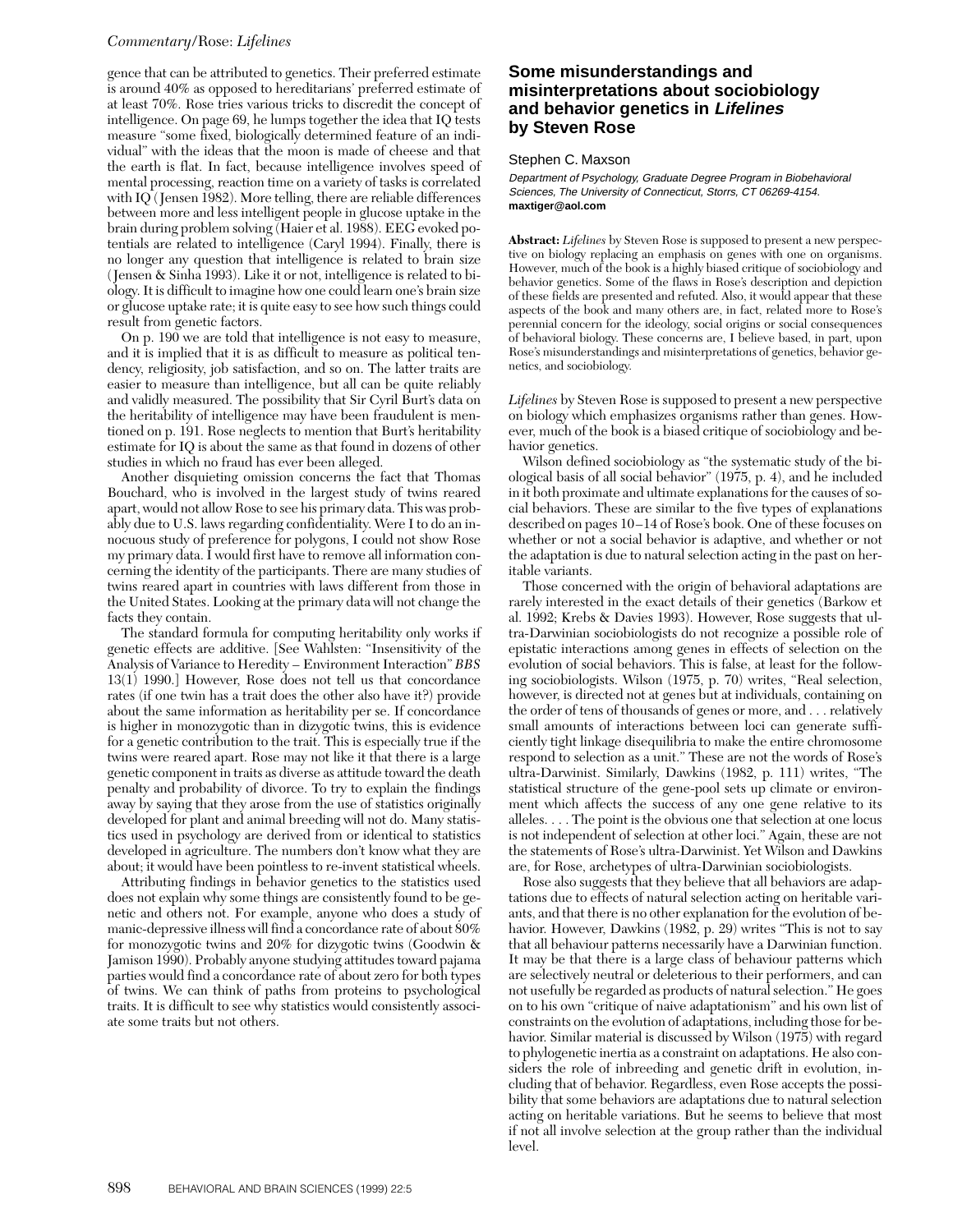Rose appears to be more concerned with claims for behavioral adaptations in humans than in animals. He suggest that ultra-Darwinian sociobiologists, such as E. O. Wilson and R. Dawkins, believe that altruism and other social behaviors in humans are an effect of kin selection acting in the past on heritable variants, and that they reject cultural explanations for human social behaviors. However, this is not their position. Wilson (1975) recognizes four peaks in the evolution of social behavior. These occur in the colonial invertebrates, the eusocial insects, nonhuman mammals, and humans. He believes that kin selection was the most likely involved in the evolution of social behavior of colonial invertebrates and eusocial insects, and that it plays little or no role in the evolution of social behavior in nonhuman mammals or humans. In 1975 (p. 381), he writes, "The requisite refinement and personalization in vertebrate relationships are achieved by . . . a greater role of learning" and in 1978 (pp. 153 and 156), he writes, "Human social evolution is obviously more cultural than genetic" and "Through convention of reciprocation, combined with a flexible, endlessly productive language and a genius for verbal classification, human beings fashion long-remembered agreements upon which cultures and civilizations can be built." Similarly, Dawkins (1976) recognizes the role of learning and culture in human behavior and adaptations; To better understand their role, he developed the concept of the "meme."

In contrast to most sociobiologists, most behavior geneticists are concerned with the details of the genetics that are involved in individual differences in adaptive and nonadaptive behaviors in laboratory and natural populations of many organisms, including bacteria, protozoans, round worms, mollusks, fruit flies, and other arthropods, fish, amphibians, reptiles, birds, and mammals. However, most of the emphasis has been as elsewhere in genetics on round worms, fruit flies, mice, and humans. Since many variations in many behavioral traits are due to variation in alleles of more than one gene, the concepts and methods of quantitative genetics, which had their beginnings not only in the works of Fisher (1930) but also Wright (1968), have been widely used. This partitions the phenotypic variance into genetic and environmental components. The genetic variance is again partitioned into additive, dominance, and interaction components. All three components can be and have been assessed in quantitative genetic analyses of animal and human behaviors (Plomin et al. 1997; Rose 1994).

As Rose recognizes, these components can be used to estimate the broad (genetic variance/phenotypic variance) or narrow (additive variance/total variance) heritability of behaviors in animals. This has been done by Dobzhansky (1968), among others. It would appear that the biochemical, genetic, cellular, and developmental complexities and interactions which occur in both animals and humans would not be, for Rose, problematical in estimates of heritability for not only animal but also human behaviors. However, as Rose indicates, genetic and environmental effects on individual differences may be confounded in studies of humans but not animals. Adoption studies of individuals and of twins raised apart can address this problem (Plomin et al. 1997; Rose 1994).

Rose does not directly critique the latter method. Rather, he makes misleading statements about the studies of Thomas Bouchard on twins reared apart. He says that Bouchard and his colleagues have published their finding in obscure, unrefereed journals. However, Bouchard and his colleagues have published their findings in *Science* (Bouchard et al. 1990), *The Journal of Personality* (Bouchard & McGue 1990), and the *American Journal of Psychiatry* (Segal et al. 1990). He also claims that Bouchard has refused him and others access to the primary data, but he neglects to mention that both informed consent agreements and federal law prohibit release of primary data which would identify individuals in this study (Wright 1998).

*Lifelines*is a difficult book to read and to review. Among the reasons for this are:

1. Rose frequently makes disparaging personal comments about those that he disagrees with. For example, he writes (p. 5) of R. Dawkins, "with all the brash style of a cheeky adolescent cocking a snook at everything his elders hold dear." Similarly, he describes the young James Watson as ambitious and bumptious.

2. It is replete with factual errors. For example, on page 4, Rose writes, "genetic generalizations are still derived from just three organisms, the rat. . . ." Actually mice and not rats are the primary mammalian organism used in genetic research. He also overlooks the contributions of C. elegans and all plants to genetics. Also, he claims that an article of mine (Maxson 1996) argues for genes with effects on mouse killing by rats as a model for human aggression. In fact, my paper is not about interspecific aggression of rats but rather about intraspecific aggression of mice as animal models.

3. As already indicated, his comments on and critiques of sociobiology and behavioral genetics are seriously flawed. There are similar errors with regard to population genetics. For example, he writes (p. 216), "Fisher and Haldane's approach was derided as 'beanbag' genetics precisely because it depended for its mathematics on the assumption that each gene was an isolated unit." In fact, Fisher, Haldane, and Wright were aware of the existence of gene interactions, and the difference among the three was not with regard to the fact of gene interactions but rather with regard to the most effective population size for adaptive evolution (Provine 1971). Also, Lewontin (1998, p. 62) writes, "Thus, theory had a bad name . . . as bean bag genetics, solely concerned with individual genes. This reaction has hidden the essential contribution of Wright in 1931 and of Fisher in 1918. They were interested in coping with gene interactions from the very beginning."

4. Rose's book seems to be as much, if not more, about biology and politics. Although he writes (p. xi), "I largely refrain from discussing the ideology, social origins or social consequences of ultra-Darwinism and reductionism," he frequently takes up this topic as on pages 73–74, 115–16, 192, 212, and 272–301. These detract from the development of his theory of *Lifelines,* and it may account for the absence in his book of some relevant and significant topics such as homeobox genes and development (Gehring 1998).

## **A holistic developmental theory requires better research techniques**

#### George F. Michel

Psychology Department, DePaul University, Chicago, IL 60614-3504. **gmichel@condor.depaul.edu depaul.edu/~gmichel**

**Abstract:** Research pragmatics, not a defective conceptual framework, supports modern biological reductionism. Conducting research to reveal the casual web underlying the multiple developmental pathways leading to any species-specific characteristic requires better research techniques than those commonly used. It takes much patience, time, and effort to gain even small glimpses of an answer to any developmental question.

*Lifelines* presents a coherent account of living systems that integrates physics, chemistry, and biology in a way that is intended to undercut any attempt to use only reductionistic explanations of the human condition. As Rose notes, deterministic biological explanations resurfaced during the late 1960s without any specific advance in biological science or theory. However, they have been advanced (to the dismay of thoughtful scientists) by recent biomedical and popular interpretations of modern molecular genetics and neuroscience. Rose argues that the reductionist trend stems from both a tradition of determinism in biological training and thinking and the failure of "opponents of biological determinism . . . to offer a coherent alternative framework within which to interpret living processes" (p. ix). However, many such frameworks have been proposed during the last 100 years and several quite recently (cf. Elman et al. 1996; Gottlieb et al. 1998; Michel & Moore 1995). Why then does reductionism persist?

The reductionist tradition certainly influences the way many biologically oriented investigators pose research questions, apply re-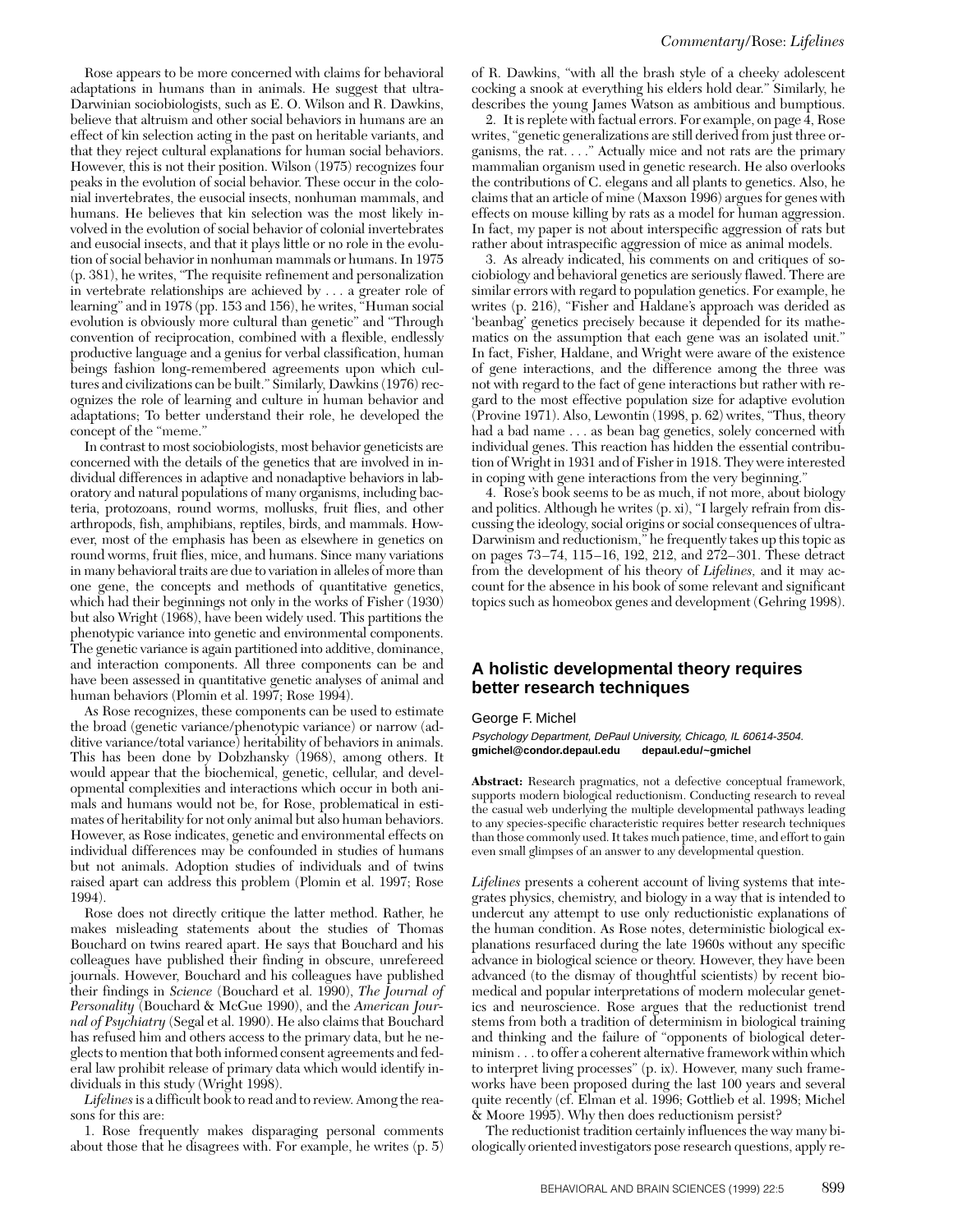search techniques, interpret findings, and train students. It does so because this is more efficient in generating research results and providing ready interpretations than research that "celebrates complexity" and focuses on the specific dynamics of the organismenvironment system over its life-span. While I appreciate Rose's efforts, biological determinism will continue to dominate because unraveling the organismic-experiential causal web underlying the multiple developmental pathways of species-typical characteristics is not easily done, nor is there a generally accepted set of techniques for doing so.

In contrast, researchers in neuroscience, molecular and behavior genetics, sociobiology, and cognitive science, have shown that it is relatively easy to conduct research on questions of proximate causation, phylogenetic relationships, and adaptive function. There are many ways to investigate the contributions of genes and various neural processes and structures to behavior and many of these involve exciting new technologies to attract popular interest. Of course, only reductionism assumes the nervous system to be organized by gene-controlled processes (Rose nicely illuminates the difference between genetic involvement and genetic control). Sociobiology has demonstrated the efficiency of collecting data that address alternative game-theoretical or economic models of generalized types of behavior, presumably controlled by genes. Such results fit current thinking about adaptation and natural selection so well that they tempt researchers away from pursuing developmental questions.

In contrast, typical developmental research techniques are limited and problematic. Many studies involve correlating individual differences earlier and later in development. This does not reveal whether the individuals have changed between measurement periods (a developmental event). Nor do these studies reveal the developmental processes that contribute to maintaining relative position across age periods. The absence of correlation may be interpreted by reductionists as indicating that early developmental events have no impact on later events because they are biologically controlled. Alternatively, high correlation may be interpreted as strong biological control during that age period.

Other developmental techniques examine the relation between a manipulation (or clinical event) occurring earlier in development and the individual's characteristics later in development. Even if a relation exists, nothing is revealed about the causal web connecting the two developmental periods. If a relation does not exist, nothing is revealed about the processes that blocked the connection.

A common technique of depriving an organism of certain experiences to determine their influence on development presumes that one already knows or suspects that such experiences contribute to development. A few carefully crafted programmatic studies have revealed that development can depend upon experiences which do not at first appear to be relevant. Thus, the absence of deprivation effects only means that the missing experiences were not relevant for that developmental outcome, or if they were, that their loss could be compensated for by other means. For example, in some bird species, song can develop without hearing other singing birds or the bird's own singing, but that does not rule out other auditory experience. Even if for some species all auditory experience were ruled out, other experiences (e.g., vestibular and/or respiratory experience, or specific social experiences) could be involved (Clayton 1994). Thus, although deprivation studies can fail to reveal how develop occurs, they can support reductionist interpretations.

Since models of learning often fail to provide insight into the development of many species-typical characteristics, some argue that individual experience is unimportant for them. However, learning models represent only a small part of the range of experiential events that contribute to development, some of them seemingly irrelevant. Most stimulation studies fail to identify the experiential influences on development because they provide either a broad-band level of stimulation that approximates those that are characteristic of the natural environment more than the

usual laboratory situation, or they provide unusually high levels of very complex stimulation. No one would deny that approximating a normal environment can support normal development or that normal development can be disrupted by stress or overstimulation. Hence such studies do not challenge reductionism. Only a few studies (e.g., bird-song, imprinting, sex differences in rat behavior) have manipulated levels and patterns of stimulation within the bounds of their normal occurrence to identify their contribution to the development of species-typical behavior (cf. Gottlieb et al. 1998; Ten Cate 1994; Moore 1992). In each case, such experiences are profoundly involved in the normal development of the species-typical behavior. [See also Baker: "The Biology of Bird-Song Dialects" *BBS* 8(1) 1985; Johnston: "Development, Explanation and the Ontogeny of Bird Song–Nature" *BBS* 11(4) 1988.]

Careful, time-consuming, programmatic investigations need to be encouraged if we are to understand development and avoid what some see as the pitfalls of reductionism.

## **Determinism, omniscience, and the multiplicity of explanations**

#### Mary Midgley

Formerly Senior Lecturer in Philosophy at the University of Newcastle upon Tyne, England.<sup>1</sup> Newcastle NE2 2JP, United Kingdom. **mbm@coll1a.demon.co.uk**

**Abstract:** Complete determinism is, as Karl Popper said, "a daydream of omniscience." Determinism is usually conceived as linked with a particular science whose explanations are deemed fundamental. As Rose rightly points out, biological enquiry includes many different kinds of question. Genetic determinism, making genes central to biology, is therefore biased and misguided. The crucial unit must be the whole organism.

The clash between determinism and free will is not, as is often said, a hopeless, unavoidable philosophical deadlock. Mostly it is simply the product of an arbitrary, vague, overambitious concept of determinism. Karl Popper wrote the epitaph of that concept, observing, "Physical determinism . . . was *a day-dream of omniscience* which seemed to become more real with every advance of physics until it became an apparently inescapable nightmare."2 He meant, of course, that claiming omniscience turned out to be incompatible with human freedom. We now know, too, that this slapdash deterministic claim has faults that go far beyond this particular inconvenience. Within physics itself, the traditional idea of determinism is now openly scheduled for rethinking.

However, the trouble is not confined to physics. The need to rethink determinism in biology is even more urgent, though it has not yet been so fully understood. *Lifelines* firmly grasps this alarming nettle. It both shows the urgency of the need and suggests constructively the general lines on which we might meet it.

Rose attends sharply to metaphors, which are of course the main channel through which such large-scale concepts shape our thinking. Biologists (he says) should insist that organisms *make themselves* rather than being helpless objects driven by the chemicals that compose them – rather than being, for instance, "the vehicles of their genes." Of course, both these formulations are metaphors drawn from the same human concept of agency. But the first formulation needs to be sharply stressed today in order to balance the second, which has lately got entirely out of hand.

The active-passive story has been used to give a bizarre dramatic twist to the notion of causality, suggesting a transaction where a genuinely active entity drives an inert, passive one rather than a neutral process within which they both play their part. Thus (as Rose points out), recent talk about genes often seems to abstract from their own causal context altogether, treating them as if they were somehow autonomous uncaused causes, prime movers in the evolutionary game.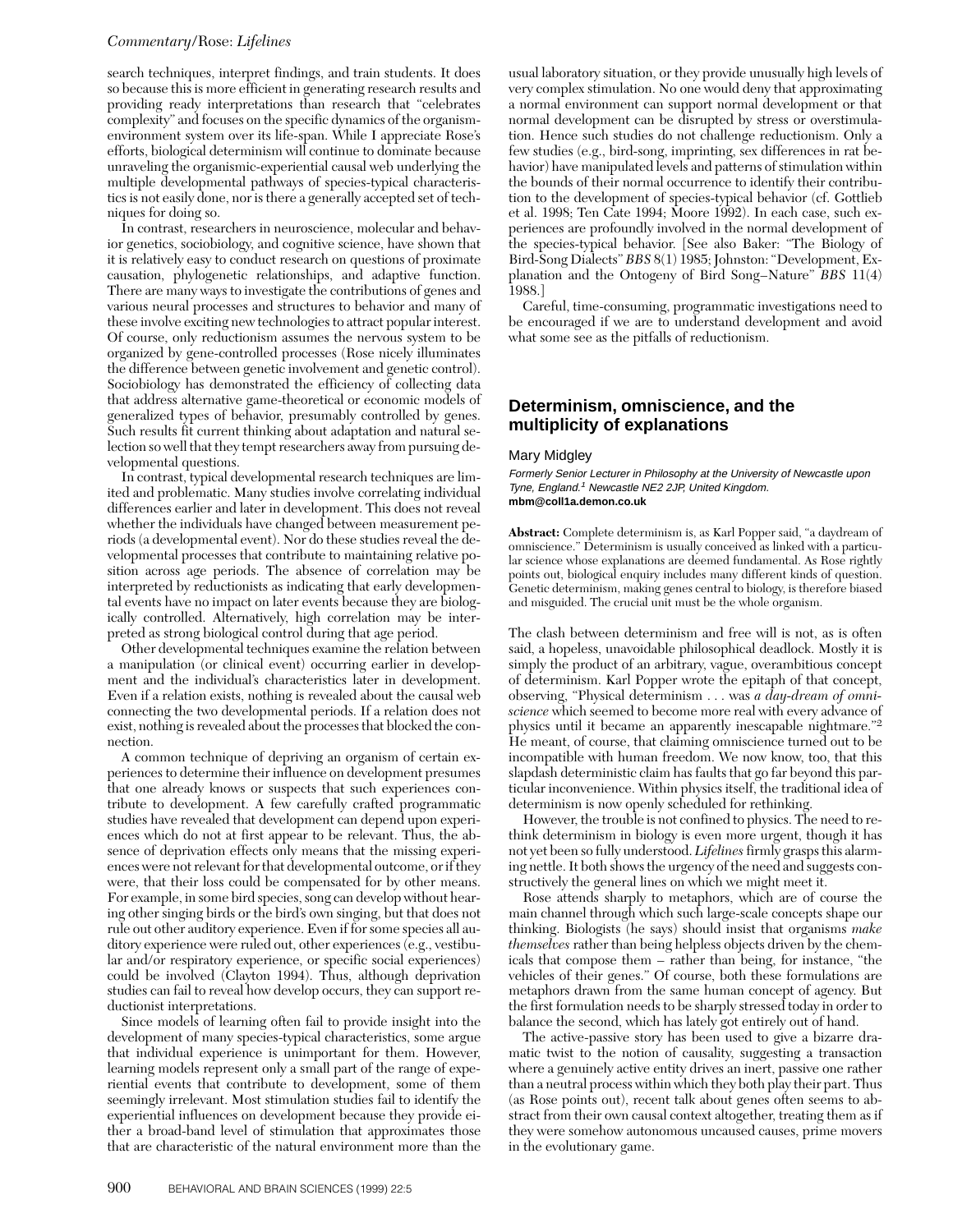Current notions of determinism easily encourage this kind of one-sidedness, because the determinist framework is usually linked with a particular study, thus giving that study's favoured entities a strange kind of privileged causal force. We see many kinds of hyphenated determinism, of which Skinner's social-determinism was a striking example. Others have been economic-, physical- or neurogenetic. Each variant claims that its chosen study provides the most fundamental form of understanding available, that the causes it deals with are the only ultimately effective causes. These hyphenated determinisms are, then, necessarily biased. They are *reductive* in the general sense of downgrading other studies to secondary, provisional status. They embody the ambitious Enlightenment project of providing a single unified explanation of all phenomena – Popper's "day-dream of omniscience" – in the simplest possible way, by trying to conquer their neighbours in the name of unification. They try to streamline all our multifarious thought-forms into unity by drilling them into various formal hierarchies.

As Rose points out, however, the plurality of thought-forms is not a luxury. It mirrors real complexity in the world. Explanations take different forms because we need to answer many different kinds of question, and "the reason for asking the question will determine the most useful type of answer" (p. 14). Even within biology itself, many quite different kinds of question arise, simply because life is such a complex phenomenon. Ecology, ethology, and developmental biology ask their own distinctive kinds of question, often large ones. It is not sensible to treat these questions as somehow *less scientific* than those of genetics or neurology and to try to reduce them to those sciences.

If, however, we accept this plurality of questions, with the variety of methods for answering that it demands, we see that biology as a whole – indeed science as a whole – could never be, and is not meant to be, the kind of single vast, elegant, infallible, monistic calculation that unifying rationalists have visualised. It must always be a fallible co-operative enterprise, an ongoing, fluid, pragmatic compromise between many points of view. Those many points of view, if taken seriously, give us a far better understanding of the complex world around us than we could hope to get from any formally unified study.

All this is no disaster. It simply repeats what every working scientist knows about the difficulties of unifying knowledge: that there is a constant dialectic between the unifications of theory and the complexity of the facts, a dialectic which must never be allowed to degenerate into outright conquest. In fact, it only means that science is, after all, a human institution. That is why the dream of a tidy omniscience was unrealistic and never needed. That is why, as Rose puts it, "far from being determined, or needing to invoke some non-material concept of free will to help us escape the determinist trap, it is in the nature of living systems to be radically indeterminate, to continually construct their – our – own futures, albeit in circumstances not of our own choosing" (p. 7).

We live, then, in a world too complex to be investigated by any single method, one in which no single form of order determines what will happen. Though living things are in many ways orderly and intelligible to us, each of them is a unique individual with its own tendencies and is also subject to the constant play of chance. Complete predictability is not, even in principle, possible or necessary. "It is just this combination of predictability and unpredictability that distinguishes living systems and processes from the much simpler events that form the terrain of the sciences of physics and chemistry" (p. 154). That is why we must use "a perspective on biology which transcends genetic reductionism, by placing the organism, rather than the gene, at the centre of life" (p. x).

Rose is surely right. This conceptual shift is indeed overdue. **NOTES** 

**1.** Please send correspondence to IA Collingwood Terrace, Newcastle on Tyne NE2 2JP, United Kingdom.

**2.** Karl Popper (1972) Of clocks and clouds. In: *Objective knowledge, an evolutionary approach.* Oxford University Press.

## **Biological determinism versus the concept of a person**

#### Robert Miller

Department of Anatomy and Structural Biology, School of Medical Science, University of Otago, Dunedin, New Zealand. **robert.miller@stonebow.otago.ac.nz**

**Abstract:** Rose presents an important critique of the determinism and reductionism of modern biology. However, such trends are probably temporary aberrations in the development of science. Another form of determinism which has deeper roots is emerging from modern studies of brain dynamics. To reconcile this evidence with the concept of a "person" will require more radical rethinking of our received notion of natural law.

Steven Rose's *Lifelines* is a critique of modern biological sciences, aimed particularly at the reductionism and determinism which prevails today in many areas of research and popular science writing. Rose's underlying philosophy is Marxist and therefore materialist. Although I do not share either of these perspectives (Miller 1995), I have much sympathy for his critique of modern biology.

Amongst the areas of research emphasised in Rose's book is psychiatric genetics. I recently studied the evidence on the genetics of schizophrenia and was shocked by the naivete of molecular genetic studies of schizophrenia. Traditional psychiatric genetics has produced abundant evidence that mental disorders such as schizophrenia are in part determined genetically. This evidence points strongly to the view that many (perhaps very many) genetic factors are involved. Probably the genetic aspects of the disorder are relatively rare combinations of many individual genes, all of which are common, and in themselves probably quite benign. In molecular psychiatric genetics, however, the goal is usually to find "the gene" or "genes of major influence." This search, on which vast resources have been lavished, seems to assume that schizophrenia is a clearly defined category, so that it can be defined genetically in terms of one or a very few genetic factors. This betrays gross ignorance – both of the large body of evidence about schizophrenia favouring a dimensional rather than a categorical definition for the disorder, and of the traditional psychiatric genetics. Its implicit assumption "one gene – one psychological characteristic" or "one gene – one diagnosis" seems very similar to the underlying assumption of phrenology, and is not much more sophisticated conceptually. This work certainly fits well into Rose's critique of reductionism and determinism.

Rose also suggests that the trends in modern biology have an ideological basis. My views on this are complex, but in partial agreement. On the one hand, there are many contradictions in modern times which suggest that modern biology does not have any coherent ideological driving force. For instance, biology now tends to emphasise determinism, in curious contrast with other aspects of the contemporary world view that emphasise individuality, free enterprise, and personal responsibility. On the other hand, prevailing ideas about Darwinism or ultra-Darwinism do have their main impact not in terms of any obvious technological advance, but in promoting a view of human beings as genetic machines in competition. This view could be regarded as ideological.

I take all this to represent the fundamentalisms of our times; in thirty years time (one hopes) we will look back on the 1990s with amazement that scientists could have fallen for such crass attitudes. Thus the reductionism and determinism Rose criticizes may be a temporary aberration, not part of the main stream of scientific thought going back to the Renaissance.

In passing, Rose also regrets the fact that the physical sciences are taken as models for biology. In this he may be mistaken. The achievements of Galileo and Newton cannot be simply regarded as intellectual developments determined by the socio-cultural demands of their time. They provided us with the historic hypothesis that natural laws are a more fundamental description of the world than those based on final causes; they also provide a framework for quantitative description of the world based on mass,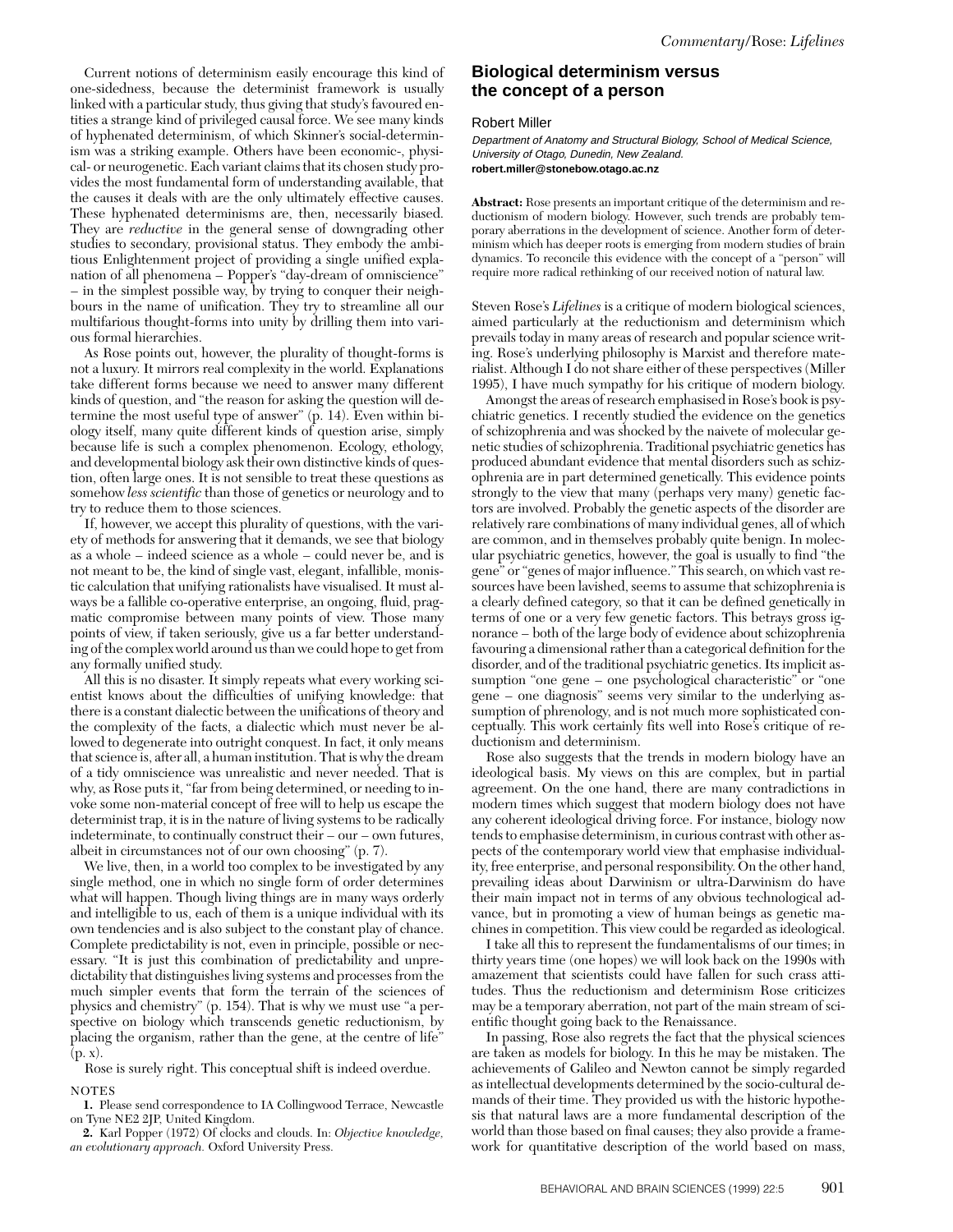length, and time (with some elaborations added later). This descriptive language is quite fundamental to the scientific enterprise.

The notion of natural law was at first a tentative hypothesis. However, in the centuries after Newton, it has become a dogma, to which it seems (especially in biology) there can nowadays be no exception. This leads to two major points, one relating to reductionism, the other to determinism.

The term "reductionism" refers to two rather different types of explanatory arguments. The type criticised by Rose arises in part from a certain type of experimental design. The explanatory arguments which follow, such as they are, are often unsatisfactory because the higher-level phenomena to be explained are simplified to the point of caricature, rather than being considered in more realistic detail. Rose's book stresses the dynamic complexity of living things, which is not seen until one manages to avoid the oversimplification produced by reductionist experimental designs.

Nevertheless, within this complexity, a second, much better type of explanatory argument can be constructed, crossing between levels of description, such as some of those found in physics. Examples from physics include the hypothesis of atoms, based on the weight- or volume-ratios of combining substances, or the explanation of the gas laws in terms of the dynamics of colliding gas molecules. Similar kinds of explanation in biophysics are those of Hodgkin/Huxley relating the action potential to ionic fluxes. Explanations of this types are now also becoming possible for higher brain functions, thereby crossing between the neurobiological and the psychological levels, even for the human brain. Admittedly, in brain biology, such explanations often need to be framed in a somewhat different manner. They rely more on informal arguments and comprehensive scholarship than on elegant mathematical demonstrations. In addition, it is necessary to "build up" from what is actually known at the lower level, as well as to "build down" from what is known at the higher level, in order to frame explanations which cross between levels. Nevertheless, the principle of cross-level explanation is the same as in physics. When it is successful in brain biology, it is at the same time reductionist and holistic and does more justice to the complexity of the high-level phenomena to be explained than accounts which simply look for lower level explanations of what one observes, or the simplistic "reductionism" criticized by Rose.

Arising from this second type of explanation, is a variety of neural determinism based on much more robust science; the growing field of forebrain neurodynamics. This offers a much more solidly based determinism, deriving directly from the biophysics of single nerve cells, and their coming together as cell assemblies. This work is likely to be more enduring, and more difficult to shrug off as a temporary aberration. If we take the concept of natural law as a dogma, a principle to which there can be no exceptions, this work on neural dynamics is implicitly undermining the concept of a person in a far more fundamental way than does the science Rose decries. The concept of a person, though not a scientific one, is very important, arguably more so than the scientific enterprise itself. Hence we should try to find a way to escape from the apparent determinism of modern brain dynamics. To do this, we need to re-examine our notion of causality, and to reclaim the idea of natural law as a tentative hypothesis, rather than as a rigid law to which there can be no exceptions.

The implications of this would be profound. In the early days of Renaissance science, when the idea of natural law was a tentative hypothesis, there were no attempts to provide scientific explanations of history. This only came later (in the years leading up to the French revolution). As natural law became a dogma, theories became more confident and attempted to explain history as well as the here-and-now, or what was seen in the laboratory. If we are to reclaim the idea of natural law as a tentative hypothesis rather than the Orthodox Dogma of our present Brave New World, to which we must all subscribe, we will need to re-examine the status of arguments purporting to provide scientific explanations of history. This includes both Darwinism and Marxism.

## **Facing complexity: Against scientific oversimplification**

#### Guenther Palm

Department of Neural Information Processing, University of Ulm, D-89069 Ulm, Germany. **palm@neuro.informatik.uni-ulm.de**

**Abstract:** Steven Rose's book is essentially a plea for considering the variety and complexity of life and against simplistic reductions of human and animal behavioral phenomena to single genetic causes.

*Lifelines* by Steven Rose is interesting and entertaining to read. It covers many areas of biology ranging from molecular biology to genetics and development. But first and foremost, the author has a definite case and argues for it. The main targets of the book are (1) simple genetic determinism, according to which our prospects in life are determined by our genes, and (2) a simplistic understanding of reductionism according to which all of biology and even human sociology can ultimately be reduced to the physics of the molecules and atoms we are composed of. I strongly sympathize with most of the arguments in the book, but I am less happy with some of the philosophical overtones and some exaggerations which show that the author is sometimes a little too eager to have an argument with other scientists. For example, I must admit that I enjoyed reading Dawkins's "The selfish gene" about as much as this book; I did not see Dawkins as guilty of the scientific oversimplifications about "gay genes" and the like that are the main target of Rose's book and that are apparently gaining ground in some scientific communities and even in the prestigious unspecialized journals *Science* and *Nature.*

I was also unaware of the magnitude of the danger to our human self-esteem and the potential sociopolitical consequences of these ideas. Being trained in mathematics and cybernetics, I used to consider it obvious that assuming that biological phenomena can eventually be reduced to chemical or even to physical phenomena does not mean reducing biology to chemistry and chemistry to physics, simply because of the enormous increase in complexity that one faces in trying to explain higher level phenomena in lower level terms. It is mainly in order to deal with the enormous complexity of living beings that we still need all the scientific disciplines from physics to biology. Hence, I would still defend reductionism (and also determinism) in properly construed form. I also think simplicity is perhaps the most important criterion for good science. Trying to see how far we can get by assuming the simplest laws to hold everywhere and always and allowing for exceptions and complications only when forced by the facts has brought us far and has proved to be a sound methodological principle. But its success may primarily be due to the simplicity of our minds rather than the world we are trying to understand. Thus a statement like "nature is simple" may be right as a methodological principle, but it may be false as a factual statement about "nature.'

I used to believe that all of this was more or less equally clear to many if not most scientists, but after reading the examples given by Rose (in particular in the second half of the book) I have changed my opinion on this point. Moreover, I have myself experienced how hard it is to convey these basic ideas to a journalist who firmly beliefs in the ultimate truth of science and wants a spectacular story. Having read this book one realizes the danger of this process and the potential damage it can do to our selfimage and thereby to our social relations. The public misconception of the underlying philosophy of science regarding the tentativeness of scientific hypotheses tends to lead to an overestimation of scientific results and an almost religious belief in science. This is particularly dreadful in scientific statements concerning human nature and social affairs. It is rather a methodological scientific assumption than a scientific result, for example, that we have no freedom of will. More concrete examples of such overinterpretations concern the localization of schizophrenia or homosexuality in one brain region or in one gene. The most imminent danger of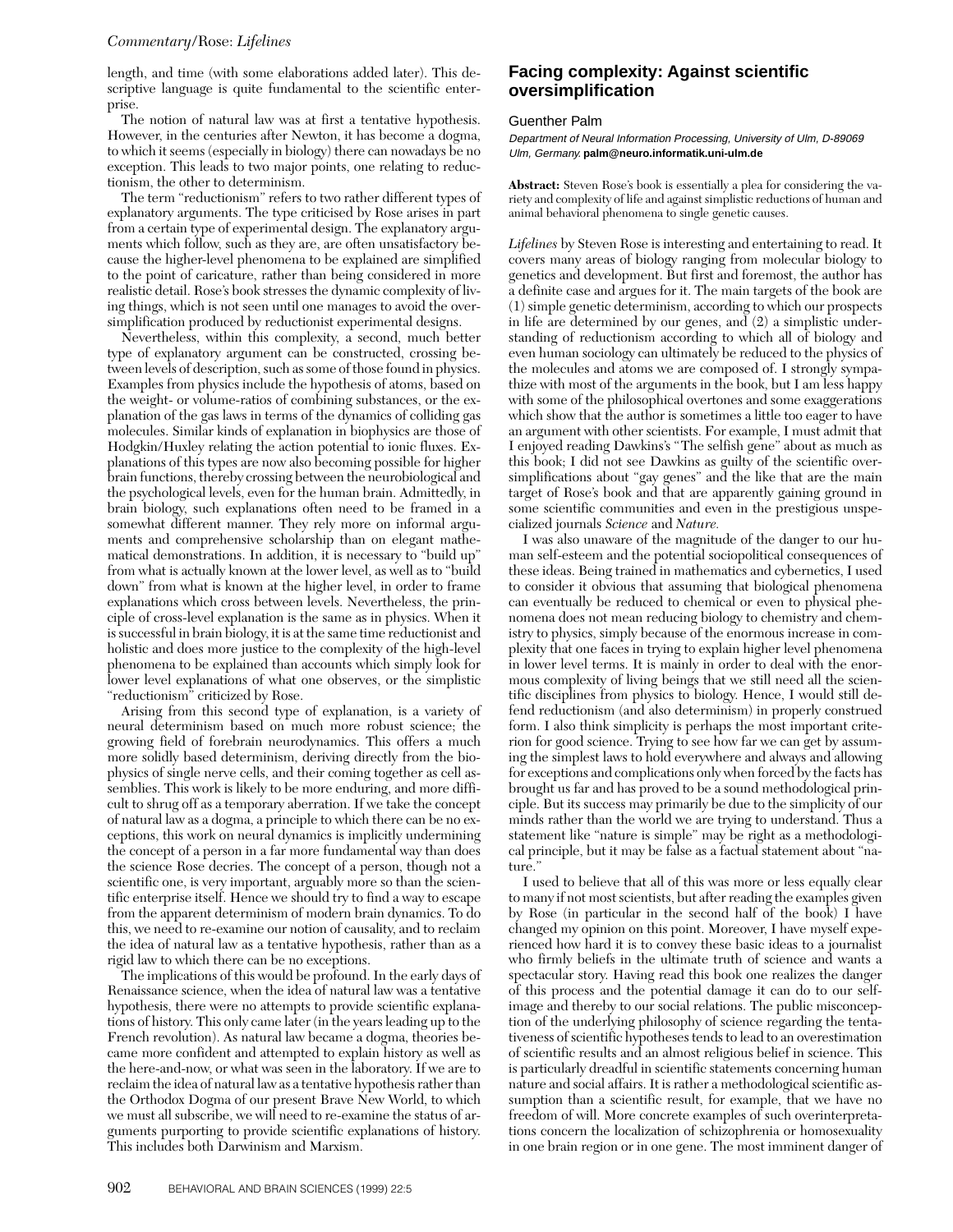false beliefs in such simple "scientific" explanations that reduce social, environmental, and biological complexities to the safe playground of single causes and physical laws is that they prevent us from facing complexity. And it is high time to face it, that is, to develop methods and intuitions to deal with complex situations.

## **Extrapolated lifelines**

#### T. E. Rowell

Department of Integrative Biology, University of California at Berkeley, Berkeley, CA 94720. **thelma@ingleton.demon.co.uk**

**Abstract:** Extending lifelines still further, beyond determinism leads to doubt about females' ability to select mates with "good genes," and to a scenario for troop selection and to a link with questions of scale in ecology.

My first, and main, response to *Lifelines* is to raise a cheer; any counterattack against the overwhelmingly fashionable "a gene for everything" paradigm is to be welcomed. That it should come from Rose, an undeniably successful reductionist in his research methods, should give it more power and durability. We can but hope that the accessible style of the book will allow its message to be taken into the political arenas where decisions are now being made on the basis of the attractively simple-seeming molecular genetical explanations of life.

I should like to follow up and extend a couple of lines of thought started by reading *Lifelines.* The first led me to reconsider mate choice, recently an extremely fashionable topic in behaviour journals, and brought up by Rose in Chapter 7. [See also Buss: "Sex-Differences in Human Mate Preferences" *BBS* 12(1) 1989; Kenrick & Keefe: "Age Preferences in Mates Reflect Sex Differences in Human Reproductive Strategies" *BBS* 15(1) 1992; Rushton: "Genetic Similarity, Human Altruism, and Group Selection" *BBS* 12(3) 1989, Ed.] On what basis might a female mammal select a mate, given that, in most cases, he offers no parental help, but merely genes? Recent studies have assumed that females "select for good genes," but what does that mean? The males offering themselves for selection have survived to maturity, which means, in elephant seals and many monkeys, for example, that they are 10–12 years old. Clearly none of their genotypes is dysfunctional, simply because they have survived so long. But, is that splendid specimen evidence of a lucky couple of good seasons while he was a juvenile, or of some genetic advantage? And conversely, is that rather bedraggled male one who, because of his superior genotype, has been able to survive challenges which would have killed a lesser being? The phenotypes among which the female should choose are the result of such a lengthy interaction with the environment that reading the genetic contribution is surely impossible.

In any case, on offer is a more or less random selection of half the male's genes, which may or may not find a congenial environment in the genetic and cytoplasmic contribution of this particular female. Logically, it seems very doubtful that a valid selection "for good genes" can be made. A female, to be on the safe side, should avoid a sick-seeming male, because it might be infectious. She should on the whole prefer older males, because they have survived longer. And it would be as well to mate with several males, in case the first is infertile and so causes her to waste a whole breeding season. Apart from those considerations, and hurtful though it may be to the male ego, whom she mates with is a matter of practical indifference to her.

There is some evidence that females may in fact follow these simple rules-of-thumb. Most male secondary sexual characters become more pronounced with age: the antlers of deer get larger each mating season, the tail of a peacock becomes longer and the eyes more numerous (Petrie et al. 1991). Females thus have evidence of relative age, and are frequently observed to choose older males (while on a longer evolutionary time scale, of course there

is pressure on the males for earlier development of these traits and hence for their increase in ultimate size). Careful observation of oestrous females under natural conditions, even those that seem at first sight to be controlled or sequestered by males, frequently reveals promiscuous mating (e.g., Cords et al. 1986).

The second line of thought concerns emergent properties of interacting systems, introduced by Rose in Chapter 4. While Rose only took this to the level of the emergent properties of the 4 dimensional individual organism, it can be carried further. Best known, perhaps, is Hinde's (1974) description of how the exchange of a series of communicative gestures between two individuals makes a social interaction; from a series of interactions over time emerges a relationship between the pair; and from the network of pairwise relationships between a group of animals emerges an organised social group. [See Bernstein: "Dominance" *BBS* 4(3) 1991, Ed.] Such a group, or herd, or troop interacts as a unit with its environment. Appropriate questions can be asked of the system at each of these levels, and they cannot be answered at lower or higher levels – they simply make no sense except at their appropriate level.

The level of cooperation and coordination among members of a troop will, to a large extent, determine its success at exploiting its environment and defending itself against predators. A predator perceives the troop as an entity which, depending on the degree of coordination within it, is either worth stalking, or better abandoned in favour of less well defended neighbours. Although it will be an individual that the predator eats, selection thus acts on the behavior of the troop, to which each individual contributes. The selection on the individual is for cooperative behaviour within its troop. Note that this troop selection, which acts on animals living together who need not be related, nor are a closed interbreeding unit, is not the same as group selection, which is a construct of population genetics concerned with closed, or almost closed demes. [See Wilson & Sober: "Reintroducing Group Selection to the Human Behavioral Sciences" *BBS* 17(4) 1994, Ed.]

This line of thought also leads on beyond intra-specific interactions to ecological questions: Allen and Starr (1982) consider hierarchy of scale in space and time, showing that questions are only relevant, and can only be asked, at the appropriate level; reductionism can in this case lead quite literally to failing to see the wood for the trees. Their book makes an excellent companion to the one under review.

## **Psychology and sociology: Beyond neither determinism nor science**

#### Carmi Schooler

Section on Socio-environmental Studies, National Institute of Mental Health, Bethesda MD 20892-9005. **carmi.schooler@nih.gov**

**Abstract:** While agreeing with Rose's reasoning about why the causes of organisms' behaviors cannot be reduced to the solely biological and molecular, this review questions Rose's uses of the terms "determinism" and "contingency"; his occasional seemingly cavalier acceptance as fact of unproven hypotheses about social and psychological phenomena; and his general disdain for the psychometric tradition and its causal modeling extensions.

To someone whose research crosses the macro-level, molar fields of sociology and psychology, it is gratifying to see a distinguished researcher on molecular mechanisms of cognition write a book that presents strong arguments against solely reductionist views of behavior. Rose's arguments stressing the importance of different levels of phenomena in causing behavior should give pause to the apparent stampede to explain all human function in extreme reductionist terms. I find Rose's critique of ultra-Darwinists convincing, although my relevant expertise is limited. Where I am more entitled to an opinion, I generally agree with his criticism of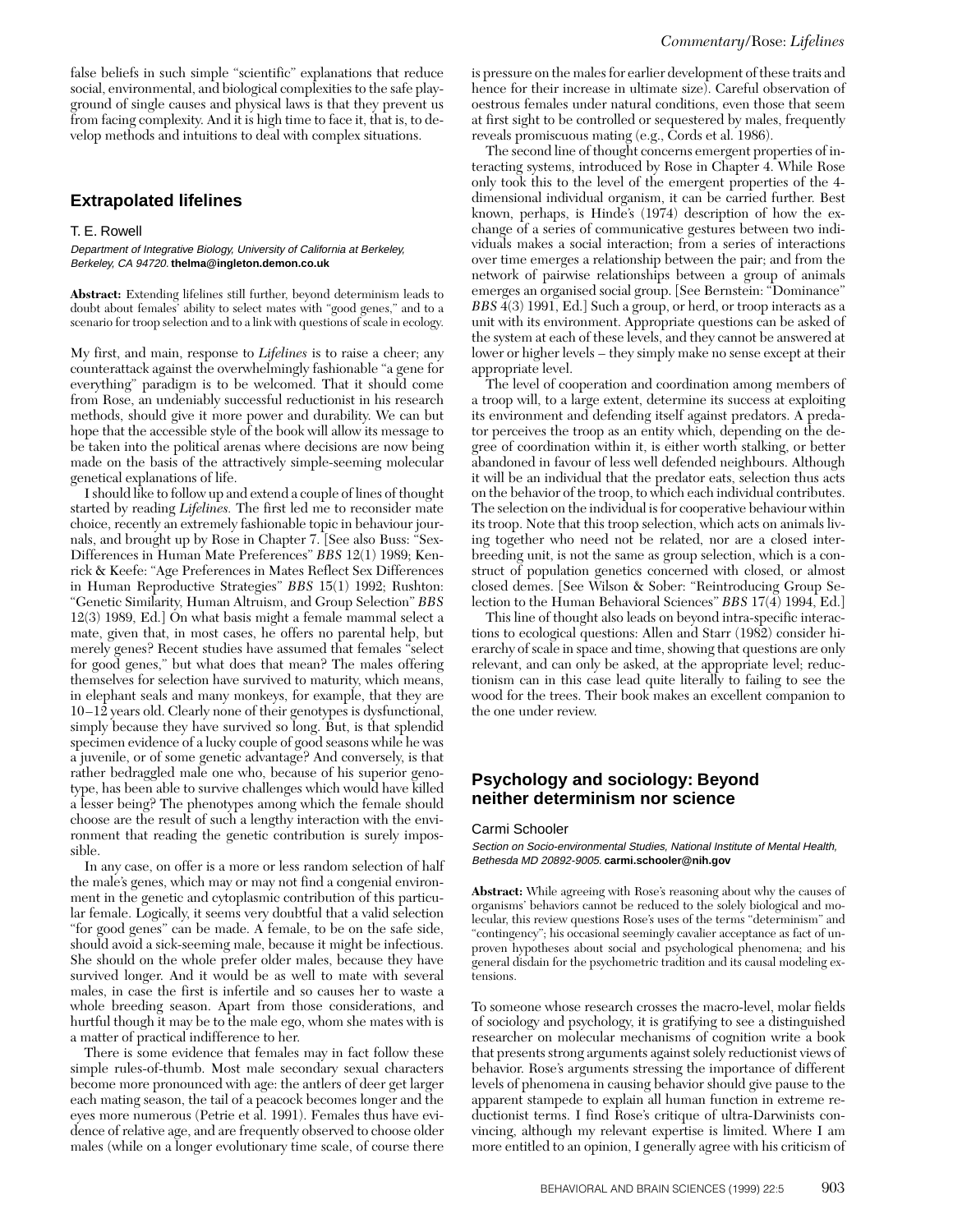sociobiology and find Rose's much needed description of the limitations of heritability estimates generally on target. His admonition constantly to bear in mind the full implications of gene/environment interaction are well taken.

One is left with two kinds of qualms:

(1) There can be some concern that all of Rose's views should not be summarily dismissed because some of them are taken as soft-headed or overstated;

(2) Rose's occasional display of scientific arrogance toward psychology and sociology in what may be a byproduct of doing reductionist science (even if for methodological rather than ideological reasons).

The first set of qualms center on Rose's use of the term "determinism." Given Rose's theoretical reasoning and empirical examples, there seems to be no problem if what is meant by the book's subtitle "*Biology beyond determinism*" is that an organism's development is not solely determined by its genes and its behavior by its biological characteristics. On the other hand, if one truly believes, as Rose appears to, that other levels of phenomena also affect an organism's behavior, arguing that not all is biology does not make that organism's behavior any less fully determined. Nor do the effects of contingency make it any less determined. For Rose, "contingency" has several meanings. One is that causal patterning may be extremely complex and diffuse. Another concerns our difficulty in measuring a particular event or process whose effects are relevant. A third is the spatio-temporal conjunction of previously separated processes that then jointly affect the organism. None of these forms of contingency makes the way the organism changes or responds any less determined.

Differences in connotation between the terms "change" and "respond" suggest another questionable way Rose sees organisms as somehow being beyond determinism. "Change" implies that the object or organism being acted upon is relatively passive, that is, the movement of a billiard ball after being hit is calculable as a direct function of the forces acting upon it. The way of striking the cue ball, however, is a function of the player's response to the demands of the situation, a response that involves not only physical abilities and state, but also motivation, knowledge of the game, and ability to plan for the future. Still, these characteristics are a direct function of the player's past history as embodied at the instant of striking the ball. Since it is not completely determined by the immediate external environment, this active, and indeed proactive, response might be seen as beyond determinism. Nevertheless, it is completely determined by the player's history.

This description of the determinacy of the billiard player's response probably accords with Rose's own views. He sees "biology as history" (p. 18). When he describes humans as free agents it is in the "Marxist sense of the freedom of necessity" (p. 18). Unfortunately, to a non-Marxist "freedom of necessity" may seem an oxymoron, likely to provide only cold comfort to someone who bought Rose's book believing that the subtitle promised a release from determinism to free will.

Grounds for my qualms over reductionist arrogance come from the way Rose lists, without citing a single relevant empirical study, a whole host of psychological and sociological explanations of attention deficit hyperactivity disorder (e.g., relations with parents, size of class in arguing that the theory that the disorder's cause is "'inside' the child's brain . . . is almost certainly wholly fallacious" (p. 56). Carrying out the relevant studies may be more difficult than counting the pecks of a chick in a meticulously controlled environment, but doing so is necessary if our knowledge of human behavior is to go beyond ex cathedra assertions of what appears obvious to the asserter. In a similar vein, one is bemused by Rose's belief (discussion pp. 191–92 and n. 17, p. 206) that he would learn much by inspecting the primary data of Bouchard's (Bouchard et al. 1990) twin research. Only someone trained in the psychometric and related statistical techniques that Rose apparently disdains can appropriately appraise the research in question.

More generally, one is bothered by Rose's consistent linkage of racism, genetic studies, and the psychometric methodology. Granted, he has much history on his side. Nevertheless, doing twin studies is no proof of racism. Neither is respect for the accomplishments of the psychometric tradition and its extensions into causal modelling of non-experimental data. The one of Rose's objections to heritability studies that is off-the-mark is his contention that the relevant psychological and environmental variables are not measurable. Mine is admittedly the perspective of someone who, with the aim of assessing the psychological effects of environmental conditions, has spent much of his career developing rigorous psychometric measure of such psychological characteristics as job satisfaction, self-esteem, and intellectual functioning. These measure are valid indicators of the individual's psychological functioning in a particular time and situation. By themselves they say nothing about what the individual would be like in other times and situations. They do, however, provide a means of modeling development, stability, and change in the individual's psychological functioning.

I have been equally involved in developing statistically rigorous measures of environmental conditions, such as the substantive complexity of work. On mathematical grounds, it is even more important to get accurate measures of independent environmental variables than dependent psychological ones, especially if we want to compare the magnitudes of the psychological effects environmental variables with the magnitudes of biological ones (presumably measured accurately). If we are to take seriously Rose's concern for how individuals are affected by different aspects of their environments, the measurement of environmental variables and their effects should not be left to armchair speculation.

## **Why twin studies really don't tell us much about human heritability**

#### Sidney J. Segalowitz

Department of Psychology, Brock University, St. Catharines, Ontario L2S 3A1 Canada. **ssegalow@brocku.ca**

**Abstract:** The derivation of heritability from human twin studies involves serious methodological flaws. Heritability is consistently overestimated because of biological confounds of twinning, consistent and often gross underestimation of the environmental variance, and nonadditive genetic influences that can hugely exaggerate heritability values. Despite this bad research design, behaviour geneticists continue to publish results implying that their heritability results are valid.

Genetic factors clearly influence human development. What is contested is the nature of this influence (the focus of *Lifelines*) and its extent. In theory, one can obtain a measure of the degree to which variations in a trait across individuals are attributable to genetic variations in the population. Twin studies provide the strongest support for genetic sources of this variation in traits. The commonly used metric is heritability, which is derived from the increase in correlation in the trait of interest in monozygotic twins (MZ) compared with dizygotic twins (DZ). Rose dismisses this methodology because the assumptions of the heritability model are not met in human studies (pp. 188–93). There are several good reasons for this dismissal, although he singles out primarily statistical assumptions. Unfortunately, behavioural scientists are in the habit of ignoring problems of statistical assumptions, and assume that replication and large sample sizes will validate problematic results in the end. The research design problems of twin studies are much more severe than this, however, being ones of systematic bias, inflating heritability values. These overestimates of heritability are due to at least three research design faults:

**1. Biological confounds.** In an MZ–DZ twin study, the only difference between the twin types is supposedly the extent of genotypic similarity. However, two-thirds of MZ twins also share the same placenta and chorion whereas no DZ twins do (Phelps et al. 1997). MZ twins who share a chorion are significantly more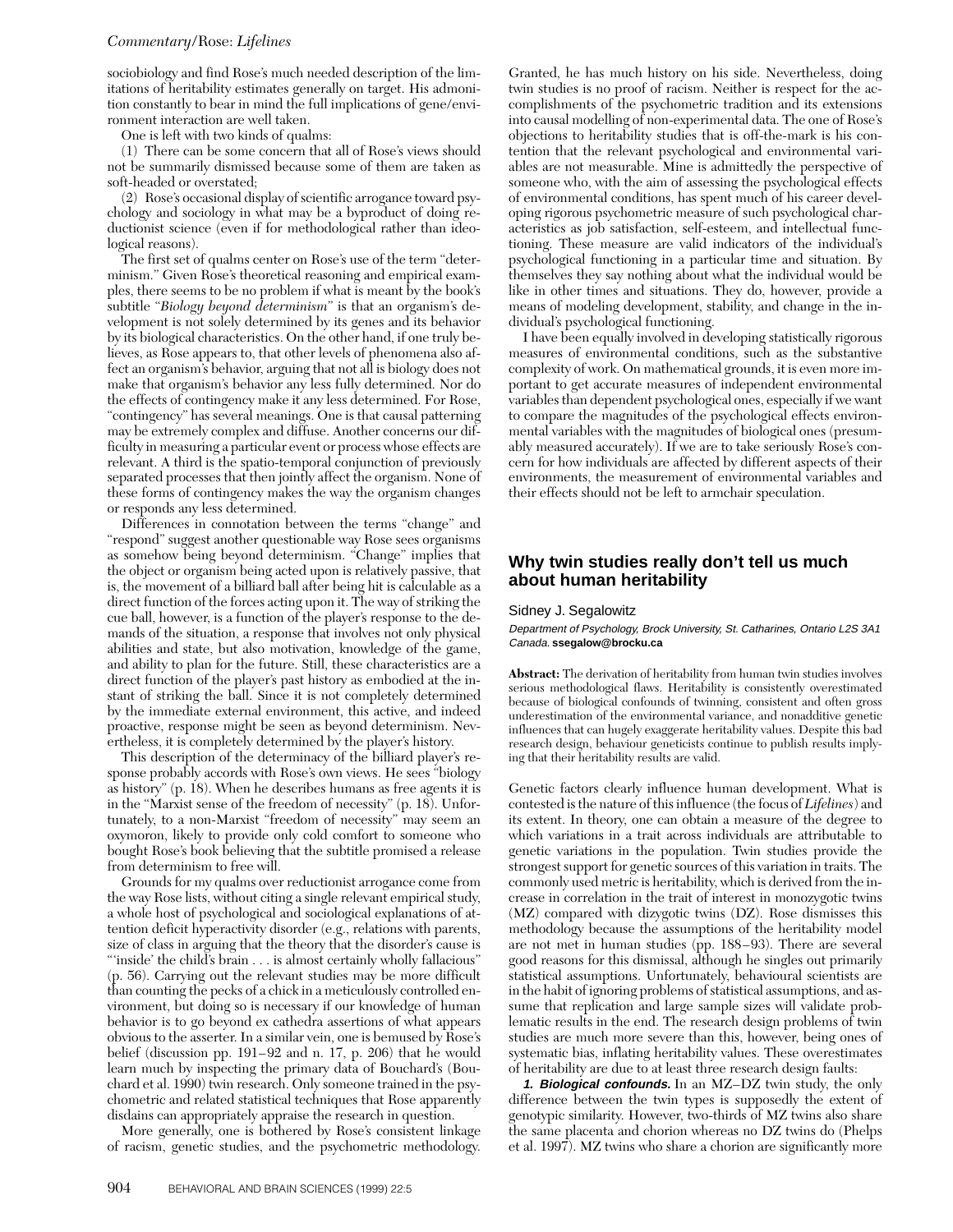similar on a variety of personality and cognitive measures than those that do not (Sokol et al. 1995). This should not be surprising, for by sharing a chorion, MZ twins also share blood supply, a variety of early hormonal influences, and even infections and immune status (which may account for higher concordance rates of schizophrenia in MZ compared to DZ twins; Phelps et al. 1997). Thus, MZ twins share other long-lasting developmental factors besides DNA similarity. This reinforces the notion of early biological factors influencing psychological development, but the genetic attribution is exaggerated.

**2. Consistent underestimation of environmental variance.** In twin studies, environmental variation *between the members of the twin pairs* is always an underestimate of society's range. If every individual were to receive exactly the same environment, then all variation in a trait would have to be attributed to genotypic differences (and genotype  $\times$  environment interactions). To the extent that environmental separation of adoptive twins is less than that between twin pairs, the heritability is higher. But adoption agencies never give children to families in abject poverty (because their mandate is the best interests of the child), much less separate twins across such an advantaged/impoverished spectrum. They have even matched adoptive home religion for twin pairs. Thus, the cultural distance between twin members must be considerably less than that available in the society as a whole. Add to this the fact that the large twin studies (those in Minnesota and in Sweden) follow up adopted twins in relatively homogeneous societies (where well-developed health agencies and medical records are available). The thought experiment of separating twins at birth to widely different settings – for example, one to urban New York, the other to rural Sahara; one to an affluent home in London, the other to a poor family in the third world – illustrates how heritability is artificially raised by restrictions of environmental variance. Indeed, Bronfenbrenner (1975) showed that the correlation in IQ between twins, which is normally .85, drops to .26 with twins whose adoptive families live in different communities (e.g., mining versus agricultural). Thus, potential environmental variance is vastly underestimated and therefore heritability is necessarily overestimated.

**3. Nonadditive genetic influences.** Heritability is mathematically based on the notion of *additive genetic components* – the more similar genes two individuals have the more similar their trait outcome will be. What happens, however, if genetically influenced traits are nonadditive, such as when a *complete pattern* of genes influences the trait rather than the genes individually? We are used to nonadditivity in traits, such as the attractiveness of a face. Having a nice nose and chin with the wrong mouth and eyes does not bring the face halfway to beauty. In twin studies, when MZ twins are so much more similar to each other than are DZ twins that heritability comes out to over 100%, which is nonsensical, we conclude that the genetic contribution is nonadditive (Lykken et al. 1992). [See also Wahlsten: "Insensitivity of the Analysis of Variance to Heredity–Environment Interaction" *BBS* 13(1) 1990.] In the extreme case, DZ can have a zero correlation and MZ a 100% correlation, making heritability 200%. In such a case, the heritability model must be rejected. Unfortunately, every trait measured by a behaviour geneticist can be conceived as being a high-level product of many subtraits, some of which may have nonadditive genetic aspects, others not. Nonadditive factors will add enormously exaggerated heritability components (up to the maximum of 200%). Since we have no independent measures of the heritability for the subcomponents, there is no way to quantify the overestimation of heritability.

For these three reasons (and others), heritability derived from twin studies is always inflated, and replicating the twin studies will only replicate the error. It is not surprising that composite traits such as IQ have a high heritability–gene similarity in twin studies is confounded with prenatal health and environment, reduced environmental variation in twin-adoptive families, and some of the subtraits related to IQ probably have nonadditive components. Thus, we cannot find a value for the genetic heritability of traits from twin studies, although we clearly accept that genes influence (in some complex way) nervous system growth. The most that twin studies can tell us is the upper limit of true heritability, not an absolute value that is to be believed.

## **Hierarchical approach to replication and selection**

#### Alexei A. Sharov

Department of Entomology, Virginia Tech, Blacksburg, VA 24061-0319. **sharov@vt.edu www.gypsymoth.ento.vt.edu/~sharov/alexei.html**

**Abstract:** The major merit of Rose's book is the elaboration of the idea of multilevel causation in different explanatory languages. Yet Rose's critique of "ultra-Darwinism" is not convincing. Rose argues that activity and selfreplication are properties of organisms rather than genes, which contradicts his idea of multilevel causation. Also, Rose fails to develop the concept of multilevel selection.

Contemporary biology is essentially reductionistic in its attempt to collapse the entire hierarchy of living systems to the molecular level. Rose defends the idea of hierarchy. In particular, he criticizes the view of Dawkins (1976; 1978), labeled "ultra-Darwinism," that evolution occurs at the level of genes rather than organisms.

Rose considers systems at each level as semi-independent agents. The interaction between hierarchical levels occurs through the process of development. Hence the title of the book, *Lifelines,* which means developmental trajectories of organisms. The novelty of Rose's approach is that each level of the hierarchy is viewed as a distinct *language* for describing things at a specific scale. One language can be partially translated into another, but there is always an untranslatable residual. This thesis is formulated as "one world, many ways of knowing" (p. 304). Notions used in one area of biology change their meaning or become useless when applied to another area. For example, the notion of gene changes its meaning as we change scale from organism to chromosomes and then to DNA molecules.

Living systems do not exist in isolation from their environment. But isolation is necessary to perform experiments. This contradiction is resolved by using a *hierarchy of isolations.* We can isolate an RNA molecule and determine the sequence of its nucleotides. But in isolation from the cell we will never observe the function of this molecule. Thus, boundaries of living systems are fuzzy.

According to Rose, ultra-Darwinism is based on the idea that "the purpose (*telos*) of life is reproduction, reproduction of the genes embedded in the 'lumbering robots' which constitute living organisms" (p. 209). But Dawkins (1986) denies any purpose of life as well as any other purposes in Nature; this is the major idea of his "blind watchmaker" metaphor. The next statement of ultra-Darwinism, according to Rose, is that "Every observable aspect of the phenotype of an organism . . . is in some way adaptive" (p. 210). As evidence of the role of chance in evolution he mentions neutral evolution, strange fossils found at the Burgess Shale, and the role of developmental constraints (photoreceptors in the eye have a backward orientation). Unfortunately, Figure 8.2 shows *Hallucinogenia* (an animal from the Burgess Shale) upside down. The second row of its legs was initially missing, and thus, first reconstructions were misleading (Ramskold 1992). After flipping the image, it becomes similar to Onychophora. But Dawkins never denied the role of chance in evolution. He wrote about neutral evolution and photoreceptors in the eye (Dawkins 1986). The only difference is that he considers neutral evolution a "boring part" (p. 303) of evolutionary theory.

The line of demarcation between the views of Dawkins and Rose lies in their answer to the question: Which are active, genes or organisms? Dawkins (1986) thinks that the real agents are genes who collectively build an organism, which is a mechanism for gene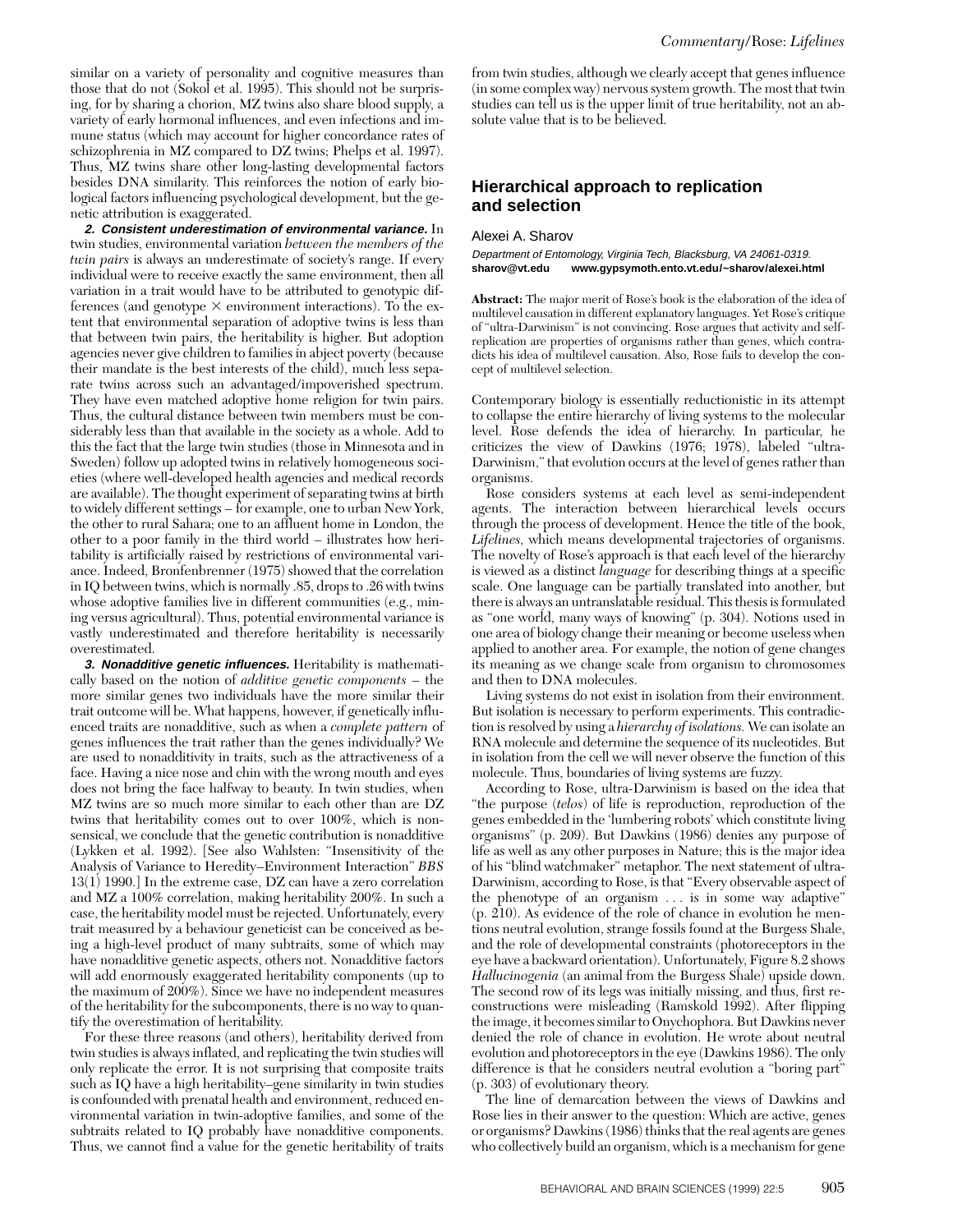duplication. In contrast, Rose thinks that organisms are active, whereas genes are passive tools used by organisms to transfer information. He writes that DNA is not a self-replicating molecule as claimed by Dawkins because it cannot build its copy in isolation from the cell. Not even viruses are considered self-replicating or active because they require a host cell to replicate.

This discussion appears pointless if we think in terms of multilevel causation. If hierarchical levels are partially independent, then activity can be found at various levels, including genes *and* organisms. Self-replication is impossible in any isolated system, not only in the isolated gene. Somebody might argue then that any material thing can be considered a self-replicator simply because it can be copied by humans. This logic is based on extreme cases (complete isolation or no isolation) and ignores the hierarchy of isolations.

One of Rose's key statements is that "the individual gene is not the only level at which selection occurs" (p. 215). It is not clear how this is compatible with his claim that genes do not selfreplicate. Although I entirely accept the idea of multi-level selection, the arguments presented by Rose are not convincing. He considers the fact that "any individual gene can be expressed only against the background of the whole of the rest of the genome" (p. 216) as evidence of selection at the level of organisms. But Dawkins (1986) did not deny interaction between genes. He wrote: "the whole process of embryonic development can be looked upon as a cooperative venture, jointly run by thousands of genes together" (p. 170). He then adds: "But from each gene's point of view, perhaps the most important part of its environment is *all the other genes that it encounters . . .* Each gene is selected for its capacity to cooperate successfully with the population of other genes that it is likely to meet in bodies" (p. 170). All effects of genes at various levels (proteins, cells, organisms, societies, and ecosystems) are easily explained by Dawkins (1986) as cooperation among genes. Thus, Rose fails to formulate the concept of multiple levels of selection. His major mistake is that he treats selection at the level of genes as something ontologically different from selection at the level of organisms. Instead, these are *different languages* for describing basically the same phenomenon. Thus, the selection of cooperating genes is a legitimate way of describing natural selection, but it is not the only possible way. Although these languages are mostly compatible, there may be a preferred language for handling each particular case. Complete genetic descriptions exist only for a few species of organisms such as the fly *Drosophila.* To analyze the evolution of other species, we have no choice but to remain at the organism level.

## **Cognitive and psychiatric science beyond determinism**

#### Dan J. Stein

MRC Research Unit on Anxiety and Stress Disorders, Department of Psychiatry, University of Stellenbosch, Tygerberg 7505, South Africa. **djs2@maties.sun.ac.za**

**Abstract:** Many of Rose's criticisms of determinism in biology have clear relevance to modern cognitive and psychiatric science; too narrow a focus on the brain as an information processing machine runs the risk of neglecting the context in which information processing takes place, and too narrow a focus on the neuroscience of psychopathology runs the risk of neglecting other levels of explanation for these phenomena. It should be emphasized, however, that animal and genetic studies of phenomena of interest to cognitive and psychiatric science (e.g., Alzheimer's disorder, schizophrenia, attention deficit/hyperactivity disorder, and violence), while perhaps only providing a partial perspective, may be useful in understanding these phenomena and in leading to appropriate psychiatric interventions.

In *Lifelines,* Steven Rose asserts that in contrast to physics and chemistry, biology "is different" (p. 68). "Not only is the living world much more complex and less predictable than the inanimate world studied by physicists and chemists, but biology . . . lays claims to be in a position to tell us, as humans, who we are, where we came from, where we are going, how we must live" (p. 68). Thus, a central theme of the volume is the folly of reductionism in biological science, and the importance of multiple levels of explanations of biological phenomena.

Among the most "different" (most complex and least predictable) fields within biology are the study of human psychology and, perhaps even more, of psychopathology. Indeed, as a psychiatrist, I could not help but relate many of Rose's concerns to developments in this field. (Rose too uses a number of examples from the psychiatric literature.) Modern psychiatry, particularly in the United States, has seen the replacement of a predominantly psychodynamic perspective with a "biological" approach, which emphasizes the importance of neuroscience in understanding psychopathology, with pharmacotherapy as an appropriate intervention. Among the risks of this approach is failing to see that psychiatry is itself a social practice.

Many of Rose's criticisms have bearing upon the aspirations of biological psychiatry; too narrow a focus on the neuroscience of psychopathology runs the risk of neglecting other levels of explanation for these phenomena. Several authors, such as McHugh and Slavney (1983), have emphasized the importance of different kinds of explanation in psychiatry; an important strand of explanation must, as Rose advises for biology in general, focus on history and development. Clearly, any philosophy of science and biology must address not only mechanism but also meaning (Stein 1991). Thus, a sudden episode of decompensation in a patient with schizophrenia may require both a biological perspective (the patient discontinued medication) and a more psychological one (the decision to stop medication took place in the context of family conflict over the expense of medical care).

Rose's criticisms also have bearing on the aspirations of much of cognitive science; too narrow a focus on the brain as an information processing machine runs the risk of neglecting the context in which information processing takes place. Several authors have emphasized the importance of situated cognition as opposed to simply symbolic cognition (Norman 1993); once again, the emphasis of situated cognitivists is, as Rose advises, on matters such as agency, meaning, and history. As Rose succinctly puts it (p. 9), "Not everything is capable of being captured in a mathematical formula." Indeed, more sophisticated approaches in cognitive science (e.g., Lakoff 1987) go well beyond the narrow focus on Platonic essences (p. 42) and digital algorithms (p. 121) that Rose criticizes. Certainly, when it comes to explaining psychopathological phenomena, a purely algorithmic approach (for example, parry, the digital model of paranoia; Colby 1981) would do only partial justice to the complexity of the matter at hand.

Rose goes one step further, though, arguing that biological reductionism is ascendant, and that it entails an ideology that needs to be fought (p. 273). While genetic findings in psychology and psychiatry have undoubtedly received a great deal of attention, and while the pharmaceutical industry is clearly a powerful one, I am unconvinced that neuroscientific approaches to these fields are always very widespread (certainly laypersons continue to view mental disorders as "different") or necessarily very evil. Let us consider some specific examples from psychiatry which Rose himself raises: Alzheimer's disorder, schizophrenia, attention deficit/ hyperactivity disorder, and violence.

Rose notes that he himself is a neuroscientist interested in memory. He puts forward an argument about the necessity of (simplified) animal models of memory, and the possibility that they may have implications for understanding human memory and for intervening in disorders like Alzheimer's (p. 32). He notes also that in Alzheimer's only 5% of cases are clearly associated with a specific genetic dysfunction (p. 293). Similarly, any specific mechanism that emerges from a study of animal models may well require extension and elaboration before it can be applied to human memory dysfunction. It hardly seems controversial to assert that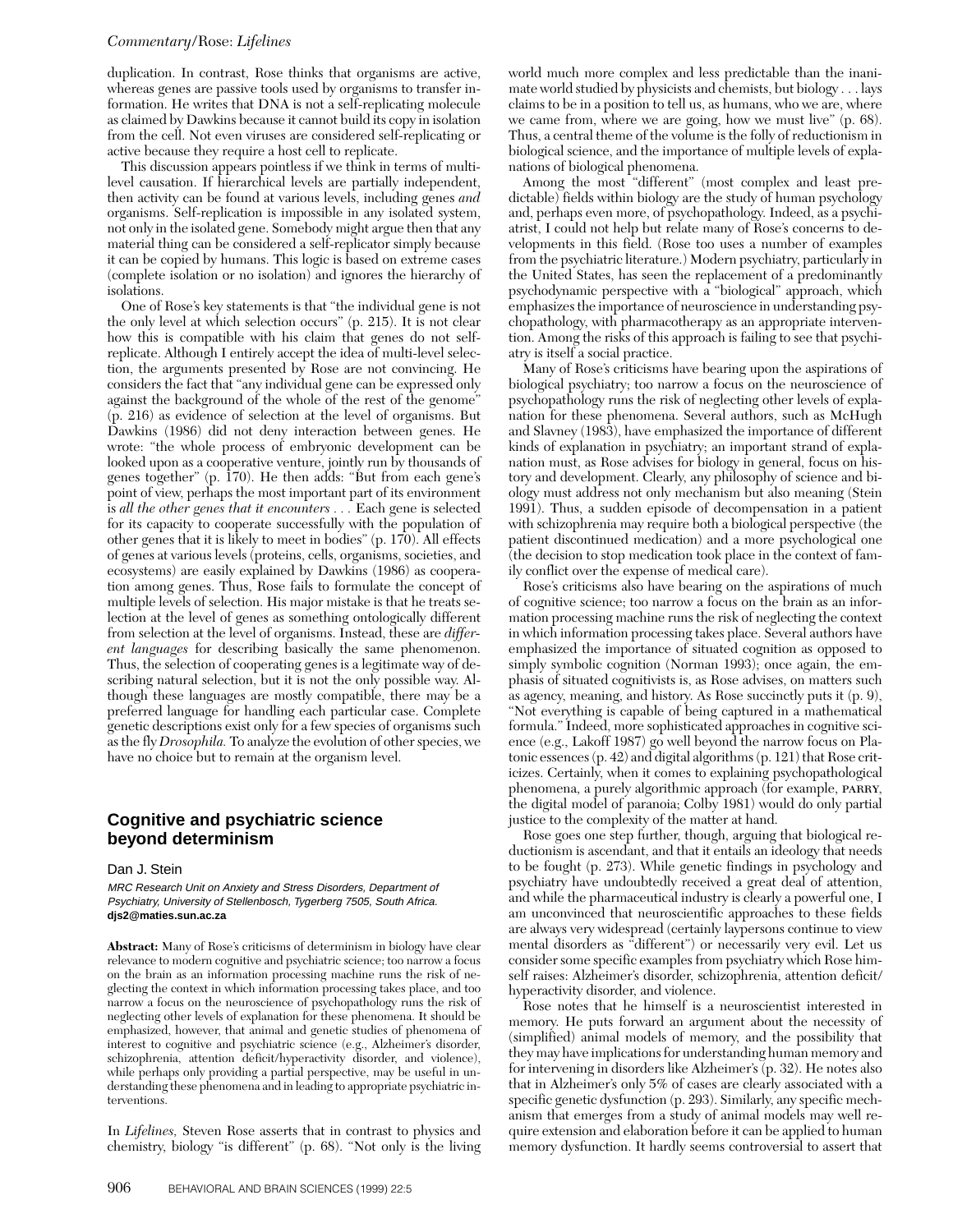a good explanation of Alzheimer's is going to require an understanding of the interactions between multiple factors (neuroscientific, psychosocial) involved in the pathogenesis of this disorder; it makes sense for a funding agency interested in Alzheimer's to fund studies on the genetics of Alzheimer's and on animal models (such as Rose's, as well as a range of other approaches). The recent introduction of specific medications for Alzheimer's has by no means provided a cure, but the very fact of their existence provides promise for a neuroscientific approach to the disorder.

How different is the study of schizophrenia? Rose asserts (p. 306) that schizophrenia is a contested area where crucial determinants may occur at several levels (e.g., neuroscientific, psychosocial). Certainly, there is good evidence that psychosocial variables influence the course and expression of schizophrenia. Nevertheless, the field of schizophrenia has moved far beyond the outdated notion of the schizophrenogenic mother. As in the study of memory and its dsyfunctions (e.g., Alzheimer's), genetic findings and animal models may be extremely helpful in understanding this disorder; an important remaining challenge is to integrate these findings with those from research on psychosocial factors (Portin & Alanen 1997; Weinberger 1996). Furthermore, a focus on the neuroscience of schizophrenia does not necessarily fall prey to Rose's sociopolitical criticisms of reductionism (p. 297) – "blaming the victim" and misallocation of resources. It is notable that families of schizophrenia patients have increasingly supported neuroscientific research on the disorder. Furthermore, the introduction of antipsychotics (and more recently of the atypical antipsychotics) have represented dramatic steps forward in the treatment of this major disorder.

What about the study of attention deficit/hyperactivity disorder (ADHD)? Rose (p. 56) asserts that ADHD is not appreciably known outside the United States and that it is a disorder that may disappear on weekends and holidays. Furthermore, he seems to indicate that it is erroneous to think of the disorder as brain-based; it is better explained by the relationships of the child to the outside world. Here his argument, which sounds similar to literature produced by the anti-psychiatry movement, runs the risk of a reductionism of a different sort (reduction to the psychosocial). While psychiatric diagnosis is of course a particular kind of social practice (Stein 1991), ADHD is in fact widely recognized and treated outside of the United States (World Health Organization 1992). Furthermore, although ADHD is clearly complex, genetic and biological studies have in fact shed important light on its pathogenesis (Castellanos 1997). The research demonstrates clearly that for a child with ADHD, medication and psychotherapy interventions are extremely helpful (Shaywitz et al. 1997). While the theoretical possibility of replacing such individual interventions with universal changes in school systems no doubt exists, such a solution runs the risk of "fatuity" (cf. Rose p. 299). (This is not of course, to deny that in some cases, where a primary underlying problem is in fact simply poor parenting or poor schooling, children may unfortunately be misdiagnosed as having ADHD.)

What about the study of violence? Rose appears to be scathing about the possibility of a neuroscientific approach to human violence; he picks out Brunner's study (p. 281) for criticism for arbitrarily lumping together different kinds of aggressive behavior, is withering about Raine's studies of PET scanning in murderers (p. 290), criticises the extrapolation of animal studies of aggression to humans (p. 294), and argues that biological interventions for violence would be fatuous (p. 298). Brunner (1996) himself, however, has clearly acknowledged the complexity of aggression and violence. Similarly, Raine (1993; whose work is not listed in *Lifelines*' references), has emphasized that multiple factors contribute to criminal behavior, and rather than seeing Prozac as a panacea (cf. Rose p. 291) has argued for the importance of psychosocial interventions. Rose is no doubt right in stressing the complexity of violent behavior and in noting that interventions need to be primarily psychosocial; and it is certainly important not to blame the victim but to allocate funding appropriately (p. 297);

nevertheless, there is no prima facie reason to avoid animal or genetic studies of aggression as useless or harmful. In addition, pharmacological interventions are useful for some impulsive and aggressive psychiatric patients (Coccaro & Kavoussi 1997). Finally, although Rose provides a trenchant critique of the excessive claims of some evolutionary psychology (p. 246), evolutionarily informed approaches to aggression can be sophisticated and relevant to human behavior (de Waal 1996).

If biology is able to succeed in being a good explanatory science, then a "biological psychiatry" which includes multiple levels of explanation is also possible, and will extend this field beyond the all too common connotation of "biological psychiatry" as necessarily entailing a reductionistic perspective. Rose notes (p. 302) that much of his thesis is not new; nevertheless, his synthesis is an attractive and important one. Certainly, when it comes to complex psychopathology, there is much evidence à la Rose, that understanding both genetic and historical factors is crucial (Schaffner 1998); that soma and psyche are interlinked (with successful psychotherapy resulting in functional brain changes; Baxter et al. 1992); that biological interventions having multiple psychological effects (Kramer 1994); and that explanations of psychopathology are themselves rooted in social practices (Kleinman 1988). Any oversimplification in this area (for example, characterizing psychiatric disorders solely in terms of neurotransmitter dysfunction, or depicting psychiatric disorders as representing simply a "normal" response to an "abnormal" environment; Conrad & Schneider 1980) is bound to be problematic.

## **Lifelines to a sinking cause**

#### H. Dieter Steklis

Department of Anthropology, Rutgers University, New Brunswick, NJ 08903- 0270. **steklis@rci.rutgers.edu**

Abstract: Rose's attack on ultra-Darwinists' and evolutionary psychologists' accounts of human behavior fails, largely because he does not offer a viable alternative. His "lifelines" view of organismic development is essentially an epigenetic one that few sociobiologists would disagree with, Rose seeks to disempower genes where human behavior is concerned, despite contrary neurogenetic evidence and at odds with the implications of his own lifelines view. He attempts to discredit biological determinist accounts by suggesting that their research program is politically motivated, while ignoring the scientific viability and novel insights such research has yielded.

Much of what Rose says I agree with, so why am I not in his camp, a defender of his cause, which is to reject the current "enthusiasm for biologically determinist accounts of the human condition"? It is because Rose does not offer a viable alternative. I want to illustrate and support this point further by examining Rose's arguments concerning (1) what genes do; (2) appropriate levels of causal analysis; and (3) science as a mirror of reality.

**What genes do.** A central tenet of Rose's anti-determinist argument rests on the indeterminate nature of an organism's genetic instructions, be they coding for the eventual form of proteins, neural circuitry, or behavior. In Rose's view, the reason for the genome's indeterminacy lies in the dynamic, and essentially unpredictable interaction between the developing organism and its environment, from the cellular environment of the DNA strands themselves to the extracellular environment of developing tissues, to the external, postnatal environment of the developing organism. This dynamic developmental and maturational trajectory of an organism Rose calls its "lifeline," a process throughout which "organisms . . . and the environment – all relevant aspects of it – interpenetrate" (p. 140); in other words, an inextricable joining of nature and nurture. Thus, although according to Rose, lifelines as such are "not embedded in genes" (p. 171), an organism's imperviousness to "developmental and environmental buffeting" is "in the genes" (p. 306), ensuring normal developmental outcomes in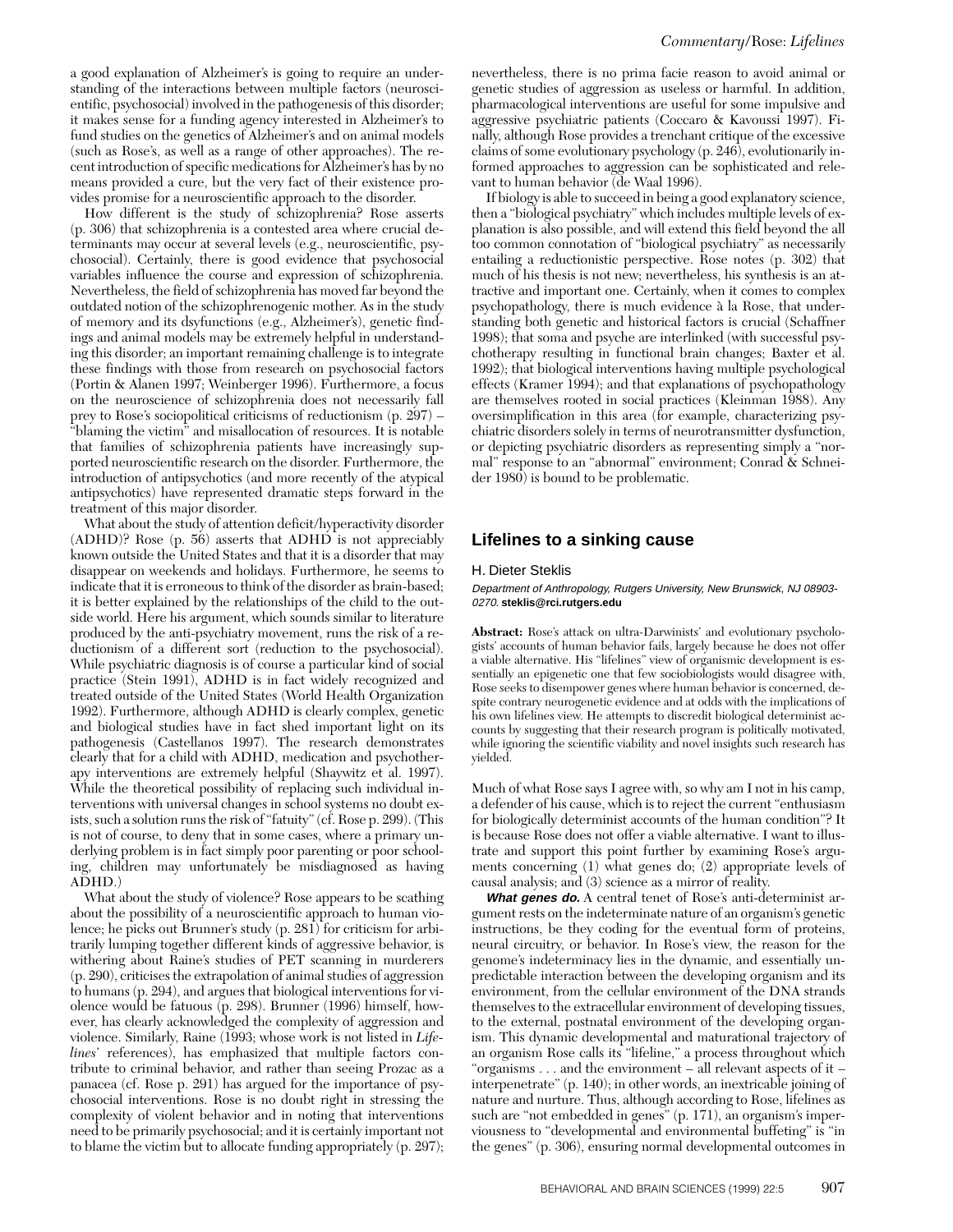the face of chance environmental perturbations. To Rose, genes "are no more and no less than an essential part of the toolkit with and by which organisms construct their *own* futures" (p. 137, emphasis mine). It is, then, in viewing the organism as free to selfconstruct, as an active agent in building its lifeline, that Rose parts company with those who see the organism as a passive entity (as in Dawkins's genetic vehicles) whose structure, form and function are predetermined by its DNA.

Because Rose's "lifelines" view of organismic development is essentially an epigenetic one – the recognition of the fundamental interdependence between organism and environment – I doubt that any sociobiologist would disagree with him. Rather, disagreement revolves around whether epigenesis excludes a genetic influence on behavior or how epigenesis can be said to provide "freedom" from genetic influence. Rose's final sentence leaves his interpretation of epigenesis unambiguous: "And it is therefore our biology that makes us free" (p. 309). Aside from its rhetorical intent, how are we to interpret this declaration of independence? Does he mean "free" in the sense of "unconstrained"? Surely not. He does, after all, recognize the process of genetic canalization, and, as mentioned earlier, the genome's contribution to developmental buffering. The argument then boils down to the meaning of constraint.

There is nothing in Rose's "lifelines" argument that precludes the standard sociobiologist's requirement for a genetic influence (or constraint) on behavior. We need only pursue two aspects of his "lifelines" view to make this clear. One concerns initial conditions (or constraints) provided by the genome, the other concerns the "interpenetration" between organism and environment. Regardless of the "distance" between genes and behavioral expression, genes (minimally) do specify the initial conditions for the organism's lifeline, thereby constraining all subsequent organismenvironment interactions. I assume that Rose would agree that, for the reliable appearance of species-typical characteristics (e.g., bipedality, human language, play), the initial conditions provided by the genome (e.g., cellular components and products) must somehow constrain all subsequent organism–environment interactions. Indeed, it is precisely the departure from such canalized development, as in the fluctuating asymmetry of normally symmetrical morphology, that interests evolutionary biologists, because it suggests (and in some cases has been linked to) genetic variation – and hence fitness – in the organism's ability to withstand the effects of Rose's "developmental buffeting" (Polak & Trivers 1994).

How the cascade of developmental events constrains developmental outcomes is inherent in Rose's own notion of "interpenetration" between organism and environment. I'm sure that as a biologist he would not disagree that from conception to death, each organism defines its environment by seeking out or identifying and responding selectively to stimuli within it. It follows that each organism's experience is *not* random (contrary to Rose), and that its genome (by initially constraining and setting in motion the developmental trajectory) defines which stimuli are salient, and in this sense constrains the organism's interaction with its environment.

The field of neurogenetics, of which Rose is critical, supports this view of developmental constraints. Myriad experimental studies show that the mammalian brain has evolved to both expect and depend on information from the environment not only for its preadult ontogeny, but also for its adaptive modification in adulthood (Greenough 1986). The nervous system appears to "anticipate" experiential events that have been reliable environmental features of the species' evolutionary history – its past "lifelines" (e.g., the primate mother–infant bond is an evolutionarily reliable environment that provides "information" for the normal development of brain structure, function, and behavior; Hofer 1981). A species' evolutionary history thus defines which experiences are salient, at what time, and in what manner (e.g., see Gottlieb's 1976 useful distinction between inductive, facilitative, and maintenance effects of experience on behavioral and neural maturation). Because

the timing and importance of experience for phenotypic expression vary among different components of the phenotype, it is meaningless to think of entire organisms, rather than particular phenotypic traits, as either "plastic" or "predetermined" (e.g., dependent on or independent of learning). In humans, for example, the capacity for spontaneous facial expression of emotion emerges independent of visual experience, suggesting that its normal emergence is highly constrained. This, however, does not rule out the influence of other forms of experience (e.g., sensory feedback from facial muscles) on the development of this ability.

If Rose pursued the full implications of his concept of organism–environment "interpenetration" he would not argue, for example, that because the family environment of siblings is similar, "similarities detected between them are inextricably the result of both genes and environment" (p. 190); in other words, that any genetic contribution to the behavioral phenotype will be masked by the shared environment. A wealth of studies show that fraternal twins, despite being raised in the same family environment, often turn out to be very different in personality and behavior (Plomin & Daniels 1987). Indeed, from a comprehensive review of the research literature, Harris (1998, p. 37) concludes that "growing up in the same home does not make siblings alike." The likely reason for the failure of the shared environment to produce shared traits is that the genetically constrained lifelines of siblings lead them to construct their "shared" household environments differently. From the perspective of the self-constructing organism, the environment is never truly random or homogeneous.

**Appropriate levels of causal analysis.** Rose unjustly condemns "ultra-Darwinists" for choosing the wrong level of causal behavioral analysis. In discussing human violence, for example, he not only disagrees with neurogeneticists who aver that violence is caused by "'violent' or 'criminal' genes," but also insists that "neurogenetics is the wrong level . . . at which to find answers to many of the problems confronting us" (p. 276–77).

Like Rose's early example of causal explanations why a frog jumps, each level of explanation is equally valid and appropriate, providing insight into causation at that level (biochemical, anatomical, evolutionary). A complete causal analysis combines all levels, which is basically what the classical ethologists have advocated all along in recognizing the complementarity of proximate and ultimate causes of behavior. In the case of human violence, the sociological level of causal analysis is no more appropriate than the genetic or biochemical one; all are equally appropriate for a full understanding of why (to use Rose's example) in the same situation some individuals murder while others do not. The sociological level of causation would include social stimuli or triggers (e.g., poverty or a history of marital infidelity), while the physiological level could identify the responsible brain mechanisms (e.g., low serotonin). One cannot agree more when Rose writes that "the phenomena of human existence and experience are always simultaneously biological and social" (p. 279). Does it not follow, then, that solutions to reduce "violence in the streets" are to be sought in both the social and biological domains?

Where the complexity of human behavior is concerned, Rose considers the biological domain fundamentally irrelevant, because he does not believe that genetics can usefully explain, for example, why some individuals murder while others do not. Although there may not be "aggression genes" per se, it is hard to deny that genetic variation contributes to individual differences in temperament, sensation seeking (Zuckerman 1984) and other personality features that predispose some individuals to act violently, or to show impaired judgment of what is socially appropriate. Moreover, evolutionary psychology has yielded powerful insights into the social stimuli that reliably trigger human violence (e.g., Daly & Wilson 1988). Thus, while culture defines when violence is appropriate, it does not follow, as Rose would have it, that either the capacity or the prepotent nature of stimuli for violence are cultural.

**Science as a mirror of reality.** Rose suggests that research in the bio-behavioral sciences is at the mercy of political whim and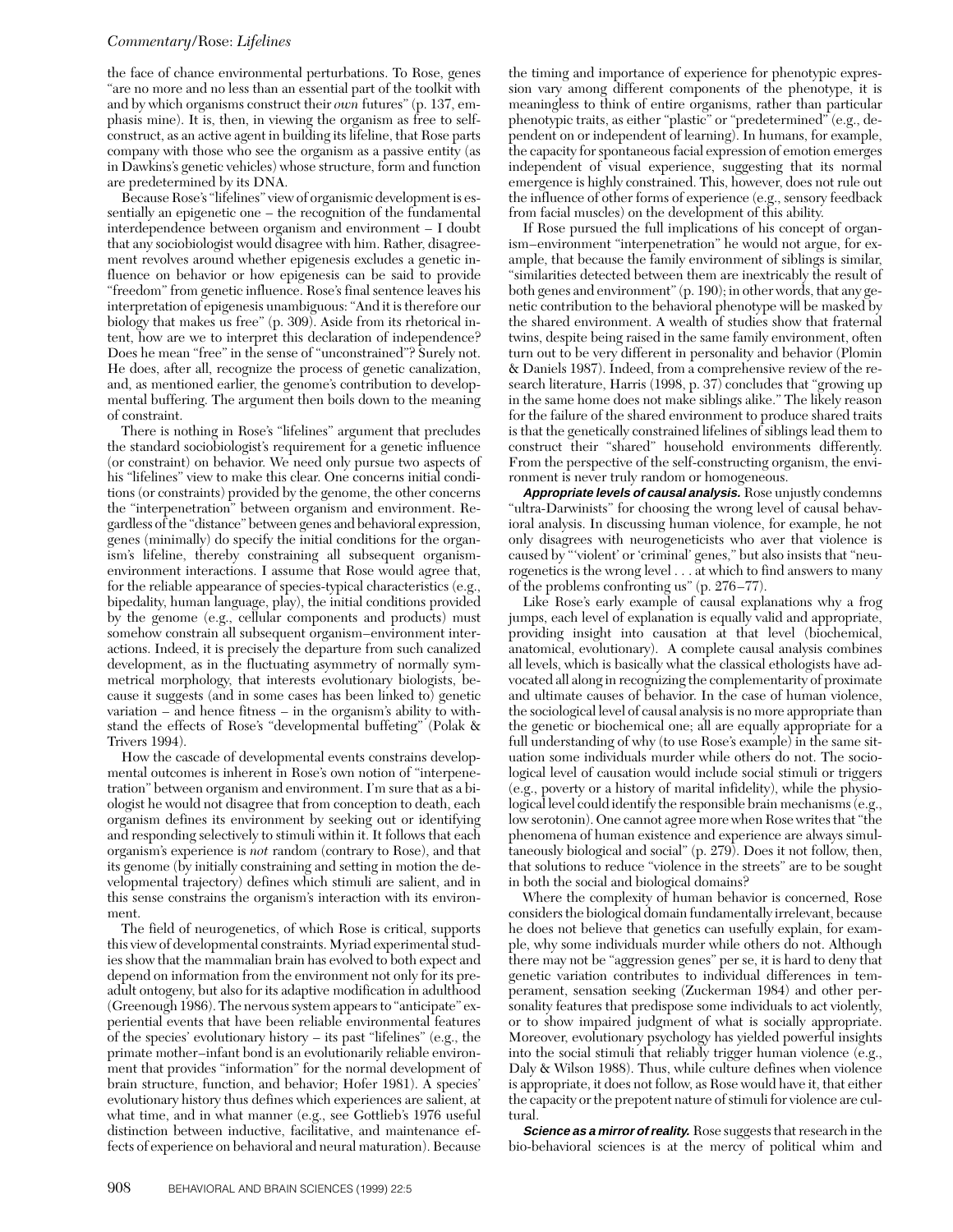"dominant social expectations" rather than being a "true reflecting mirror" of nature" (p. 274). This allows him to dismiss as politically motivated the research program of the ultra-Darwinists and evolutionary psychologists. To be sure, science as a cultural activity is not immune to influence from other cultural domains. Would Rose not agree, however, that in order to succeed, science must provide the best possible mirror of reality? Scientific predictions about how nature works either come out or they do not.

Why not let science do its work where evolutionary psychology is concerned? If the ultra-Darwinist approach to humans turns out to be a poor mirror of reality, it will have to be abandoned in favor of a more productive (predictive) program. The last quarter century of sociobiological research has not given any indication that its premises are flawed or its predictive powers diminished. Rather, the reason for the program's continued success is its power to identify novel research directions and to yield deep insights into the human condition, whereas the traditional consideration of purely socio-cultural factors in human behavior has stagnated. Rather than ignoring "the historical and anthropological evidence of variation in social practices across time and space, and instead treat current Western norms . . . as if they were human universals" (p. 198), many evolutionary psychologists' accounts have fully encompassed "the rich diversity of human experience" (e.g., see Buss 1994). Rose's caricatures of the application of reciprocal altruism and parental investment theory to human behavior fail to do justice to the corpus of genuine insights these theories have provided. Regardless of our opinion of their worth, only data and the continued predictive power of theory, rather than rhetoric or political motivation, will decide whether sociobiology or evolutionary psychology survive or fail.

## **Autopoiesis and Lifelines: The importance of origins**

Evan Thompson<sup>a</sup> and Francisco J. Varela<sup>b</sup>

aDepartment of Philosophy and Centre for Vision Research, York University, North York, Ontario, Canada M3J 1P3; <sup>b</sup>LENA - Neurosciences Cognitives et Imagerie Cérébrale, Hôpital de la Salpètriere, 75651 Paris Cedex 13, France. **evant@yorku.ca www.yorku.ca/research/vision/evant.htm fv@ccr.jussieu.fr www.ccr.jussieu.fr/varela/welcome.html**

**Abstract:** *Lifelines* provides a useful corrective to "ultra-Darwinism" but it is marred by its failure to cite its scientific predecessors. Rose's argument could have been strengthened by taking greater account of the theory of autopoiesis in biology and of enactive cognitive science.

We agree with all ten major theses of *Lifelines* (pp. 303–309) and wish to congratulate Steven Rose for his useful corrective to the excesses of "ultra-Darwinism." Especially important is his ninth thesis "The past is the key to the present" (p. 309), or, as he states it at the beginning of the book: "Nothing in biology makes sense except in the light of *history . . .* the history of life on Earth . . . the history of the individual organism . . . the history of our own subject, biology" (pp. 15–16). Unfortunately, in the case of the history of biology, Rose neglects to acknowledge the scientific origins of one of his central concepts, that of *autopoiesis,* and fails to cite and credit its originators. Furthermore, he could have strengthened his argument had he drawn from subsequent developments in biology and cognitive science inspired by the autopoietic perspective.

The idea of autopoiesis – that living systems produce themselves continuously through their own activity – forms part of the backbone of *Lifelines.* This is as it should be, for the idea of autopoiesis places the organism at the heart of biology. As Rose writes when he first introduces the idea:

To put the organism and its lifeline back at the core of biology . . . means replacing the static, reductive, DNA-centred view of living systems . . . with an emphasis on the dynamics of life . . . Instead we must speak of

the dialectic . . . through which the living organism constructs itself. The central property of all life is the capacity and necessity to build, maintain and preserve itself, a process known as *autopoiesis* [Rose's emphasis]. (p. 18)

What he neglects to tell the reader is that the very coinage of the word, its meaning, and the many consequences it entails, did not arise *ex nihilo,* without a history, to populate the world of ideas anonymously ("a process known as"). It has an origin that is clearly inscribed in the scientific record of publications: the notion and many of its consequences for biology (see below) were introduced by Humberto R. Maturana and Francisco J. Varela, first in 1973 in a Spanish monograph (Maturana & Varela 1973), which appeared in English in 1980 (Maturana & Varela 1980), and then in a paper in English, complete with cellular automata modes, in 1974 (Varela, Maturana & Uribe 1974). A book treatment concerning autopoiesis as an exemplar of the autonomy of living systems appeared in 1979 (Varela 1979). Why does Rose not cite the actual origins of this idea and present its precise formulation, as he does for metabolic complex graphs (p. 164) or autocatlytic sets (p. 265)?

Since 1974 a large body of literature on autopoiesis has been produced in experimental and theoretical biology. Let us mention just two examples, both concerned with the origin of life, and therefore of direct relevance to Rose's discussion of "Origin myths" (pp. 250–71). First, Lynn Margulis has explicitly acknowledged (with proper citation) the importance of autopoiesis in her work on symbiosis and the origins of sex (Margulis & Sagan 1986), and in her popular book with Dorian Sagan *What is life?* (Margulis & Sagan 1995). Second, some of the most interesting experimental advances in research on the origins of life have been inspired by the theory of autopoiesis. Thus, Bachman et al. (1992) constructed a minimal autopoietic system using autocatalytic selfreplicating micelles. The self-replication of these micelles occurs as a direct consequence of their autopoiesis or self-production, and the latter occurs without DNA and proteins. Thus these chemical systems tangibly reinforce Rose's argument in Chapter 9 that life probably originated with autopoietic protocells rather than naked molecular replicators. As Bachman et al. observed:

Within this framework, there is no mention of DNA or proteins, but the present autopoietic system can be considered as a cell that metabolizes low-molecular-weight components. A true 'protocell' will require DNA, RNA and proteins to encode and transfer genetic information; but it provides a useful new perspective to recognize that a primitive mechanism for self-replication and metabolism can exist without them. (Bachman et al. 1992, p. 59)

If the notion of autopoiesis had originally been introduced only to address the unitary organization of life at the cellular level, then our point about Rose's failure to acknowledge his predecessors would stop there. As the original publications make clear, however, the main motivation of the theory of autopoiesis was, from the beginning, to provide a new approach to the biology of cognition in which the organism and its space-time pathway occupy center-stage (Maturana & Varela 1980; see also Varela 1996). Indeed, Maturana and Varela (1987) unfold these implications for our understanding of evolution and cognition, in terms that Rose's book closely follows. Other more detailed implications have been presented for our understanding of the immune system (Varela & Coutinho 1991), evolution (Varela et al. 1991, Ch. 9), biological individuality (Varela 1991), and artificial intelligence and artificial life (Thompson 1997; Varela 1997; Varela & Bourgine 1992).

An especially important point concerns the consequences of autopoieis for reinterpreting the operation of the nervous system in cognition. The central revision was to discard the idea that the nervous system encodes the external environment in an internal representation, so as to ensure the optimal adaptation of the organism. The nervous system was instead seen as a unitary recursive network, situated within an autonomous (self-governing or "homeodynamic") organism, itself engaged in a constant flow of action embedded in its surroundings. Cognition via the nervous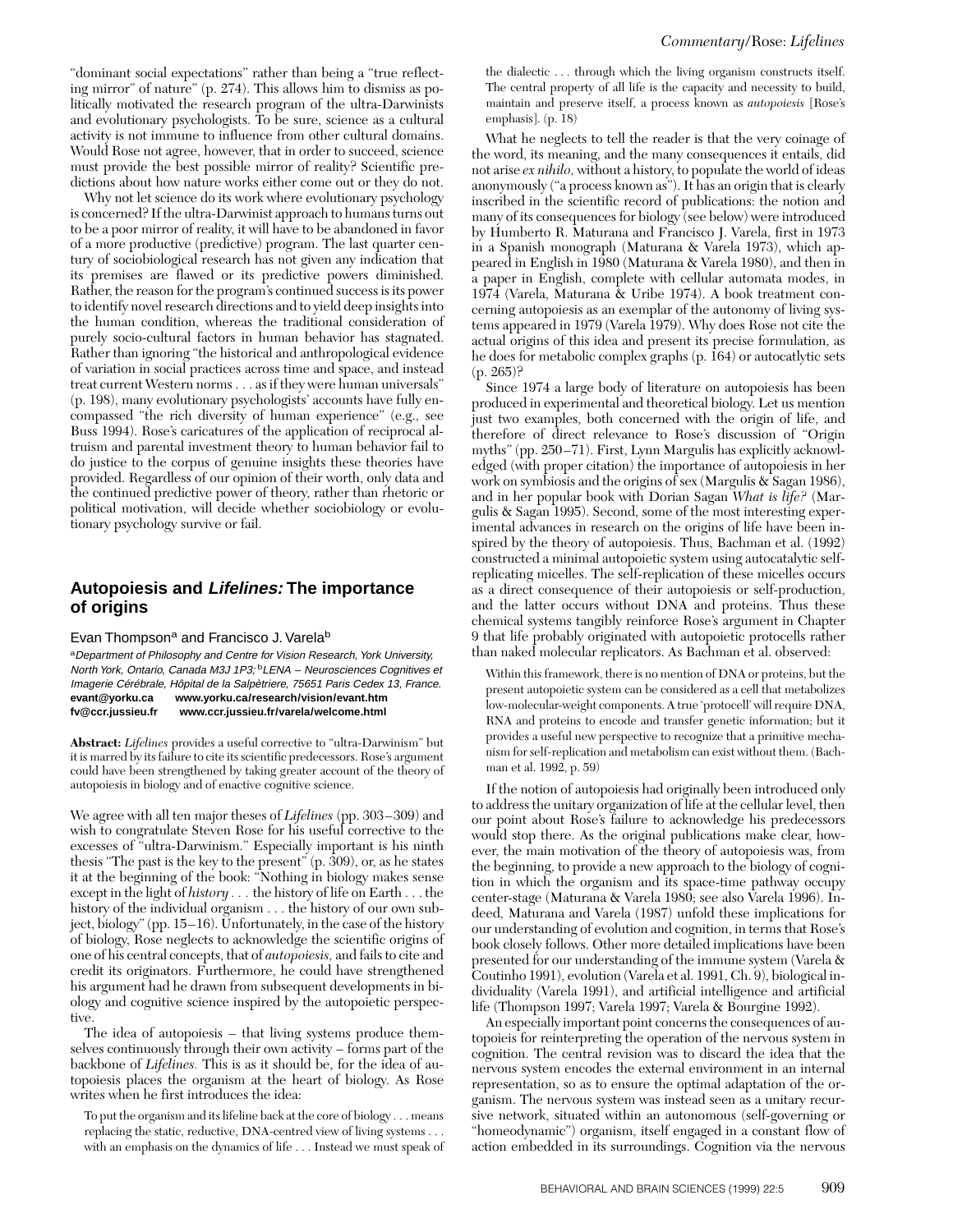system is not the "picking up" of prexisting information "out there," but rather the bringing forth of meaning in ontogenetic and phylogenetic "lifelines" – the laying down of a path in walking, to use our metaphor (Varela et al. 1991, Ch. 9). One of the best illustrations of this idea, both for its biological and cognitive scientific detail, and for its philosophical wealth, comes from comparative color vision and ecological perception: colors do not exist out there, waiting to be represented internally; they are brought forth in ecologically situated, perceptually guided action (Thompson 1995; Thompson et al. 1992). In cognitive science, this nonadaptationist and non-representationist perspective on life and cognition is now known as the *enactive* approach (Chiel & Beer 1997; Clark 1997; Varela et al. 1991).

Rose refers to none of this work. Perhaps we should feel pleased that a distinguished biologist weaves as a central part of his argument ideas that others have toiled to develop: it must mean that these ideas have become part of our shared intellectual heritage, for all to use and enjoy. Nevertheless, citing one's sources for key concepts and ideas is an essential part of scientific practice. Had Rose done so, his book would have been more accurate; had he made use of the literature mentioned above, his argument would have been stronger. And we would have been able to give his arguments the attention they deserve, rather than voice this call for fairness.

## **High purpose, low execution**

#### Nicholas S. Thompson

Departments of Ethology and Psychology, Clark University, Worcester, MA 01610. **nthompson@clarku.edu**

**Abstract:** In reasserting the primacy of the individual in biological analysis, Rose directs attention away from the crucial insights of the developmental/structuralist perspective that he advocates. In presenting his advocacy as a diatribe, he brings disrespect down upon that very tradition.

On Steven Rose's own account, his goal in writing *Lifelines* is to "offer a coherent alternative frame work [to contemporary Darwinism] within which to interpret living processes." The promise of such a framework was enticing because of recent works that suggest that the Darwinian paradigm may be due for at least a thorough overhaul. The works I have in mind include Waldrop's (1993) *Complexity,* Goodwin's (1994) *How the leopard changed his spots,* Sapp's (1994) *Evolution by association,* Sober and Wilson's (1998) *Unto others,* and Depew and Weber's (1997) *Darwinism evolving.* Rose's *Lifelines* falls far short of its high purpose in both substantive and rhetorical ways.

**Substance.** Metaphors are essential to science, but every scientific metaphor incurs costs as well as benefits. The costs of using a metaphor arise from disanalogies between the metaphor and its object. These costs are weighed against the power of the metaphor to bring order to what we know and to suggest other discoveries we might make. The useful life of a scientific metaphor is brought to a close when the discoveries it stimulates reveal too many disanalogies.

The metaphor of natural selection is rooted in Darwin's correspondence with breeders, who taught him that the composition of a flock can be changed by selecting desirable individuals for mating. The metaphor thus focuses attention on the differential reproduction of individuals. But many of the findings described in the works cited above seem to suggest that in focussing on the individual, we miss much of what is essential in biology that is going on at levels of organization above and below the level of the individual.

These problems with the metaphor of selection are not going to be solved by frame shifting the metaphor to levels above or below the individual because at whatever level we care to look, objects seen as good entities from higher levels of organization appear as

diaphanous webs of interaction when examined closely at the next level down. Thus, my hope for *Lifelines* was that it would provide a way of looking at biological organization that would broaden our focus beyond the individual as a privileged level of organization. Regrettably, Rose grabs the other end of the stick.

**Rhetoric.** Not only is Rose's vision of the future of biology disappointing, his arguments for that vision often seem incomplete, ill-founded, and even mean-spirited. Consider, for example, the passage that opens the Preface.

The rise of the present enthusiasms for biologically determinist accounts of the human condition date to the late 1960s. They were not initiated by any specific advance in biological science, or powerful new theory, but harked back instead to an earlier tradition of eugenic thinking which . . . had been eclipsed and driven into intellectual and political disrepute in the aftermath of the war against Nazi Germany and its racially inspired Holocaust.

The passage is a good example of a rhetorical technique known as the Big Lie. Big Lies work for two reasons. First, they are so vague and all-encompassing that the evidence necessary to refute them is difficult to conceptualize, let alone marshal. Second, they suppress rebuttal by pre-stigmatizing it. Let us examine each of its components in detail:

The rise of the present enthusiasms for biologically determinist accounts of the human condition date to the late 1960s.

If what the author is talking about here is what he later identifies as "ultra-Darwinism," then that movement dates from the publication of Wynne-Edwards (1962) voluminous, *Animal dispersion in relation to social behavior,* which asserts that much social behavior has been selected at the level of the population. At the core of this influential work was a dramatic analogy between animal social systems and the conventions that limited fishing fleets in the North Atlantic. This vivid concretization of the populationselection argument, which had been immanent in the literature for many years, prompted immediate individual-level responses from William Hamilton, George Williams, and Robert Trivers, followed only belatedly by E. O. Wilson and Richard Dawkins. In short, the intellectual developments that Rose ascribes to the late sixties actually evolved over a 20-year period from the early sixties to the late 70s.

They were not initiated by any specific advance in biological science, or powerful new theory.

By any objective standard the period of which Rose speaks here was a time of breathtaking theoretical development and empirical achievement in the study of behavior and evolution. All over the U.S.A. and Europe, new graduate programs in behavior and evolution were started, and the deluge of new information about animal behavior was overwhelming. Two theoretical innovations that distinguish this period are often confused. The first might be called "biological individualism"; the interpretation of animal social organizations in terms of the interests of individuals. The second might be called "biological genism"; the interpretation of animal social organizations in terms of the interests of abstract units of inheritance called genes. Although the failure to discriminate these two positions has led to some important confusions (Sober & Wilson 1997; Thompson 1998; Thompson & Derr 1995; Wilson & Sober 1994), the general paradigm has proven to be extraordinarily productive, leading literally to thousands of investigations of the details of animal communication, reproduction, and social life.

. . . but harked back instead to an earlier tradition of eugenic thinking.

The words "harked back" are the giveaway here. How can one ever hope to refute a "harking back"? I can only say, speaking as somebody who lived through that time and knew many of the participants, that I and my colleagues were interested in explanation, not in ideology.

. . . had been eclipsed and driven into intellectual and political disrepute in the aftermath of the war against Nazi Germany and its racially inspired Holocaust.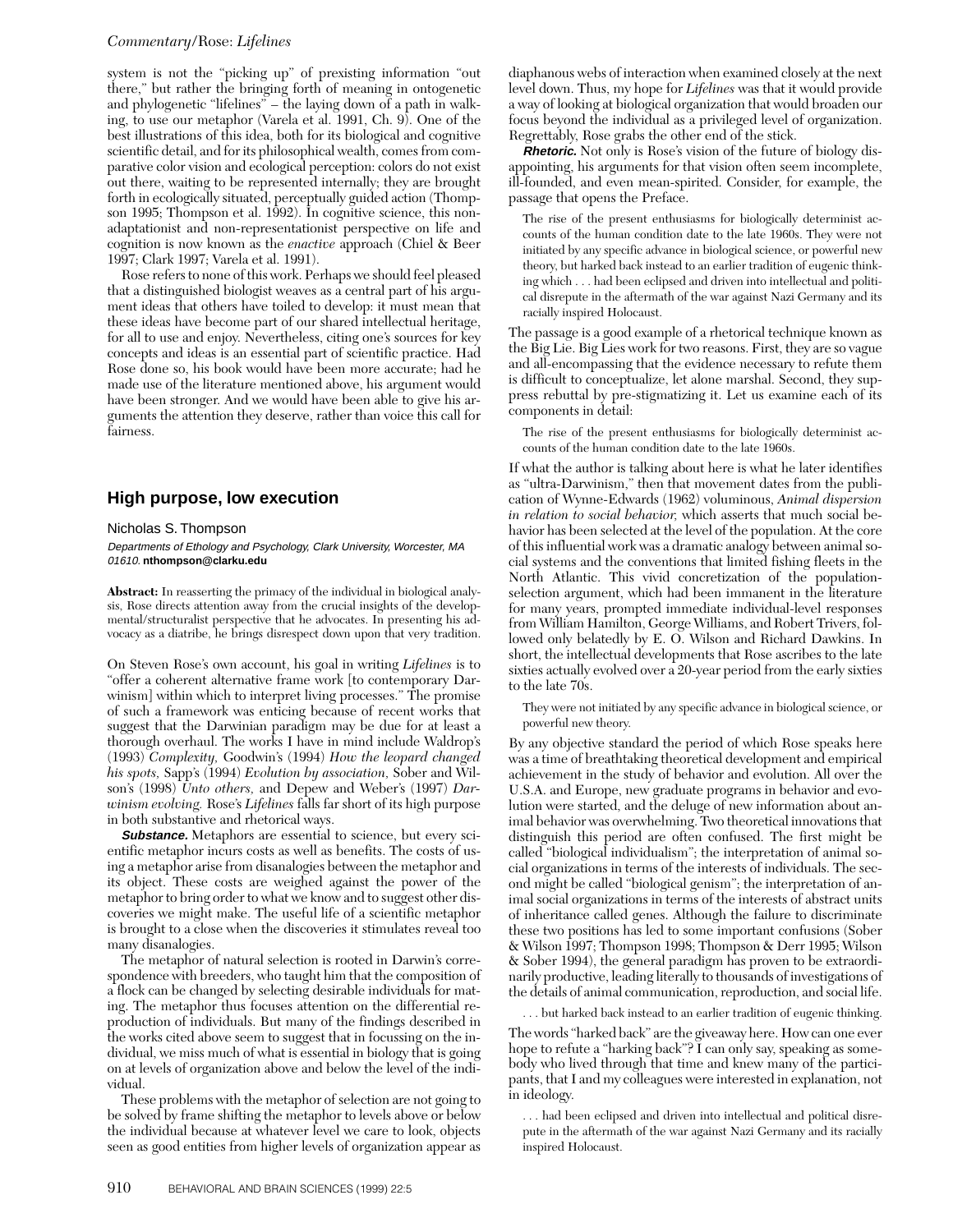Here, is a reduction, indeed: a generation of field and laboratory investigations by hundreds of hard-working people reduced to a political epithet! My colleagues and I thought we were exploring the strengths and limitations of the Darwinian paradigm through experiment, observation, modeling and theory. As a consequence of Rose's perceptive socio-reductive analysis we now see that we were only engaged in a revanchist plot to restore the Third Reich! How silly of us not to have seen it before!

Were I wrapping up this review in Professor Rose's rhetorical style, I would dismiss his work as just another manifestation of the Cult of the Individual that has thrived in Post Cold War Britain. But such socio-cultural *reductios* have no place in responsible scientific writing.

## **How to alienate your natural allies and attract your enemies**

#### J. Richard Udry

Carolina Population Center, University of North Carolina at Chapel Hill, Chapel Hill, NC 27516-3997. **udry@unc.edu**

**Abstract:** Rose erroneously believes that the sciences of human behavior are being swept with a wave of genetic determinism. Actually, sociologists and psychologists remain predominantly hostile to any genetic influence on behavior. They will love Rose. The few behavior geneticists and sociobiologists in these disciplines are marginalized and looking for a little respect. Rose impugns their motives and ridicules their science.

Rose proclaims that his purpose is to promote "a vision which recognizes the power and role of genes without subscribing to genetic determinism" (p. 7). From his reading of Dawkins and the Sunday newspapers, he sees ultra-Darwinism (sociobiology) sweeping the sciences of human behavior. Rose and the "radical science movement" (as he calls it) have been fighting this battle for a long time. He sees it as a continuation of the battle against eugenics. Implicit racism, Rose charges, is the fundamental motivation of those who hold for either the evolutionary foundations of human nature or for the genetic explanation of individual variance in behavior (behavior genetics).

How big is the sweep of this takeover of the sciences by genetic determinism? As a biologist looking at the social and behavioral sciences, Rose seems to believe genetic determinism has carried the day. I live and work as a sociologist among other social scientists. From here the view is less clouded by the perceptions of journalists about the big science news. In sociology, sociobiologists are pariahs trying to claw a little toehold in the discipline. In psychology, what is now called evolutionary psychology may be big with the newspapers, but in the discipline as a whole it is a speck on the public image.

So it is humorous to think that sociology and psychology are being swept by a wave of genetic determinism. Generally we social scientists, like Rose, hold very strong views against it. But this is not because we want to be politically correct. We can't help ourselves. Our shared disciplinary immune systems recognize biological explanation of behavior as an infection, and reject it. (This is a metaphor, not a homology.) Rose would immediately recognize that our arguments against *any* biological explanation of behavior are his against genetic determinism. His arguments even contain the same innocent mistakes as ours do (for example, confusing the causes of secular trends with the causes of variance among individuals).

Rose says he wants us all to recognize the power of genes while rejecting genetic determinism. Maybe, because he says *Lifelines* is written to be a within-biology argument, his battle is with other biologists (he says it is mainly with those who don't *do* biological science, or at least not any more). His argument with the social science disciplines today does not need to focus on fighting genetic determinism so much as to help us accord any power to the genes at all when it comes to behavior. The only genetic determinists I can find are the rhetorical bogymen conjured up by Rose. Even the most radical behavior geneticists are theorizing (and finding) environmental effects on genetic process, and genetic influence on social processes.

In the real world of scholars today, let us concede to Rose (who must know) that there are genetic determinists among biologists. Perhaps he will reach them with his message that the organism shapes its own development. In the world outside biology there are scholars who believe human behavior in part evolved genetically (that is, that there is a human nature), and those who do not (that is, that there is no human nature). No one believes that human behavior is completely controlled by evolution. No one believes that variance in (any) human behavior is determined completely by genetic differences; but many believe that there is no genetic influence. From the social/behavioral sciences, *Lifelines* will appeal to those who reject evolutionary and genetic influence. How will this help Rose achieve his goal?

## **Rose's homeodynamic perspective is not an alternative to neo-Darwinism**

#### A. J. Wells

Department of Social Psychology, The London School of Economics and Political Science, London WC2A 2AE, United Kingdom. **a.j.wells@lse.ac.uk**

**Abstract:** *Lifelines* discusses two approaches to biology, "ultra-Darwinism" which Rose criticises, and the "homeodynamic perspective," which he offers as an alternative. This review suggests that ultra-Darwinism is a caricature of the theoretical positions Rose wishes to oppose and that the homeodynamic perspective is not an alternative, but is complementary to so-called ultra-Darwinism.

*Lifelines* discusses two approaches to biology. Rose calls one "ultra-Darwinism," and the other the "homeodynamic" perspective. Ultra-Darwinism, says Rose, has, among others, the following flaws:

1. It is biologically and "neurogenetically" determinist (pp. *viii, ix*).

2. It uses misleading information theoretic metaphors (pp. 121, 137).

3. It claims that the individual gene is the "unit of life" (p. 209).

4. It uses a "billiard-ball" model of the gene (p. 210).

5. It claims that every observable aspect of the phenotype of an organism is adaptive (pp. 210, 230).

6. It is preformationist (p. 212).

7. It entails mind-body dualism (p. 214).

8. It assumes a direct, unmodifiable link between gene and adult phenotype (pp. 215, 221).

9. It excludes processes of development and "the internal physiological processes which constitute the organism" (p. 215).

10. It claims that organisms are inherently passive (p. 244).

The homeodynamic perspective, by contrast, is said to be free of these major flaws and is offered as "a coherent alternative framework" (p. *ix*) which transcends genetic reductionism and places the organism at the centre of life.

Looking at the list of shortcomings above, one might be forgiven for thinking that ultra-Darwinism, as Rose presents it, is intended to portray an extreme view that no one actually holds. Thus its purpose would be essentially heuristic. But although in places Rose writes as though this were so (e.g., pp. *x* 209), he also assures the reader that there are many real ultra-Darwinists. In the last decade, he claims, "the stream of ultra-Darwinist and biologically determinist claims has become a torrent" (p. *viii*). Richard Dawkins and Dan Dennett are singled out early on as arch ultra-Darwinists, and E. O. Wilson merits a number of specific mentions. Moreover, there is a suggestion (p. 176) that ultra-Darwinism is just another name for neo-Darwinism, in which case one ought, presumably, to count among the ultra-Darwinists peo-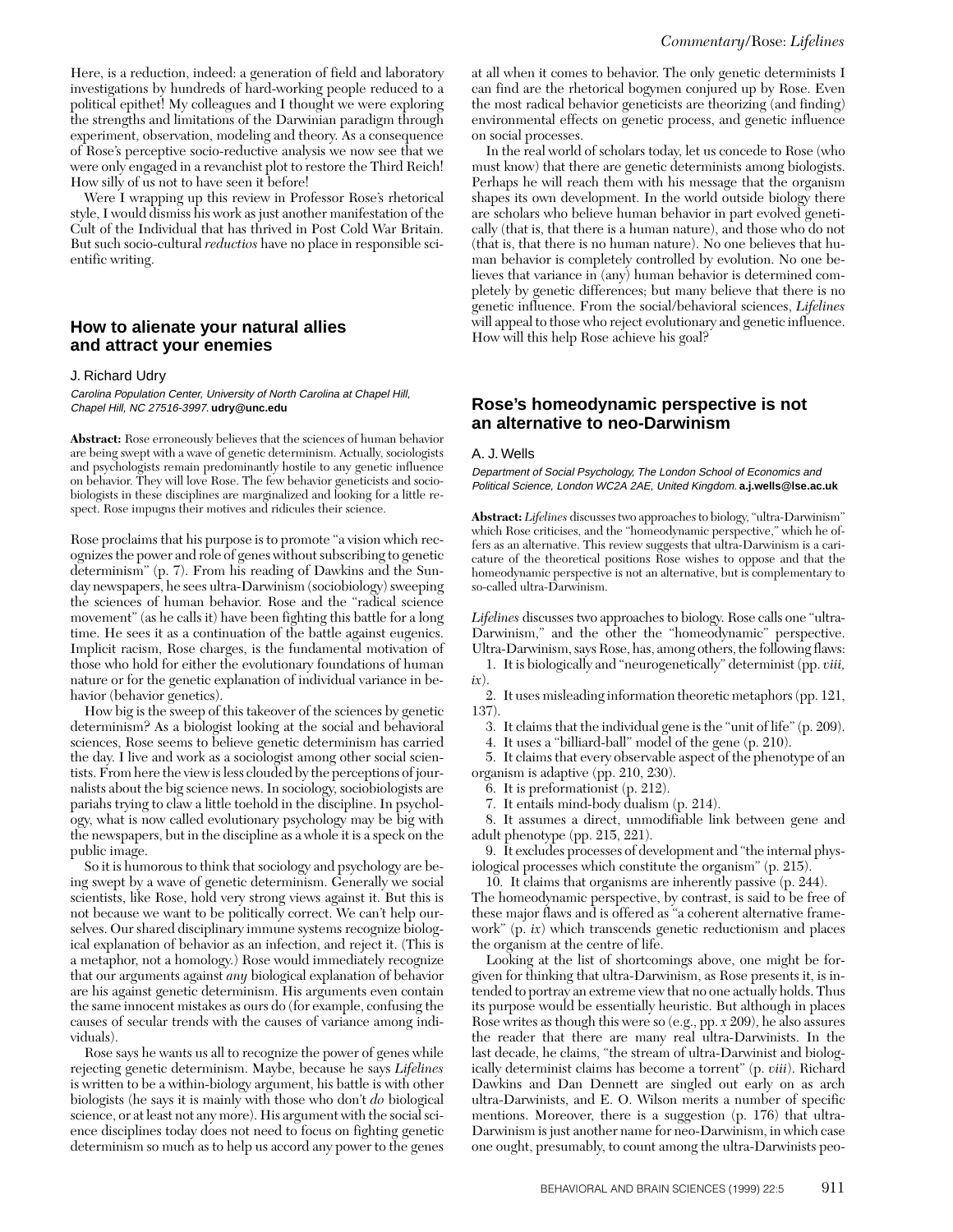#### *Response/*Rose: *Lifelines*

ple like George Williams, Bob Trivers, Bill Hamilton, and John Maynard-Smith.

It is manifestly incorrect to attribute to neo-Darwinian theorists the catalogue of errors of which Rose wishes to convict them. His case does not stand up even to a cursory reading of the works of those he criticises. Nor are his arguments compelling. (See, for example, the clumsy attempt to justify the charge that Dawkins imports dualism into his explanatory framework, pp. 213–14.) One possible explanation for his claims is that Rose has simply failed to make a key distinction between the capacity to change behaviour and the capacity to change genetic structure.

It is a central tenet of neo-Darwinism that acquired characteristics are not passed on from one generation to the next by the biological process of reproduction. This understanding is encapsulated in the so-called "central dogma," originally expounded by August Weismann, who argued that information flow goes one way only from germ plasm to soma, or, in molecular terminology, from DNA to protein. Bodies cannot modify their genomes by practice or effort. The blacksmith cannot bequeath to his offspring the effects of his craft on his biceps. There are exceptions to the central dogma, but they are few in number and their significance is hard to assess. Exceptions are rare because most phenotypic changes are not adaptive. A hereditary mechanism that allowed the transmission of such changes would not be favoured by natural selection. Thus, in general, we do not have the capacity to change our genetic structure.

It does not follow from this that neo-Darwinists believe behaviour to be unmodifiable or that they think developmental processes are unimportant and can be ignored. If genes were only able to build reflex mechanisms then the human behavioural repertoire would indeed consist of nothing more than a set of fixed action patterns. But there is no reason at all to suppose that genes are limited in this way and every reason to suppose that they structure decision making mechanisms which are highly sensitive to environmental contingencies of many kinds. As Rose rightly says, an individual lifetime involves complex interactions between genes and environments. Neo-Darwinists are in full agreement with this proposition.

Rose's apparent inability to understand that "genes for" psychological mechanisms do not preclude behavioural flexibility may be related to his evident distaste for computational thinking. The significant point about computational thinking is that it has banished the last vestiges of dualism from contemporary psychology and shows precisely how to avoid the infinite regress of representational systems that plagued early attempts to achieve a satisfactory materialist basis for mental processing. It is just because information can be encoded in physically realisable structures that behavioural flexibility is possible and explicable in a non-circular way.

It is regrettable that Rose chose to present the homeodynamic perspective as an alternative to the neo-Darwinian perspective when in fact they are complementary. There are, for example, many evolutionary psychologists and behavioural ecologists who count themselves as neo-Darwinists, whose interests emphasise development and other ontogenetic issues which Rose claims are precluded by neo-Darwinism. Rose's treatment of sexual selection and kin selection theory (pp. 197–203) is an instance of this false opposition. He claims without argument that sexual selection theory "simply cannot encompass the rich diversity of human experience" (p. 198) and that kin selection theory suffers from a "relative lack of experimental support" (p. 202). To argue thus is to ignore a large and growing body of empirical evidence that illustrates the fruitfulness of both of these theories for the framing of testable hypotheses in psychology and behavioural ecology. Parent–offspring conflict, familial violence, and the nature of mate choice are all aspects of individual lifelines which are being illuminated by neo-Darwinist thinking.

Rose suggests (p. *viii*) that the views of those he criticises are based on shaky empirical evidence and unexamined ideological presuppositions. There is a certain irony in this claim because it is hard to avoid the conclusion that the ultra-Darwinism which Rose excoriates throughout *Lifelines* is essentially a product of his own theoretical proclivities and ideological assumptions. As a result, *Lifelines* fails as a critique of contemporary neo-Darwinian thinking in biology and also in psychology because there is no one out there who thinks as he claims they do.

## Author's Response

## **Biological determinism lives and needs refutation despite denials**

#### Steven Rose

Biology Department, Brain and Behaviour Research Group, Open University, Milton Keynes MK7 6AA, United Kingdom. **s.p.r.rose@open.ac.uk**

**Abstract:** Commentators are divided between those who welcome and creatively extend the agenda of *Lifelines* and those who defend what it criticises. My response covers style; history, politics, and ethics; concepts of freedom, active organisms, and determinism; the uses of metaphor; reductionism and levels of analysis; Darwin and Darwinists; heritability and intelligence; human universals and biological determinism.

Reading reviews of one's book is always an interesting experience, and where the reviews are multiple as in the *BBS* format it can be particularly challenging. This mixed set of reactions has been instructive, and I have been forcefully reminded that the attempt to communicate by writing, a sort of contract between author and reader, requires mutual effort. The book a reader reads may very well not be that the author believes he has written. Indeed, in the case of some of the reviews of *Lifelines,*I have had a strong sense of *dejà vu* that the reviewers really felt they were reviewing the book I co-authored some 15 years ago with Richard Lewontin and Leo Kamin, *Not in our genes* (Rose, Lewontin & Kamin 1984). This is notably the case with **Alcock,** who even bolsters his rather adjective-laden argument by quoting, substantially out of context, a review of that book written by my colleague Pat Bateson. So I make no apology for restating here what *Lifelines* was intended, from this writer's perspective, to be about, and then replying in more detail to the specific points raised. In doing so I will also refer to two books which had not appeared when *Lifelines* was written but which illustrate some of its points rather clearly: Steven Pinker's *How the mind works* (1997) and E. O. Wilson's *Consilience* (1998) (see also the comments by **Hirsch** – whose defence of Loeb, by contrast, encourages me to re-evaluate that early mechanist).

Before even doing that, however, I owe one unreserved apology. **Thompson & Varela,** whilst generously commending the theses of the book concerning autopoiesis, rightly charge me with failing to credit the term to its originators, Maturana and Varela (1980). I was shocked to discover on rereading my own text that I had omitted this elementary scholarly responsibility, especially as I have always been conscious of the intellectual debt I owe to their work, and agree with them entirely that an appreciation of the origins of a concept is essential for a full grasp of its significance. I'll come back to the defence of autopoiesis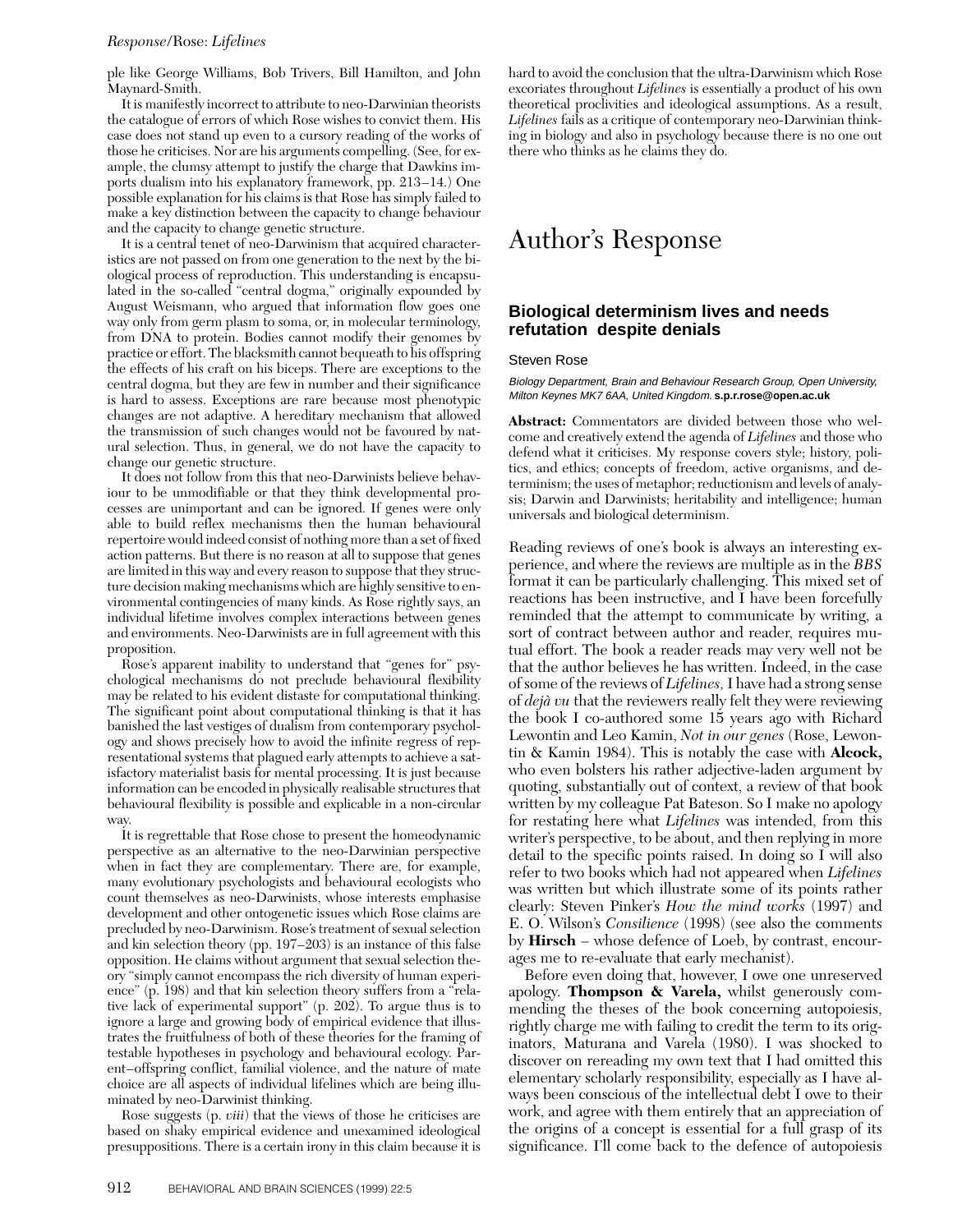against some of its other critics among the reviews later, but want to make it clear up front that the omission of credit, in every sense of the term, has now been fully rectified in any more recent edition of the book.

## **R1. What Lifelines is about**

Contrary to the impression that one might get from reading some of the reviews of the book, *Lifelines* is not a political tract, nor a detailed discussion of the social origins or implications of biological determinism, least of all an affirmation of "Marxist philosophy," if indeed that protean epithet has any single meaning. The ideological and sociopolitical framework of the debate occupies only the preface and Chapter 10. Nor is it primarily a critique of sociobiology, although many of the presuppositions of sociobiology (these days rebranded as evolutionary psychology) are indeed discussed. The book is addressed to that mythical lay audience for which those of us concerned with the public understanding of science see ourselves as writing. It follows my previous book *The making of memory,* (1992) in attempting to lay out how my sort of biologist tries to extract scientific meaning from the world, the problems of objectivity in science, and of designing experiments. Some reviewers dismiss the need to do this on the grounds that everyone knows about such issues already. I wish that were true, but in my experience it just isn't, and even where it is, it is considered slightly indecent to mention it outside the charmed circle of active researchers. To appreciate the problem, one need only read books by distinguished biologists explaining their subjects with sublime indifference to such questions.

Having set out these themes, I turn my attention to the nature of explanation in biology, and confront the question of why many (including reviewers I will respond to more specifically below) seem to regard reductionist explanations as the only ultimately legitimate ones. At the core of the book are five chapters discussing genetics, development, evolutionary mechanisms, and life's origins and developing the framework within which I believe these need to be conceptualised: homeodynamics, autopoiesis, and complexity. These chapters argue for placing cells and organisms rather than nucleic acids at the centre of living processes. There is little enough about ecology and population dynamics in the book, which is to be regretted, as some reviewers point out, but this reflects my own perspective and limitations as a biochemist turned neuroscientist (*pace* **Cornish-Bowden** I don't just "claim" to be a biochemist). I confess to some surprise to discover that these core themes occupied so few of the reviewers, who preferred to respond to the periphery rather than the centre. Indeed almost the only person who did address them was indeed Cornish-Bowden, who sadly totally misunderstands the argument. He claims that I first provide a simplistic account of rate-limiting reactions in biochemistry, then correct that account, and finally argue that this means that genes are irrelevant to behaviour. In fact I do nothing of the sort; the discussion of rate-limiting reactions is, as my text makes very clear, a self-critical comment on early editions of a teaching text of mine, *The chemistry of life* (1991). The second is a description of the Kacser-Kauffman approach to metabolic complexity, which forms part of the explanation of why gene function and action can only be understood in the context of the metabolic

web within which they are enmeshed; it is only remotely connected with the discussion of genes and behaviour, and nowhere in *Lifelines* or anywhere else have I ever made the absurd statement that genes have nothing to do with behaviour. Cornish-Bowden must read more carefully. But so be it: let me turn to the themes that did concern most of those who responded.

## **R2. On style**

Some reviewers (**Economos, Charlton,** and **Crusio** amongst them) take exception to a certain robust style of writing, and my specific choice of Dawkins and Dennett as foils for some of my arguments. This is perhaps an excuse for the *ad hominem* approach of some of the reviews, but I make no apologies. The reasons for my choice are that these are amongst the most clear-cut defenders of the positions I criticise (Pinker [1997] and Wilson [1998] would also have served in this regard) and my use of them could almost be taken as a compliment. However, I have a strong feeling of double standards being applied. All four authors have been responsible for some pretty cheap shots aimed at, for instance Gould and Lewontin (and me) personally, and assorted but unspecified "leftists and feminists" in general, and I cannot recall their ever being rebuked – indeed, rather the reverse – for this.

## **R3. On history, politics, and ethics**

Several reviewers assume that my criticism of biological determinism and excessively reductive, gene centred thinking is based on either political or ethical principles, rather than being grounded in a within-biology critique, and they take me to task accordingly. Thus **Charlton** states, without evidence, that I conflate ethical with pragmatic thinking, and that I regard oversimplification as a sin. *Au contraire,* I regard it as poor science, though I recognise that simplification is often a useful heuristic device, whether, to use his term, it is "accidental" or not. For instance, both Mendel's laws and the Central Dogma are, as we now know, simplifications, but they were both enormously potent and useful in their time. Both, however, have long outlived their usefulness, and to continue to claim them as "truth" is a sort of wickedness – though only to science and the scientific ethic, not to morality in general. I can't think for one moment why Charlton goes on to suggest that *Lifelines* attempts to provide a way of determining *in advance* whether a biological theory is oversimplified and therefore produces a general purpose short cut; I can't recall ever thinking such a thing, let alone writing it.

**N. S. Thompson** disputes the brief history of the rise of biological determinist thought that forms the Preface. I trace the recent history through the late 1960s to a eugenic past which I am sure all the reviewers regard as being as shameful as do I. My reference to the late 1960s relates specifically to the publication by Jensen (1969) on race and IQ and its aftermath. As this history has often been recounted (e.g., Rose et al. 1984), I didn't feel it was necessary to spell it out in detail. I certainly was not referring to Wynne-Edwards, group selection, and the debates within evolutionary theory which were going on, as Thompson notes, both before and after 1969. I am quite astonished that anyone could misread me as doing so, especially as later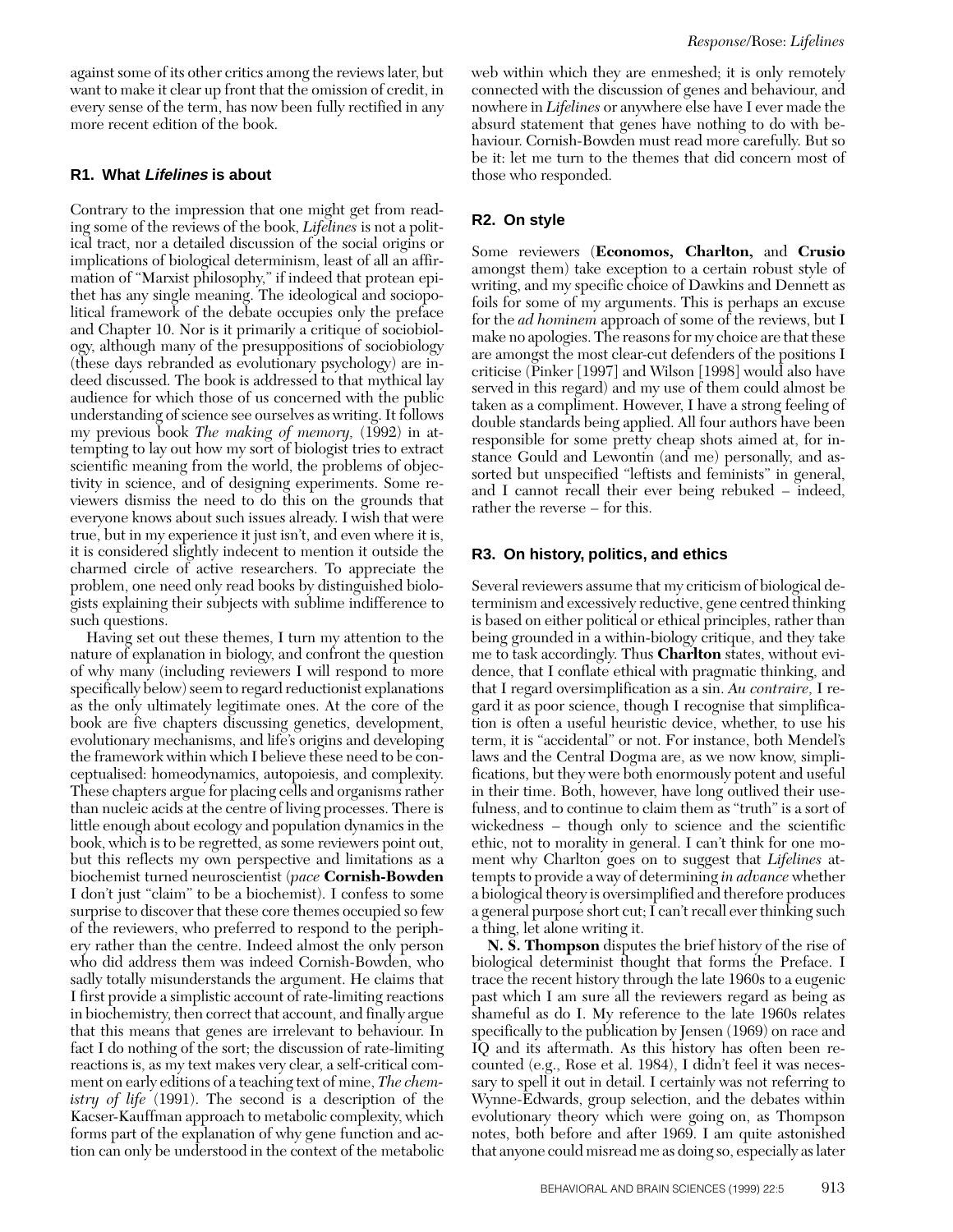## *Response*/Rose: *Lifelines*

in the book and in a historically internalist contest I refer specifically and in detail to the history of the group selectionist/kin selectionist debate! If there is a Big Lie here it is certainly not mine. And it is absurd to suggest that I – or indeed any practicing biologist – could regard evolutionary biology as in some sense evil. If *Lifelines* says nothing else, it over and over again quotes Dobzhansky (1973) on the centrality of evolutionary thinking to understanding the living present. However, anyone amongst the commentators who doubts that these internal debates have political resonance need only refer to, amongst other things, the use of sociobiological claims by conservative writers (Ridley 1997), racist groups (Brunn 1978; Verrall 1980), antifeminists (Goldberg 1975; Wright 1994) and many other examples too tedious to list. This doesn't mean, *pace* **Schooler** and **Economos,** that I see a simple link between racism, genetics, and psychometry – although too often in the quite recent history of these sciences such links have indeed been present and painfully documented (e.g., Gould 1997). To claim that these issues are above "mere human politics" as Dawkins (1981) once did in an exchange with me in *Nature* is to bury one's head in the sand.

## **R4. On freedom, active organisms, and determinism**

*Lifelines* uses the concepts of freedom and of determinism in a number of ways, and my failure to spell them out and distinguish between them more clearly is one of the weak points in my account; I have learned from all the reviewers who focus on this theme. The commentary by **Freeman** (see also Freeman 1999) is particularly helpful in emphasising intentionality and agency. It is the active part played by all organisms in shaping their own futures which I understand by the wonderful term autopoiesis. **E. Thompson & Varela** explicate (and cite) this term more adequately than I did in the book, and also point out that its utility extends to the cognitive sphere as well, and I am grateful to them. **Alcock**'s suggestion that I – or Varela and his colleagues – avoid a "detailed test" of autopoiesis merely confounds an empirical method with a theoretical framework.

Both **Fuller** and **Midgley** usefully clarify some of these issues, though from rather different perspectives. Fuller emphasises the distinction between subjective and objective senses of the term freedom – I may act in a way that "feels" free, for instance to buy this or that product, or to have or not have sex, but "objectively" I am serving the needs of capitalism or striving to propagate my selfish genes. This use of "objectively" parrots (I suspect Fuller's usage is deliberate, as he is no innocent in such matters) the ways that both vulgar Marxists and evolutionary psychologists talk. My point is much closer to Midgley's that the existence of explanations and actions at multiple levels means that there are many different forms of such "objectivity," and that freedom in part depends on the existence of this multiplicity. Fuller explicates the concept of "the freedom of necessity," commonly if crudely exemplified by the observation that we are all free to dine at the Ritz – provided we have the money to do so. Yet I mean more than just this. Of course we are all, as **Economos** points out, subject to the laws of gravity and chemistry (I won't dispute here the use of the concept of law) – an aspect of the argument about human "universals" to which I will return below. But I wish

to argue that the processes of development and of evolutionary change are radically underdetermined in quite a different way (as I believe **Steklis** appreciates in his review). This isn't, let me assure **Leslie,** in his disappointment at the coda to the book, because I wish to sneak in vitalism or mentalism. It is rather because historical change comes at the meeting point of many "determinisms," physical, biological, social, and technological. Evolutionary mechanisms – natural selection amongst them – can only respond to the here and now; they cannot predict the future, and hence are constantly tracking moving targets – targets that move precisely because all living forms are constantly modifying them as well as themselves. This is the radical indeterminacy of evolution.

## **R5. On metaphors**

**Hull, Bradie,** and **N. S. Thompson** comment on my concern over the power of metaphors in biology. They (and indeed others who had reviewed the first edition of the book) point out that metaphors are an essential scientific tool; we all do try to explain otherwise un-understandable phenomena by analogising them to things or processes we do understand – or at least that we believe we understand. I accept this – and indeed have tried to clarify my views in the preface to the paperback edition of the book. But I continue to maintain that metaphors are dangerous devices which must be handled with care and responsibility, because they seduce one into thinking that the phenomenon one is metaphorising is indeed in some way *the same as* that to which it has been likened. Dawkins in particular has a gift for metaphor which contributes to the brilliance of his writing but is often totally misleading, as in examples I quote in *Lifelines.* Furthermore, we seem to draw our metaphors in biology either from the behaviour of humans ("rape" in mallard ducks or "harems" amongst baboons, for instance) or from human technologies (e.g., brain memory as the same as computer memory). Similarly, the Darwinian metaphor has spread into realms in which it has no business, in my view – for instance, Hull's use of it to discuss the ways in which theories in science "compete" or Dennett's view of natural selection as a "universal acid." This is hazardous, not only because of the ideological and conceptual baggage that such transfers from one domain to another inevitably carry with them.

Of course **Steklis** is right that we do as scientists try to hold a mirror to reality, but it can never be a plane mirror; it is always shaped by – distorted by – our framing assumptions, metaphors, expectations. If the last three decades of debate amongst sociologists and philosophers of knowledge has taught us nothing else, it has certainly made clear that this is the *best* we can hope for – and there are many who would not even allow us that. I agree entirely therefore with **Bradie**'s points that science can never be free of ideology – noting that neither he nor I have paused to unpack the multiple meanings that that word itself has – and that metaphors serve useful heuristic and epistemic purposes along with their rhetorical function. **Miller** worries that, by pointing out that metaphors drawn from physics and technology may do disservice to biology, I appear to reduce Galileo's achievements to mere historico-social products. Nothing could be further from my intentions. They are indeed historico-social products, but not *merely* this;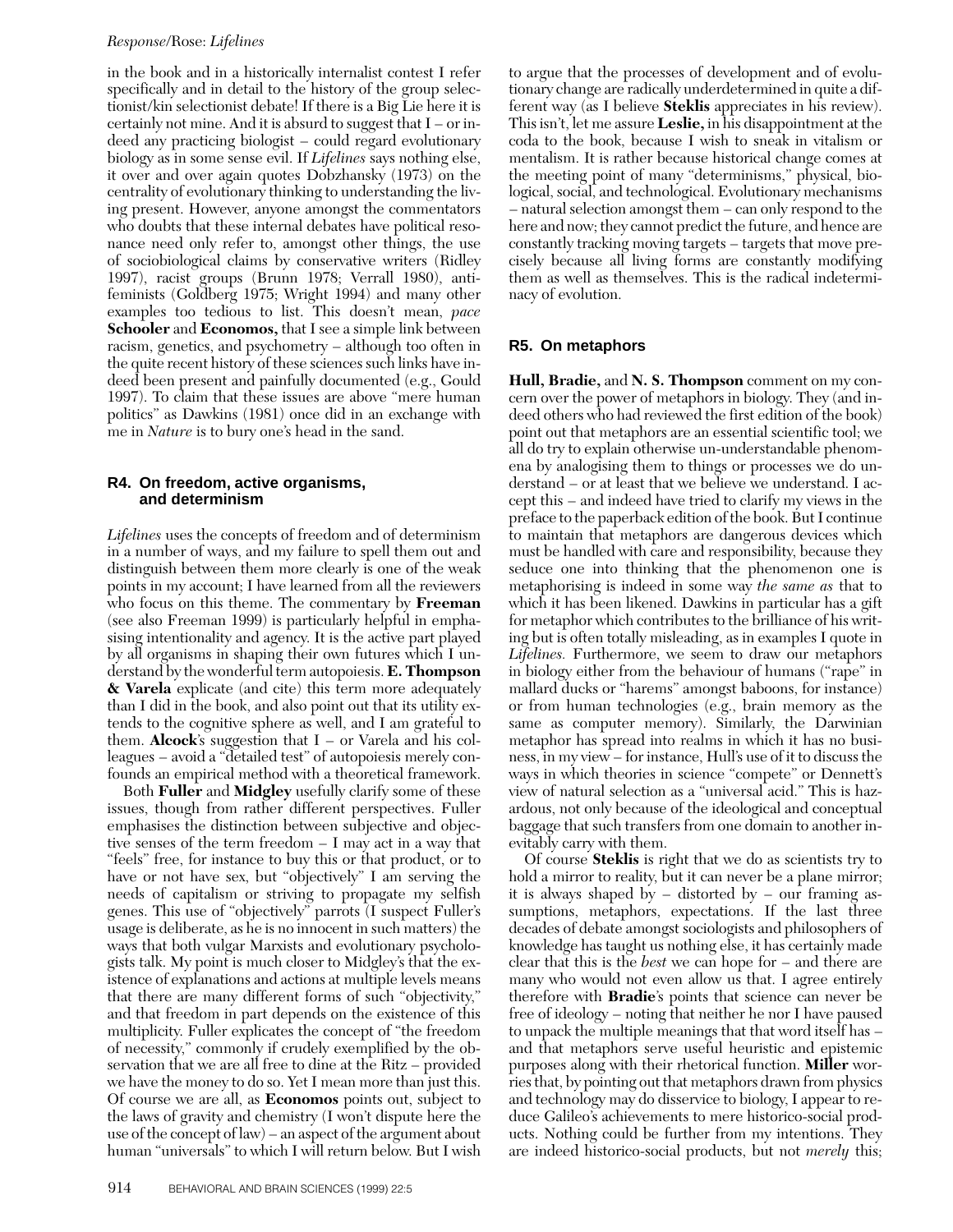they also told us something important and at least partially transcendent about the way nature is. I'm not with the social constructionists in this debate.

**Hull** goes on to distinguish between homologies and homoplasies – a term I am not familiar with, but in his example of torpedo shapes for efficient swimming it sounds like a description which might relate either to my reference to constraints of structure and/or to convergent evolution. In any event I am happy with it. I am less happy with his assertion that no one still takes seriously the conflict between ovists and spermists originally discussed in Needham's classical history of embryology (for an up-to-date history of this episode, see Pinto-Correia 1997). Incidentally. Hull also calls attention usefully to the doubts over the "classic" natural selection story of industrial melanism and its reversal in peppered moths – doubts which strengthen rather than weaken my arguments. A further important point he raises concerns my critique of the concept of "natural kind" in biology (one of several in which I part company from, for instance, Webster & Goodwin [1997]). Agreeing with my doubts over whether species, organisms, or macromolecules can be regarded as natural kinds, he nonetheless claims that carnivores or founder populations can be so regarded. I disagree, though I don't feel strongly on the point; the functional definition is, it seems to me, even more in the eye of the researcher than the structural one. What is the logic of grouping together dogs and wasps on the grounds that they both feed on flesh? But whether after so much agreement Hull's final sentence follows, others must judge.

## **R6. On reductionism and levels of analysis**

In *Lifelines* I distinguished between several meanings of the term reductionism, including theory reductionism (which did not concern me), methodological reductionism (which I regard as an essential aspect of science as it has developed historically in the West), philosophical, and ideological reductionism. These distinctions have not always been recognised by the reviewers. I ask why reductionism should be regarded as *the* explanatory goal. **Michel** responds by emphasising, rightly I think, that research pragmatics supports reductionism because it is easy, whereas what he calls "developmental research" is difficult to do and, because its results are often not simple, harder to get supported and published.

However, as in my fable of the frog, I insist that in biology there are multiple legitimate ways to describe phenomena, of which the reductionist way is but one, and any of these may be appropriate, depending on the purposes for which it is intended. **Miller,** whilst sharing my concern, suggests that reductionism is merely a "temporary aberration" which will in due course be transcended. I would like to think he is right, but I respond in the shadow of Wilson's *Consilience* (1998), which is an unblinking claim not merely for the necessity but also for the ultimate triumph of physical reductionism in eventually bringing even art and ethics into line (see my review, Rose 1999 and **Hirsch**). The doyen of philosophy of science, Thomas Nagel, insists that whereas a non-reductive account – for instance of the physiology of nerve transmission – merely "describes" the phenomenon, a reductive one – presumably in this case in terms of ions and membrane properties – "really explains" it (Nagel 1998, pp. 3–14). In my view, the reverse is often

the case. I suspect that **Palm,** with his courteously expressed search for simplicity in scientific explanation, would share Nagel's view, which is the bedrock to the work of many distinguished mathematical modellers and indeed mirrors the criticism that nineteenth century physicists laid at Darwin's door when they called his proposed evolutionary mechanism "the law of higgledy-piggledy." If I dissent from it, it is because to an experimental biologist – as Palm himself reflects – the world is indeed inherently messy and contingent. Miller suggests that neurodynamics may be a more dangerous form of reductionism in what he sees as an assault on the concept of the person, because, presumably, it may "explain away" intentionality. I'm not sure I agree with him here. Freeman (1999) has made a substantial contribution to our understanding of the way that "meanings" and "intentions" may be translated into neurodynamic terms, but I don't think he would see this type of language as "explaining" rather than "describing," to use Nagel's terms. Think of the phrase "I am in love" and then consider reducing it to statements about neurodynamics, nerve impulses, hormonal pulses, and so on. Most of us, I suggest, would find the former a satisfying explanation of my behaviour (despite the disparagement of "folk psychology" by some computational neurophilosophers), the latter merely a description.

**Economos** argues the that denying reductionism means believing in the supernatural or denying any laws or adding "new primitive terms" to "quarks." I am, she says, an emergentist (though apparently not "a scholar and a gentleman" – but then I've never laid claim to the second of these terms). What I do argue is that terms and concepts relevant to one level of organisation of the world are often not meaningfully translatable into others. To take some examples from Midgley (1998), how would Economos translate "money" or "justice" into chemical or even biological terms? It is in this context that I understand **Rowell**'s unpicking of the complexities of mate selection and her reference to cooperative phenomena in troops of social animals. I appreciate the reference to the need to consider hierarchies in space and time; this is surely right and not at all fully dealt with in *Lifelines.*

My discussion of reductionism also raises issues about levels of description and introduces the term translation rather than causality to describe their relationships. **Sharov** agrees, but then goes on to claim that I am mistaken to argue that "selection at the level of genes [presumably he means genomic not individual genes] as something ontologically different from selection at the level of organisms" – these, he says, using my own metaphor, are different languages for describing the same thing. I don't think he is right; we are dealing here with a nested hierarchy of selection processes, not a mere translation.

Several commentators point to the dangers of replacing genic or physical reductionism with sociological reductionism, and I entirely agree. **Stein** is an example, and although he expresses important worries about the dominance of neuroscientific explanations in psychology and psychiatry, he goes on to argue that there are nonetheless important insights to be gained from such an approach. He cites Alzheimer's as an example, and I am especially pleased to concur, as our own lab is heavily involved in such research at present (Lancashire et al. 1999; Mileusnic et al. 1999). He points out too that Brunner (1996) has dissociated himself from some of the uses made of his study of a Dutch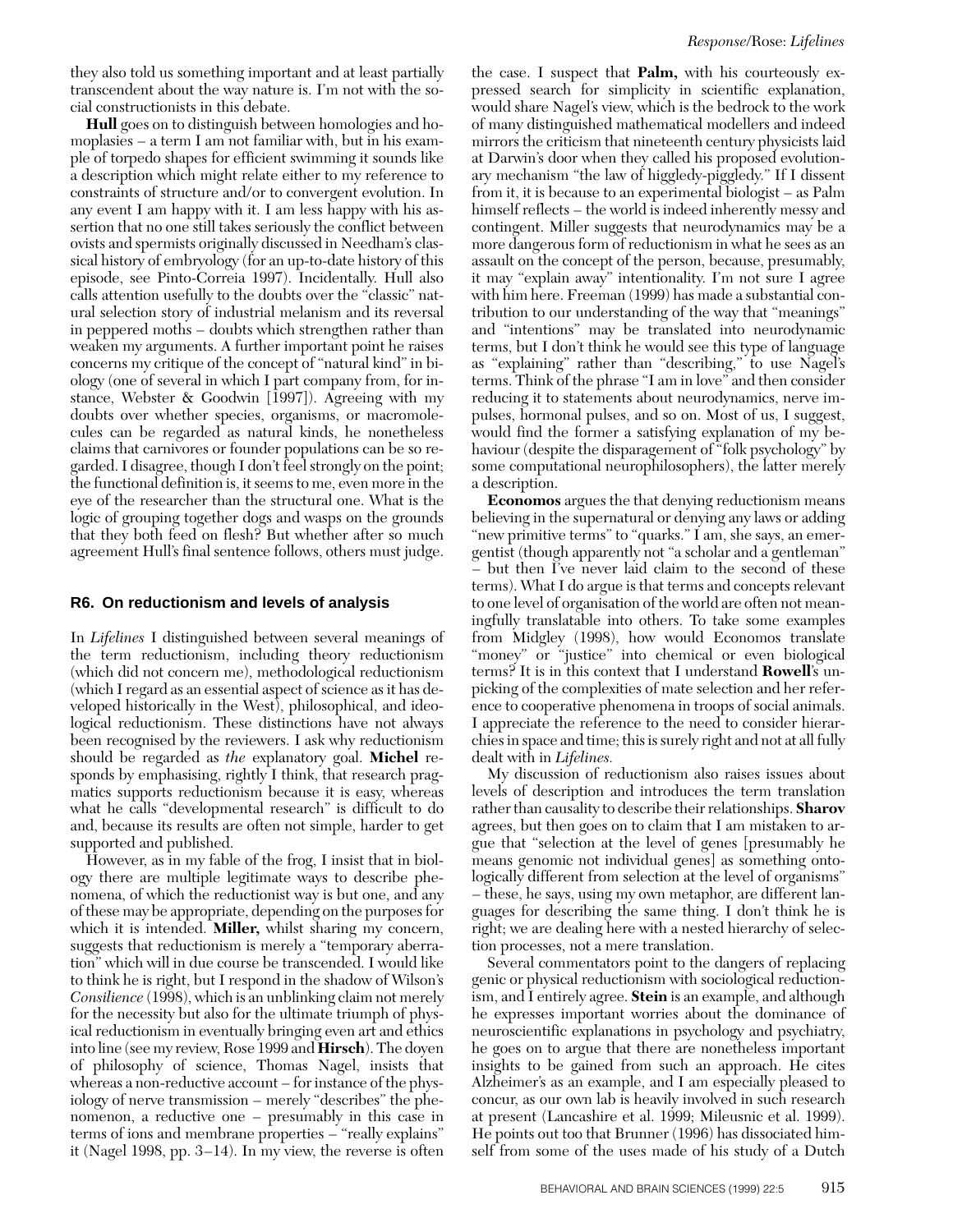## *Response*/Rose: *Lifelines*

pedigree with an apparent linkage between MAOA and "violence." Indeed he has, and very helpfully too, though as I point out below, this hasn't prevented others from interpreting it very crudely indeed.

I must emphasise again, as I do repeatedly in the book, that the point is not to deny that there are likely to be particular features of the brain of a person who repeatedly kills or is violent to others in a civilian rather than a military context, and indeed that there may be specific genes associated with the development of such features, but that this reductionist description may not help us in trying to understand or limit the level of violence in society. The task of good science and of effective social policy is to try to identify determining levels of causation and potential sites of intervention. In this context, **Fuller** argues for the need to distinguish "genuinely efficacious" interventions from merely "convenient" ones. I couldn't agree more, but would point out that these very terms are not neutral. Efficacious for whom? Convenient to whom? What might be socially both convenient and efficacious, for instance, transportation for sheep stealing to British landowners in the eighteenth century, might not be either for the transportees.

It is precisely here that I argue, *contra* **Schooler,** that the use of ritalin to treat children given an ADHD diagnosis is – to put it no more strongly – frequently misguided: efficacious and convenient perhaps for schools authorities, but distinctly less so for the child given the drug, granted its many less than desirable pharmacological effects (Breggin 1999). In this context I am quite puzzled by Schooler's claim that I am disrespectful of sociology and want to colonise it for biology. **Anderson** makes a similar claim: that I want biology to have a veto over psychology. Some mistake here surely. Wilson (1998) explicitly and Pinker (1997) certainly implicitly make such claims, but nothing could be further from my intentions or my arguments; one of the points of *Lifelines* is to argue (*contra* Wilson, Pinker, and evolutionary psychologists in general) for the relative autonomy of both psychological and sociological levels of description. Anderson goes on to claim an even more damaging veto, in asserting that behaviour genetics can determine the general phenomena that a psychological theory must accommodate. Indeed, other reviewers, such as **Economos,** criticise me for apparently going too far in this direction. My attempt to resist such biological colonisation could scarcely be otherwise, as I have lived and co-written with a sociologist for the best part of forty years! Perhaps Anderson and Schooler misinterpret me because I am as unhappy about the psychometrising of sociology as I am about psychometry's reductive approach to psychology, and because I have an (outsider's) preference for these disciplines' more dynamic and qualitative rather than quantitative and functionalist traditions. Despite Schooler, the antithesis of "rigorous psychometric measures of such psychological characteristics as job satisfaction" is not necessarily "armchair speculation," as a multitude of sociologists and psychologists of less reductive schools would speedily attest.

## **R7. On Darwin and Darwinists**

In their anxiety to stamp out what they see as heresy, a number of reviewers imply that my critique of ultra- or fundamentalist Darwinism is equally a critique of the neo-Darwinian synthesis of the 1930s, or of Darwin himself.

manism. Is it? Darwin himself knew better, as later editions of *The origin* attest, and Weissmanian dogma is itself, and always has been, under challenge from a number of sources, especially biochemical, developmental and microbiological, several of which are cited in *Lifelines,* notably Bonner (see also Dover 1992; 2000). And consider the recent flurry of interest in prions, or in protein splicing (e.g., Cooper & Stevens 1995). I'm afraid Wells's review illustrates the mess that nonbiologists often get into in their enthusiasm for over-simple philosophically rather than datadriven inputs into this debate. **Charlton** claims that I ignore good work done by evolutionary biologists and cites in particular Szathmary and Maynard Smith's (Maynard Smith & Szathmary 1995) work on major transitions in evolution to defend Maynard Smith from a charge I never make: that he is himself an ultra-Darwinist in the Dawkins/Pinker sense. There are many interesting themes in that book, especially in its early chapters, and Maynard Smith is far too subtle a thinker ever to be so branded, despite his association with the "fundis." As I point out in *Lifelines,* his models of evolutionary stable strategies are quite consonant with population level selection.

Thus **Wells** claims that Darwin's central tenet is Weiss-

## **R8. On heritability and intelligence**

**Crusio** asks what grounds I have for believing that intelligence is a more complex phenotype than milk yield, where I agree that heritability measures may be of relevance. I dispute two points. The first is that "intelligence" is definable in a way that makes it a phenotype at all, unless it is reduced to a fixed lump in the head called IQ. For a review of why intelligence is not reducible to IQ, see Richardson (1998; 1999). Here I agree with **Anderson,** who states that whether intelligence is quantifiable or not depends on whether we have a theory that allows for the quantification of its constructs. I deny that such a theory could be valid, but claim that intelligent behaviour, thought, and action are emergent interactions, socially defined for the most part, between individuals and their social and physical environment. They are only partially "embedded" within the brain and body of the person concerned. Of course there are brain processes, of many sorts, involved in this interaction, as **Martindale** points out; it would be highly surprising to any neuroscientist if there were not. "Speed of processing" or some EEG parameters may be among them. But before we get too carried away with such relatively crude correlations, let me point to the difficulties that 40 years of good neuroscientific work have encountered in attempting to define the molecular, cellular, and physiological correlates of even such a seemingly tractable problem as simple association learning in animal models (see, e.g., Rose 1993, for a review).

I appreciate the richer discussion of these issues by **Depue** and the attempt to ground such measures as extraversion in neurobiological parameters. His discussion of the capacity – surely a relevant biological process – by which stability may be generated through plasticity is important, though I feel as queasy about these psychometric constructs as I do about IQ. More fundamentally, for all the reasons specified in *Lifelines,*I challenge the obsession that psychometricians and behaviour geneticists have with the fundamentally meaningless statistic called heritability. I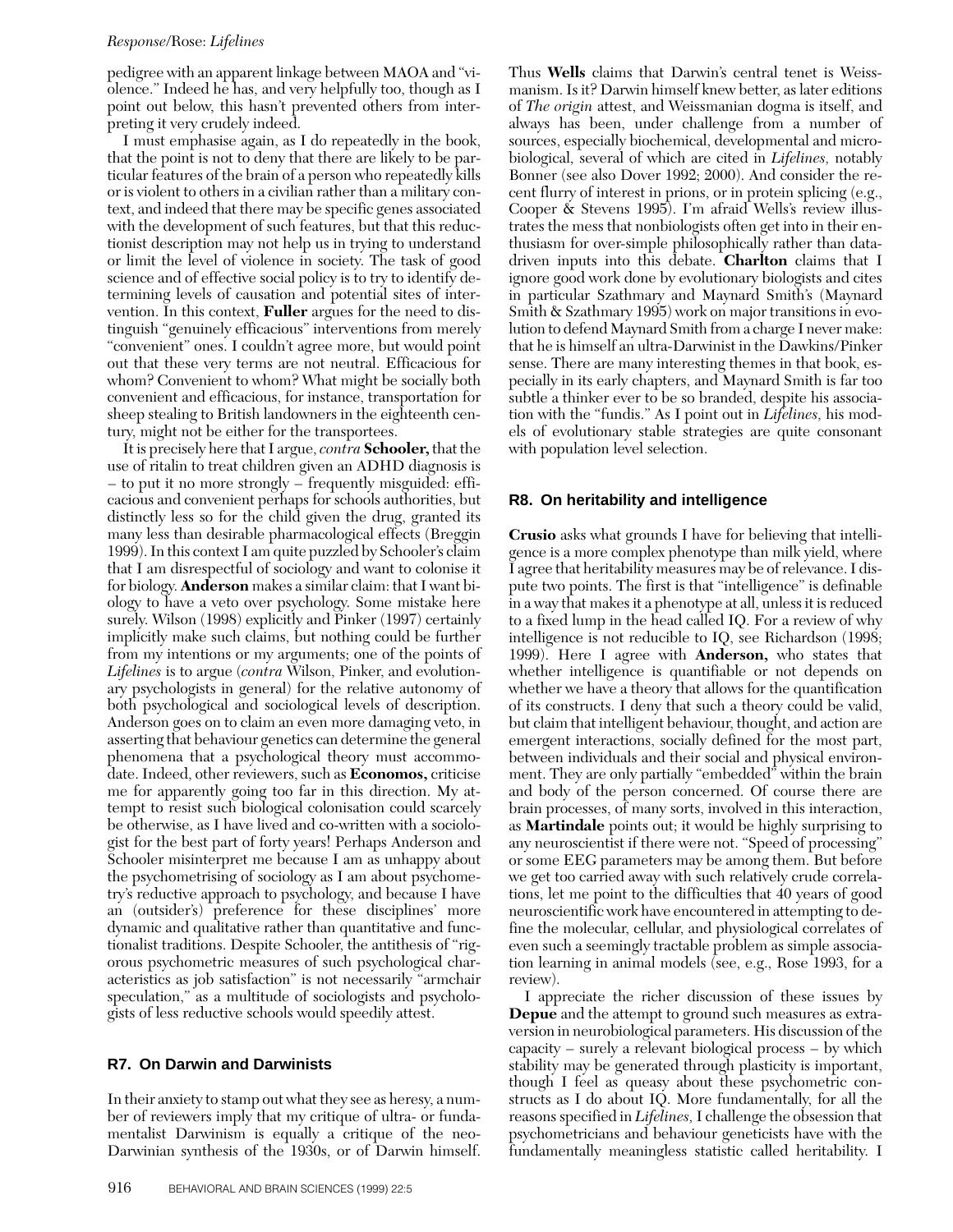thank **Hirsch** for his further development of this point (and for pointing to several minor errors in the text of the hardback, most of which have been caught and corrected in the paperback). But even if one grants behaviour geneticists their use of the term, its application in twin and related studies is highly problematic, as **Segalowitz,** following in a long tradition, points out. For **Anderson** to suggest that "measuring two identical twins [reared apart] is just about indistinguishable from measuring the same twin twice" suggests to me that he has never spoken to twins, even those reared together. Martindale also refers to my regret that Bouchard was unwilling to provide access to his primary data – an unwillingness that he has also shown to date in response to requests from researchers undertaking metaanalyses of published twin studies – on the grounds of confidentiality. There are, of course, easy ways to protect such confidentiality via coding, and I remain unconvinced.

## **R9. On human universals and biological determinism**

Unsurprisingly, granted the readership of *BBS,* these are the themes which have attracted mostly hostile responses. **Broude** sets the issue up by providing an entire paragraph of apparent human universals, derived from a bizarre list attributed to the ancestral positivist anthropologist G. P. Murdock (1945), long abandoned in the anthropological community, though clearly still an influence amongst some psychologists. *Of course* there are such universals; the societies we create are profoundly shaped by the length of the human lifespan and the neoteny of our offspring, to say nothing of our size (as Haldane [1985] pointed out many years ago in the marvellous sentence which forms the epigram to one of my chapters [Ch. 8], or the fact that we breathe air not water, and are omnivorous. As Ahouse (personal communication) points out in a comment on Wilson's view about human art, expressed in *Consilience,* no one would expect dogs to paint in colour, or I would add, humans in infra-red or ultra-violet – until the arrival of technologies that made these wavelengths "visible" to us. But to say that gestures, cooking, tool-making, trade, or ethics are human universals is to say absolutely nothing other than that humans are social animals who have developed technologies for living, and it entirely ignores the diversity of forms that these assumed Platonic natural kinds may take. To add kin groups to these might imply that the social definition of kin is coterminous with the biological one used in definitions of inclusive fitness, yet of course it is nothing of the sort; social definitions of kin are remarkably complex and varied (the *reductio ad absurdum* being to discover that young children often include their pets within their definitions of their family!).

The serious theoretical issue lies in our understanding of how such commonalities as there are emerge. The argument of evolutionary psychologists is that they are genetically built into our behaviour as a result of evolutionary selection pressures. This is the line taken by Pinker (1997) following for instance, Cosmides and Tooby (Barkow et al. 1992). For them, behaviour and the mind are constructed from genetically fixed modules – Cosmides and Tooby's famous Swiss army knife analogy. Of course this doesn't mean – and *pace* **Alcock, Wells,** and several other reviewers, I never for one moment imply that it does – that such be-

haviour is unmodifiable; clearly the "modules" are supposed to permit flexibility. (Incidentally, I did not invent the story of pink-feathered flamingos – it first surfaced in an account by Thayer in 1909! I am grateful to Bateson (Bateson & Martin 1999) for the account of this piece of protoadaptationism). There is no space to deal with this argument at length here (see Rose & Rose 2000). Suffice it to say first that the innate modular argument (whose history stretches back to Plato) ignores both development (Karmiloff-Smith 1992) and the constructivist alternatives offered by Oyama (1986) and Ingold (1986; 2000; see also Bateson 2000 for a clarification of the multiplicity of meanings given to the term instinct), or even the connectionist approach of Elman et al. (1996). It is precisely the crudity of this view of innate modularity that the concept of autopoiesis counters.

It is the evolutionary psychologist's sense of biological determinism, not some fantasy of **Alcock**'s imagining, that *Lifelines* is concerned to counter, on both empirical and theoretical grounds. **Udry** believes that there isn't enough biological determinism about, though this claim to be a persecuted minority is clearly belied by the evidence of the continuing mass sales of many of the authors I have mentioned. But the defenders of biological determinism want to have it both ways. Thus even though he, **Steklis, Alcock,** and others maintain that insofar as they do exist, evolutionary psychologists do not make the determinist claims I attribute to them, one only has to read **Broude**'s shopping list to get a contradictory sense, though even she doesn't go so far as offering, as some contemporary Murdockians have, children's alleged dislike and adults' liking for spinach, or early morning sickness or "food cravings" in pregnancy, as evolutionarily honed adaptations. Consider too Pinker's (1997) and Wilson's (1998) rooting of an alleged human preference for green landscapes to our evolutionary origins in the savannah. Their accounts often read like a scientific version of The Flintstones – a projection of idealised US suburban life circa 1955 back into the neolithic.

The empirical evidence for such claims is often extremely shaky, and where it exists it is often much better explained on proximate rather than distally causal grounds. **Wells** refers to familial violence as a parent–offspring conflict. But what is an evolutionary psychologist to make of the (empirical) fact that violence by men against their female partners is particularly high during pregnancy, when the women are carrying their partner's child-to-be? Yet evolutionary psychologists, ignoring the huge differences in scale, prefer instead to dwell on the tiny number of murders by step-fathers of their offspring. I believe, along with anyone familiar with such evidence and not constrained by a fundamentalist need to shoehorn all aspects of human existence into a rigidly defined adaptationist framework, that proximal explanations at the social, economic, and personal life-history level are likely to give us much more purchase on understanding such phenomena than half-baked pseudo-Darwinism.

I cite many examples of such biological determinist claims in *Lifelines,* but here are some more for good measure (and see also Brown 1999): "our belief in morality is merely an adaptation put in place to further our reproductive ends" (Wilson 1975, quoted by Dennett 1995); "[the human mind is] equipped with a body of genetically determined information specific to universal grammar" (Smith & Tsimpli 1995); "the mind is likely to contain blueprints for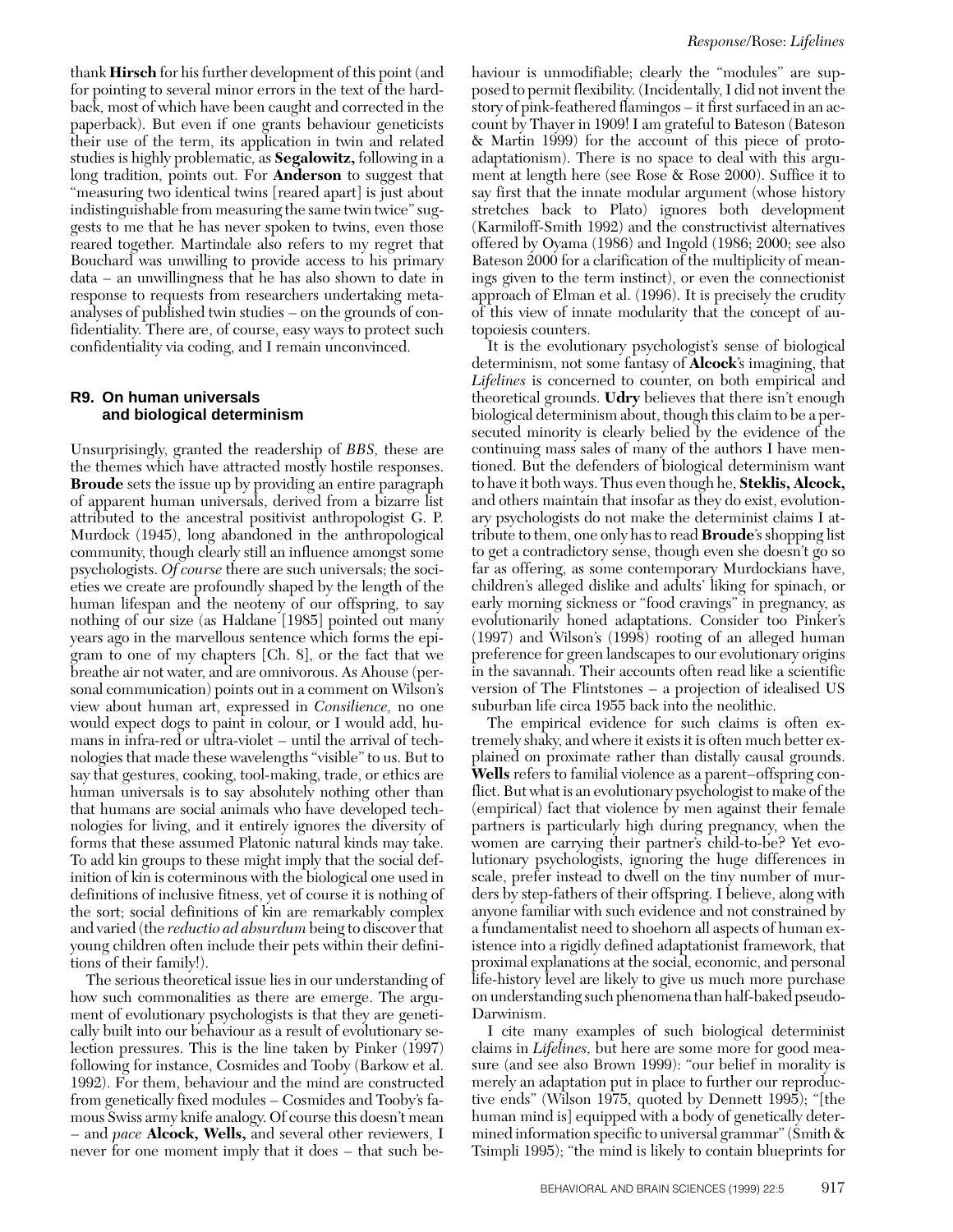### *References*/Rose: *Lifelines*

grammatical rules . . . and a special set of genes that help wire it in place" (Pinker 1995); "From pregnancy complications, to the stress response, to the beauty in symmetry, to the attraction of money, to the historical tendency of the rich to favor firstborn sons, everything we think, feel and do might be better understood as a means to the spread of our own – or of our ancestor's – genes" (Betzig 1997).

Or consider Hamilton's romantically racist eugenicism, expressed in a paper delivered to a recent conference at the Vatican Academy (Pontifical Academy 1998), where he explained, to the distress of most of the other participants, that he would willingly sacrifice "a hundred unknown Chinese" to save a panda from destruction. Claiming as **Maxson** and **Steklis** do, that such biological determinists allow for epistasis and epigenetics scarcely addresses the point: any genetic effect has to work via epigenetic processes. When I turn to the question of behaviour genetics and neurogenetic determinism, I am not suggesting either that genes are irrelevant to an understanding of human behaviour or that determinists believe their effects are unmediated. Nor has Maxson any grounds for claiming that I "believe that most if not all [adaptations] involve selection at the group rather than the individual level" or that I believe that heritability estimates are only suitable for nonhumans (but see Sober & Wilson, 1998, for an extremely useful reevaluation of the dogmatic anti-group selectionist approach of many neo- as well as ultra-Darwinists; see also Wilson & Sober: "Reintroducing Group Selection to the Human Behavioral Sciences" *BBS* 17(4) 1994). Maxson is of course right when he points out that *Lifelines* makes no reference to *C. Elegans* – however he misquotes and therefore makes a nonsense of my statement on p. 4 that "*biochemical and* genetic generalisations are still derived from just three organisms" by omitting the two words italicised. This distortion comes poorly from someone who claims that I quote out of context.

The reductive sequence I describe in Chapter 10 of *Lifelines* begins with questioning the validity of reifying and objectifying the "behaviour" (in my major example, "violence" or "aggression") and ends with a critique of the assumption of a genetic explanation as "the" determining cause. As both **Fuller** and **Midgley** recognise, the search for causal explanations is also a search for efficacious sites of intervention, and it is in this sense that the attempts to explain "violence" in society in terms of genes or MAOA inhibitors is at best irrelevant and at worst positively harmful, for the reasons that chapter set out. **Crusio** defends the conclusions of the Cases et al. (1995) paper against my critique before describing an interesting experiment of his own with whose modest interpretation I have no major problems. My objection to the highlighting of "aggression" in the Cases et al. paper is that the genetically modified mice the authors describe as aggressive also had so many other phenotypic abnormalities as to make this particular feature a rather trivial aspect of their profoundly disabled lives, and the insouciance of the authors' response, described in *Lifelines,* emphasising this particular aspect of their mice's behaviour as a deliberate attempt to draw attention to their findings. Well indeed it has, and hence the rhetorical transmogrification to which Crusio refers must be seen as an interpretation (albeit metaphorical) of the authors' intentions.

In sum, I thank those many reviewers of *Lifelines* who have reflected so thoughtfully on the issues it raises, and in doing so have pushed me to think further and harder about several of its themes. As for the hornet's nest of behaviour geneticists, I cannot say that I am surprised that I have stirred them up, but conclude that despite their buzzing, my book has remained largely immune to their stings.

## References

#### **Letters "a" and "r" appearing before authors' initials refer to target article and response, respectively.**

- Ahmed, S. & Koob, G. (1998) Transition from moderate to excessive drug intake: Change in hedonic set point. *Science* 282:298–300. [RAD]
- Alexander, R. (1987) *The biology of moral systems.* Aldine de Gruyter. [JA] Allen, T. F. H. & Starr, T. B. (1982) *Hierarchy: Perspectives for ecological*
- *complexity.* The University of Chicago Press. [TER] Bachman, P. A., Luisi, P. L. & Lang, J. (1992) Autocatalytic self-replicating micelles
- as models for prebiotic structures. *Nature* 357:57–59. [ET]
- Barkow, J. H., Cosmides, L. & Tooby, J. (1992) *The adapted mind: Evolutionary psychology and the generation of culture.* Oxford University Press. [SCM, rSR]
- Bateson, P. (1985) Sociobiology: The debate continues. *New Scientist* 105:58–59.  $[IA]$
- Bateson, P. P. G. & Martin, P. (1999) *Design for life.* Cape. [rSR]
- Baxter, L. R., Jr., Schwartz, J. M., Bergman, K. S., Szuba, M. P., Guze, B H., Mazziotta, J. C., Alazraki, A., Selin, C. E., Ferng, H. K., Munford, P. & Phelps, M. E. (1992) Caudate glucose metabolic rate changes with both drug and behavior therapy for OCD. *Archives of General Psychiatry* 49:681–89. [DJS]
- Betzig, L. (1997) *Human nature: A critical reader.* Oxford University Press. [rSR]
- Bonner, J. T. (1974) *On development: The biology of form.* Harvard University Press. [aSR]
- Borgia, G. (1994) The scandals of San Marco. *Quarterly Review of Biology* 69:373–75. [JA]
- Bouchard, T. J. (1983) Do environmental similarities explain the similarity in intelligence of identical twins reared apart? *Intelligence* 7:175–84. [JA]
- (1994) Genes, environment, and personality. *Science* 264:1700–701. [RAD] (1997) Experience producing drive theory: How genes drive experience and shape personality. *Acta Paediatrica* 86 (Suppl. 422):60–64. [aSR]
- Bouchard, T. J., Jr., Lykken, D. T., McGue, M., Segal, N. L. & Tellegen, A. (1990) Sources of human psychological differences: Minnesota study of twins reared apart. *Science* 250:223–28. [SCM]
- Bouchard, T. J., Jr. & McGue, M. (1990) Genetic and rearing environmental influences on adult personality: An analysis of adopted twins reared apart. *Journal of Personality* 58:263–93. [SCM]
- Bouchard, T. J., Segal, N. L. & Lykken, D. T. (1990) Genetic and environmental influences on special mental abilities in a sample of twins reared apart. *Acta Genetica Gemellologica* 39:193–206. [CS]
- Bradie, M. (1997) Explanation as metaphysical redescription. *Metaphor and Symbol* 2:125–39. [MB]
	- (1999) Models and metaphors in science. In: *After the received view,* ed. G. Preyer, G. Peter & A. Ulfig. A special issue of *Protosociology* 12. http://www.rz.uni-frankfurt.de/protosociology. [MB]
- Breggin, P. R. (1998) *Talking back to Ritalin.* Common Courage Press. [rSR] Bronfenbrenner, U. (1975) Nature with nurture: A reinterpretation of the
- evidence. In: *Race and IQ,* ed. A. Montagu. Oxford University Press. [SJS]
- Broude, G. J. (1994) *Marriage, family, and relationships.* ABC-CLIO. [GJB] Brown, A. (1999) *The Darwin wars: How stupid genes became selfish gods.* Simon
- and Schuster. [rSR] Brunn, J. (1978) *La nouvelle droit.* Oswald. [rSR]
- Brunner, H. G. (1996) MAOA deficiency and abnormal behavior: Perspectives on
- an association. In: *Ciba Foundation Symposium 194: Genetics of criminal and anti-social behaviour,* ed. G. R. Bock & J. A. Goods. Wiley. [rSR, DJS]
- Brunner, H. G., Nelen, M., Breakefield, X. O., Ropers, H. H. & van Oost, B. A. (1993) Abnormal behavior associated with a point mutation in the structural gene for monoamine oxidase A. *Science* 262:578–80. [WEC]
- Buss, D. M. (1994) *The evolution of desire.* Basic Books. [HDS]
- Carlier, M., Roubertoux, P. L. & Pastoret, C. (1991) The Y chromosome effect on intermale aggression in mice depends on the maternal environment. *Genetics* 129:231–36. [WEC]
- Caryl, P. G. (1994) Early event-related potentials correlate with inspection time and intelligence. *Intelligence* 18:15–46. [CM]
- Cases, O., Seif, I., Grimsby, J., Gaspar, P., Chen, K., Poumin, S., Muller, U., Aguet, M., Babinet, C., Shih, J. C. & De Maeyer, E. (1995) Aggressive behavior and altered amounts of brain serotonin and norepinephrine in mice lacking MAOA. *Science* 268:1763–66. [WEC, rSR]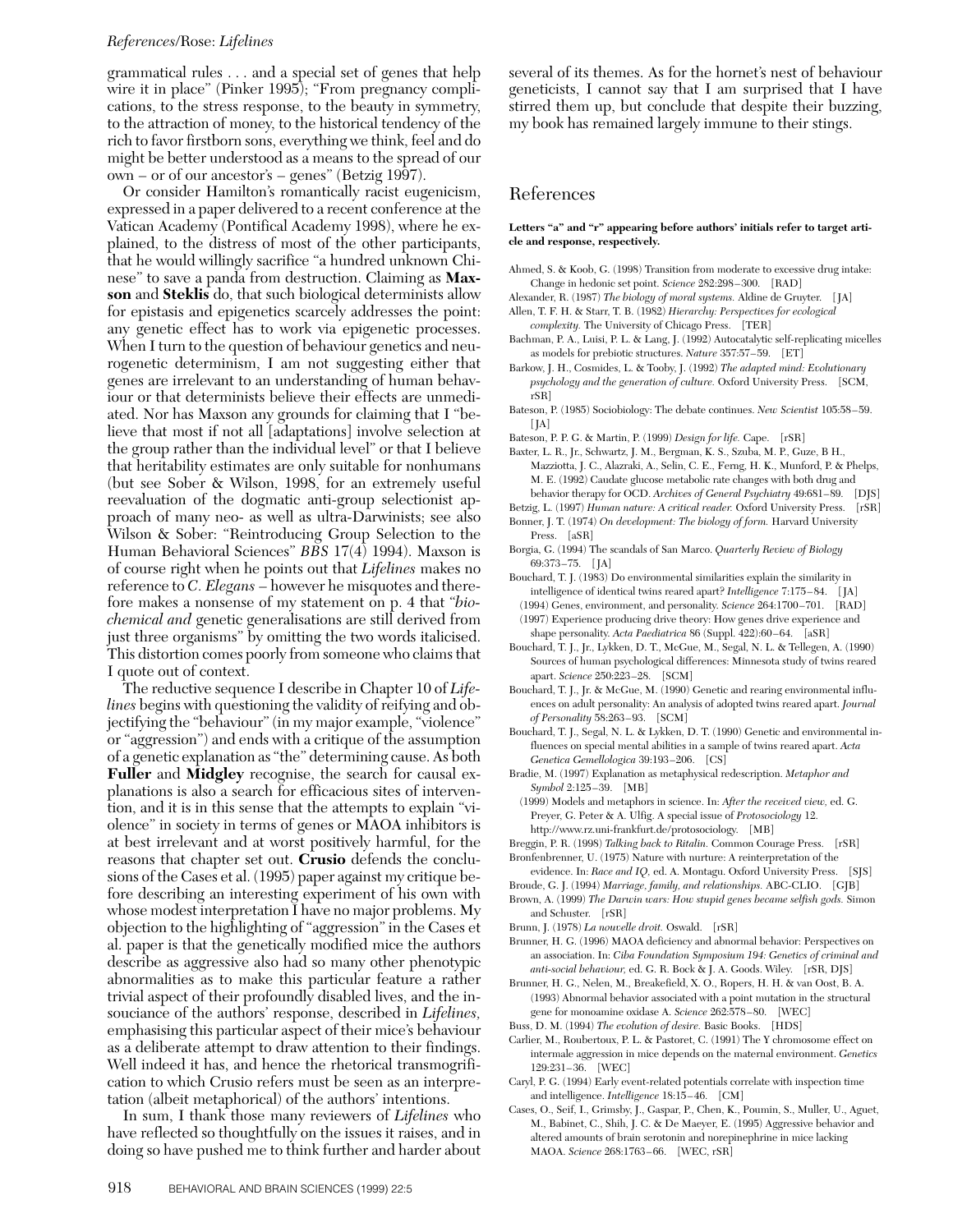- Castellanos, F. X. (1997) Toward a pathophysiology of attention-deficit/ hyperactivity disorder. *Clinical Pedriatrics* 36:381–93. [DJS]
- Chiel, H. J. & Beer, R. D. (1997) The brain has a body: Adaptive behavior emerges from interactions of nervous system, body and environment. *Trends in Neurosciences* 20:553–57. [ET]
- Clark, A. (1997) *Being there: Putting brain, body, and world together again.* MIT Press/A Bradford Book. [ET]
- Clayton, N. S. (1994) The influence of social interactions on the development of song and sexual preferences in birds. In: *Causal mechanisms of behavioral development,* ed. J. A. Hogan & J. J. Bolhuis. Cambridge University Press. [GFM]
- Coccaro, E. F. & Kavoussi, R. J. (1997) Fluoxetine reduces impulsive aggressive behavior in personality disordered patients: Results from a double blind placebo controlled trial. *Archives of Clinical Psychiatry* 54:1081–88. [DJS]
- Colby, K. M. (1981) Modeling a paranoid mind. *Behavioral and Brain Sciences* 4:515–60. [DJS]
- Collins, C. (1995) Letter to Professor R. Plomin, 22 June, 1995. In: *J. Hirsch Papers,* University of Illinois Archives, No. 15/19/22. [JH]
- Collins, P. & Depue, R. (1992) A neurobehavioral systems approach to developmental psychopathology: Implications for disorders of affect. In: *Developmental psychopathology, vol. 4,* ed. D Cichetti. University of Rochester Press. [RAD]
- Conrad, P. & Schneider, J. (1980) *Deviance and medicalization: From madness to sickness.* Mosby. [DJS]
- Cooper, A. A. & Stevens, T. H. (1995) Protein splicing self-splicing of genetically mobile elements at the protein level. *Trends of Biochemical Science* 20:351– 56. [rSR]
- Cords, M., Mitchell, B., Tsingalia, H. M. & Rowell, T. E. (1986) Promiscuous mating among blue monkeys in the Kakamega forest, Kenya. *Ethology* 72:214–26. [TER]
- Costa, P. & McCrae, R. (1994) Stability and change in personality from adolescence through adulthood. In: *The developing structure of temperament and personality from infancy to childhood,* ed. C. Halverson, G. Kohnstamm & R. Marten. Erlbaum. [RAD]
- Crusio, W. E. (1990) Estimating heritabilities in quantitative behavior genetics: A station passed. *Behavioral and Brain Sciences* 13:127–28. [WEC]
- (1996) The neurobehavioral genetics of aggression. *Behavior Genetics* 26:459– 61. [WEC]
- (1999) An introduction to quantitative genetics. In: *Neurobehavioral genetics: Methods and applications,* ed. B. C. Jones & P. Mormède. CRC Press. [WEC]
- Daly, M. & Wilson, M. (1987) Evolutionary psychology and family violence. In: *Sociobiology and psychology,* ed. C. Crawford, M. Smith & D. Krebs. Erlbaum. [JA]
	- (1988) *Homicide.* Aldine de Gruyter. [HDS]
- Davidson, D. (1980) Actions, reasons, and causes. In: *Essays on actions and events.* Clarendon Press. [WJF]
- Dawkins, R. (1976) *The selfish gene.* Oxford University Press. [SCM, JE, AAS] (1981) Letter to *Nature. Nature* 289:528. [rSR]
- (1982) *The extended phenotype.* Oxford University Press/Freeman. [SCM, aSR] (1986) *The blind watchmaker.* Longman. [aSR, AAS]
- (1995) *River out of Eden.* Weidenfeld & Nicolson. [aSR]
- Dennett, D. C. (1995) *Darwin's dangerous idea: Evolution and the meaning of life.* Allen Lane. [arSR]
- Depew, D. J. & Weber, B. H. (1997) *Darwinism evolving.* MIT Press. [NST]
- Depue, R. & Collins, P. (1999) Neurobiology and the structure of personality: Dopamine, facilitation of incentive motivation, and extraversion. *Behavioral and Brain Sciences* 22(3):491–568. [RAD]
- De Waal, F. (1996) *Good natured: The origins of right and wrong in humans and other animals.* Harvard University Press. [DJS]
- Dobzhansky, T. (1968) Genetics and the social sciences. In: *Biology and behavior: Genetics,* ed. D. C. Glass. The Rockefeller University Press. [SCM] (1973) Nothing makes sense except in the light of evolution. *American Biology Teacher* 35:125–29. [arSR]
- Dover, G. (1992) Observing development through evolutionary eyes: A practical approach to molecular coevolution. *Bioessays* 14:281–87. [rSR]
- (2000) *Dear Mr. Darwin. . . .* Weidenfeld and Nicholson. (forthcoming). [rSR] Dunn, L. C. (1965) *A short history of genetics: The development of some of the*
- *main lines of thought, 1864–1939.* McGraw-Hill. [JH] Edelman, G. (1987) *Neural Darwinism.* Basic Books. [aSR]
- Elman, J. L., Bates, E. A., Johnson, M. H., Karmiloff-Smith, A., Parisi, D. & Plunkett, K. (1996) *Rethinking innateness: A connectionist perspective on development.* MIT Press. [GFM, rSR]
- Endler, J. (1986) *Natural selection in the wild.* Princeton University Press. [JA]
- Fisher, R. A. (1930) *The genetical theory of natural selection.* Oxford University Press. [SCM]
- Freeman, W. J. (1999) *How brains make up their minds.* Weidenfeld and Nicholson. [rSR]
- (in press) Consciousness, intentionality, and causality. *Journal of Consciousness Studies.* [WJF]
- Gehring, W. J. (1998) *Master control genes in development and evolution: The homeobox story.* Yale University Press. [SCM]
- Goldberg, S. (1975) *The inevitability of patriarchy.* Morrow. [rSR]
- Goodwin, B. (1994) *How the leopard changed its spots.* Weidenfeld & Nicolson. [NST]
- Goodwin, F. K. & Jamison, K. R. (1990) *Manic-depressive illness.* Oxford University Press. [CM]
- Gottlieb, G. (1976) The role of experience in the development of behavior and the nervous system. In: *Neural and behavioral specificity,* ed. G. Gottlieb. Academic Press. [HDS]
- Gottlieb, G., Wahlsten, D. & Lickliter, R. (1998) The significance of biology for human development: A developmental psychobiological systems view. In: *Handbook of child psychology, vol. 1: Theoretical models of human development, 5th edition,* ed. R. M. Lerner. Wiley. [GFM]
- Gould, S. J. (1997) *The mismeasure of man.* Penguin. [rSR]
- Gould, S. J. & Lewontin, R. C. (1979) The spandrels of San Marco and the Panglossian paradigm: A critique of the adaptationist programme. *Proceedings of the Royal Society of London B* 205:581–98. [aSR]
- Gray, J. (1992) Neural systems, emotion and personality. In: *Adaptation, learning and affect,* ed. J. Madden, S. Matthysee & J. Barchas. Raven Press. [RAD]
- Greenough, W. T. (1986) What's special about development? Thoughts on the bases of experience-sensitive synaptic plasticity. In: *Developmental neuropsychology,* ed. W. T. Greenough & J. M. Juraska. Academic Press. [HDS]
- Haier, R. J., et al. (1988) Cortical glucose metabolic rate correlates of abstract reasoning and attention studied with Positron Emission Tomography. *Intelligence* 12:199–212. [CM]
- Hamilton, W. D. (1996) *Narrow roads of gene land: The collected papers of W. D. Hamilton.* Freeman. [rSR]
- Harris, J. R. (1998) *The nurture assumption.* The Free Press. [HDS]
- Heinisch, J. (1986) Isolation and characterisation of the two structural genes coding for phosphofructokinase in yeast. *Molecular and General Genetics* 202:75–82. [AC-B]
- Hesse, M. (1966) *Models and analogies in science.* University of Notre Dame Press. [MB]
- Hinde, R. A. (1974) Interactions, relationships, and social structure in non-human primates. *Symposium of the 5th Congress of the International Primate Society, Nagoya, Japan,* 13–24. [GFM]
- Hirsch, J. (1973) Introduction to J. Loeb (1918) *Forced movements, tropisms, and animal conduct.* Dover (reprint). [JH]
- (1997) Some history of heredity-vs-environment, genetic inferiority at Harvard (?), and The (incredible) bell curve. *Genetica* 99:207–24. [JH]
- (1999) The pitfalls of heritability: Can all tangible phenomena really be reduced to the laws of physics? Review of E. O. Wilson's *Consilience: The unity of knowledge* (1998). *The Times Literary Supplement,* February 12, 1999, p. 33.  $[$  $[$  $[$  $]$  $[$  $]$  $[$  $]$  $[$  $]$  $[$  $]$  $[$  $]$  $[$  $]$  $[$  $]$  $[$  $]$  $[$  $]$  $[$  $]$  $[$  $]$  $[$  $]$  $[$  $]$  $[$  $]$  $[$  $]$  $[$  $]$  $[$  $]$  $[$  $]$  $[$  $]$  $[$  $]$  $[$  $]$  $[$  $]$  $[$  $]$  $[$  $]$  $[$  $]$  $[$  $]$  $[$  $]$  $[$  $]$  $[$  $]$  $[$  $]$  $[$  $]$  $[$  $]$  $[$  $]$  $[$  $]$  $[$  $]$
- Hofer, M. (1981) *The roots of human behavior.* Freeman. [HDS]
- Ingold, T. (1986) *Evolution and social life.* Cambridge University Press. [rSR] (2000) Explaining walking. In: *Coming to life,* ed. H. Rose & S. Rose. Crown/ Random House. (forthcoming). [rSR]
- Jacquard, A. (1983) Heritability: One word, three concepts. *Biometrics* 39:465–77. [JH]
- Jensen, A. (1969) How much can we boost IQ and scholastic achievement? *Harvard Educational Review* 39:1–23. [rSR]
- Jensen, A. R. (1982) Reaction time and psychometric g. In: *A model for intelligence,* ed. H. J. Eysenck. Springer. [CM]
- Jensen, A. R. & Sinha, S. N. (1993) Physical correlates of human intelligence. In: *Biological approaches to the study of human intelligence,* ed. P. Vernon. Academic Press. [CM]
- Kacser, H. & Burns, J. A. (1979) Molecular democracy: Who shares the controls? *Biochemical Society Transactions* 7:1149–61. [AC-B]
- Karmilloff-Smith, A. (1992) *Beyond modularity: A developmental perspective on cognitive science.* MIT Press. [rSR]
- Kempthorne, O. (1978) Logical, epistemological and statistical aspects of naturenurture data interpretation. *Biometrics* 34:1–23. [JH]
- Kleinman, A. (1988) *Rethinking psychiatry: From cultural category to personal experience.* New York Press. [DJS]
- Kramer, P. D. (1994) *Listening to Prozac.* Fourth Estate. [DJS]
- Krebs, J. R. & Davies, N. B. (1993) *An introduction to behavioural ecology. Third edition.* Blackwell. [SCM]
- Lakoff, G. (1987) *Women, fire and dangerous things: What categories reveal about the mind.* University of Chicago Press. [DJS]
- Lancashire, C., Mileusnic, R. & Rose, S. P. R. (1998) Apoliprotein antibodies
- affect the retention of passive avoidance memory. *Neural Plasticity* 6:29–40. [rSR]
- LeDoux, J. (1992) Brain mechanisms of emotions and emotional learning. *Current Opinion in Neurobiology* 2:191–97. [RAD]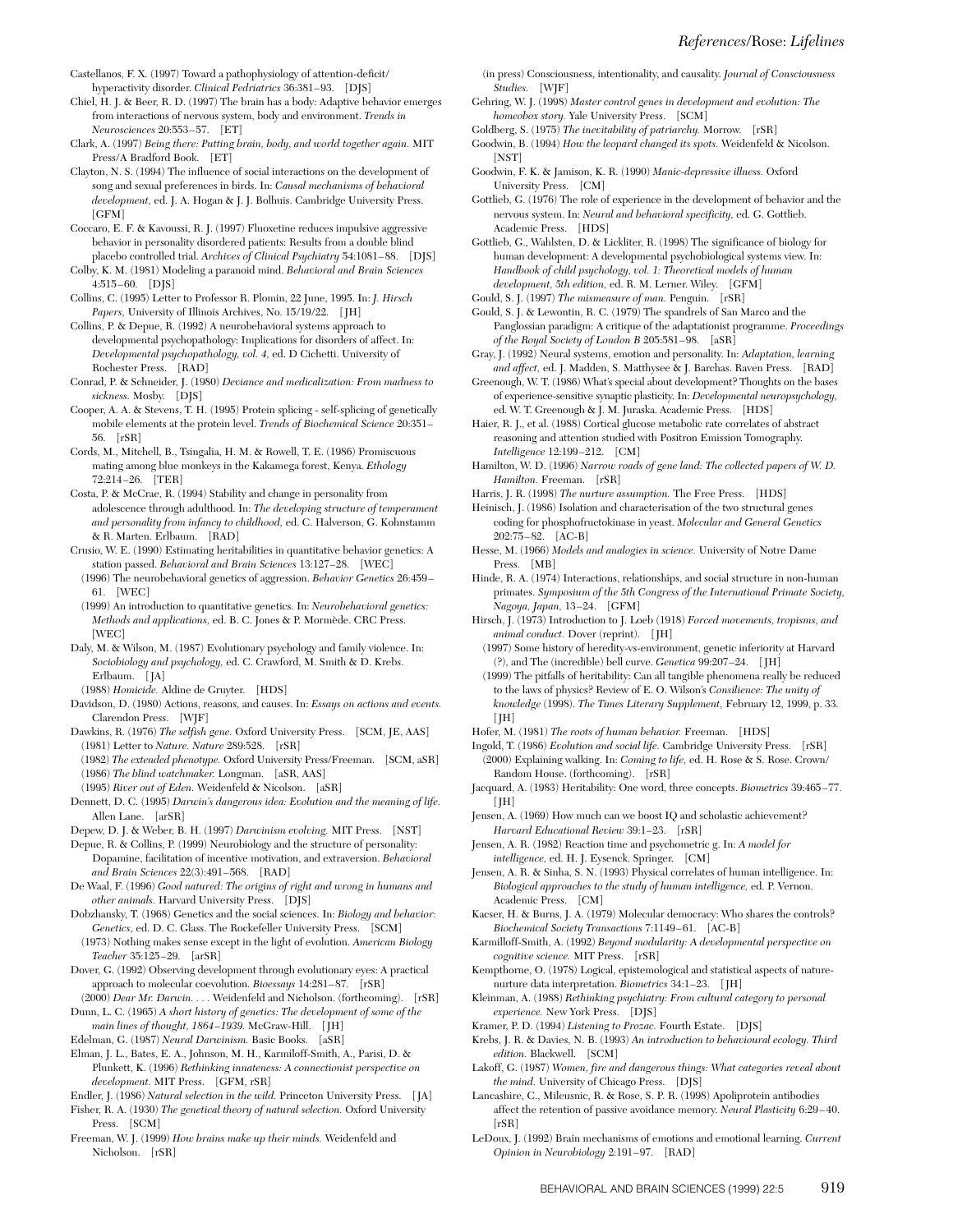### *References*/Rose: *Lifelines*

- Le Moal, M. & Simon, H. (1991) Mesocorticolimbic dopaminergic network: Functional and regulatory roles. *Physiological Reviews* 71:155–234. [RAD]
- Lewontin, R. C. (1998) Theoretical population genetics in the evolutionary synthesis. In: *The evolutionary synthesis,* ed. E. Mayr & W. B. Provine. Harvard University Press. [SCM]
- Lewontin, R. C., Rose, S. & Kamin, L. (1984) *Not in our genes.* Random House.  $[$ [ $A$ ]
- Lykken, D., McGue, M., Tellegen, A. & Bouchard, T. J. (1992) Emergenesis: Genetic traits that do not run in families. *American Psychologist* 47:1565–77. [SJS]
- Lykken, D. & Tellegen, A. (1996) Happiness is a stochastic phenomenon. *Psychological Science* 7:186–89. [RAD]
- Margulis, L. & Sagan, D. (1986) *Origins of sex.* Yale University Press. [ET] (1995) *What is life?* Simon and Schuster. [ET]
- Maturana, H. R. & Varela, F. J. (1973) *De máquinas y seres vivos: Una teoría de la organización biológica.* Editorial Universitaria. [ET]
- (1980) *Autopoiesis and cognition: The realization of the living.* Boston Studies in the Philosophy of Science, vol. 42. D. Reidel. [arSR, AAS, ET]
- (1987) *The tree of knowledge: The biological roots of human understanding.* Shambala/New Science Library. [ET]
- Maxson, S. C. (1996) Issues in the search for candidate genes in mice as potential animal models of human aggression. In: *Genetics of criminal and antisocial behaviour,* ed. G. R. Bock & J. A. Goode. Wiley. [SCM]
- Maynard Smith, J. (1997) Commentary. In: *Feminism and evolutionary biology,* ed. P. A. Gowaty. Chapman and Hall. [JA]
- Maynard Smith, J. & Szathmary, E. (1995) *The major transitions in evolution.* Freeman. [BGC, rSR]
- McGue, M., Bacon, S. & Lykken, D. (1993) Personality stability and change in early adulthood: A behavior genetic analysis. *Developmental Psychology* 29:96–109. [RAD]
- McHugh, P. & Slavney, P. (1983) *The perspectives of psychiatry.* Johns Hopkins University Press. [DJS]
- Michel, G. F. & Moore, C. L. (1995) *Developmental psychobiology: An interdisciplinary science.* MIT Press. [GFM]
- Midgley, M. (1998) One world, but a big one. In: *Brains to consciousness? Essays on the new sciences of the mind,* ed. S. Rose. Allen Lane. [rSR]

Mileusnic, R., Lancashire, C. & Rose, S. P. R. (1999) Antibodies and antisense to the amyloid precursor protein prevent memory consolidation: RERMS peptide rescues. (submitted). [rSR]

- Miller, R. (1995) *Arguments against secular culture.* SCM Press. [GFM]
- Moore, C. L. (1992) The role of maternal stimulation in the development of sexual behavior and its neural basis. *Annals of the New York Academy of Sciences* 662:160–77. [GFM]
- Murdock, G. P. (1945) The common denominator of culture. In: *The science of man in the world crisis, ed. R. Linton. Columbia University Press.* [GJB]
- Nagel, T. (1998) Reductionism and antireductionism. In: *Novartis Symposium: The limits of reductionism in biology.* Wiley. [rSR]
- Nobel Foundation (1962) *Nobel: The man and his prizes,* ed. H. Schück, R. Sohlman, A. Österling, G. Liljestrand, A. Westgren, M. Siegbahn, A. Schou & N. K. Ståhle. Elsevier. [JH]
- Norman, D. A. (1993) Cognition in the head and in the world: An introduction to the special issue on situated action. *Cognitive Science* 17:1–6. [DJS]
- Oyama, S. (1986) *The ontogeny of information.* Cambridge University Press. [rSR] Petrie, M., Halliday, T. & Sanders, C. (1991) Peahens prefer peacocks with
- elaborate trains. *Animal Behaviour* 41:323–31. [TER] Phelps, J. A., Davis, J. O. & Schwartz, K. M. (1997) Nature, nurture, and twin
- research strategies. *Current Directions in Psychological Science* 6:117–21.  $[S]$
- Pinker, S. (1995) *The language instinct.* Allen Lane/Penguin Press. [rSR] (1997) *How the mind works.* Allen Lane. [rSR]
- Pinto-Correia, C. (1997) *The ovary of Eve: Egg and sperm and preformation.* University of Chicago Press. [rSR]
- Platt, S. A. & Sanislow, C. A., III. (1988) Norm-of-reaction: Definition and misinterpretation of animal research. *Journal of Comparative Psychology* 102:254–61. [JH]
- Plomin, R. & Daniels, D. (1987) Why are children in the same family so different from one another? *Behavioral and Brain Sciences* 10:1–60. [HDS]
- Plomin, R., DeFries, J. C., McClearn, G. E. & Rutter, M. (1997) *Behavioral genetics. Third edition.* W. H. Freeman. [SCM]
- Polak, M. & Trivers, R. (1994) The science of symmetry in biology. *TREE* 9(4):122–24. [HDS]
- Popper, K. (1972) Of clocks and clouds. In: *Objective knowledge: An evolutionary approach.* Oxford University Press. [MM]
- Portin, P. & Alanen, Y. O. (1997) A critical review of genetic studies of schizophrenia. I. Epidemiological and brain studies. *Acta Psychiatrica Scandinavica* 95:1–5. [DJS]
- Provine, W. B. (1971) *The origins of theoretical population genetics.* University of Chicago Press. [SCM]
- Raine, A. (1993) *The psychopathology of crime: Criminal behavior as a clinical disorder.* Academic Press. [DJS]
- Ramskold, L. (1992) The second leg row of *Hallucigenia* discovered. *Lethaia* 25:221–24. [AAS]
- Richardson, K. (1998) *The origins of human potential: Evolution, development and psychology.* Routledge. [rSR]

(1999) *The making of intelligence.* Weidenfeld and Nicholson. [rSR] Ridley, M. (1997) *The origin of virtue.* Penguin. [rSR]

- Rose, H. & Rose, S., eds. (2000) *Coming to life.* Crown/Random House. (forthcoming). [rSR]
- Rose, S. (1991) *The chemistry of life* (1st edition, 1966). Penguin. [rSR] (1992) *The making of memory.* Bantam. [arSR]
- (1997) *Lifelines: Biology beyond determinism.* Oxford University Press. Also published as (1997) *Lifelines: Biology, freedom, determinism.* Penguin. [aSR]
- (1999) Review of E. O. Wilson's *Consilience. Endeavour.* (in press). [rSR] Rose, S., Lewontin, R. C. & Kamin, L. (1984) *Not in our genes.* Penguin. [JCL, rSR]
- Roubertoux, P. L. & Capron, C. (1990) Are intelligence differences hereditarily transmitted? *Cahiers de Psychologie Cognitive/European Bulletin of Cognitive Psychology* 10:555–94. [WEC]
- Roubertoux, P. L., Carlier, M., Degrelle, H., Haas-Dupertuis, M. C., Phillips, J. & Moutier, R. (1994) Co-segregation of intermale aggression with the pseudoautosomal region of the Y chromosome in mice. *Genetics* 136:225–30. [WEC]
- Rowe, D. C. (1994) *The limits of family influence: Genes, experience, and behavior.* Guilford Press. [SCM]
- Ryle, G. (1949) *The concept of mind.* Barnes and Noble. [WJF]
- Sapp, I. (1994) *Evolution by association.* Oxford University Press. [NST]
- Scarr, S. (1992) Developmental theories for the 1990s: Development and individual differences. *Child Development* 63:1–19. [MA]
- Schaffner, K. F. (1998) Genes, behavior, and developmental emergentism: One process, indivisible? *Philosophy of Science* 65:209–52. [DJS]
- Segal, N. L., Dysken, M. W., Bouchard, T. J., Jr., Pedersen, N. L., Ekert, E. D. & Heston, L. L. (1990) Tourette's disorder in a set of reared apart triplets: Genetic and environmental influences. *American Journal of Psychiatry* 147:196–99. [SCM]
- Shaywitz, B. A., Fletcher, J. M. & Shaywitz, S. E. (1997) Attention-deficit/ hyperactivity disorder. *Advances in Pedriatrics* 44:331–67. [DJS]
- Shostak, M. (1981) *Nisa.* Harvard University Press. [GJB]
- Singh, S. (1998) *Fermat's last theorem.* Fourth Estate. [AC-B]
- Skinner, B. F. (1950) Are theories of learning necessary? *Psychological Review* 57:193–216. [JCL]
	- (1969) *Contingencies of reinforcement: A theoretical analysis.* Prentice-Hall.  $\lfloor | \text{ICL} | \rfloor$

(1972) *Beyond freedom and dignity.* Bantam. [JCL]

- Smith, L. B. & Tsimpli, I.-M. (1995) *The mind of a savant: Language learning and modularity.* Blackwell. [MA, rSR]
- Sober, E. & Wilson, D. S. (1998) *Unto others: The evolution and psychology of unselfish behavior.* Harvard University Press. [rSR, NST]
- Sokol, D. K., Moore, C. A., Rose, R. J., Williams, C. J., Reed, T. & Christian, J. C. (1995) Intra-pair differences in personality and cognitive ability among young monozygotic twins distinguished by chorion type. *Behavior Genetics* 25:457– 66. [SJS]
- Stamps, R. & Gurling, H. M. D. (1998) Identification of a British cohort of patients with a phenotype similar to that found to be associated with a premature stop codon in the monoamine oxidase A (MAOA) gene. *American Journal of Medical Genetics, Neuropsychiatric Genetics* 81:467–68. [WEC]
- Stein, D. J. (1991) Philosophy and the DSM-III. *Comprehensive Psychiatry* 32:404–15. [DJS]
- Sternberg, R. J. & Grigorenko, E. L., eds. (1977) *Intelligence, heredity, and environment.* Cambridge University Press. [CM]
- Szathmary, E. & Maynard Smith, J. (1995) The major evolutionary transitions. *Nature* 374:227–32. [BGC]
- Tellegen, A., Lykken, D. T., Bouchard, T. J., Wilcox, K. J., Segal, N. L. & Rich, S. (1988) Personality similarity in twins reared apart and together. *Journal of Personality and Social Psychology* 54:1031–39. [RAD]
- Ten Cate, C. (1994) Perceptual mechanisms in imprinting and song learning. In: *Causal mechanisms of behavioral development,* ed. J. A. Hogan & J. J. Bolhuis. Cambridge University Press. [GFM]
- Thompson, E. (1995) *Colour vision: A study in cognitive science and the philosophy of perception.* Routledge. [ET]
- (1997) Symbol grounding: A bridge from artificial life to artificial intelligence. *Brain and Cognition* 34:48–71. [ET]
- Thompson, E., Palacios, A. & Varela, F. J. (1992) Ways of coloring: Comparative color vision as a case study for cognitive science. *Behavioral and Brain Sciences* 15:1–74. [ET]
- Thompson, N. (1998) Some confusions at the core of evolutionary psychology's